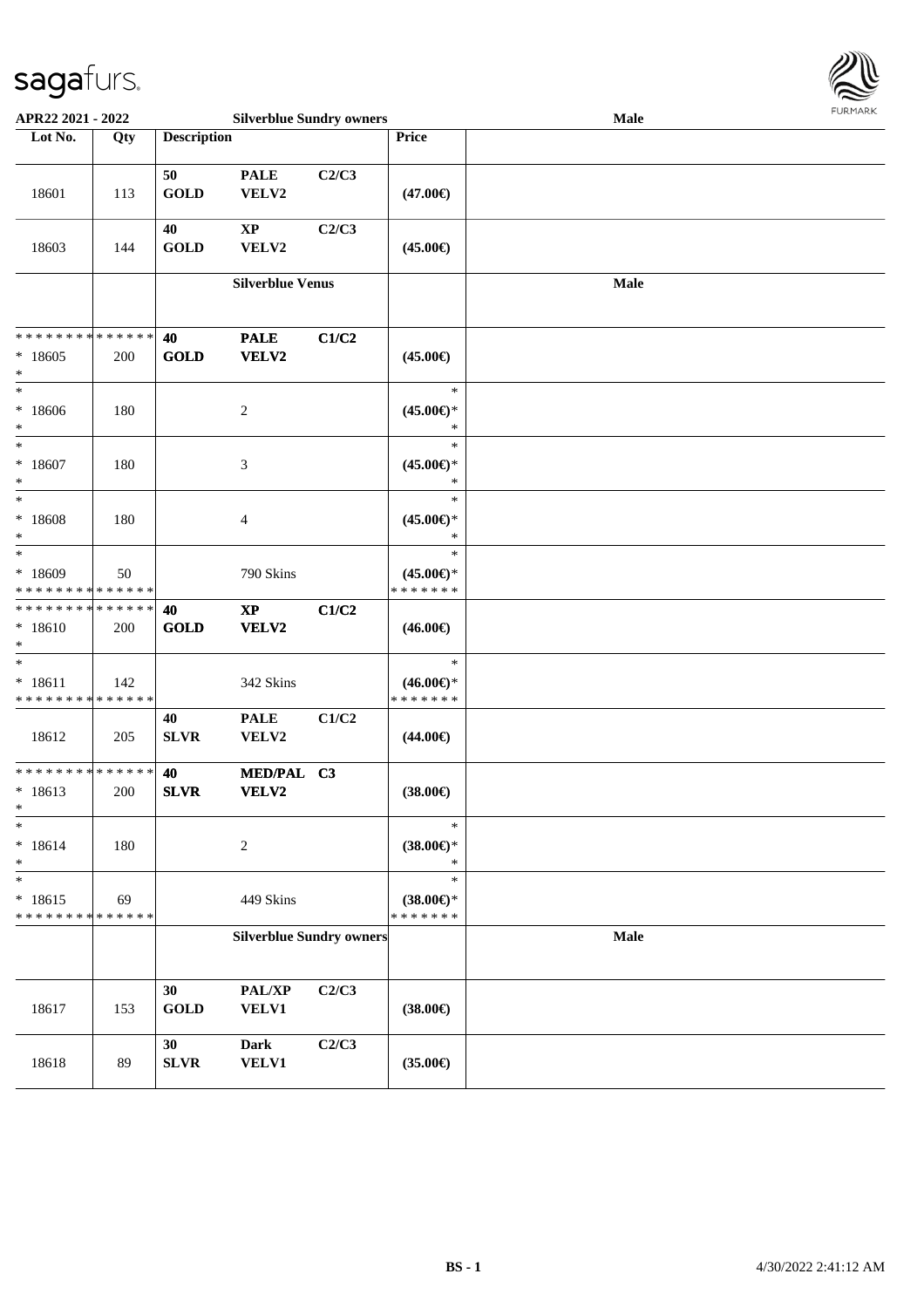

| APR22 2021 - 2022                                                |     |                    | <b>Silverblue Venus</b>                 |                     |                                                | <b>Male</b> |  |
|------------------------------------------------------------------|-----|--------------------|-----------------------------------------|---------------------|------------------------------------------------|-------------|--|
| Lot No.                                                          | Qty | <b>Description</b> |                                         |                     | Price                                          |             |  |
| 18621                                                            | 183 | 30<br><b>GOLD</b>  | MED/PAL C3<br><b>VELV1</b>              |                     | $(36.00\epsilon)$                              |             |  |
|                                                                  |     |                    | <b>Silverblue Sundry owners</b>         |                     |                                                | <b>Male</b> |  |
| * * * * * * * * * * * * * *<br>$*18623$<br>$\ast$                | 200 | 30<br><b>GOLD</b>  | <b>Dark</b><br>VELV2                    | C2/C3               | $(33.00\epsilon)$                              |             |  |
| $\ast$<br>$*18624$<br>* * * * * * * * * * * * * *                | 128 |                    | 328 Skins                               |                     | $\ast$<br>$(33.00\epsilon)$ *<br>* * * * * * * |             |  |
| 18625                                                            | 206 | 30<br><b>GOLD</b>  | PAL/XP<br>VELV2                         | C2/C3               | $(39.00\epsilon)$                              |             |  |
| 18626                                                            | 138 | 30<br><b>SLVR</b>  | <b>PALE</b><br>VELV2                    | C2/C3               | $(38.00\epsilon)$                              |             |  |
|                                                                  |     |                    | <b>Silverblue Venus</b>                 |                     |                                                | Male        |  |
| 18628                                                            | 200 | 30<br><b>GOLD</b>  | <b>Dark</b><br>VELV2                    | C1/C2               | $(35.00\epsilon)$                              |             |  |
| * * * * * * * * <mark>* * * * * * *</mark><br>$*18629$<br>$\ast$ | 200 | 30<br><b>GOLD</b>  | <b>MED</b><br>VELV2                     | C1/C2               | $(39.00\epsilon)$                              |             |  |
| $\ast$<br>$*18630$<br>$\ast$                                     | 180 |                    | $\sqrt{2}$                              |                     | $\ast$<br>$(39.00\epsilon)$ *<br>$\ast$        |             |  |
| $\ast$<br>$* 18631$<br>$\ast$                                    | 180 |                    | $\mathfrak{Z}$                          |                     | $\ast$<br>$(39.00\epsilon)$ *<br>$\ast$        |             |  |
| $\ast$<br>$*18632$<br>$*$                                        | 180 |                    | 4                                       |                     | $\ast$<br>$(39.00\epsilon)$ *<br>*             |             |  |
| $*$<br>$*18633$<br>* * * * * * * * * * * * * *                   | 140 |                    | 880 Skins                               |                     | $\ast$<br>$(39.00€)$ *<br>* * * * * * *        |             |  |
| * * * * * * * * * * * * * *<br>$*18634$<br>$*$                   | 200 | 30<br><b>GOLD</b>  | MED/PAL C3<br>VELV2                     |                     | $(35.00\epsilon)$                              |             |  |
| $\ast$<br>$*18635$<br>$\ast$                                     | 180 |                    | 2                                       |                     | $\ast$<br>$(35.00\epsilon)$ *<br>$\ast$        |             |  |
| $\ast$<br>$*18636$<br>* * * * * * * * * * * * * *                | 158 |                    | 538 Skins                               |                     | $\ast$<br>(35.00)<br>* * * * * * *             |             |  |
|                                                                  |     |                    | <b>Silverblue Larsen</b>                |                     |                                                | Male        |  |
| * * * * * * * * * * * * * *<br>$*18638$<br>$\ast$                | 210 | 40<br><b>GOLD</b>  | MED/PAL C2/C3<br>VELV2                  | <b>EBD</b>          | $(43.00\epsilon)$                              |             |  |
| $\ast$<br>* 18639<br>* * * * * * * * * * * * * *                 | 54  |                    | 264 Skins                               |                     | $\ast$<br>$(43.00€)$ *<br>* * * * * * *        |             |  |
| 18640                                                            | 85  | 40<br><b>GOLD</b>  | $\mathbf{X}\mathbf{P}$<br>${\bf VELV2}$ | C2/C3<br><b>EBD</b> | $(44.00\epsilon)$                              |             |  |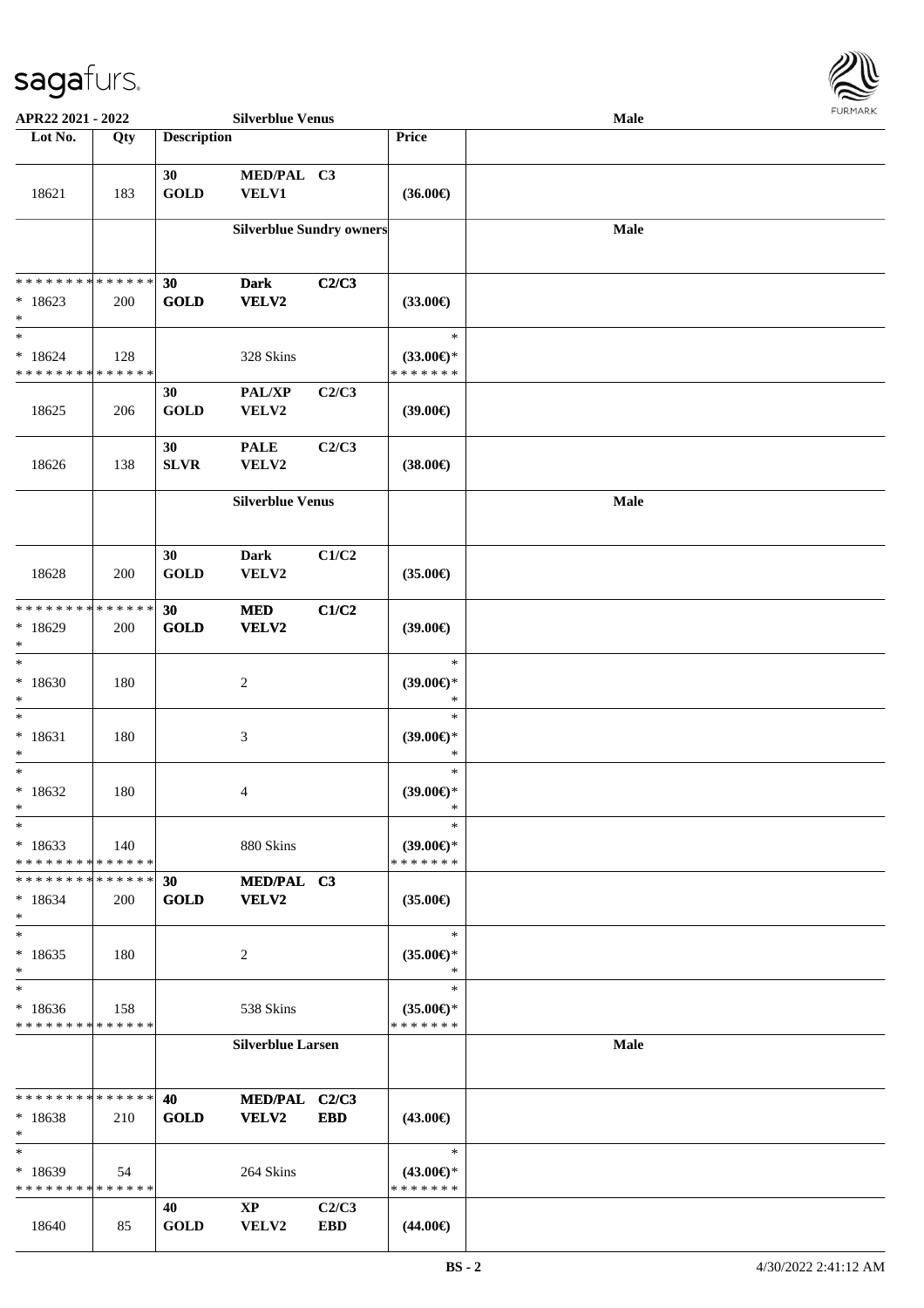

| APR22 2021 - 2022          |     |                    | <b>Silverblue Larsen</b>  |                     |                                | Male |  |  |  |
|----------------------------|-----|--------------------|---------------------------|---------------------|--------------------------------|------|--|--|--|
| Lot No.                    | Qty | <b>Description</b> |                           |                     | <b>Price</b>                   |      |  |  |  |
| **************             |     | 40                 | MED/PAL C2/C3             |                     |                                |      |  |  |  |
| $* 18641$<br>$\ast$        | 200 | <b>SLVR</b>        | <b>VELV2</b>              | <b>EBD</b>          | $(43.00\epsilon)$              |      |  |  |  |
| $*$                        |     |                    |                           |                     | $\ast$                         |      |  |  |  |
| $*18642$<br>************** | 161 |                    | 361 Skins                 |                     | $(43.00€)$ *<br>*******        |      |  |  |  |
| **************             |     | 30                 | MED/PAL C2/C3             |                     |                                |      |  |  |  |
| $*18643$<br>$\ast$         | 200 | <b>GOLD</b>        | <b>VELV2</b>              | EBD                 | $(37.00\epsilon)$              |      |  |  |  |
| $\ast$                     |     |                    |                           |                     | $\ast$                         |      |  |  |  |
| $*18644$<br>$\ast$         | 180 |                    | 2                         |                     | $(37.00\epsilon)$ *<br>*       |      |  |  |  |
| $\ast$                     |     |                    |                           |                     | $\ast$                         |      |  |  |  |
| $*18645$<br>$*$            | 180 |                    | 3                         |                     | $(37.00\epsilon)$ *<br>$*$     |      |  |  |  |
| $*$                        |     |                    |                           |                     | $*$                            |      |  |  |  |
| $*18646$<br>************** | 191 |                    | 751 Skins                 |                     | $(37.00\epsilon)$ *<br>******* |      |  |  |  |
| 18647                      | 114 | 30<br><b>GOLD</b>  | <b>XP</b><br><b>VELV2</b> | C2/C3<br><b>EBD</b> | $(39.00\epsilon)$              |      |  |  |  |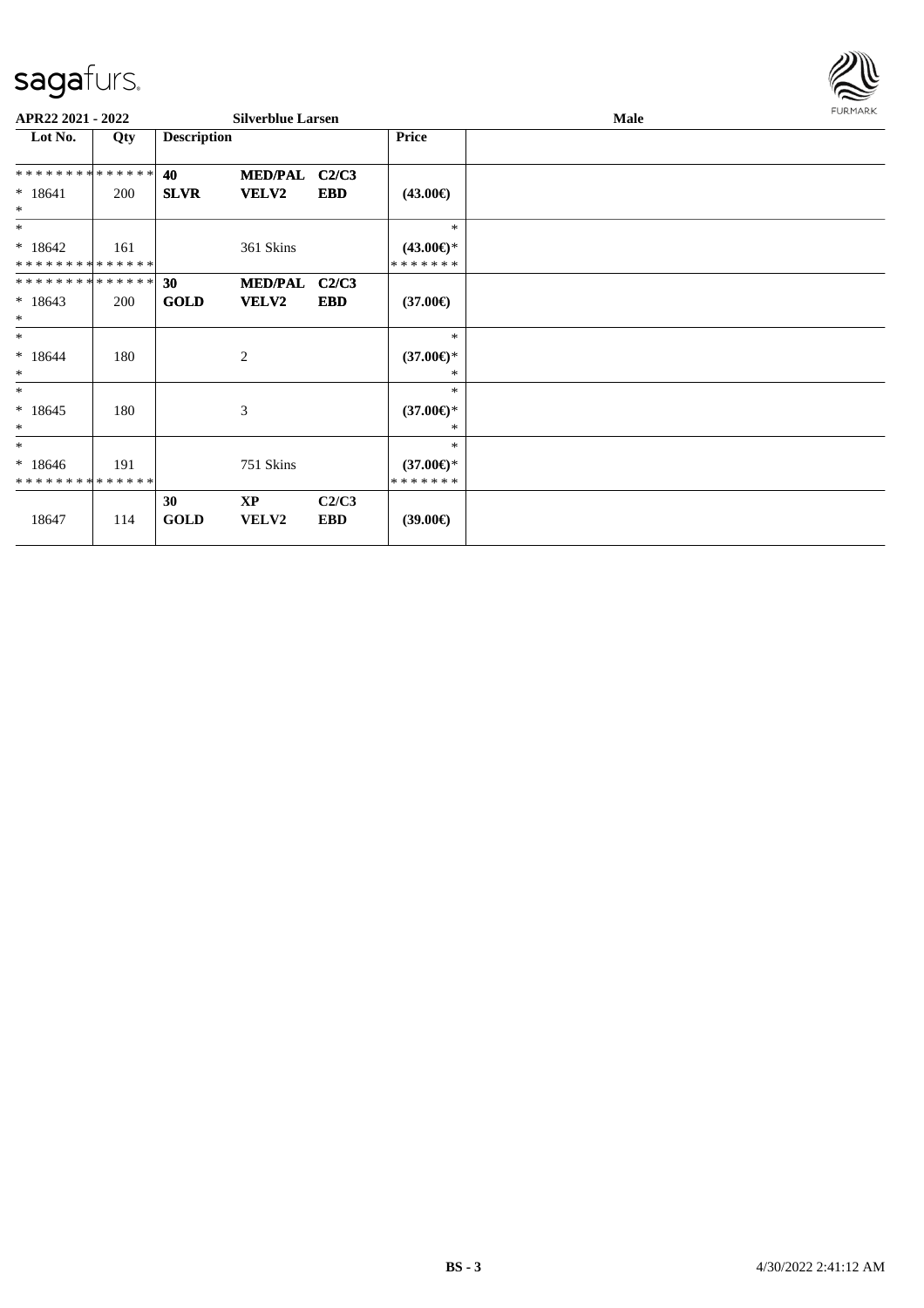\*



| APR22 2021 - 2022             |             |                        | Silverblue     |                |                               | Male |  |
|-------------------------------|-------------|------------------------|----------------|----------------|-------------------------------|------|--|
| Lot No.                       | Qty         | <b>Description</b>     |                |                | Price                         |      |  |
|                               |             |                        |                |                |                               |      |  |
|                               |             | 50                     | XP/2XP         | C <sub>2</sub> |                               |      |  |
| 315001                        | 185         | $\mathbf{I}\mathbf{B}$ | <b>CHIP</b>    |                | $(41.00\epsilon)$             |      |  |
|                               |             |                        |                |                |                               |      |  |
| * * * * * * * *               | * * * * * * | 50                     | <b>PALE</b>    | C1             |                               |      |  |
| * 315002                      | 185         | <b>SAGA</b>            |                |                | $(49.00\epsilon)$             |      |  |
| $\ast$                        |             |                        |                |                |                               |      |  |
| $*$                           |             |                        |                |                | $\ast$                        |      |  |
| * 315003                      | 160         |                        | 2              |                | $(49.00\epsilon)$ *           |      |  |
| $*$                           |             |                        |                |                | $\ast$                        |      |  |
| $*$                           |             |                        |                |                | $\ast$                        |      |  |
| * 315004                      | 150         |                        | 3              |                | $(49.00\epsilon)$ *           |      |  |
| $*$<br>$*$                    |             |                        |                |                | $\ast$<br>$\ast$              |      |  |
|                               | 36          |                        |                |                |                               |      |  |
| * 315005                      |             |                        | 531 Skins      |                | $(49.00€)$ *                  |      |  |
| * * * * * * * * * * * * * *   |             |                        |                |                | * * * * * * *                 |      |  |
|                               |             | 50                     | 2XP            | C1             |                               |      |  |
| 315006                        | 166         | <b>SAGA</b>            |                |                | (50.00)                       |      |  |
| * * * * * * * * * * * * * *   |             |                        |                |                |                               |      |  |
|                               |             | 50                     | 2XP            | C2             |                               |      |  |
| * 315007<br>$*$               | 185         | <b>SAGA</b>            |                |                | $(49.00\epsilon)$             |      |  |
| $*$                           |             |                        |                |                | $\ast$                        |      |  |
|                               |             |                        |                |                |                               |      |  |
| * 315008<br>$\ast$            | 160         |                        | 2              |                | $(49.00\epsilon)$ *<br>$\ast$ |      |  |
| $*$                           |             |                        |                |                | $\ast$                        |      |  |
| * 315009                      |             |                        |                |                |                               |      |  |
| $*$                           | 160         |                        | 3              |                | $(49.00\epsilon)$ *<br>$\ast$ |      |  |
| $*$                           | 37          |                        |                |                | $\ast$                        |      |  |
| $* 315010$                    |             |                        | 542 Skins      |                | $(49.00\epsilon)$ *           |      |  |
| * * * * * * * * * * * * * *   |             |                        |                |                | * * * * * * *                 |      |  |
| * * * * * * * * * * * * * *   |             | 50                     | 2XP            | C3             |                               |      |  |
| $* 315011$                    | 165         | <b>SAGA</b>            |                |                | $(47.00\epsilon)$             |      |  |
| $*$                           |             |                        |                |                |                               |      |  |
| $*$                           | 46          |                        |                |                | $\ast$                        |      |  |
| $* 315012$                    |             |                        | 211 Skins      |                | $(47.00\epsilon)$ *           |      |  |
| * * * * * * * * * * * * * *   |             |                        |                |                | * * * * * * *                 |      |  |
| * * * * * * * * * * * * * *   |             | 50                     | XP/2XP         | C <sub>2</sub> |                               |      |  |
| * 315013                      | 185         | IA                     | <b>SPAR</b>    |                | $(43.00\epsilon)$             |      |  |
| $*$                           |             |                        |                |                |                               |      |  |
| $*$                           |             |                        |                |                | $\ast$                        |      |  |
| * 315014                      | 160         |                        | $\overline{2}$ |                | $(43.00\epsilon)$ *           |      |  |
| $*$                           |             |                        |                |                | $\ast$                        |      |  |
| $*$                           |             |                        |                |                | $\ast$                        |      |  |
| * 315015                      | 160         |                        | 3              |                | $(43.00\epsilon)$ *           |      |  |
| $*$                           |             |                        |                |                | $\ast$                        |      |  |
| $*$                           |             |                        |                |                | $\ast$                        |      |  |
| * 315016                      | 160         |                        | 4              |                | $(43.00\epsilon)$ *           |      |  |
| $*$                           |             |                        |                |                | $\ast$                        |      |  |
| $*$                           | 167         |                        |                |                | $\ast$                        |      |  |
| * 315017                      |             |                        | 832 Skins      |                | $(43.00€)$ *                  |      |  |
| * * * * * * * * * * * * * *   |             |                        |                |                | * * * * * * *                 |      |  |
| * * * * * * * * * * * * * *   |             | 50                     | XP/2XP         | C <sub>2</sub> |                               |      |  |
| * 315018                      | 175         | IA                     | WB1            |                | 43.00€                        |      |  |
| $*$                           |             |                        |                |                |                               |      |  |
| $*$                           | 34          |                        |                |                | $\ast$                        |      |  |
| * 315019                      |             |                        | 209 Skins      |                | 43.00€*                       |      |  |
| * * * * * * * * * * * * * *   |             |                        |                |                | * * * * * * *                 |      |  |
| * * * * * * * * * * * * * * * |             | 50                     | XP/2XP         | C <sub>2</sub> |                               |      |  |
| * 315020                      | 185         | IA                     | <b>CHIP</b>    |                | $(44.00\epsilon)$             |      |  |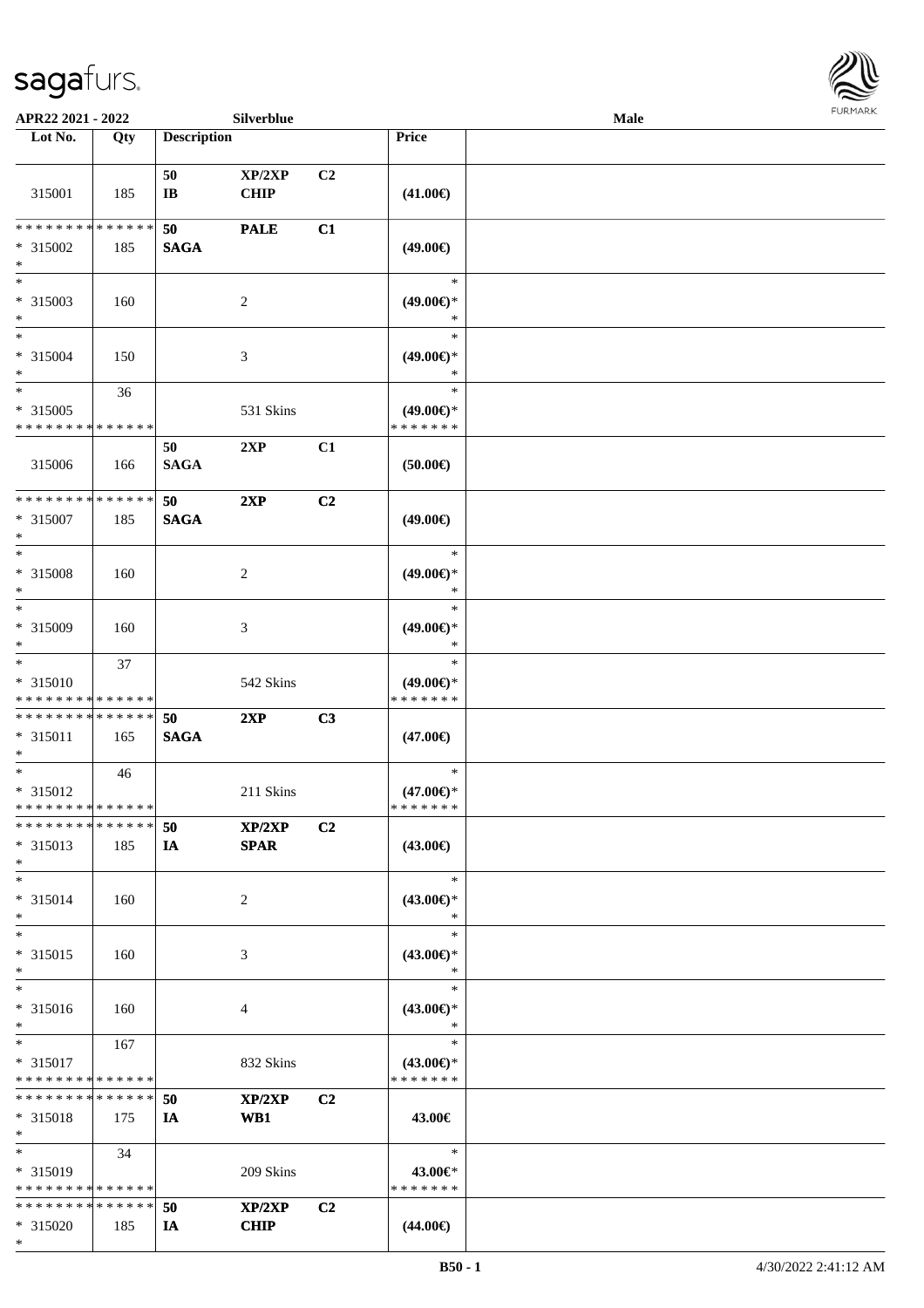

| APR22 2021 - 2022                                                  |                    |                    | Silverblue            |       |                                          | Male |  |
|--------------------------------------------------------------------|--------------------|--------------------|-----------------------|-------|------------------------------------------|------|--|
| Lot No.                                                            | $\overline{Q}$ ty  | <b>Description</b> |                       |       | Price                                    |      |  |
| $*$<br>$* 315021$<br>$\ast$                                        | 160                | 50<br>IA           | XP/2XP<br><b>CHIP</b> | C2    | $\ast$<br>$(44.00\epsilon)$ *<br>$\ast$  |      |  |
| $\overline{\phantom{0}}$<br>* 315022<br>$\ast$                     | 160                |                    | 3                     |       | $\ast$<br>$(44.00ε)$ *<br>$\ast$         |      |  |
| $\overline{\phantom{a}^*}$<br>* 315023<br>$\ast$                   | 160                |                    | $\overline{4}$        |       | $\ast$<br>$(44.00ε)$ *<br>$\ast$         |      |  |
| $\overline{\phantom{0}}$<br>$* 315024$<br>$\ast$                   | 160                |                    | $5\,$                 |       | $\ast$<br>$(44.00ε)$ *<br>$\ast$         |      |  |
| $\overline{\phantom{0}}$<br>$* 315025$<br>$\ast$                   | 160                |                    | 6                     |       | $\ast$<br>$(44.00ε)$ *<br>$\ast$         |      |  |
| $\overline{\phantom{a}^*}$<br>* 315026<br>$\ast$                   | 160                |                    | $\boldsymbol{7}$      |       | $\ast$<br>$(44.00\epsilon)$ *<br>$\ast$  |      |  |
| $\ast$<br>$* 315027$<br>$\ast$                                     | 160                |                    | $8\,$                 |       | $\ast$<br>$(44.00\epsilon)$ *<br>$\ast$  |      |  |
| $\ast$<br>* 315028<br>$\ast$                                       | 160                |                    | $\overline{9}$        |       | $\ast$<br>$(44.00\epsilon)$ *<br>$\ast$  |      |  |
| $\overline{\phantom{a}^*}$<br>* 315029<br>$\ast$                   | 160                |                    | $10\,$                |       | $\ast$<br>$(44.00ε)$ *<br>$\ast$         |      |  |
| $\overline{\phantom{a}^*}$<br>$* 315030$<br>$*$                    | 160                |                    | $11\,$                |       | $\ast$<br>$(44.00ε)$ *<br>$\ast$         |      |  |
| $*$<br>$* 315031$<br>* * * * * * * * * * * * * *                   | 142                |                    | 1927 Skins            |       | $\ast$<br>$(44.00ε)$ *<br>* * * * * * *  |      |  |
| **************<br>* 315032<br>$*$                                  | 160                | 50<br><b>SROY</b>  | <b>PALE</b>           | C2    | 50.00€                                   |      |  |
| $\ast$<br>* 315033<br>$\ast$                                       | 175                |                    | $\overline{c}$        |       | $\ast$<br>$50.00 \in$ *<br>$\ast$        |      |  |
| $*$<br>* 315034<br>* * * * * * * * * * * * * *                     | 79                 |                    | 414 Skins             |       | $\ast$<br>$50.00 \in$ *<br>* * * * * * * |      |  |
| * * * * * * * *<br>$* 315035$<br>$\ast$                            | * * * * * *<br>185 | 50<br><b>SROY</b>  | 2XP                   | C1/C2 | $50.00 \in$                              |      |  |
| $\ast$<br>$* 315036$<br>* * * * * * * * <mark>* * * * * * *</mark> | 143                |                    | 328 Skins             |       | $\ast$<br>50.00€*<br>* * * * * * *       |      |  |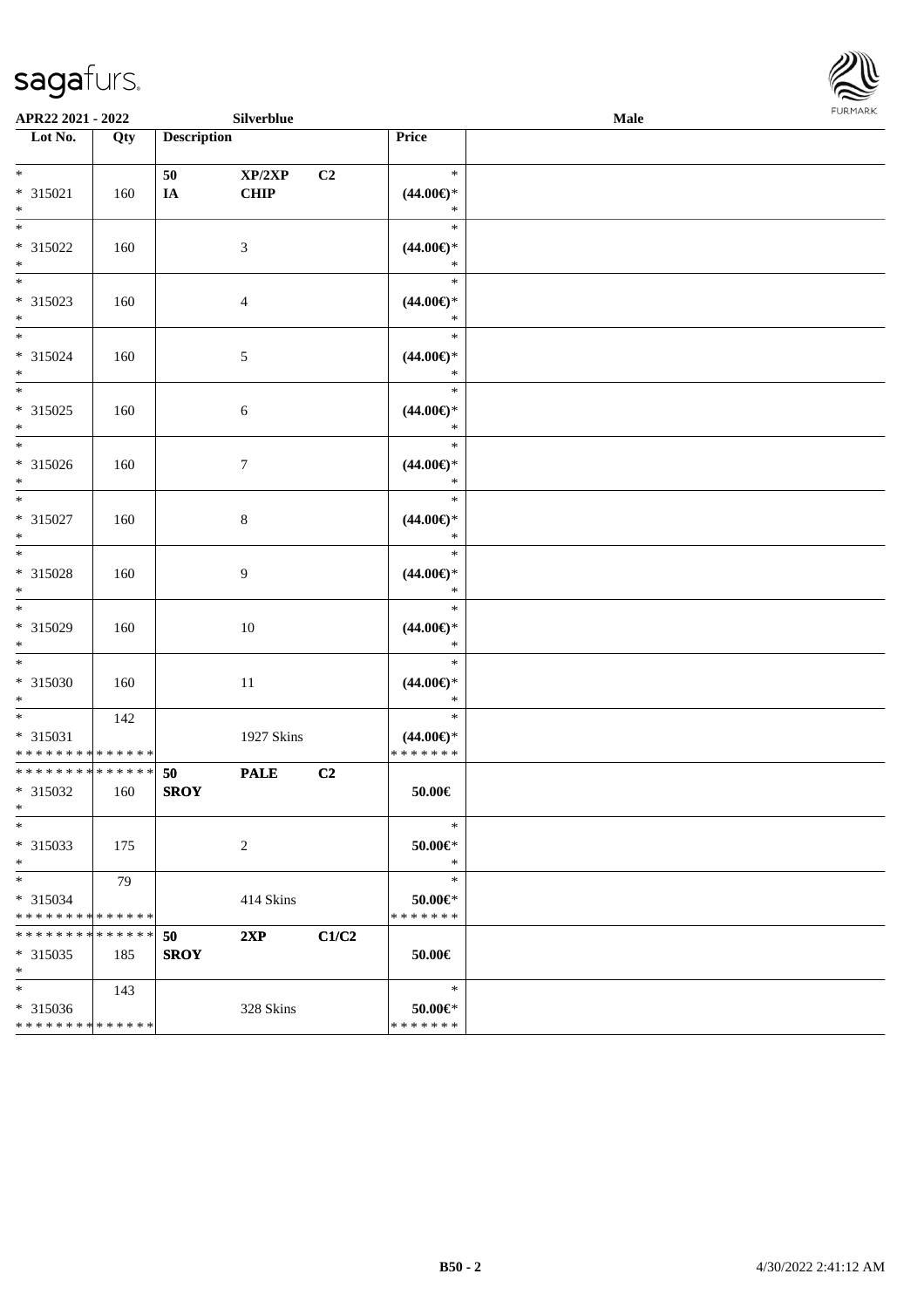

| APR22 2021 - 2022                                    |                    |                        | Silverblue      |       |                                                | Male |  |
|------------------------------------------------------|--------------------|------------------------|-----------------|-------|------------------------------------------------|------|--|
| Lot No.                                              | Qty                | <b>Description</b>     |                 |       | Price                                          |      |  |
| ******** <mark>******</mark><br>* 315101<br>$*$      | 225                | 40<br>SI               | <b>Dark</b>     | C1/C2 | (39.00)                                        |      |  |
| * 315102<br>* * * * * * * * * * * * * *              | 197                |                        | 422 Skins       |       | $\ast$<br>$(39.00\epsilon)$ *<br>* * * * * * * |      |  |
| 315103                                               | 179                | 40<br>${\bf S}{\bf I}$ | <b>Dark</b>     | C3    | $(37.00\epsilon)$                              |      |  |
| ******** <mark>******</mark><br>$* 315104$<br>$*$    | 225                | 40<br>${\bf S}{\bf I}$ | <b>PALE</b>     | C1    | $(44.00\epsilon)$                              |      |  |
| $\overline{\ }$<br>$* 315105$<br>$*$                 | 200                |                        | $\overline{c}$  |       | $\ast$<br>$(44.00\epsilon)$ *<br>$\ast$        |      |  |
| $*$<br>$* 315106$<br>* * * * * * * * * * * * * *     | 194                |                        | 619 Skins       |       | $\ast$<br>$(44.00\epsilon)$ *<br>* * * * * * * |      |  |
| * * * * * * * * * * * * * *<br>* 315107<br>$*$       | 225                | 40<br>${\bf S}{\bf I}$ | <b>PALE</b>     | C2    | $(43.00\epsilon)$                              |      |  |
| $\overline{\ast}$<br>$* 315108$<br>$\ast$            | 200                |                        | $\sqrt{2}$      |       | $\ast$<br>$(43.00\epsilon)$ *<br>$\ast$        |      |  |
| $*$<br>* 315109<br>$*$                               | 200                |                        | 3               |       | $\ast$<br>$(43.00ε)$ *<br>$\ast$               |      |  |
| $*$<br>$* 315110$<br>$*$                             | 200                |                        | 4               |       | $\ast$<br>$(43.00ε)$ *<br>$\ast$               |      |  |
| $*$<br>$* 315111$<br>$*$                             | 200                |                        | $\mathfrak{S}$  |       | $\ast$<br>$(43.00ε)$ *<br>$\ast$               |      |  |
| $*$<br>$* 315112$<br>$*$                             | 200                |                        | 6               |       | $\ast$<br>$(43.00ε)$ *<br>$\ast$               |      |  |
| $*$<br>* 315113<br>$*$                               | 200                |                        | $7\phantom{.0}$ |       | $\ast$<br>$(43.00\epsilon)$ *<br>$\ast$        |      |  |
| $*$<br>$* 315114$<br>$*$                             | 200                |                        | 8               |       | $\ast$<br>$(43.00\epsilon)$ *<br>$\ast$        |      |  |
| $*$<br>$* 315115$<br>$*$<br>$\overline{\phantom{0}}$ | 200                |                        | 9               |       | $\ast$<br>$(43.00\epsilon)$ *<br>$\ast$        |      |  |
| $* 315116$<br>$*$                                    | 200                |                        | 10              |       | $\ast$<br>$(43.00\epsilon)$ *<br>$\ast$        |      |  |
| $*$<br>$* 315117$<br>* * * * * * * * * * * * * *     | 129                |                        | 2154 Skins      |       | $\ast$<br>$(43.00\epsilon)$ *<br>* * * * * * * |      |  |
| * * * * * * * *<br>* 315118<br>$*$                   | * * * * * *<br>225 | 40<br>SI               | <b>PALE</b>     | C3    | $(41.00\epsilon)$                              |      |  |
| $*$<br>* 315119<br>$*$                               | 200                |                        | 2               |       | $\ast$<br>$(41.00\epsilon)$ *<br>$\ast$        |      |  |
| $*$<br>* 315120<br>$*$                               | 200                |                        | 3               |       | $\ast$<br>$(41.00\epsilon)$ *<br>$\ast$        |      |  |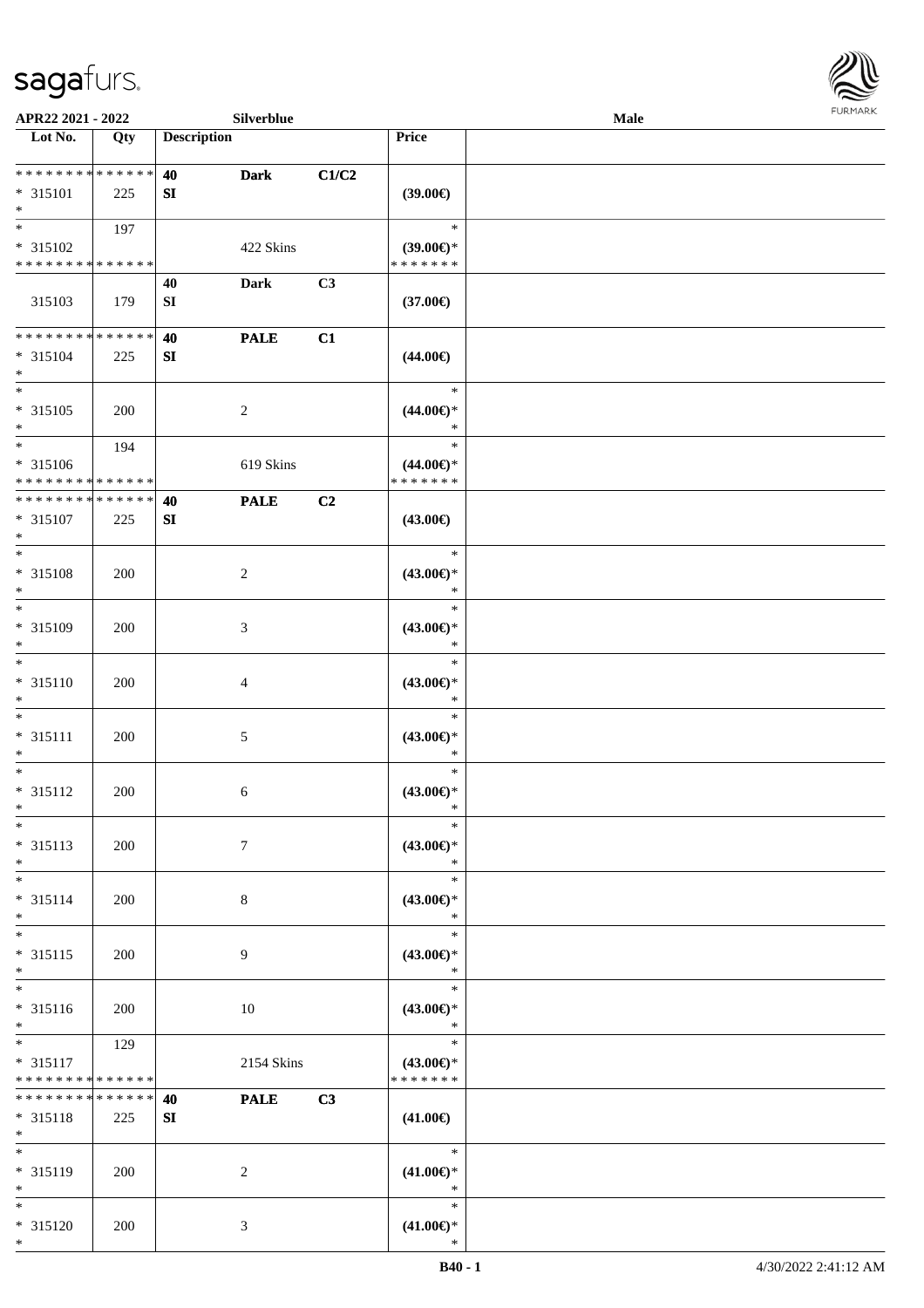

| APR22 2021 - 2022                         |            |                    | Silverblue     |       |                                      | <b>Male</b> |  |
|-------------------------------------------|------------|--------------------|----------------|-------|--------------------------------------|-------------|--|
| Lot No.                                   | Qty        | <b>Description</b> |                |       | Price                                |             |  |
|                                           |            |                    |                |       |                                      |             |  |
| $\ast$                                    |            | 40                 | <b>PALE</b>    | C3    | $\ast$                               |             |  |
| $* 315121$                                | 200        | ${\bf S}{\bf I}$   |                |       | $(41.00\epsilon)$ *                  |             |  |
| $\ast$<br>$\ast$                          |            |                    |                |       | $\ast$                               |             |  |
|                                           |            |                    |                |       | $\ast$                               |             |  |
| * 315122                                  | 200        |                    | $\mathfrak{S}$ |       | $(41.00\epsilon)$ *                  |             |  |
| $\ast$<br>$_{\ast}^{-}$                   |            |                    |                |       | $\ast$                               |             |  |
|                                           | 69         |                    |                |       | $\ast$                               |             |  |
| * 315123<br>* * * * * * * * * * * * * *   |            |                    | 1094 Skins     |       | $(41.00\epsilon)$ *<br>* * * * * * * |             |  |
|                                           |            |                    |                |       |                                      |             |  |
|                                           |            | 40                 | 2XP            | C1    |                                      |             |  |
| 315124                                    | 162        | ${\bf S}{\bf I}$   |                |       | $(45.00\epsilon)$                    |             |  |
| **************                            |            | 40                 | 2XP            | C2    |                                      |             |  |
| $* 315125$                                | 225        | SI                 |                |       | $(44.00\epsilon)$                    |             |  |
| $\ast$                                    |            |                    |                |       |                                      |             |  |
| $\ast$                                    |            |                    |                |       | $\ast$                               |             |  |
| * 315126                                  | 200        |                    | $\overline{2}$ |       | $(44.00\epsilon)$ *                  |             |  |
| $\ast$                                    |            |                    |                |       | $\ast$                               |             |  |
| $\ast$                                    | 68         |                    |                |       | $\ast$                               |             |  |
| * 315127                                  |            |                    | 493 Skins      |       | $(44.00\epsilon)$ *                  |             |  |
| * * * * * * * * * * * * * *               |            |                    |                |       | * * * * * * *                        |             |  |
|                                           |            | 40                 | 2XP            | C3    |                                      |             |  |
| 315128                                    | 226        | <b>SI</b>          |                |       | $(42.00\epsilon)$                    |             |  |
|                                           |            |                    |                |       |                                      |             |  |
|                                           |            | 40                 | <b>Dark</b>    | C1/C2 |                                      |             |  |
| 315129                                    | 174        | ${\bf SI}$         | <b>LNAP</b>    |       | $(34.00\epsilon)$                    |             |  |
|                                           |            |                    |                |       |                                      |             |  |
| ******** <mark>******</mark>              |            | 40                 | <b>PALE</b>    | C1/C2 |                                      |             |  |
| $* 315130$                                | 225        | SI                 | <b>LNAP</b>    |       | (39.00)                              |             |  |
| $\ast$                                    |            |                    |                |       |                                      |             |  |
| $\ast$                                    |            |                    |                |       | $\ast$                               |             |  |
| $* 315131$                                | 200        |                    | $\sqrt{2}$     |       | (39.00)                              |             |  |
| $\ast$                                    |            |                    |                |       | $\ast$                               |             |  |
| $\ast$                                    | 208        |                    |                |       | $\ast$                               |             |  |
| * 315132                                  |            |                    | 633 Skins      |       | (39.00)                              |             |  |
| **************                            |            |                    |                |       | * * * * * * *                        |             |  |
| * * * * * * * * * * * * * *               |            | 40                 | <b>PALE</b>    | C3    |                                      |             |  |
| * 315133                                  | 225        | SI                 | <b>LNAP</b>    |       | $(37.00\epsilon)$                    |             |  |
| $\ast$<br>$*$                             |            |                    |                |       | $\ast$                               |             |  |
|                                           | 102        |                    |                |       |                                      |             |  |
| $* 315134$<br>* * * * * * * * * * * * * * |            |                    | 327 Skins      |       | $(37.00\epsilon)$ *<br>* * * * * * * |             |  |
| * * * * * * * * * * * * * *               |            | 40                 | XP/2XP         | C1/C2 |                                      |             |  |
| $* 315135$                                | 225        | SI                 | <b>LNAP</b>    |       | $(40.00\epsilon)$                    |             |  |
| $*$                                       |            |                    |                |       |                                      |             |  |
| $*$                                       | 158        |                    |                |       | $\ast$                               |             |  |
| * 315136                                  |            |                    | 383 Skins      |       | $(40.00\epsilon)$ *                  |             |  |
| * * * * * * * * * * * * * *               |            |                    |                |       | * * * * * * *                        |             |  |
| * * * * * * * * * * * * * *               |            | 40                 | XP/2XP         | C2    |                                      |             |  |
| $* 315137$                                | 225        | $\mathbf{I}$       | <b>SPAR</b>    |       | $(37.00\epsilon)$                    |             |  |
| $\ast$                                    |            |                    |                |       |                                      |             |  |
| $\ast$                                    |            |                    |                |       | $\ast$                               |             |  |
| * 315138                                  | <b>200</b> |                    | $\overline{c}$ |       | $(37.00\epsilon)$ *                  |             |  |
| $\ast$                                    |            |                    |                |       | $\ast$                               |             |  |
| $\ast$                                    |            |                    |                |       | $\ast$                               |             |  |
| * 315139                                  | 200        |                    | 3              |       | $(37.00\epsilon)$ *                  |             |  |
| $\ast$                                    |            |                    |                |       | $\ast$                               |             |  |
| $*$                                       |            |                    |                |       | $\ast$                               |             |  |
| * 315140                                  | 200        |                    | 4              |       | $(37.00\epsilon)$ *                  |             |  |
| $\ast$                                    |            |                    |                |       | ∗                                    |             |  |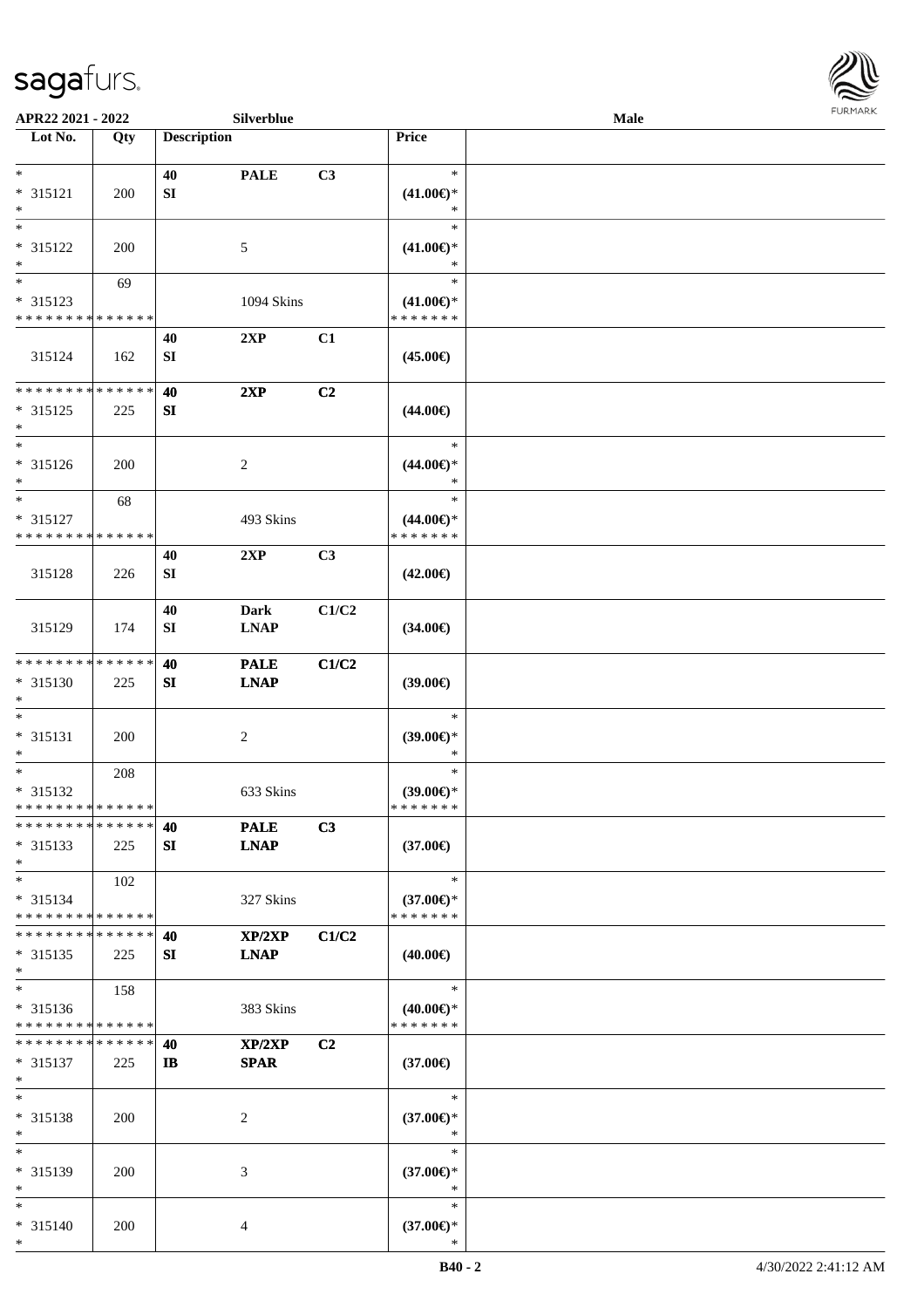\*



| APR22 2021 - 2022                       |     |                    | Silverblue     |                |                                      | Male |  |
|-----------------------------------------|-----|--------------------|----------------|----------------|--------------------------------------|------|--|
| Lot No.                                 | Qty | <b>Description</b> |                |                | Price                                |      |  |
|                                         |     |                    |                |                |                                      |      |  |
| $*$                                     |     | 40                 | XP/2XP         | C <sub>2</sub> | $\ast$                               |      |  |
| * 315141                                | 200 | $\bf{IB}$          | SPAR           |                | $(37.00\epsilon)$ *                  |      |  |
| $\ast$                                  |     |                    |                |                | ∗                                    |      |  |
| $*$                                     |     |                    |                |                | $\ast$                               |      |  |
| $* 315142$                              | 200 |                    | 6              |                | $(37.00\epsilon)$ *                  |      |  |
| $\ast$                                  |     |                    |                |                | ∗                                    |      |  |
| $\overline{\phantom{0}}$                |     |                    |                |                | $\ast$                               |      |  |
| * 315143                                | 200 |                    | $\tau$         |                | $(37.00\epsilon)$ *                  |      |  |
| $\ast$                                  |     |                    |                |                | *                                    |      |  |
| $\ast$                                  |     |                    |                |                | $\ast$                               |      |  |
| $* 315144$                              | 200 |                    | $\,8\,$        |                | $(37.00\epsilon)$ *                  |      |  |
| $\ast$<br>$*$                           |     |                    |                |                | $\ast$                               |      |  |
|                                         |     |                    |                |                | $\ast$                               |      |  |
| $* 315145$                              | 200 |                    | 9              |                | $(37.00\epsilon)$ *                  |      |  |
| $\ast$<br>$\ast$                        |     |                    |                |                | $\ast$                               |      |  |
|                                         |     |                    |                |                | $\ast$                               |      |  |
| $* 315146$                              | 200 |                    | $10\,$         |                | $(37.00\epsilon)$ *<br>$\ast$        |      |  |
| $\ast$<br>$\ast$                        |     |                    |                |                | $\ast$                               |      |  |
|                                         |     |                    |                |                |                                      |      |  |
| $* 315147$<br>$\ast$                    | 200 |                    | 11             |                | $(37.00\epsilon)$ *<br>$\ast$        |      |  |
| $*$                                     |     |                    |                |                | $\ast$                               |      |  |
|                                         | 39  |                    |                |                |                                      |      |  |
| * 315148<br>* * * * * * * * * * * * * * |     |                    | 2264 Skins     |                | $(37.00\epsilon)$ *<br>* * * * * * * |      |  |
| * * * * * * * * * * * * * *             |     | 40                 | XP/2XP         | C <sub>2</sub> |                                      |      |  |
| * 315149                                | 205 | $\bf I\bf B$       | WB1            |                | $(38.00\epsilon)$                    |      |  |
| $*$                                     |     |                    |                |                |                                      |      |  |
| $\overline{\ast}$                       | 183 |                    |                |                | $\ast$                               |      |  |
| $* 315150$                              |     |                    | 388 Skins      |                | $(38.00\epsilon)$ *                  |      |  |
| * * * * * * * * * * * * * *             |     |                    |                |                | * * * * * * *                        |      |  |
| * * * * * * * * * * * * * * *           |     | 40                 | XD/DK          | C2             |                                      |      |  |
| $* 315151$                              | 235 | $\mathbf{I}$       | <b>CHIP</b>    |                | $(32.00\epsilon)$                    |      |  |
| $*$                                     |     |                    |                |                |                                      |      |  |
| $*$                                     | 82  |                    |                |                | $\ast$                               |      |  |
| $* 315152$                              |     |                    | 317 Skins      |                | $(32.00\epsilon)$ *                  |      |  |
| * * * * * * * * * * * * * * *           |     |                    |                |                | *******                              |      |  |
| * * * * * * * * * * * * * *             |     | 40                 | XP/2XP         | C <sub>2</sub> |                                      |      |  |
| * 315153                                | 225 | $\bf I\bf B$       | CHIP           |                | $(40.00\epsilon)$                    |      |  |
| $*$                                     |     |                    |                |                |                                      |      |  |
| $*$                                     |     |                    |                |                | $\ast$                               |      |  |
| $* 315154$                              | 200 |                    | $\overline{c}$ |                | (40.00)                              |      |  |
| $\ast$                                  |     |                    |                |                | $\ast$                               |      |  |
| $\ast$                                  |     |                    |                |                | $\ast$                               |      |  |
| $* 315155$                              | 200 |                    | 3              |                | $(40.00\epsilon)$ *                  |      |  |
| $*$                                     |     |                    |                |                | $\ast$                               |      |  |
| $\ast$                                  |     |                    |                |                | $\ast$                               |      |  |
| $* 315156$                              | 200 |                    | 4              |                | $(40.00\epsilon)$ *                  |      |  |
| $*$                                     |     |                    |                |                | $\ast$                               |      |  |
| $\ast$                                  |     |                    |                |                | $\ast$                               |      |  |
| $* 315157$                              | 200 |                    | 5              |                | $(40.00\epsilon)$ *                  |      |  |
| $\ast$<br>$*$                           |     |                    |                |                | $\ast$<br>$\ast$                     |      |  |
|                                         | 147 |                    |                |                |                                      |      |  |
| * 315158<br>* * * * * * * * * * * * * * |     |                    | 1172 Skins     |                | $(40.00\epsilon)$ *<br>* * * * * * * |      |  |
| * * * * * * * * * * * * * *             |     | 40                 | MED/PAL C2     |                |                                      |      |  |
| * 315159                                | 225 | $\mathbf{I}$       | <b>CHIP</b>    | <b>LNAP</b>    | $(34.00\epsilon)$                    |      |  |
| $*$                                     |     |                    |                |                |                                      |      |  |
| $*$                                     |     |                    |                |                | $\ast$                               |      |  |
| * 315160                                | 200 |                    | $\overline{2}$ |                | $(34.00\epsilon)$ *                  |      |  |
| $*$                                     |     |                    |                |                |                                      |      |  |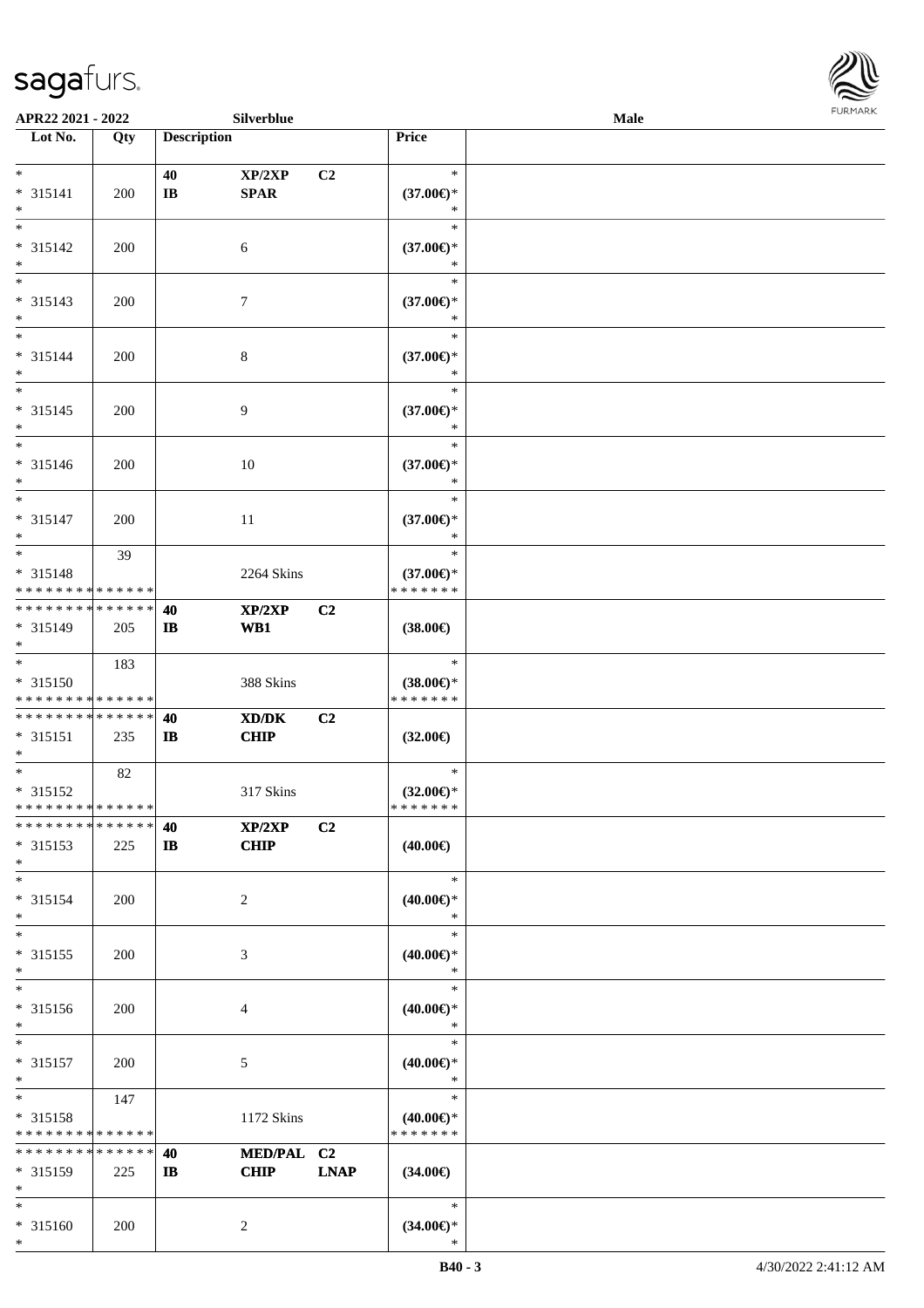

| APR22 2021 - 2022            |     |                        | Silverblue      |             |                               | Male |  |
|------------------------------|-----|------------------------|-----------------|-------------|-------------------------------|------|--|
| Lot No.                      | Qty | <b>Description</b>     |                 |             | <b>Price</b>                  |      |  |
|                              |     |                        |                 |             |                               |      |  |
| $*$                          | 132 | 40                     | MED/PAL C2      |             | $\ast$                        |      |  |
| * 315161                     |     | $\bf{IB}$              | <b>CHIP</b>     | <b>LNAP</b> | $(34.00\epsilon)$ *           |      |  |
| * * * * * * * * * * * * * *  |     |                        |                 |             | * * * * * * *                 |      |  |
|                              |     | 40                     | XP/2XP          | C2          |                               |      |  |
| 315162                       | 112 | $\mathbf{I}\mathbf{B}$ | <b>CHIP</b>     | <b>LNAP</b> | $(35.00\epsilon)$             |      |  |
|                              |     |                        |                 |             |                               |      |  |
| ******** <mark>******</mark> |     | 40                     | <b>PALE</b>     | C1          |                               |      |  |
| * 315163                     | 205 | <b>SAGA</b>            |                 |             | $(47.00\epsilon)$             |      |  |
| $\ast$<br>$*$                |     |                        |                 |             |                               |      |  |
|                              |     |                        |                 |             | $\ast$                        |      |  |
| $* 315164$<br>$*$            | 180 |                        | $\sqrt{2}$      |             | $(47.00\epsilon)$ *<br>$\ast$ |      |  |
| $\ast$                       |     |                        |                 |             | $\ast$                        |      |  |
| $* 315165$                   |     |                        |                 |             |                               |      |  |
| $\ast$                       | 180 |                        | $\mathfrak{Z}$  |             | $(47.00\epsilon)$ *<br>$\ast$ |      |  |
| $\ast$                       |     |                        |                 |             | $\ast$                        |      |  |
| $* 315166$                   | 180 |                        | 4               |             | $(47.00\epsilon)$ *           |      |  |
| $*$                          |     |                        |                 |             | $\ast$                        |      |  |
| $\ast$                       |     |                        |                 |             | $\ast$                        |      |  |
| $* 315167$                   | 180 |                        | 5               |             | $(47.00\epsilon)$ *           |      |  |
| $\ast$                       |     |                        |                 |             | $\ast$                        |      |  |
| $*$                          |     |                        |                 |             | $\ast$                        |      |  |
| $* 315168$                   | 180 |                        | 6               |             | $(47.00\epsilon)$ *           |      |  |
| $\ast$                       |     |                        |                 |             | $\ast$                        |      |  |
| $*$                          |     |                        |                 |             | $\ast$                        |      |  |
| * 315169                     | 180 |                        | $\tau$          |             | $(47.00\epsilon)$ *           |      |  |
| $\ast$<br>$\ast$             |     |                        |                 |             | $\ast$                        |      |  |
| $* 315170$                   |     |                        |                 |             | $\ast$                        |      |  |
| $*$                          | 180 |                        | $\,8\,$         |             | $(47.00\epsilon)$ *<br>$\ast$ |      |  |
| $*$                          | 169 |                        |                 |             | $\ast$                        |      |  |
| $* 315171$                   |     |                        | 1634 Skins      |             | $(47.00\epsilon)$ *           |      |  |
| * * * * * * * * * * * * * *  |     |                        |                 |             | * * * * * * *                 |      |  |
| * * * * * * * * * * * * * *  |     | 40                     | <b>PALE</b>     | C2          |                               |      |  |
| * 315172                     | 205 | <b>SAGA</b>            |                 |             | $(46.00\epsilon)$             |      |  |
| $*$                          |     |                        |                 |             |                               |      |  |
| $*$                          |     |                        |                 |             | $\ast$                        |      |  |
| $* 315173$                   | 180 |                        | $\overline{c}$  |             | $(46.00ε)$ *                  |      |  |
| $\ast$                       |     |                        |                 |             | $\ast$                        |      |  |
| $*$                          |     |                        |                 |             | $\ast$                        |      |  |
| * 315174<br>$*$              | 180 |                        | 3               |             | $(46.00\epsilon)$ *<br>$\ast$ |      |  |
| $*$                          |     |                        |                 |             | $\ast$                        |      |  |
| $* 315175$                   | 180 |                        | 4               |             | $(46.00\epsilon)$ *           |      |  |
| $*$                          |     |                        |                 |             | $\ast$                        |      |  |
| $\overline{\phantom{a}^*}$   |     |                        |                 |             | $\ast$                        |      |  |
| * 315176                     | 180 |                        | $\mathfrak{S}$  |             | $(46.00ε)$ *                  |      |  |
| $*$                          |     |                        |                 |             | $\ast$                        |      |  |
| $*$                          |     |                        |                 |             | $\ast$                        |      |  |
| $* 315177$                   | 180 |                        | $6\phantom{.}6$ |             | $(46.00ε)$ *                  |      |  |
| $*$                          |     |                        |                 |             | $\ast$                        |      |  |
| $*$                          |     |                        |                 |             | $\ast$                        |      |  |
| * 315178<br>$\ast$           | 180 |                        | $\tau$          |             | $(46.00\epsilon)$ *<br>$\ast$ |      |  |
| $\ast$                       |     |                        |                 |             | $\ast$                        |      |  |
| * 315179                     | 180 |                        | $8\,$           |             | $(46.00\epsilon)$ *           |      |  |
| $*$                          |     |                        |                 |             | $\ast$                        |      |  |
| $*$                          |     |                        |                 |             | $\ast$                        |      |  |
| * 315180                     | 180 |                        | 9               |             | $(46.00ε)$ *                  |      |  |
| $*$                          |     |                        |                 |             | $\ast$                        |      |  |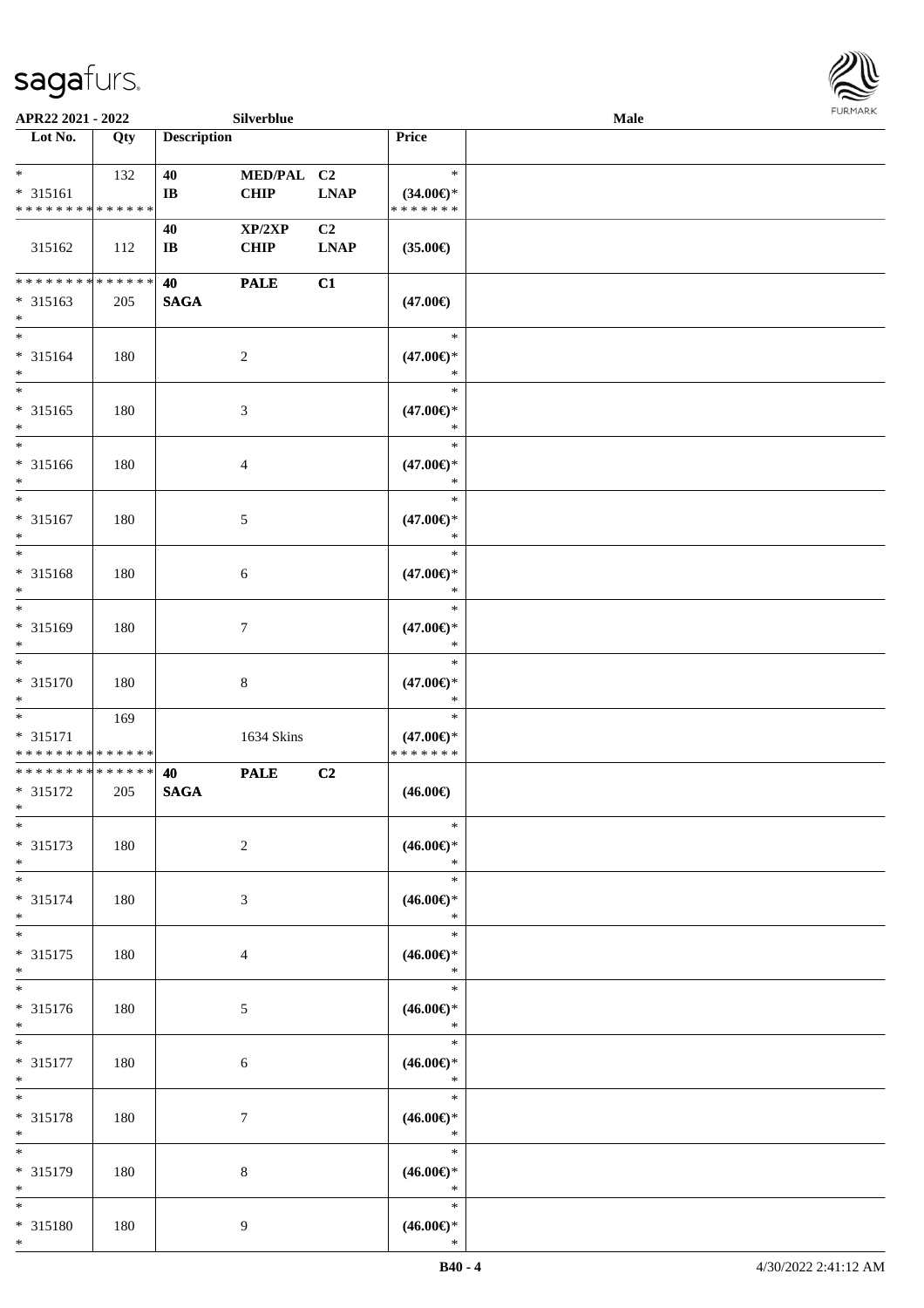\*



| APR22 2021 - 2022                          |     |                    | Silverblue             |                |                                      | Male |  |
|--------------------------------------------|-----|--------------------|------------------------|----------------|--------------------------------------|------|--|
| Lot No.                                    | Qty | <b>Description</b> |                        |                | Price                                |      |  |
|                                            |     |                    |                        |                |                                      |      |  |
| $*$                                        |     | 40                 | <b>PALE</b>            | C <sub>2</sub> | $\ast$                               |      |  |
| * 315181                                   | 180 | <b>SAGA</b>        |                        |                | $(46.00\epsilon)$ *                  |      |  |
| $*$                                        |     |                    |                        |                | $\ast$                               |      |  |
|                                            |     |                    |                        |                | $\ast$                               |      |  |
| * 315182                                   | 180 |                    | 11                     |                | $(46.00\epsilon)$ *                  |      |  |
| $*$                                        |     |                    |                        |                | $\ast$                               |      |  |
|                                            |     |                    |                        |                | $\ast$                               |      |  |
| * 315183                                   | 164 |                    | 12                     |                | $(46.00\epsilon)$ *<br>$\ast$        |      |  |
| $*$<br>$*$                                 |     |                    |                        |                | $\ast$                               |      |  |
|                                            | 85  |                    |                        |                |                                      |      |  |
| * 315184<br>* * * * * * * * * * * * * *    |     |                    | 2254 Skins             |                | $(46.00\epsilon)$ *<br>* * * * * * * |      |  |
| * * * * * * * * <mark>* * * * * * *</mark> |     |                    |                        | C3             |                                      |      |  |
| * 315185                                   |     | 40                 | <b>PALE</b>            |                |                                      |      |  |
| $*$                                        | 205 | <b>SAGA</b>        |                        |                | $(44.00\epsilon)$                    |      |  |
| $\overline{\phantom{0}}$                   |     |                    |                        |                | $\ast$                               |      |  |
| * 315186                                   | 180 |                    | 2                      |                | $(44.00\epsilon)$ *                  |      |  |
| $*$                                        |     |                    |                        |                | $\ast$                               |      |  |
| $\overline{\ast}$                          |     |                    |                        |                | $\ast$                               |      |  |
| * 315187                                   | 180 |                    | 3                      |                | $(44.00\epsilon)$ *                  |      |  |
| $*$                                        |     |                    |                        |                | $\ast$                               |      |  |
| $*$                                        |     |                    |                        |                | $\ast$                               |      |  |
| * 315188                                   | 180 |                    | 4                      |                | $(44.00\epsilon)$ *                  |      |  |
| $*$                                        |     |                    |                        |                | $\ast$                               |      |  |
| $\overline{\ast}$                          |     |                    |                        |                | $\ast$                               |      |  |
| * 315189                                   | 180 |                    | 5                      |                | $(44.00\epsilon)$ *                  |      |  |
| $*$                                        |     |                    |                        |                | $\ast$                               |      |  |
| $*$                                        |     |                    |                        |                | $\ast$                               |      |  |
| * 315190                                   | 180 |                    | 6                      |                | $(44.00\epsilon)$ *                  |      |  |
| $*$                                        |     |                    |                        |                | $\ast$                               |      |  |
| $*$                                        |     |                    |                        |                | $\ast$                               |      |  |
| * 315191                                   | 180 |                    | $\tau$                 |                | $(44.00\epsilon)$ *                  |      |  |
| $\ast$                                     |     |                    |                        |                | $\ast$                               |      |  |
| $*$ $-$                                    | 97  |                    |                        |                | $\ast$                               |      |  |
| * 315192                                   |     |                    | 1382 Skins             |                | $(44.00€)$ *                         |      |  |
| * * * * * * * * * * * * * *                |     |                    |                        |                | *******                              |      |  |
| * * * * * * * * <mark>* * * * * * *</mark> |     | 40                 | $\mathbf{X}\mathbf{P}$ | C1/C2          |                                      |      |  |
| * 315193                                   | 205 | <b>SAGA</b>        |                        |                | $(48.00\epsilon)$                    |      |  |
| $*$                                        |     |                    |                        |                |                                      |      |  |
| $*$                                        | 86  |                    |                        |                | $\ast$                               |      |  |
| * 315194<br>* * * * * * * * * * * * * *    |     |                    | 291 Skins              |                | $(48.00\epsilon)$ *<br>* * * * * * * |      |  |
| * * * * * * * * * * * * * * *              |     |                    |                        |                |                                      |      |  |
| * 315195                                   | 205 | 40<br><b>SAGA</b>  | 2XP                    | C1             | $(48.00\epsilon)$                    |      |  |
| $*$                                        |     |                    |                        |                |                                      |      |  |
| $\ast$                                     |     |                    |                        |                | $\ast$                               |      |  |
| * 315196                                   | 180 |                    | 2                      |                | $(48.00\epsilon)$ *                  |      |  |
| $*$                                        |     |                    |                        |                | *                                    |      |  |
| $*$ $*$                                    | 40  |                    |                        |                | $\ast$                               |      |  |
| * 315197                                   |     |                    | 425 Skins              |                | $(48.00\epsilon)$ *                  |      |  |
| * * * * * * * * * * * * * *                |     |                    |                        |                | * * * * * * *                        |      |  |
| * * * * * * * * * * * * * *                |     | 40                 | 2XP                    | C2             |                                      |      |  |
| * 315198                                   | 205 | <b>SAGA</b>        |                        |                | $(47.00\epsilon)$                    |      |  |
| $\ast$                                     |     |                    |                        |                |                                      |      |  |
| $*$                                        |     |                    |                        |                | $\ast$                               |      |  |
| * 315199                                   | 180 |                    | 2                      |                | $(47.00\epsilon)$ *                  |      |  |
| $*$                                        |     |                    |                        |                | ∗                                    |      |  |
| $*$                                        |     |                    |                        |                | $\ast$                               |      |  |
| * 315200                                   | 180 |                    | 3                      |                | $(47.00\epsilon)$ *                  |      |  |
| $*$                                        |     |                    |                        |                | $\ast$                               |      |  |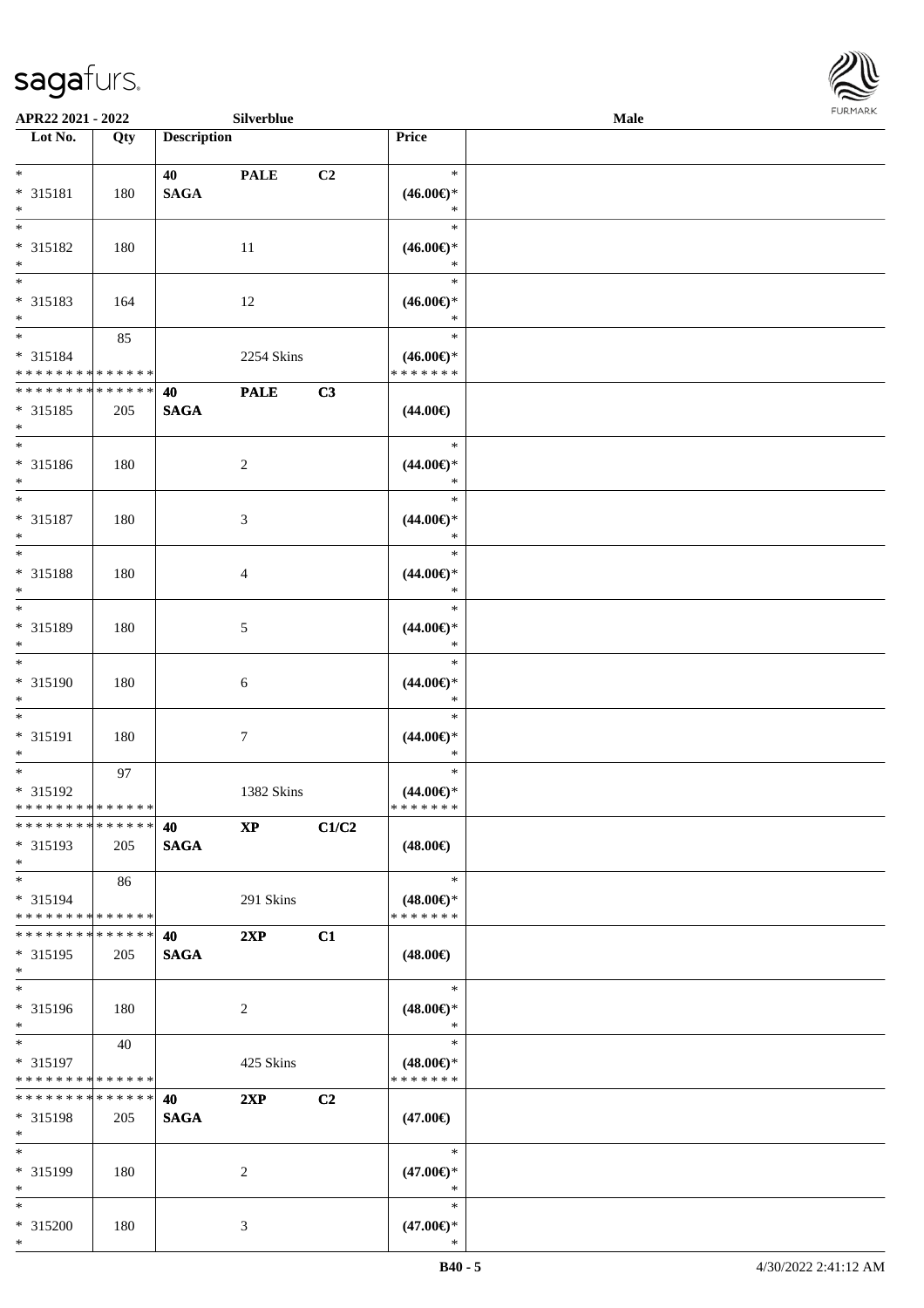\*



| APR22 2021 - 2022             |     |                    | Silverblue     |                |                                      | <b>Male</b> |  |
|-------------------------------|-----|--------------------|----------------|----------------|--------------------------------------|-------------|--|
| Lot No.                       | Qty | <b>Description</b> |                |                | Price                                |             |  |
|                               |     |                    |                |                |                                      |             |  |
| $*$                           |     | 40                 | 2XP            | C <sub>2</sub> | $\ast$                               |             |  |
| * 315201                      | 180 | <b>SAGA</b>        |                |                | $(47.00\epsilon)$ *                  |             |  |
| $*$                           |     |                    |                |                | ∗                                    |             |  |
| $*$                           |     |                    |                |                | $\ast$                               |             |  |
| * 315202                      | 180 |                    | 5              |                | $(47.00\epsilon)$ *                  |             |  |
| $*$                           |     |                    |                |                | *                                    |             |  |
|                               |     |                    |                |                | $\ast$                               |             |  |
| * 315203                      | 180 |                    | 6              |                | $(47.00\epsilon)$ *<br>*             |             |  |
| $*$<br>$*$                    |     |                    |                |                | $\ast$                               |             |  |
| * 315204                      | 172 |                    |                |                |                                      |             |  |
| * * * * * * * * * * * * * *   |     |                    | 1277 Skins     |                | $(47.00\epsilon)$ *<br>* * * * * * * |             |  |
| * * * * * * * * * * * * * *   |     | 40                 | 2XP            | C3             |                                      |             |  |
| * 315205                      | 205 | <b>SAGA</b>        |                |                | $(45.00\epsilon)$                    |             |  |
| $*$                           |     |                    |                |                |                                      |             |  |
| $*$                           |     |                    |                |                | $\ast$                               |             |  |
| * 315206                      | 180 |                    | 2              |                | $(45.00\epsilon)$ *                  |             |  |
| $*$                           |     |                    |                |                | $\ast$                               |             |  |
| $*$                           | 71  |                    |                |                | $\ast$                               |             |  |
| * 315207                      |     |                    | 456 Skins      |                | $(45.00\epsilon)$ *                  |             |  |
| * * * * * * * * * * * * * * * |     |                    |                |                | * * * * * * *                        |             |  |
|                               |     | 40                 | <b>Dark</b>    | C1/C2          |                                      |             |  |
| 315208                        | 232 | <b>SAGA</b>        | <b>LNAP</b>    |                | $(37.00\epsilon)$                    |             |  |
|                               |     |                    |                |                |                                      |             |  |
| * * * * * * * * * * * * * * * |     | 40                 | <b>PALE</b>    | C1/C2          |                                      |             |  |
| * 315209                      | 205 | <b>SAGA</b>        | <b>LNAP</b>    |                | $(41.00\epsilon)$                    |             |  |
| $*$                           |     |                    |                |                |                                      |             |  |
| $*$                           |     |                    |                |                | $\ast$                               |             |  |
| $* 315210$                    | 180 |                    | $\overline{c}$ |                | $(41.00\epsilon)$ *                  |             |  |
| $*$                           |     |                    |                |                | $\ast$                               |             |  |
| $*$                           |     |                    |                |                | $\ast$                               |             |  |
| * 315211                      | 180 |                    | 3              |                | $(41.00\epsilon)$ *                  |             |  |
| $*$                           |     |                    |                |                | $\ast$                               |             |  |
| $*$                           |     |                    |                |                | $\ast$                               |             |  |
| * 315212                      | 180 |                    | 4              |                | $(41.00\epsilon)$ *                  |             |  |
| $*$                           |     |                    |                |                | $\ast$<br>$\ast$                     |             |  |
| $*$                           |     |                    |                |                |                                      |             |  |
| * 315213<br>$*$               | 180 |                    | 5              |                | $(41.00\epsilon)$ *<br>∗             |             |  |
| $*$                           |     |                    |                |                | $\ast$                               |             |  |
| * 315214                      |     |                    |                |                | $(41.00\epsilon)$ *                  |             |  |
| $*$                           | 180 |                    | 6              |                | $\ast$                               |             |  |
| $*$                           |     |                    |                |                | $\ast$                               |             |  |
| * 315215                      | 180 |                    | 7              |                | $(41.00\epsilon)$ *                  |             |  |
| $*$                           |     |                    |                |                | $\ast$                               |             |  |
| $*$                           | 89  |                    |                |                | $\ast$                               |             |  |
| * 315216                      |     |                    | 1374 Skins     |                | $(41.00\epsilon)$ *                  |             |  |
| * * * * * * * * * * * * * *   |     |                    |                |                | * * * * * * *                        |             |  |
| * * * * * * * * * * * * * * * |     | 40                 | <b>PALE</b>    | C3             |                                      |             |  |
| $* 315217$                    | 205 | <b>SAGA</b>        | <b>LNAP</b>    |                | $(40.00\epsilon)$                    |             |  |
| $*$                           |     |                    |                |                |                                      |             |  |
| $*$                           |     |                    |                |                | $\ast$                               |             |  |
| * 315218                      | 180 |                    | 2              |                | $(40.00\epsilon)$ *                  |             |  |
| $*$                           |     |                    |                |                | $\ast$                               |             |  |
| $*$                           | 148 |                    |                |                | $\ast$                               |             |  |
| * 315219                      |     |                    | 533 Skins      |                | $(40.00\epsilon)$ *                  |             |  |
| * * * * * * * * * * * * * *   |     |                    |                |                | * * * * * * *                        |             |  |
| * * * * * * * * * * * * * * * |     | 40                 | XP/2XP         | C2             |                                      |             |  |
| * 315220                      | 205 | IA                 | <b>SPAR</b>    |                | $(40.00\epsilon)$                    |             |  |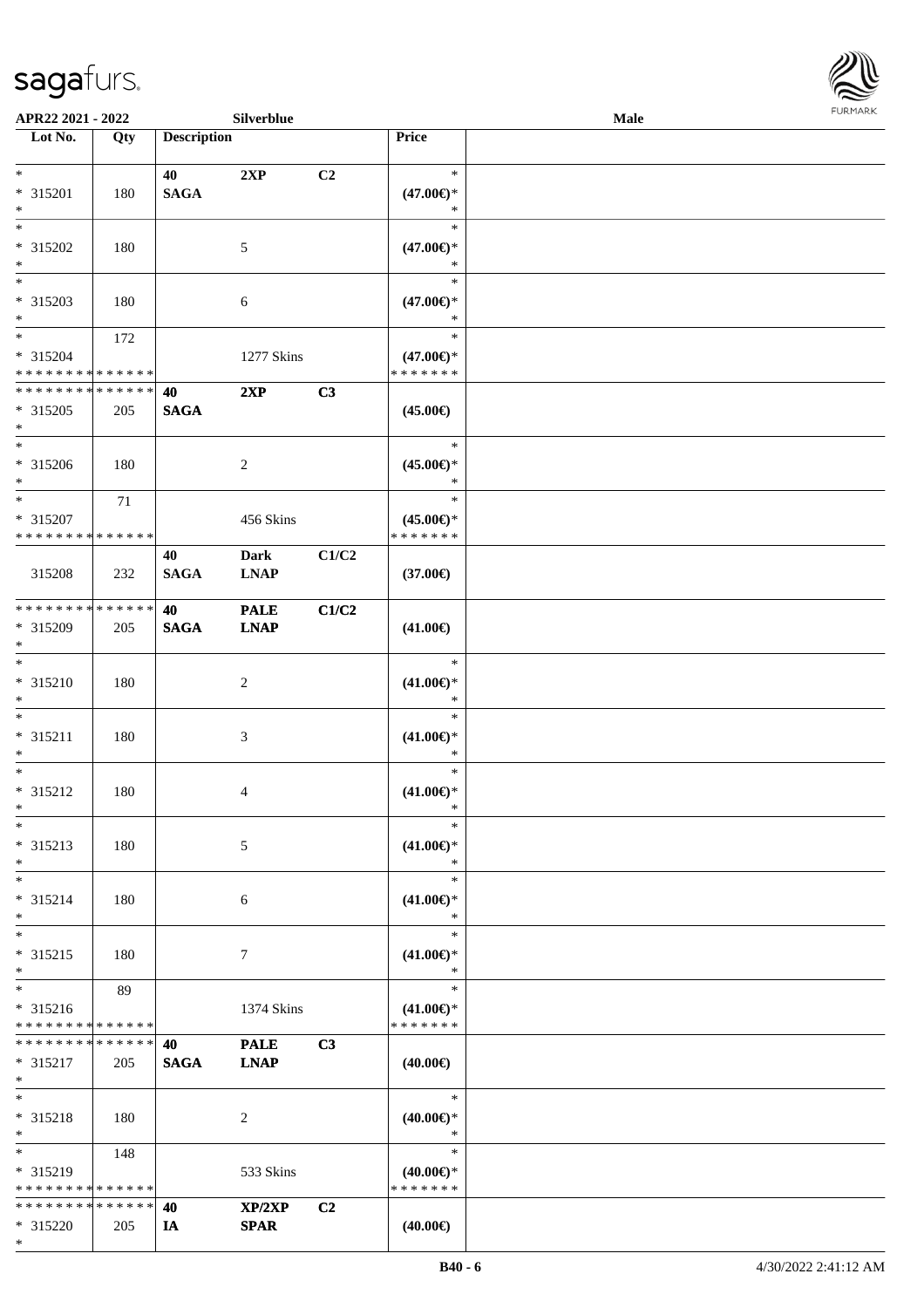\* \* \* \* \* \* \* \* \* \* \* \* \* \*



|                                                          | APR22 2021 - 2022<br>Silverblue |                    |                      |                                                | Male | FURMARK |
|----------------------------------------------------------|---------------------------------|--------------------|----------------------|------------------------------------------------|------|---------|
| $\overline{\phantom{1}}$ Lot No.                         | Qty                             | <b>Description</b> |                      | Price                                          |      |         |
| $*$<br>* 315221<br>$\ast$                                | 180                             | 40<br>IA           | XP/2XP<br>C2<br>SPAR | $\ast$<br>$(40.00\epsilon)$ *<br>$\ast$        |      |         |
| $\overline{\phantom{a}}$<br>$* 315222$<br>$\ast$         | 180                             |                    | $\mathfrak{Z}$       | $\ast$<br>$(40.00\in)^\ast$<br>$\ast$          |      |         |
| $\frac{1}{*}$<br>* 315223<br>$*$                         | 180                             |                    | $\overline{4}$       | $\ast$<br>$(40.00\epsilon)$ *<br>$\ast$        |      |         |
| $\overline{\ }$<br>* 315224<br>$*$                       | 180                             |                    | $5\,$                | $\ast$<br>$(40.00\epsilon)$ *<br>$\ast$        |      |         |
| $\ast$<br>$* 315225$<br>$*$ $*$                          | 180                             |                    | $\sqrt{6}$           | $\ast$<br>(40.00)<br>$\ast$                    |      |         |
| * 315226<br>$\ast$                                       | 180                             |                    | $\boldsymbol{7}$     | $\ast$<br>$(40.00\epsilon)$ *<br>$\ast$        |      |         |
| $\overline{\phantom{0}}$<br>* 315227<br>$\ast$           | 180                             |                    | $\,8\,$              | $\ast$<br>(40.00)<br>$\ast$                    |      |         |
| $\overline{\phantom{0}}$<br>* 315228<br>$\ast$           | 180                             |                    | $\overline{9}$       | $\ast$<br>(40.00)<br>$\ast$                    |      |         |
| $\overline{\phantom{0}}$<br>* 315229<br>$\ast$           | 180                             |                    | $10\,$               | $\ast$<br>(40.00)<br>$\ast$                    |      |         |
| $\overline{\phantom{0}}$<br>* 315230<br>$\ast$           | 180                             |                    | $11\,$               | $\ast$<br>(40.00)<br>$\ast$                    |      |         |
| $*$<br>$* 315231$<br>$\ast$                              | 180                             |                    | 12                   | $\ast$<br>(40.00)<br>$\ast$                    |      |         |
| $\overline{\phantom{0}}$<br>* 315232<br>$\ast$           | 180                             |                    | 13                   | $\ast$<br>$(40.00\epsilon)$ *<br>$\ast$        |      |         |
| $_{\ast}$<br>* 315233<br>$\ast$                          | 180                             |                    | 14                   | $\ast$<br>$(40.00\epsilon)$ *<br>$\ast$        |      |         |
| $\ast$<br>* 315234<br>$\ast$                             | 180                             |                    | 15                   | $\ast$<br>$(40.00\epsilon)$ *<br>$\ast$        |      |         |
| $\overline{\phantom{a}^*}$<br>$* 315235$<br>$\ast$       | 180                             |                    | 16                   | $\ast$<br>$(40.00\epsilon)$ *<br>$\ast$        |      |         |
| $_{\ast}^{-}$<br>* 315236<br>$\ast$                      | 180                             |                    | 17                   | $\ast$<br>$(40.00\in)^\ast$<br>$\ast$          |      |         |
| $\ast$<br>* 315237<br>$\ast$                             | 180                             |                    | 18                   | $\ast$<br>$(40.00\epsilon)$ *<br>$\ast$        |      |         |
| $\frac{1}{*}$<br>* 315238<br>* * * * * * * * * * * * * * | 190                             |                    | 3455 Skins           | $\ast$<br>$(40.00\epsilon)$ *<br>* * * * * * * |      |         |
| * * * * * * * * * * * * * *                              |                                 | 40                 | XP/2XP<br>C2         |                                                |      |         |
| * 315239<br>$\ast$                                       | 205                             | <b>IA</b>          | WB1                  | 41.00€                                         |      |         |
| $*$<br>$* 315240$                                        | 157                             |                    | 362 Skins            | $\ast$<br>41.00€*                              |      |         |

\* \* \* \* \* \* \*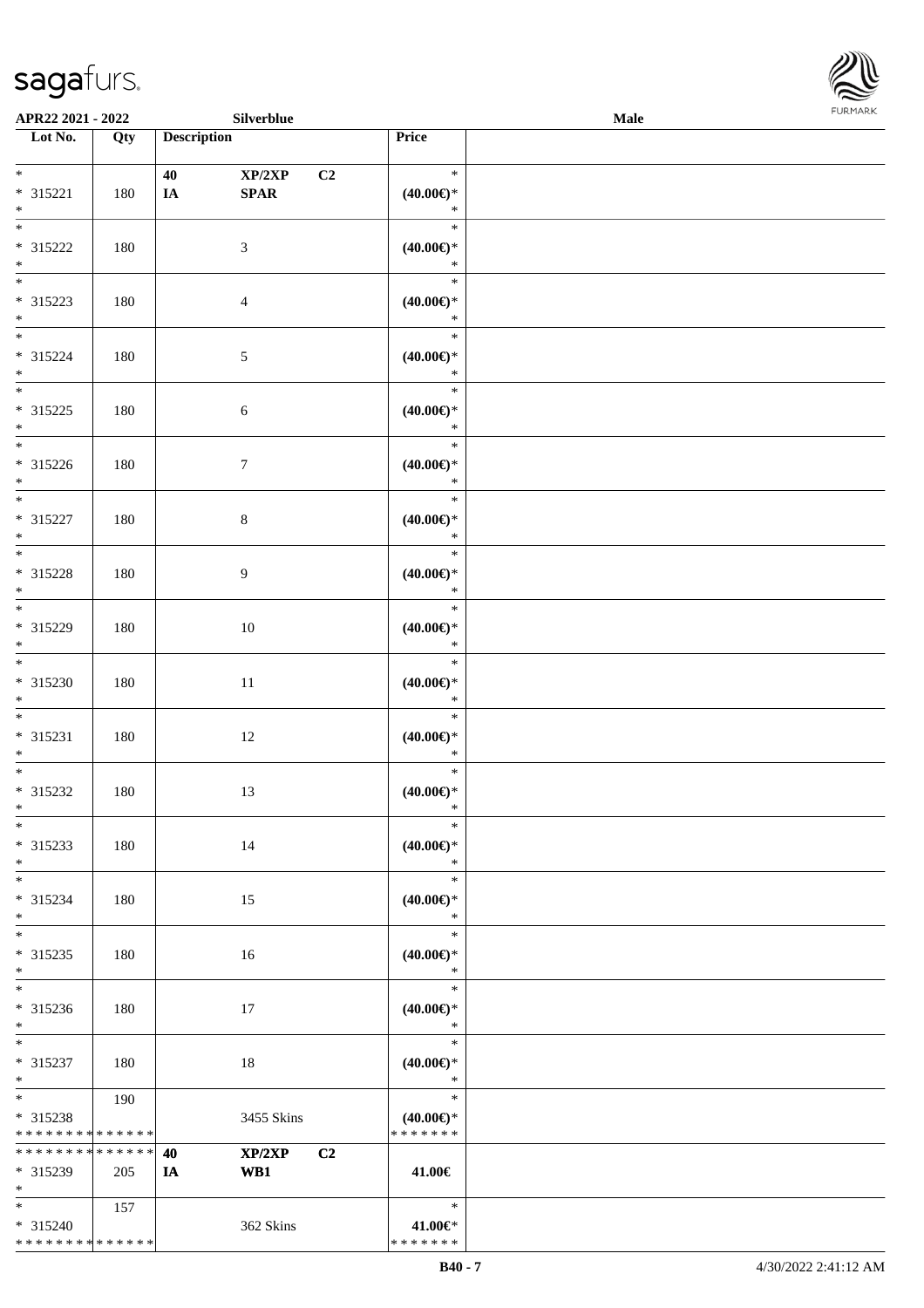

| APR22 2021 - 2022                                                     |     |                    | Silverblue                  |                   |                                                | <b>Male</b> | FURMARK |
|-----------------------------------------------------------------------|-----|--------------------|-----------------------------|-------------------|------------------------------------------------|-------------|---------|
| $\overline{\phantom{1}}$ Lot No.                                      | Qty | <b>Description</b> |                             |                   | Price                                          |             |         |
| 315241                                                                | 102 | 40<br>IA           | $\mathbf{ALL}$<br>WB2       | C2                | $(36.00\in)$                                   |             |         |
| ******** <mark>******</mark><br>$* 315242$<br>$*$                     | 205 | 40<br>IA           | XP/2XP<br><b>CHIP</b>       | C2                | $(42.00\epsilon)$                              |             |         |
| $_{\ast}^{-}$<br>* 315243<br>$*$                                      | 180 |                    | $\sqrt{2}$                  |                   | $\ast$<br>$(42.00\epsilon)$ *<br>$\ast$        |             |         |
| $*$<br>* 315244<br>$*$                                                | 180 |                    | $\ensuremath{\mathfrak{Z}}$ |                   | $\ast$<br>$(42.00\epsilon)$ *<br>$\ast$        |             |         |
| $\frac{1}{*}$<br>$* 315245$<br>$\ast$                                 | 180 |                    | $\overline{4}$              |                   | $\ast$<br>$(42.00\epsilon)$ *<br>$\ast$        |             |         |
| $\overline{\phantom{a}^*}$<br>* 315246<br>$\ast$                      | 180 |                    | $\sqrt{5}$                  |                   | $\ast$<br>$(42.00\epsilon)$ *<br>$\ast$        |             |         |
| $*$<br>$* 315247$<br>$\ast$                                           | 180 |                    | 6                           |                   | $\ast$<br>$(42.00\epsilon)$ *<br>$\ast$        |             |         |
| $\overline{\phantom{a}^*}$<br>* 315248<br>$*$                         | 180 |                    | $\tau$                      |                   | $\ast$<br>$(42.00\epsilon)$ *<br>$\ast$        |             |         |
| $\overline{\phantom{0}}$<br>$* 315249$<br>$\ast$                      | 180 |                    | $\,8\,$                     |                   | $\ast$<br>$(42.00\epsilon)$ *<br>$\ast$        |             |         |
| $\ast$<br>* 315250<br>$\ast$                                          | 180 |                    | $\overline{9}$              |                   | $\ast$<br>$(42.00\epsilon)$ *<br>$\ast$        |             |         |
| $\overline{\phantom{0}}$<br>$* 315251$<br>$\ast$                      | 180 |                    | 10                          |                   | $\ast$<br>$(42.00\epsilon)$ *<br>$\ast$        |             |         |
| $\overline{\ast}$<br>* 315252<br>$\ast$                               | 180 |                    | 11                          |                   | $\ast$<br>$(42.00\epsilon)$ *<br>$\ast$        |             |         |
| $\ast$<br>$* 315253$<br>$\ast$                                        | 180 |                    | 12                          |                   | $\ast$<br>$(42.00\epsilon)$ *<br>$\ast$        |             |         |
| $\overline{\phantom{a}^*}$<br>* 315254<br>* * * * * * * * * * * * * * | 97  |                    | 2282 Skins                  |                   | $\ast$<br>$(42.00\epsilon)$ *<br>* * * * * * * |             |         |
| 315255                                                                | 229 | 40<br>IA           | XP/2XP<br><b>CHIP</b>       | C2<br><b>LNAP</b> | $(38.00\epsilon)$                              |             |         |
| **************<br>$* 315256$<br>$\ast$                                | 180 | 40<br><b>SROY</b>  | <b>PALE</b>                 | C1                | $(49.00\epsilon)$                              |             |         |
| $\ast$<br>$* 315257$<br>$\ast$                                        | 180 |                    | 2                           |                   | $\ast$<br>$(49.00\epsilon)$ *<br>$\ast$        |             |         |
| $\ast$<br>* 315258<br>$\ast$                                          | 180 |                    | 3                           |                   | $\ast$<br>$(49.00\epsilon)$ *<br>$\ast$        |             |         |
| $\ast$<br>* 315259<br>* * * * * * * * * * * * * *                     | 57  |                    | 597 Skins                   |                   | $\ast$<br>$(49.00\epsilon)$ *<br>* * * * * * * |             |         |
| 315260                                                                | 188 | 40<br><b>SROY</b>  | <b>PALE</b>                 | C1/C2             | $(48.00\epsilon)$                              |             |         |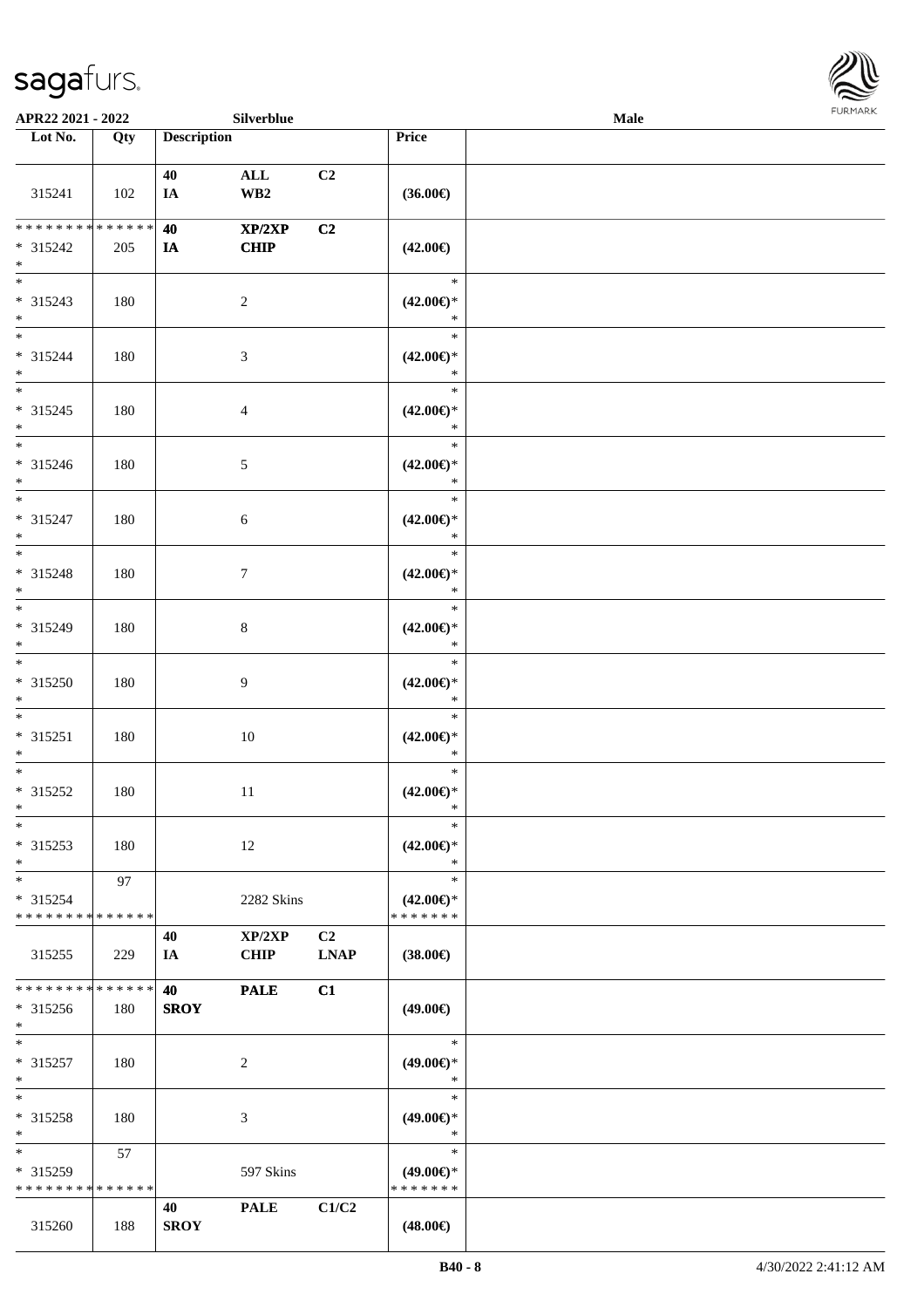

| APR22 2021 - 2022                          |     |                    | Silverblue             |       |                                      | Male |  |
|--------------------------------------------|-----|--------------------|------------------------|-------|--------------------------------------|------|--|
| Lot No.                                    | Qty | <b>Description</b> |                        |       | Price                                |      |  |
|                                            |     |                    |                        |       |                                      |      |  |
| ******** <mark>******</mark>               |     | 40                 | <b>PALE</b>            | C2    |                                      |      |  |
| $* 315261$                                 | 205 | <b>SROY</b>        |                        |       | $(48.00\epsilon)$                    |      |  |
| $*$                                        |     |                    |                        |       |                                      |      |  |
|                                            |     |                    |                        |       | $\ast$                               |      |  |
| * 315262                                   | 180 |                    | 2                      |       | $(48.00\epsilon)$ *                  |      |  |
| $*$                                        |     |                    |                        |       | $\ast$                               |      |  |
| $\overline{\ast}$                          |     |                    |                        |       | $\ast$                               |      |  |
| * 315263                                   | 180 |                    | $\mathfrak{Z}$         |       | $(48.00\epsilon)$ *                  |      |  |
| $*$                                        |     |                    |                        |       | $\ast$                               |      |  |
| $*$                                        |     |                    |                        |       | $\ast$                               |      |  |
| * 315264                                   | 180 |                    | $\overline{4}$         |       | $(48.00\epsilon)$ *                  |      |  |
| $*$                                        |     |                    |                        |       | $\ast$                               |      |  |
| $\overline{\ast}$                          |     |                    |                        |       | $\ast$                               |      |  |
| * 315265                                   | 180 |                    | $\mathfrak{S}$         |       | $(48.00\epsilon)$ *                  |      |  |
| $*$                                        |     |                    |                        |       | $\ast$                               |      |  |
| $\overline{\phantom{0}}$                   |     |                    |                        |       | $\ast$                               |      |  |
| * 315266                                   | 180 |                    | 6                      |       | $(48.00\epsilon)$ *                  |      |  |
| $*$                                        |     |                    |                        |       | $\ast$                               |      |  |
|                                            |     |                    |                        |       | $\ast$                               |      |  |
| * 315267                                   | 180 |                    | $\tau$                 |       | $(48.00\epsilon)$ *                  |      |  |
| $*$                                        |     |                    |                        |       | $\ast$                               |      |  |
|                                            |     |                    |                        |       | $\ast$                               |      |  |
| * 315268                                   | 180 |                    | 8                      |       | $(48.00\epsilon)$ *                  |      |  |
| $*$                                        |     |                    |                        |       | $\ast$                               |      |  |
| $\overline{\ast}$                          |     |                    |                        |       | $\ast$                               |      |  |
| * 315269                                   | 180 |                    | 9                      |       | $(48.00\epsilon)$ *                  |      |  |
| $*$                                        |     |                    |                        |       | $\ast$                               |      |  |
| $*$                                        |     |                    |                        |       | $\ast$                               |      |  |
| * 315270                                   | 180 |                    | 10                     |       | $(48.00\epsilon)$ *                  |      |  |
| $*$                                        |     |                    |                        |       | $\ast$                               |      |  |
| $*$                                        |     |                    |                        |       | $\ast$                               |      |  |
| * 315271                                   | 180 |                    | $11\,$                 |       | $(48.00\epsilon)$ *                  |      |  |
| $*$                                        |     |                    |                        |       | $\ast$                               |      |  |
| $*$ $-$                                    | 209 |                    |                        |       | $\ast$                               |      |  |
| * 315272                                   |     |                    | 2214 Skins             |       | $(48.00\epsilon)$ *                  |      |  |
| * * * * * * * * * * * * * *                |     |                    |                        |       | *******                              |      |  |
| * * * * * * * * * * * * * * *              |     | 40                 | <b>PALE</b>            | C3    |                                      |      |  |
| * 315273                                   |     | <b>SROY</b>        |                        |       | $(46.00\epsilon)$                    |      |  |
| $*$                                        | 205 |                    |                        |       |                                      |      |  |
| $*$                                        |     |                    |                        |       | $\ast$                               |      |  |
|                                            |     |                    |                        |       |                                      |      |  |
| * 315274                                   | 180 |                    | 2                      |       | $(46.00\epsilon)$ *<br>$\ast$        |      |  |
| $\ast$<br>$*$                              |     |                    |                        |       | $\ast$                               |      |  |
|                                            | 149 |                    |                        |       |                                      |      |  |
| * 315275                                   |     |                    | 534 Skins              |       | $(46.00\epsilon)$ *<br>* * * * * * * |      |  |
| * * * * * * * * * * * * * *                |     |                    |                        |       |                                      |      |  |
|                                            |     | 40                 | $\mathbf{X}\mathbf{P}$ | C1/C2 |                                      |      |  |
| 315276                                     | 176 | <b>SROY</b>        |                        |       | $(50.00\epsilon)$                    |      |  |
|                                            |     |                    |                        |       |                                      |      |  |
|                                            |     | 40                 | 2XP                    | C1    |                                      |      |  |
| 315277                                     | 220 | <b>SROY</b>        |                        |       | $(50.00\epsilon)$                    |      |  |
|                                            |     |                    |                        |       |                                      |      |  |
| * * * * * * * * * * * * * * <mark>*</mark> |     | 40                 | 2XP                    | C2    |                                      |      |  |
| * 315278                                   | 205 | <b>SROY</b>        |                        |       | $(49.00\epsilon)$                    |      |  |
| $*$                                        |     |                    |                        |       |                                      |      |  |
| $*$                                        |     |                    |                        |       | $\ast$                               |      |  |
| * 315279                                   | 180 |                    | 2                      |       | $(49.00\epsilon)$ *                  |      |  |
| $*$                                        |     |                    |                        |       | $\ast$                               |      |  |
| $*$                                        |     |                    |                        |       | $\ast$                               |      |  |
| * 315280                                   | 180 |                    | 3                      |       | $(49.00\epsilon)$ *                  |      |  |
| $*$                                        |     |                    |                        |       | $\ast$                               |      |  |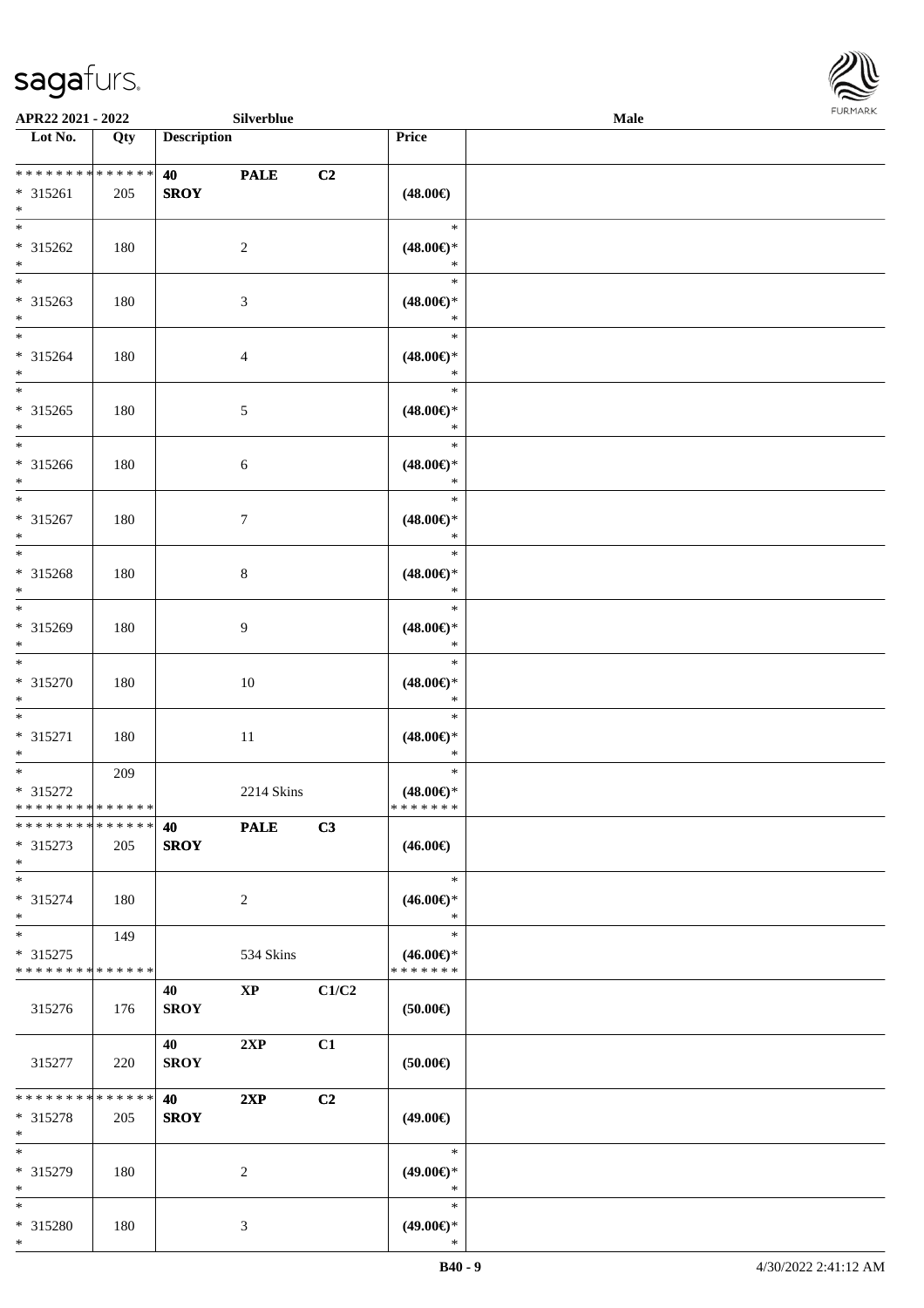

| APR22 2021 - 2022             |     |                    | <b>Silverblue</b> |                |                     | Male |  |  |  |
|-------------------------------|-----|--------------------|-------------------|----------------|---------------------|------|--|--|--|
| Lot No.                       | Qty | <b>Description</b> |                   |                | <b>Price</b>        |      |  |  |  |
| $*$                           | 61  | 40                 | 2XP               | C <sub>2</sub> | $*$                 |      |  |  |  |
| $* 315281$                    |     | <b>SROY</b>        |                   |                | $(49.00\epsilon)$ * |      |  |  |  |
| * * * * * * * * * * * * * * * |     |                    |                   |                | *******             |      |  |  |  |
|                               |     | 40                 | 2XP               | C <sub>3</sub> |                     |      |  |  |  |
| 315282                        | 207 | <b>SROY</b>        |                   |                | $(47.00\epsilon)$   |      |  |  |  |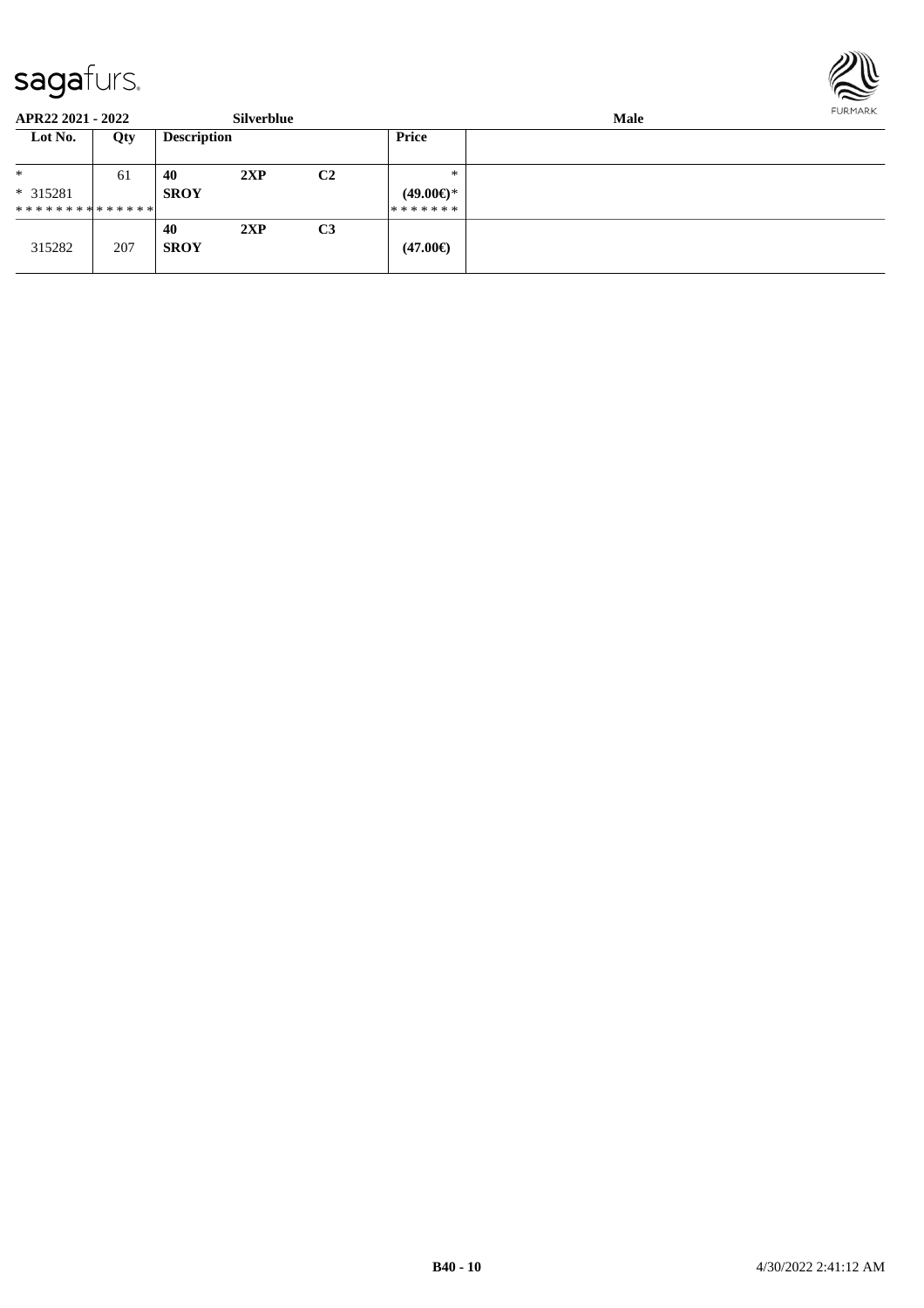

| APR22 2021 - 2022                                                   |                    |                        | Silverblue             |                |                                                | <b>FURMARK</b><br>Male |  |  |
|---------------------------------------------------------------------|--------------------|------------------------|------------------------|----------------|------------------------------------------------|------------------------|--|--|
| Lot No.                                                             | Qty                | <b>Description</b>     |                        |                | Price                                          |                        |  |  |
| 315361                                                              | 233                | 30<br>SI               | $\mathbf{X}\mathbf{D}$ | C1/C2          | $(29.00\epsilon)$                              |                        |  |  |
| 315362                                                              | 198                | 30<br>${\bf S}{\bf I}$ | Dark                   | C1             | $(35.00\in)$                                   |                        |  |  |
| * * * * * * * *<br>* 315363<br>$*$                                  | * * * * * *<br>245 | 30<br>${\bf S}{\bf I}$ | <b>Dark</b>            | C <sub>2</sub> | $(34.00\epsilon)$                              |                        |  |  |
| $*$<br>$* 315364$<br>$*$                                            | 220                |                        | $\boldsymbol{2}$       |                | $\ast$<br>$(34.00\epsilon)$ *<br>$\ast$        |                        |  |  |
| $*$<br>$* 315365$<br>$*$                                            | 220                |                        | 3                      |                | $\ast$<br>$(34.00\epsilon)$ *<br>$\ast$        |                        |  |  |
| * 315366<br>* * * * * * * * * * * * * *                             | 149                |                        | 834 Skins              |                | $\ast$<br>$(34.00\epsilon)$ *<br>* * * * * * * |                        |  |  |
| * * * * * * * * * * * * * *<br>* 315367<br>$*$                      | 245                | 30<br>SI               | <b>Dark</b>            | C3             | $(32.00\epsilon)$                              |                        |  |  |
| * 315368<br>* * * * * * * * * * * * * *                             | 200                |                        | 445 Skins              |                | $\ast$<br>$(32.00\epsilon)$ *<br>* * * * * * * |                        |  |  |
| * * * * * * * * * * * * * *<br>* 315369<br>$*$                      | 245                | 30<br>${\bf S}{\bf I}$ | <b>PALE</b>            | C1             | $(40.00\epsilon)$                              |                        |  |  |
| $*$<br>* 315370<br>$*$                                              | 220                |                        | $\overline{c}$         |                | $\ast$<br>$(40.00\epsilon)$ *<br>$\ast$        |                        |  |  |
| $*$<br>* 315371<br>$*$                                              | 220                |                        | $\mathfrak{Z}$         |                | $\ast$<br>$(40.00\epsilon)$ *<br>$\ast$        |                        |  |  |
| $\overline{\phantom{0}}$<br>* 315372<br>* * * * * * * * * * * * * * | 88                 |                        | 773 Skins              |                | $\ast$<br>$(40.00\epsilon)$ *<br>* * * * * * * |                        |  |  |
| 315373                                                              | 158                | 30<br>SI               | <b>PALE</b>            | C1/C2          | (39.00)                                        |                        |  |  |
| * * * * * * * * * * * * * *<br>* 315374<br>$*$                      | 245                | 30<br>SI               | <b>PALE</b>            | C <sub>2</sub> | (39.00)                                        |                        |  |  |
| $*$<br>* 315375<br>$*$                                              | 220                |                        | $\overline{c}$         |                | $\ast$<br>$(39.00\epsilon)$ *<br>$\ast$        |                        |  |  |
| $\ast$<br>$* 315376$<br>$*$                                         | 220                |                        | $\mathfrak{Z}$         |                | $\ast$<br>(39.00)<br>$\ast$                    |                        |  |  |
| $*$<br>* 315377<br>$*$                                              | 220                |                        | 4                      |                | $\ast$<br>$(39.00\epsilon)$ *<br>$\ast$        |                        |  |  |
| $*$<br>* 315378<br>$*$                                              | 220                |                        | 5                      |                | $\ast$<br>$(39.00\epsilon)$ *<br>$\ast$        |                        |  |  |
| $*$<br>* 315379<br>$*$                                              | 220                |                        | 6                      |                | $\ast$<br>$(39.00\epsilon)$ *<br>$\ast$        |                        |  |  |
| $*$<br>* 315380<br>$*$                                              | 220                |                        | 7                      |                | ∗<br>$(39.00\epsilon)$ *<br>$\ast$             |                        |  |  |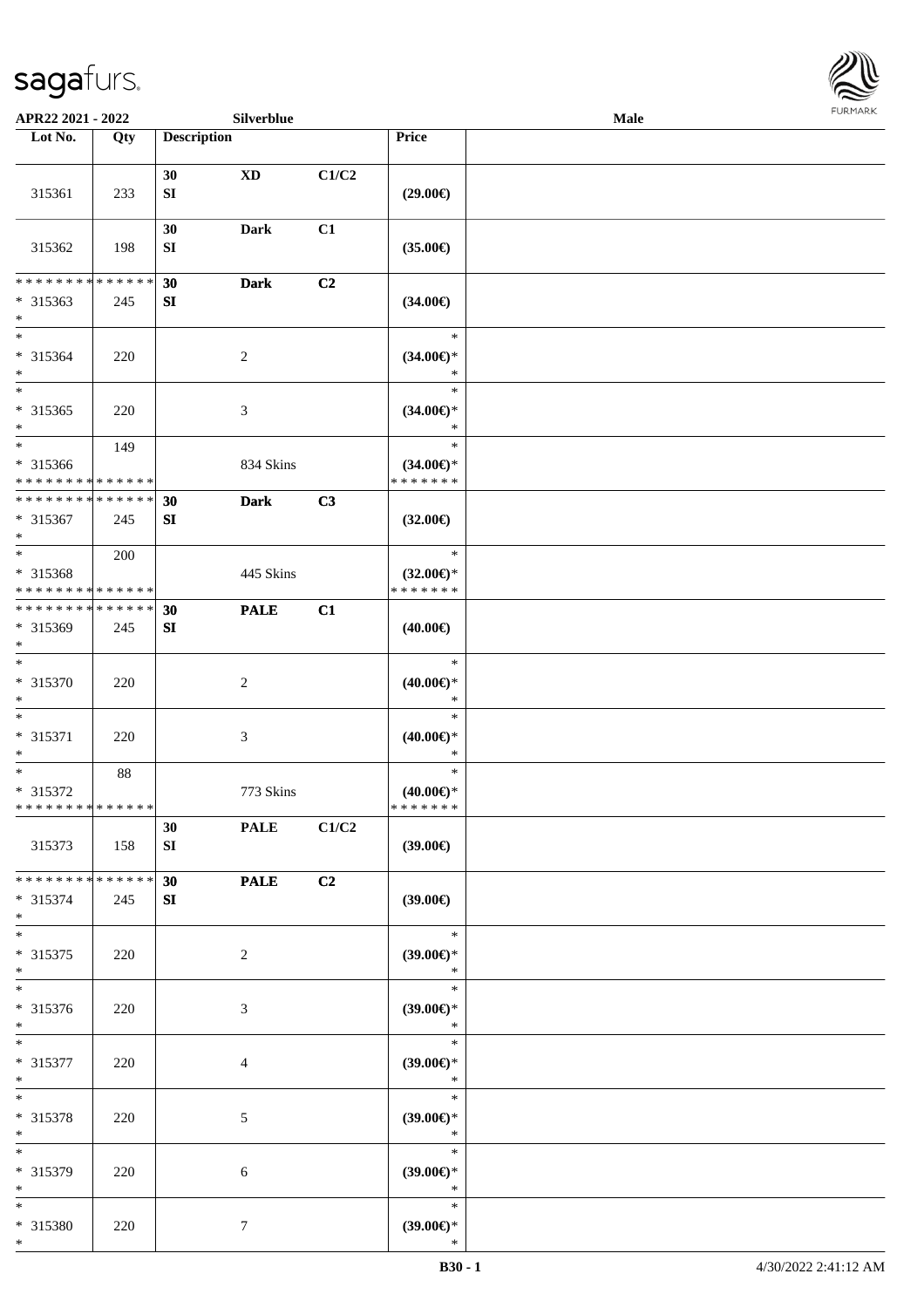\*



| APR22 2021 - 2022                                                |     | Silverblue                            |                                               | Male | <b>FURMARK</b> |
|------------------------------------------------------------------|-----|---------------------------------------|-----------------------------------------------|------|----------------|
| Lot No.                                                          | Qty | <b>Description</b>                    | Price                                         |      |                |
| $*$<br>* 315381<br>$*$                                           | 220 | 30<br><b>PALE</b><br>SI               | $\ast$<br>C2<br>$(39.00\epsilon)$ *<br>$\ast$ |      |                |
| * 315382<br>$*$                                                  | 220 | $\overline{9}$                        | $\ast$<br>$(39.00\epsilon)$ *<br>$\ast$       |      |                |
| * 315383<br>$*$                                                  | 220 | 10                                    | $\ast$<br>$(39.00\epsilon)$ *<br>$\ast$       |      |                |
| $*$<br>* 315384<br>$*$                                           | 220 | $11\,$                                | $\ast$<br>$(39.00\epsilon)$ *<br>$\ast$       |      |                |
| $*$<br>* 315385<br>$*$                                           | 220 | 12                                    | $\ast$<br>$(39.00\epsilon)$ *<br>$\ast$       |      |                |
| * 315386<br>$*$                                                  | 220 | 13                                    | $\ast$<br>$(39.00\epsilon)$ *<br>$\ast$       |      |                |
| * 315387<br>$\ast$                                               | 220 | 14                                    | $\ast$<br>$(39.00\epsilon)$ *<br>$\ast$       |      |                |
| * 315388<br>$*$                                                  | 220 | 15                                    | $\ast$<br>$(39.00\epsilon)$ *<br>$\ast$       |      |                |
| $\overline{\phantom{0}}$<br>* 315389<br>$*$                      | 220 | 16                                    | $\ast$<br>$(39.00\epsilon)$ *<br>$\ast$       |      |                |
| $\overline{\ast}$<br>* 315390<br>$*$                             | 220 | 17                                    | $\ast$<br>$(39.00\epsilon)$ *<br>$\ast$       |      |                |
| $*$<br>* 315391<br>* * * * * * * * <mark>* * * * * * *</mark>    | 121 | 3886 Skins                            | $\ast$<br>$(39.00\epsilon)$ *<br>*******      |      |                |
| * * * * * * * * <mark>* * * * * * *</mark><br>* 315392<br>$\ast$ | 245 | <b>PALE</b><br>30<br>${\bf S}{\bf I}$ | C3<br>$(37.00\epsilon)$                       |      |                |
| $_{*}$<br>* 315393<br>$*$                                        | 220 | $\overline{2}$                        | $\ast$<br>$(37.00\epsilon)$ *<br>$\ast$       |      |                |
| $\overline{\phantom{0}}$<br>* 315394<br>$*$                      | 220 | $\mathfrak{Z}$                        | $\ast$<br>$(37.00\epsilon)$ *<br>$\ast$       |      |                |
| $*$<br>* 315395<br>$*$                                           | 220 | $\overline{4}$                        | $\ast$<br>$(37.00\epsilon)$ *<br>$\ast$       |      |                |
| $\overline{\ }$<br>* 315396<br>$*$                               | 220 | $\sqrt{5}$                            | $\ast$<br>$(37.00\in)^\ast$<br>$\ast$         |      |                |
| $*$<br>* 315397<br>$\ast$                                        | 220 | 6                                     | $\ast$<br>$(37.00\epsilon)$ *<br>$\ast$       |      |                |
| $*$<br>* 315398<br>$*$                                           | 220 | 7                                     | $\ast$<br>$(37.00\epsilon)$ *<br>$\ast$       |      |                |
| $*$<br>* 315399<br>$*$                                           | 220 | $\,8\,$                               | $\ast$<br>$(37.00\epsilon)$ *<br>$\ast$       |      |                |
| $*$<br>* 315400                                                  | 220 | 9                                     | $\ast$<br>$(37.00\in)^\ast$                   |      |                |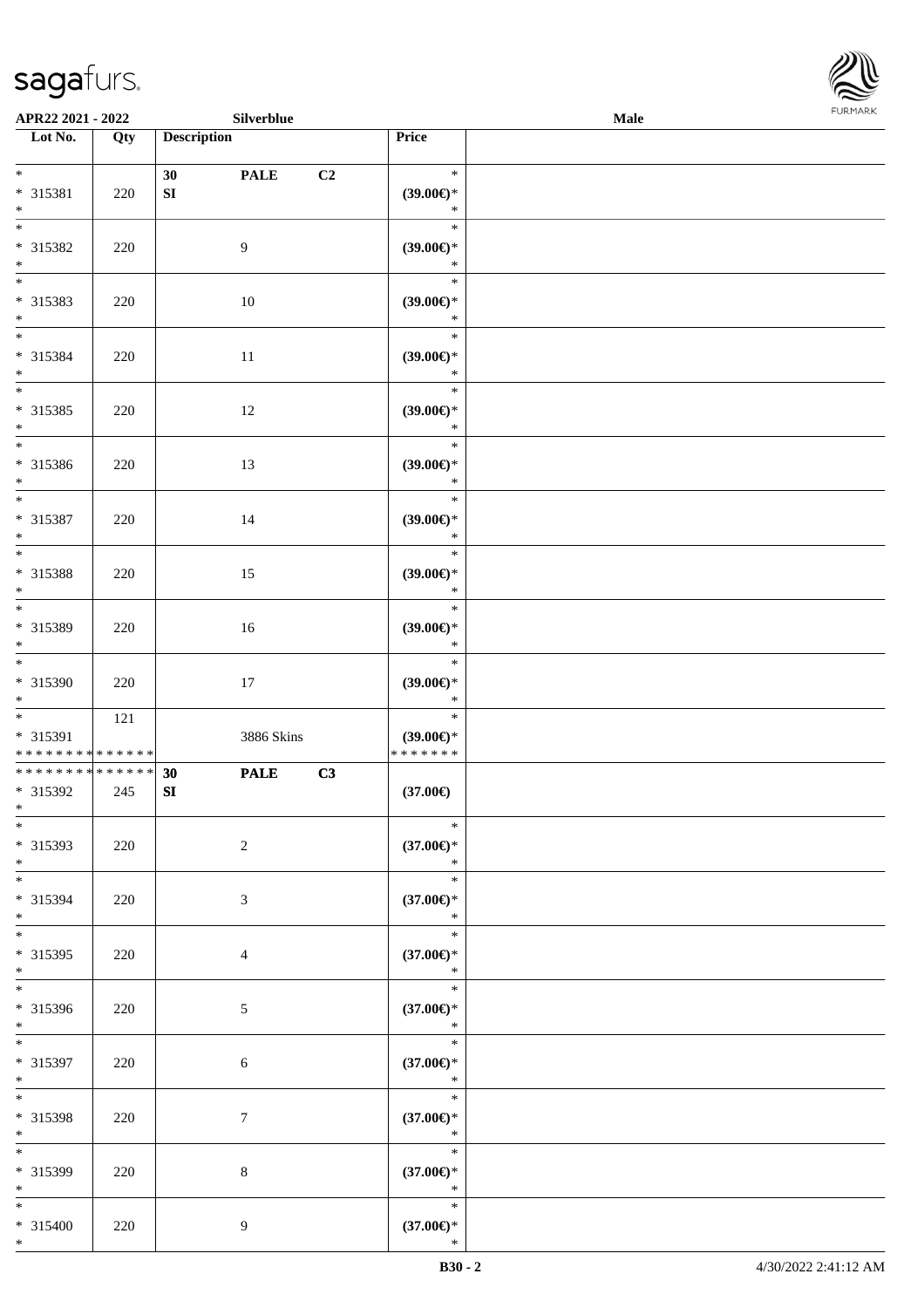

| APR22 2021 - 2022             |             |                    | Silverblue             |                |                     | Male |  |
|-------------------------------|-------------|--------------------|------------------------|----------------|---------------------|------|--|
| Lot No.                       | Qty         | <b>Description</b> |                        |                | Price               |      |  |
|                               |             |                    |                        |                |                     |      |  |
| $*$                           | 168         | 30                 | <b>PALE</b>            | C3             | $\ast$              |      |  |
| * 315401                      |             | SI                 |                        |                | $(37.00€)$ *        |      |  |
| * * * * * * * * * * * * * *   |             |                    |                        |                | * * * * * * *       |      |  |
|                               |             | 30                 | $\mathbf{XP}$          | C1             |                     |      |  |
| 315402                        | 245         | SI                 |                        |                | $(41.00\epsilon)$   |      |  |
|                               |             |                    |                        |                |                     |      |  |
| * * * * * * * * * * * * * *   |             | 30                 | $\mathbf{X}\mathbf{P}$ | C2             |                     |      |  |
| * 315403                      | 245         | SI                 |                        |                | $(41.00\epsilon)$   |      |  |
| $*$                           |             |                    |                        |                |                     |      |  |
| $*$                           |             |                    |                        |                | $\ast$              |      |  |
| * 315404                      | 220         |                    | 2                      |                | $(41.00\epsilon)$ * |      |  |
| $*$                           |             |                    |                        |                | $\ast$              |      |  |
| $*$                           |             |                    |                        |                | $\ast$              |      |  |
| $* 315405$                    | 220         |                    | 3                      |                | $(41.00\epsilon)$ * |      |  |
| $*$                           |             |                    |                        |                | $\ast$              |      |  |
| $*$                           | 219         |                    |                        |                | $\ast$              |      |  |
| * 315406                      |             |                    | 904 Skins              |                | $(41.00\epsilon)$ * |      |  |
| * * * * * * * * * * * * * *   |             |                    |                        |                | * * * * * * *       |      |  |
|                               |             | 30                 | 2XP                    | C1             |                     |      |  |
| 315407                        | 146         | SI                 |                        |                | $(41.00\epsilon)$   |      |  |
|                               |             |                    |                        |                |                     |      |  |
| * * * * * * * * * * * * * *   |             | 30                 | 2XP                    | C1/C2          |                     |      |  |
| * 315408                      | 245         | SI                 |                        |                | $(40.00\epsilon)$   |      |  |
| $*$                           |             |                    |                        |                |                     |      |  |
| $*$                           | 34          |                    |                        |                | $\ast$              |      |  |
| * 315409                      |             |                    | 279 Skins              |                | $(40.00\epsilon)$ * |      |  |
| * * * * * * * * * * * * * *   |             |                    |                        |                | * * * * * * *       |      |  |
| * * * * * * * * * * * * * *   |             | 30                 | 2XP                    | C <sub>2</sub> |                     |      |  |
| * 315410                      | 245         | SI                 |                        |                | $(40.00\epsilon)$   |      |  |
| $*$                           |             |                    |                        |                |                     |      |  |
| $*$                           |             |                    |                        |                | $\ast$              |      |  |
| * 315411                      | 220         |                    | $\overline{c}$         |                | $(40.00\epsilon)$ * |      |  |
| $*$                           |             |                    |                        |                | $\ast$              |      |  |
| $*$                           | 215         |                    |                        |                | $\ast$              |      |  |
| $* 315412$                    |             |                    | 680 Skins              |                | $(40.00€)$ *        |      |  |
| * * * * * * * * * * * * * * * |             |                    |                        |                | *******             |      |  |
| * * * * * * * * * * * * * * * |             | 30                 | 2XP                    | C3             |                     |      |  |
| $* 315413$                    | 245         | SI                 |                        |                | $(38.00\epsilon)$   |      |  |
| $*$                           |             |                    |                        |                |                     |      |  |
| $*$                           | 128         |                    |                        |                | $\ast$              |      |  |
| * 315414                      |             |                    | 373 Skins              |                | $(38.00\epsilon)$ * |      |  |
| * * * * * * * * * * * * * *   |             |                    |                        |                | * * * * * * *       |      |  |
| * * * * * * * *               | * * * * * * | 30                 | <b>Dark</b>            | C1/C2          |                     |      |  |
| $* 315415$                    | 246         | SI                 | <b>LNAP</b>            |                | $(29.50\epsilon)$   |      |  |
| $*$                           |             |                    |                        |                |                     |      |  |
| $*$                           | 219         |                    |                        |                | $\ast$              |      |  |
| $* 315416$                    |             |                    | 465 Skins              |                | $(29.50\epsilon)$ * |      |  |
| * * * * * * * * * * * * * *   |             |                    |                        |                | * * * * * * *       |      |  |
|                               |             | 30                 | Dark                   | C3             |                     |      |  |
| 315417                        | 254         | SI                 | <b>LNAP</b>            |                | $(28.00\epsilon)$   |      |  |
|                               |             |                    |                        |                |                     |      |  |
| * * * * * * * *               | * * * * * * | 30                 | <b>PALE</b>            | C1/C2          |                     |      |  |
| $* 315418$                    | 245         | SI                 | <b>LNAP</b>            |                | $(34.00\epsilon)$   |      |  |
| $*$                           |             |                    |                        |                |                     |      |  |
| $*$                           |             |                    |                        |                | $\ast$              |      |  |
| * 315419                      | 220         |                    | 2                      |                | $(34.00\epsilon)$ * |      |  |
| $*$                           |             |                    |                        |                | $\ast$              |      |  |
| $*$                           |             |                    |                        |                | $\ast$              |      |  |
| * 315420                      | 220         |                    | 3                      |                | $(34.00\epsilon)$ * |      |  |
| $*$                           |             |                    |                        |                | ∗                   |      |  |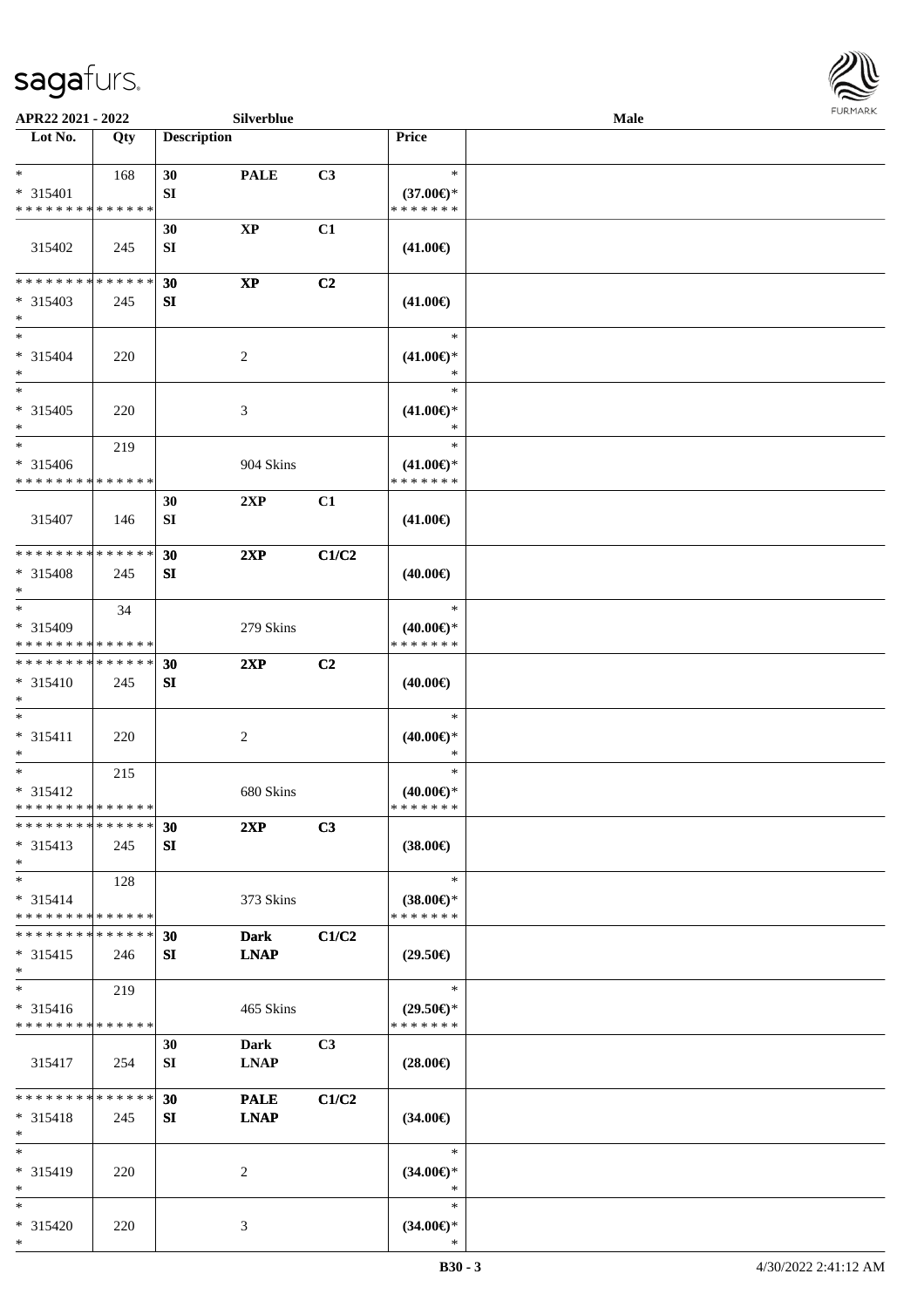

| APR22 2021 - 2022             |     |                    | Silverblue             |                |                               | Male |  |
|-------------------------------|-----|--------------------|------------------------|----------------|-------------------------------|------|--|
| Lot No.                       | Qty | <b>Description</b> |                        |                | Price                         |      |  |
|                               |     |                    |                        |                |                               |      |  |
| $*$                           |     | 30                 | <b>PALE</b>            | C1/C2          | $\ast$                        |      |  |
| * 315421                      | 220 | SI                 | <b>LNAP</b>            |                | $(34.00\epsilon)$ *           |      |  |
| $*$                           |     |                    |                        |                | $\ast$                        |      |  |
| $*$                           |     |                    |                        |                | $\ast$                        |      |  |
|                               | 73  |                    |                        |                |                               |      |  |
| * 315422                      |     |                    | 978 Skins              |                | $(34.00\epsilon)$ *           |      |  |
| * * * * * * * * * * * * * *   |     |                    |                        |                | * * * * * * *                 |      |  |
| * * * * * * * * * * * * * *   |     | 30                 | <b>PALE</b>            | C3             |                               |      |  |
| $* 315423$                    | 245 | SI                 | <b>LNAP</b>            |                | $(32.00\epsilon)$             |      |  |
| $*$                           |     |                    |                        |                |                               |      |  |
| $*$                           |     |                    |                        |                | $\ast$                        |      |  |
| * 315424                      | 220 |                    | 2                      |                | $(32.00\epsilon)$ *           |      |  |
| $*$                           |     |                    |                        |                | $\ast$                        |      |  |
| $*$                           |     |                    |                        |                | $\ast$                        |      |  |
| $* 315425$                    |     |                    |                        |                |                               |      |  |
|                               | 220 |                    | 3                      |                | $(32.00\epsilon)$ *<br>$\ast$ |      |  |
| $*$                           |     |                    |                        |                | $\ast$                        |      |  |
| $\ast$                        | 58  |                    |                        |                |                               |      |  |
| * 315426                      |     |                    | 743 Skins              |                | $(32.00\epsilon)$ *           |      |  |
| * * * * * * * * * * * * * *   |     |                    |                        |                | * * * * * * *                 |      |  |
|                               |     | 30                 | $\mathbf{X}\mathbf{P}$ | C3             |                               |      |  |
| 315427                        | 198 | SI                 | <b>LNAP</b>            |                | $(34.00\epsilon)$             |      |  |
|                               |     |                    |                        |                |                               |      |  |
| * * * * * * * * * * * * * *   |     | 30                 | XP/2XP                 | C2             |                               |      |  |
| * 315428                      | 245 | $\mathbf{I}$       | <b>SPAR</b>            |                | $(34.00\epsilon)$             |      |  |
| $*$                           |     |                    |                        |                |                               |      |  |
| $*$                           |     |                    |                        |                | $\ast$                        |      |  |
|                               |     |                    |                        |                |                               |      |  |
| * 315429                      | 220 |                    | 2                      |                | $(34.00\epsilon)$ *           |      |  |
| $*$                           |     |                    |                        |                | $\ast$                        |      |  |
| $*$                           |     |                    |                        |                | $\ast$                        |      |  |
| $* 315430$                    | 220 |                    | 3                      |                | $(34.00\in)^\ast$             |      |  |
| $*$                           |     |                    |                        |                | $\ast$                        |      |  |
| $*$                           |     |                    |                        |                | $\ast$                        |      |  |
| * 315431                      | 220 |                    | 4                      |                | $(34.00\epsilon)$ *           |      |  |
| $*$                           |     |                    |                        |                | $\ast$                        |      |  |
| $*$                           |     |                    |                        |                | $\ast$                        |      |  |
| * 315432                      | 220 |                    | 5                      |                | $(34.00\epsilon)$ *           |      |  |
| $*$                           |     |                    |                        |                | $\ast$                        |      |  |
| $*$                           | 225 |                    |                        |                | $\ast$                        |      |  |
| $* 315433$                    |     |                    | 1350 Skins             |                | $(34.00\epsilon)$ *           |      |  |
| * * * * * * * * * * * * * *   |     |                    |                        |                | * * * * * * *                 |      |  |
| * * * * * * * * * * * * * * * |     |                    |                        |                |                               |      |  |
|                               |     | 30                 | XP/2XP                 | C <sub>2</sub> |                               |      |  |
| * 315434                      | 225 | $\bf{IB}$          | WB1                    |                | $(34.00\epsilon)$             |      |  |
| $*$                           |     |                    |                        |                |                               |      |  |
| $*$                           | 54  |                    |                        |                | $\ast$                        |      |  |
| $* 315435$                    |     |                    | 279 Skins              |                | $(34.00€)$ *                  |      |  |
| * * * * * * * * * * * * * *   |     |                    |                        |                | * * * * * * *                 |      |  |
| * * * * * * * * * * * * * *   |     | 30                 | XD/DK                  | C <sub>2</sub> |                               |      |  |
| $* 315436$                    | 245 | IB.                | <b>CHIP</b>            |                | $(28.00\epsilon)$             |      |  |
| $*$                           |     |                    |                        |                |                               |      |  |
| $*$ $-$                       | 148 |                    |                        |                | $\ast$                        |      |  |
| $* 315437$                    |     |                    | 393 Skins              |                | $(28.00\epsilon)$ *           |      |  |
| * * * * * * * * * * * * * *   |     |                    |                        |                | *******                       |      |  |
| * * * * * * * * * * * * * * * |     |                    |                        |                |                               |      |  |
|                               |     | 30                 | XP/2XP                 | C <sub>2</sub> |                               |      |  |
| $* 315438$                    | 245 | IB.                | <b>CHIP</b>            |                | $(36.00\epsilon)$             |      |  |
| $*$                           |     |                    |                        |                |                               |      |  |
| $*$                           |     |                    |                        |                | $\ast$                        |      |  |
| * 315439                      | 220 |                    | 2                      |                | $(36.00\epsilon)$ *           |      |  |
| $*$                           |     |                    |                        |                | $\ast$                        |      |  |
| $*$                           |     |                    |                        |                | $\ast$                        |      |  |
| * 315440                      | 220 |                    | 3                      |                | $(36.00\epsilon)$ *           |      |  |
| $*$                           |     |                    |                        |                | ∗                             |      |  |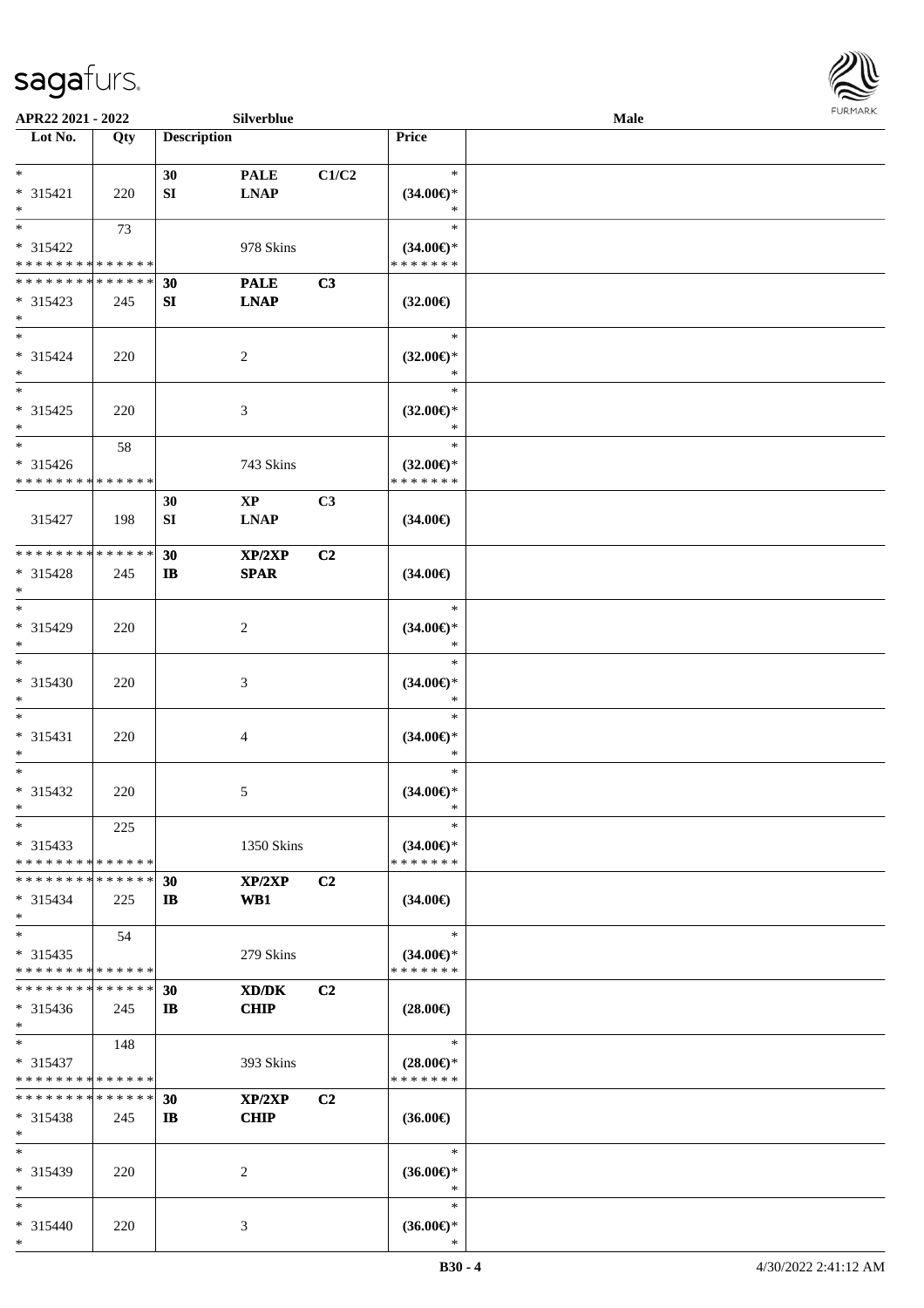

| APR22 2021 - 2022           |     |                        | Silverblue                          |                |                               | <b>Male</b> |  |
|-----------------------------|-----|------------------------|-------------------------------------|----------------|-------------------------------|-------------|--|
| Lot No.                     | Qty | <b>Description</b>     |                                     |                | Price                         |             |  |
|                             |     |                        |                                     |                |                               |             |  |
| $*$                         |     | 30                     | XP/2XP                              | C2             | $\ast$                        |             |  |
| * 315441                    | 220 | $\bf IB$               | <b>CHIP</b>                         |                | $(36.00\epsilon)$ *           |             |  |
| $*$                         |     |                        |                                     |                | $\ast$                        |             |  |
|                             | 114 |                        |                                     |                | $\ast$                        |             |  |
| * 315442                    |     |                        | 1019 Skins                          |                | $(36.00\epsilon)$ *           |             |  |
| * * * * * * * * * * * * * * |     |                        |                                     |                | * * * * * * *                 |             |  |
|                             |     | 30                     | $\bold{X}\bold{D}/\bold{D}\bold{K}$ | C2             |                               |             |  |
| 315443                      | 224 | $\mathbf{I}\mathbf{B}$ | <b>CHIP</b>                         | <b>LNAP</b>    | $(23.50\epsilon)$             |             |  |
|                             |     |                        |                                     |                |                               |             |  |
|                             |     | 30                     | XP/2XP                              | C <sub>2</sub> |                               |             |  |
| 315444                      | 109 | $\mathbf{I}\mathbf{B}$ | <b>CHIP</b>                         | <b>LNAP</b>    | $(31.00\in)$                  |             |  |
|                             |     |                        |                                     |                |                               |             |  |
| * * * * * * * * * * * * * * |     | 30                     | <b>PALE</b>                         | C1             |                               |             |  |
| * 315445                    | 225 | <b>SAGA</b>            |                                     |                | 42.00€                        |             |  |
| $*$                         |     |                        |                                     |                |                               |             |  |
| $*$                         |     |                        |                                     |                | $\ast$                        |             |  |
| $* 315446$                  | 200 |                        | 2                                   |                | 42.00€*                       |             |  |
| $*$                         |     |                        |                                     |                | $\ast$                        |             |  |
| $*$                         |     |                        |                                     |                | $\ast$                        |             |  |
| * 315447                    | 200 |                        | 3                                   |                | $(42.00\epsilon)$ *           |             |  |
| $*$                         |     |                        |                                     |                | $\ast$                        |             |  |
| $*$                         |     |                        |                                     |                | $\ast$                        |             |  |
| * 315448                    | 200 |                        | 4                                   |                | $(42.00\epsilon)$ *           |             |  |
| $*$                         |     |                        |                                     |                | $\ast$                        |             |  |
| $*$                         |     |                        |                                     |                | $\ast$                        |             |  |
| * 315449                    | 200 |                        | $\mathfrak{S}$                      |                | $(42.00\epsilon)$ *           |             |  |
| $*$                         |     |                        |                                     |                | $\ast$                        |             |  |
| $\overline{\phantom{0}}$    |     |                        |                                     |                | $\ast$                        |             |  |
| $* 315450$                  |     |                        |                                     |                |                               |             |  |
| $*$                         | 200 |                        | 6                                   |                | $(42.00\epsilon)$ *<br>$\ast$ |             |  |
| $*$                         |     |                        |                                     |                | $\ast$                        |             |  |
|                             |     |                        |                                     |                |                               |             |  |
| $* 315451$                  | 200 |                        | $\tau$                              |                | $(42.00\epsilon)$ *           |             |  |
| $*$<br>$*$                  |     |                        |                                     |                | $\ast$<br>$\ast$              |             |  |
|                             |     |                        |                                     |                |                               |             |  |
| $* 315452$                  | 200 |                        | 8                                   |                | $(42.00\epsilon)$ *           |             |  |
| $*$                         |     |                        |                                     |                | $\ast$                        |             |  |
| $*$                         |     |                        |                                     |                | $\ast$                        |             |  |
| $* 315453$                  | 200 |                        | 9                                   |                | $(42.00\epsilon)$ *           |             |  |
| $*$                         |     |                        |                                     |                | $\ast$                        |             |  |
| $*$                         |     |                        |                                     |                | $\ast$                        |             |  |
| * 315454                    | 220 |                        | 10                                  |                | $(42.00\epsilon)$ *           |             |  |
| $*$                         |     |                        |                                     |                | $\ast$                        |             |  |
| $*$ $*$                     | 101 |                        |                                     |                | $\ast$                        |             |  |
| $* 315455$                  |     |                        | 2146 Skins                          |                | 42.00€*                       |             |  |
| * * * * * * * * * * * * * * |     |                        |                                     |                | * * * * * * *                 |             |  |
|                             |     | 30 <sup>1</sup>        | PALE C2                             |                |                               |             |  |
| 315456                      | 225 | <b>SAGA</b>            |                                     |                | 41.00€                        |             |  |
|                             |     |                        |                                     |                |                               |             |  |
| * * * * * * * * * * * * * * |     |                        | <b>IDENTICAL</b>                    |                |                               |             |  |
| $* 315457$                  | 225 |                        |                                     |                | 41.00€                        |             |  |
| $*$ $-$                     |     |                        |                                     |                |                               |             |  |
| $*$                         |     |                        |                                     |                | $\ast$                        |             |  |
| * 315458                    | 200 |                        | 2                                   |                | 41.00€*                       |             |  |
| $*$                         |     |                        |                                     |                | $\ast$                        |             |  |
| $*$                         |     |                        |                                     |                | $\ast$                        |             |  |
| * 315459                    | 200 |                        | 3                                   |                | 41.00€*                       |             |  |
| $*$                         |     |                        |                                     |                | $\ast$                        |             |  |
| $*$                         |     |                        |                                     |                | $\ast$                        |             |  |
| * 315460                    | 200 |                        | 4                                   |                | 41.00€*                       |             |  |
| $*$                         |     |                        |                                     |                | $\ast$                        |             |  |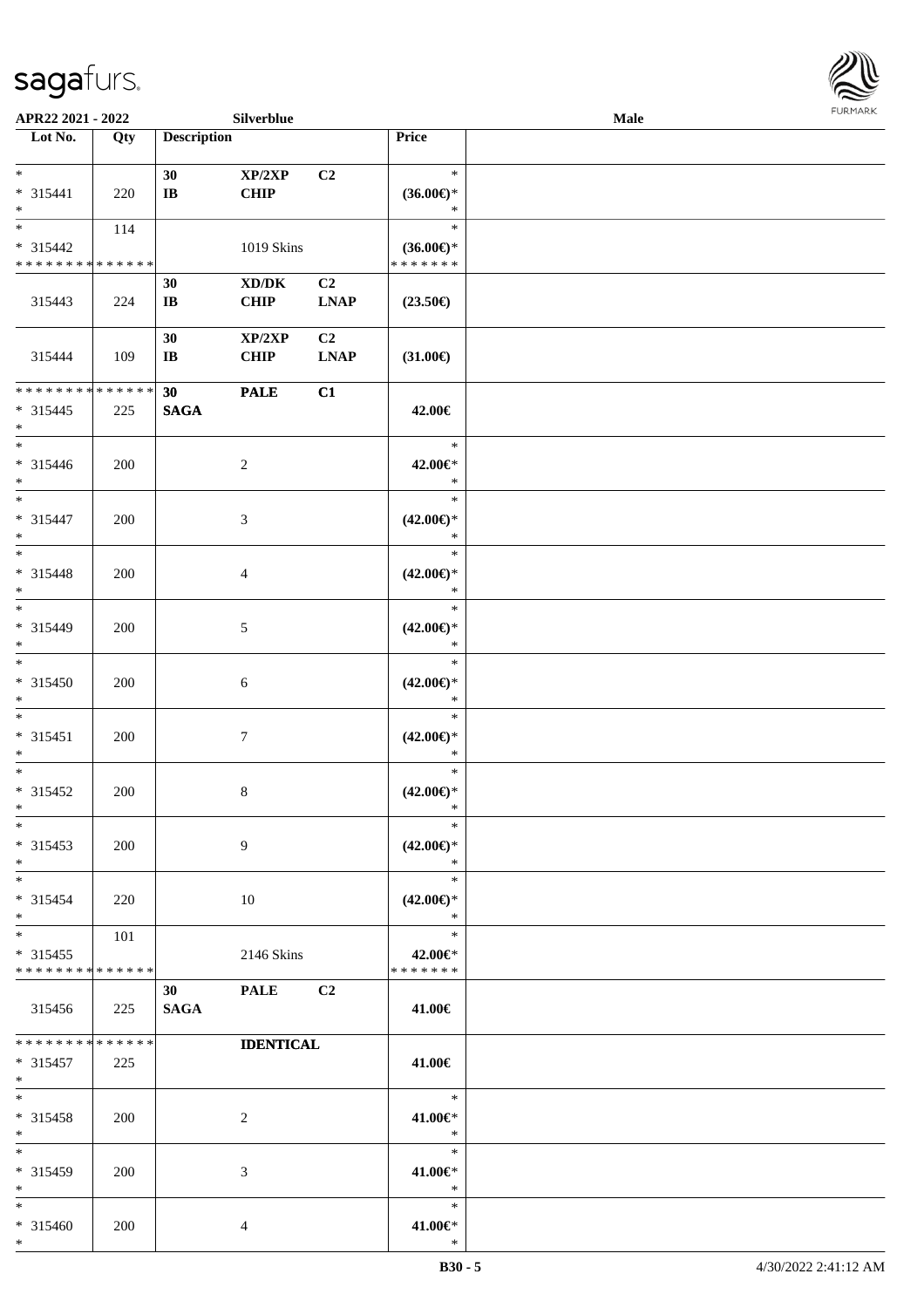

|                                                                    | APR22 2021 - 2022<br>Silverblue |                        |                  |    |                                                | Male |  |  |
|--------------------------------------------------------------------|---------------------------------|------------------------|------------------|----|------------------------------------------------|------|--|--|
| Lot No.                                                            | Qty                             | <b>Description</b>     |                  |    | Price                                          |      |  |  |
| $*$<br>* 315461<br>$*$                                             | 200                             | 30 PALE<br><b>SAGA</b> |                  | C2 | $\ast$<br>41.00€*<br>$\ast$                    |      |  |  |
| * 315462<br>$*$                                                    | 200                             |                        | 6                |    | $\ast$<br>41.00€*<br>$\ast$                    |      |  |  |
| * 315463<br>$*$                                                    | 200                             |                        | $\tau$           |    | $\ast$<br>41.00€*<br>$\ast$                    |      |  |  |
| $*$<br>$* 315464$<br>$*$                                           | 200                             |                        | $8\,$            |    | $\ast$<br>$(41.00\epsilon)$ *<br>$\ast$        |      |  |  |
| $*$<br>* 315465<br>$*$                                             | 200                             |                        | 9                |    | $\ast$<br>$(41.00\epsilon)$ *<br>$\ast$        |      |  |  |
| $*$<br>* 315466<br>$*$                                             | 200                             |                        | 10               |    | $\ast$<br>$(41.00\epsilon)$ *<br>$\ast$        |      |  |  |
| $*$<br>* 315467<br>$*$                                             | 200                             |                        | 11               |    | $\ast$<br>$(41.00\epsilon)$ *<br>$\ast$        |      |  |  |
| * 315468<br>$*$                                                    | 200                             |                        | 12               |    | $\ast$<br>$(41.00\epsilon)$ *<br>$\ast$        |      |  |  |
| * 315469<br>$*$                                                    | 200                             |                        | 13               |    | $\ast$<br>$(41.00\epsilon)$ *<br>$\ast$        |      |  |  |
| $\overline{\ast}$<br>* 315470<br>$*$                               | 200                             |                        | 14               |    | $\ast$<br>$(41.00\epsilon)$ *<br>$\ast$        |      |  |  |
| $*$<br>* 315471<br>$*$                                             | 200                             |                        | 15               |    | $\ast$<br>$(41.00\epsilon)$ *<br>$\ast$        |      |  |  |
| * 315472<br>$\ast$                                                 | 200                             |                        | 16               |    | $\ast$<br>$(41.00\epsilon)$ *<br>$\ast$        |      |  |  |
| $_{*}$<br>$* 315473$<br>* * * * * * * * <mark>* * * * * * *</mark> | 231                             |                        | 3456 Skins       |    | $\ast$<br>$(41.00\epsilon)$ *<br>* * * * * * * |      |  |  |
| * * * * * * * * <mark>* * * * * * *</mark><br>* 315474<br>$*$      | 200                             | 30<br><b>SAGA</b>      | <b>PALE</b>      | C3 | $(40.00\epsilon)$                              |      |  |  |
| $*$<br>* 315475<br>$*$                                             | 200                             |                        | $\overline{2}$   |    | $\ast$<br>$(40.00\epsilon)$ *<br>$\ast$        |      |  |  |
| $*$<br>* 315476<br>$*$                                             | 200                             |                        | 3                |    | $\ast$<br>$(40.00\epsilon)$ *<br>$\ast$        |      |  |  |
| $*$<br>* 315477<br>$*$                                             | 200                             |                        | $\overline{4}$   |    | $\ast$<br>$(40.00\epsilon)$ *<br>$\ast$        |      |  |  |
| $*$<br>* 315478<br>$*$                                             | 200                             |                        | 5                |    | $\ast$<br>$(40.00\epsilon)$ *<br>$\ast$        |      |  |  |
| $*$<br>* 315479<br>$*$                                             | 200                             |                        | 6                |    | $\ast$<br>$(40.00\epsilon)$ *<br>$\ast$        |      |  |  |
| $*$<br>* 315480<br>$*$                                             | 200                             |                        | $\boldsymbol{7}$ |    | $\ast$<br>$(40.00\epsilon)$ *<br>$\ast$        |      |  |  |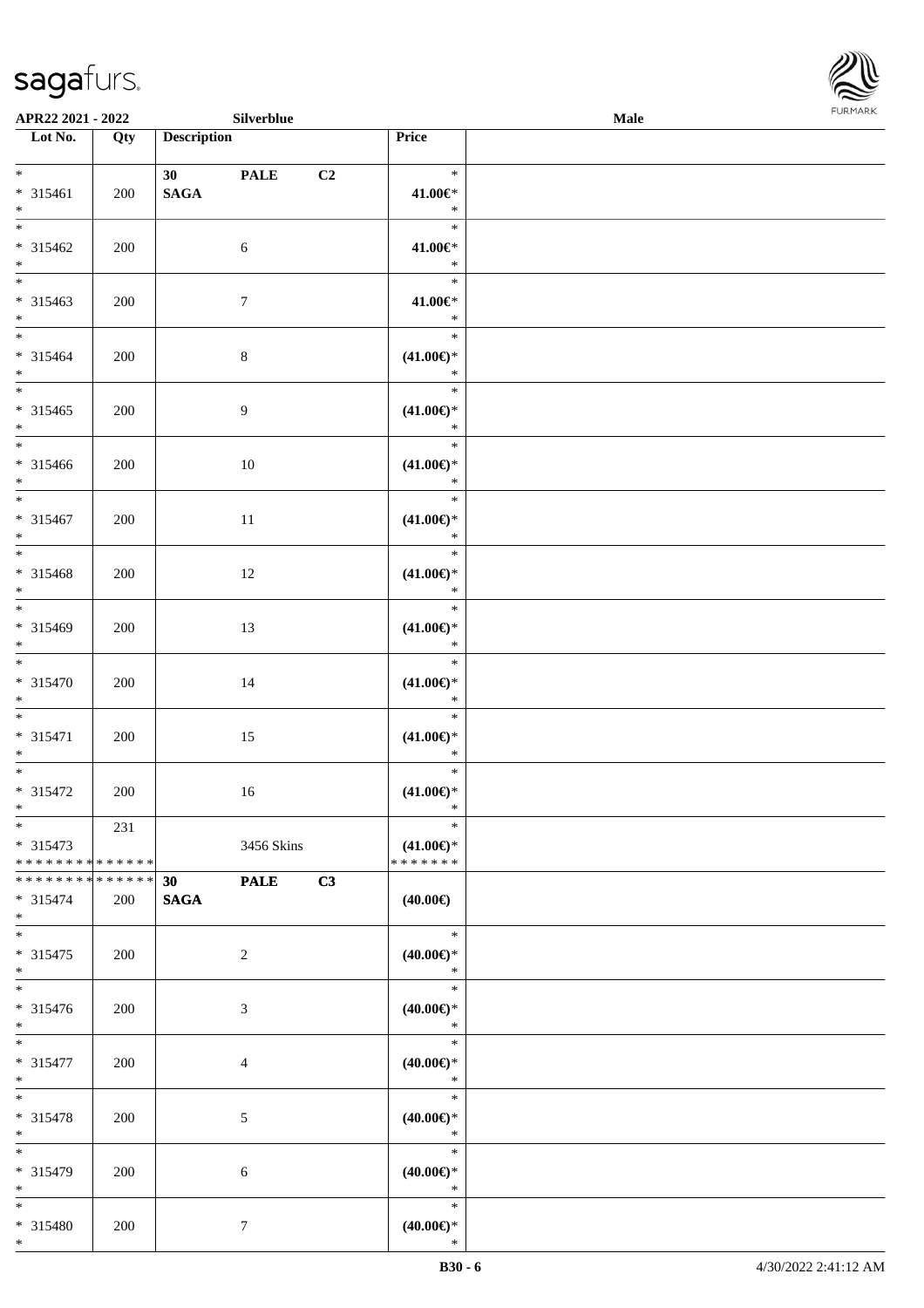

| APR22 2021 - 2022                                     |     |                                    | Silverblue             |                |                                                   | <b>Male</b> | <b>FURMARK</b> |
|-------------------------------------------------------|-----|------------------------------------|------------------------|----------------|---------------------------------------------------|-------------|----------------|
| $\overline{\phantom{1}}$ Lot No.                      | Qty | <b>Description</b>                 |                        |                | Price                                             |             |                |
| $*$<br>* 315481<br>$*$                                | 200 | 30 <sup>1</sup><br>$\mathbf{SAGA}$ | <b>PALE</b>            | C3             | $\ast$<br>$(40.00\in)^\ast$<br>$\ast$             |             |                |
| $*$<br>$* 315482$<br>$*$                              | 200 |                                    | 9                      |                | $\ast$<br>$(40.00\epsilon)$ *<br>$\ast$           |             |                |
| $\overline{\phantom{0}}$<br>* 315483<br>$*$           | 200 |                                    | $10\,$                 |                | $\ast$<br>$(40.00\epsilon)$ *<br>$\ast$           |             |                |
| $*$<br>* 315484<br>$*$                                | 200 |                                    | 11                     |                | $\ast$<br>$(40.00\in)^\ast$<br>$\ast$             |             |                |
| $*$<br>* 315485<br>$*$                                | 200 |                                    | 12                     |                | $\ast$<br>$(40.00\epsilon)$ *<br>$\ast$           |             |                |
| $*$<br>* 315486<br>$\ast$<br>$\overline{\phantom{0}}$ | 200 |                                    | 13                     |                | $\ast$<br>$(40.00\epsilon)$ *<br>$\ast$           |             |                |
| * 315487<br>$*$<br>$\overline{\phantom{0}}$           | 200 |                                    | 14                     |                | $\ast$<br>$(40.00\epsilon)$ *<br>$\ast$<br>$\ast$ |             |                |
| * 315488<br>$*$<br>$*$                                | 200 |                                    | 15                     |                | $(40.00\epsilon)$ *<br>$\ast$                     |             |                |
| * 315489<br>* * * * * * * * * * * * * *               | 53  |                                    | 3053 Skins             |                | $\ast$<br>$(40.00\epsilon)$ *<br>* * * * * * *    |             |                |
| * * * * * * * * * * * * * *<br>* 315490<br>$*$        | 225 | 30<br><b>SAGA</b>                  | $\mathbf{X}\mathbf{P}$ | C1/C2          | $(43.00\epsilon)$                                 |             |                |
| $*$<br>* 315491<br>* * * * * * * * * * * * * *        | 151 |                                    | 376 Skins              |                | $\ast$<br>$(43.00\epsilon)$ *<br>* * * * * * *    |             |                |
| 315492                                                | 223 | 30<br><b>SAGA</b>                  | $\bold{XP}$            | C3             | $(41.00\epsilon)$                                 |             |                |
| * * * * * * * * * * * * * *<br>* 315493<br>$*$        | 225 | 30<br><b>SAGA</b>                  | 2XP                    | C1             | $(43.00\epsilon)$                                 |             |                |
| $*$<br>* 315494<br>* * * * * * * * * * * * * *        | 122 |                                    | 347 Skins              |                | $\ast$<br>43.00€*<br>* * * * * * *                |             |                |
| * * * * * * * * * * * * * *<br>* 315495<br>$*$        | 225 | 30 <sub>1</sub><br><b>SAGA</b>     | 2XP                    | C <sub>2</sub> | $(42.00\epsilon)$                                 |             |                |
| $*$<br>* 315496<br>$*$                                | 200 |                                    | $\overline{2}$         |                | $\ast$<br>$(42.00\epsilon)$ *<br>$\ast$           |             |                |
| $*$<br>* 315497<br>$*$                                | 200 |                                    | 3                      |                | $\ast$<br>$(42.00\epsilon)$ *<br>$\ast$           |             |                |
| $*$<br>* 315498<br>$*$                                | 200 |                                    | 4                      |                | $\ast$<br>$(42.00\epsilon)$ *<br>$\ast$           |             |                |
| $*$<br>* 315499<br>$*$                                | 200 |                                    | 5                      |                | $\ast$<br>$(42.00\epsilon)$ *<br>$\ast$           |             |                |
| $*$<br>* 315500<br>$*$                                | 200 |                                    | 6                      |                | $\ast$<br>$(42.00\epsilon)$ *<br>$\ast$           |             |                |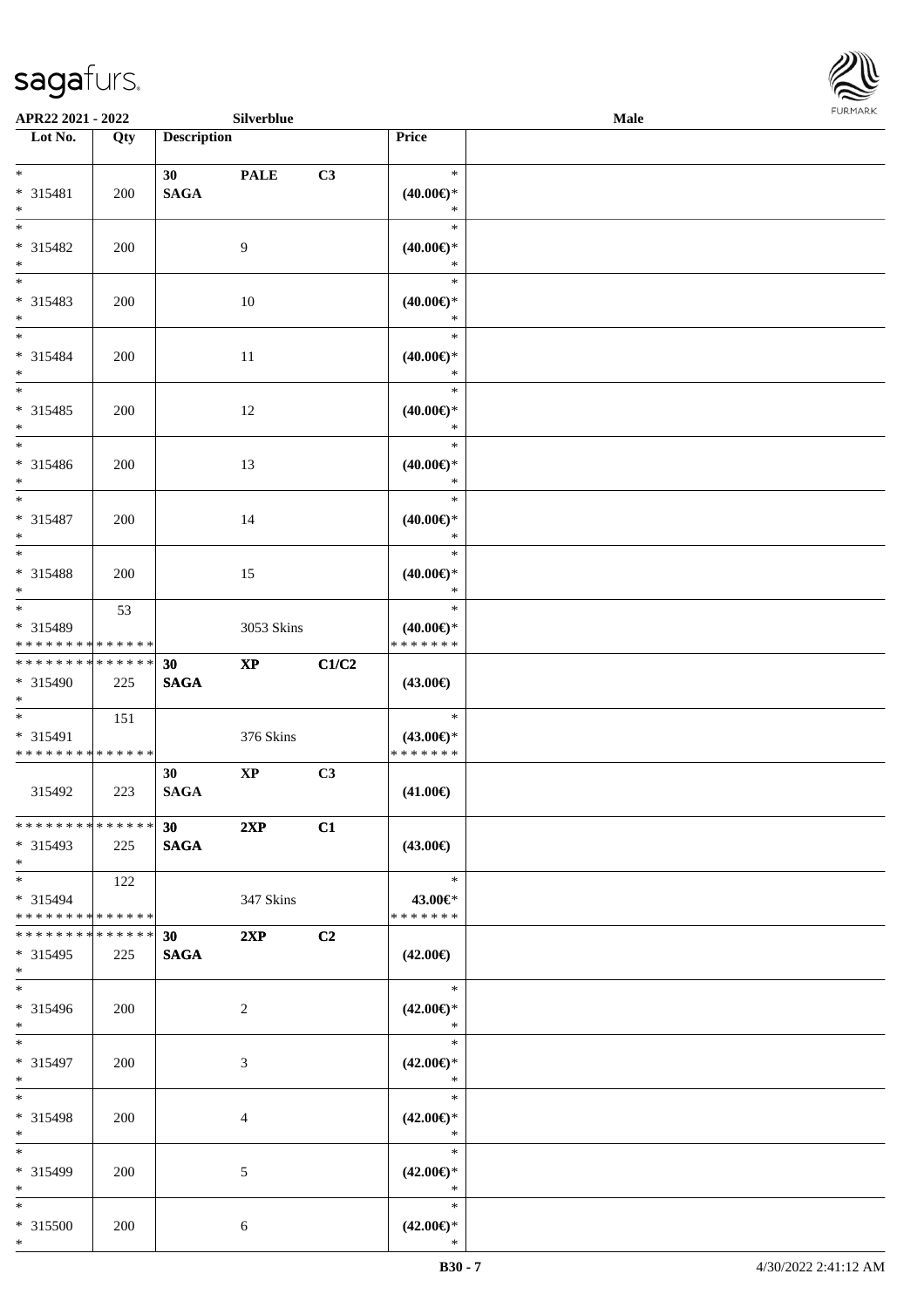

| APR22 2021 - 2022                                             |                    |                    | Silverblue                            |       | <b>FURMARK</b><br>Male                         |  |  |
|---------------------------------------------------------------|--------------------|--------------------|---------------------------------------|-------|------------------------------------------------|--|--|
| Lot No.                                                       | Qty                | <b>Description</b> |                                       |       | Price                                          |  |  |
| $*$<br>$* 315501$<br>$\ast$                                   | 180                | 30<br><b>SAGA</b>  | 2XP                                   | C2    | $\ast$<br>$(42.00\epsilon)$ *<br>$\ast$        |  |  |
| $*$<br>* 315502<br>* * * * * * * * * * * * * *                | 50                 |                    | 1455 Skins                            |       | $\ast$<br>$(42.00\epsilon)$ *<br>* * * * * * * |  |  |
| * * * * * * * *<br>* 315503<br>$*$                            | * * * * * *<br>225 | 30<br><b>SAGA</b>  | 2XP                                   | C3    | $(41.00\epsilon)$                              |  |  |
| $*$<br>* 315504<br>$*$                                        | 200                |                    | $\overline{c}$                        |       | $\ast$<br>$(41.00\epsilon)$ *<br>$\ast$        |  |  |
| $*$<br>$* 315505$<br>$*$                                      | 200                |                    | 3                                     |       | $\ast$<br>$(41.00\epsilon)$ *<br>$\ast$        |  |  |
| $*$<br>* 315506<br>* * * * * * * * * * * * * *                | 197                |                    | 822 Skins                             |       | $\ast$<br>$(41.00\epsilon)$ *<br>* * * * * * * |  |  |
| 315507                                                        | 169                | 30<br><b>SAGA</b>  | $\mathbf{X}\mathbf{D}$<br><b>LNAP</b> | C1/C2 | $(27.00\epsilon)$                              |  |  |
| * * * * * * * * * * * * * *<br>* 315508<br>$*$                | 225                | 30<br><b>SAGA</b>  | <b>Dark</b><br><b>LNAP</b>            | C3    | 31.00€                                         |  |  |
| $*$<br>* 315509<br>* * * * * * * * * * * * * *                | 146                |                    | 371 Skins                             |       | $\ast$<br>$31.00 \in$<br>* * * * * * *         |  |  |
| * * * * * * * * * * * * * *<br>* 315510<br>$*$                | 223                | 30<br><b>SAGA</b>  | <b>PALE</b><br><b>LNAP</b>            | C1/C2 | $(37.00\epsilon)$                              |  |  |
| $*$<br>$* 315511$<br>$*$                                      | 200                |                    | 2                                     |       | $\ast$<br>$(37.00\epsilon)$ *<br>$\ast$        |  |  |
| $*$<br>* 315512<br>$\ast$                                     | 200                |                    | 3                                     |       | $\ast$<br>$(37.00\epsilon)$ *<br>$\ast$        |  |  |
| $\ast$<br>* 315513<br>* * * * * * * * * * * * * *             | 200                |                    | 823 Skins                             |       | $\ast$<br>$(37.00\epsilon)$ *<br>* * * * * * * |  |  |
| * * * * * * * * * * * * * *<br>* 315514<br>$*$                | 225                | 30<br><b>SAGA</b>  | <b>PALE</b><br><b>LNAP</b>            | C3    | $(35.00\epsilon)$                              |  |  |
| $*$<br>* 315515<br>$\ast$                                     | 200                |                    | 2                                     |       | $\ast$<br>$(35.00\epsilon)$ *<br>$\ast$        |  |  |
| $\overline{\ast}$<br>* 315516<br>$*$                          | 200                |                    | $\mathfrak{Z}$                        |       | $\ast$<br>$(35.00\epsilon)$ *<br>$\ast$        |  |  |
| $*$<br>* 315517<br>$*$                                        | 200                |                    | 4                                     |       | $\ast$<br>$(35.00\epsilon)$ *<br>$\ast$        |  |  |
| $*$<br>* 315518<br>$*$                                        | 200                |                    | 5                                     |       | $\ast$<br>$(35.00\epsilon)$ *<br>$\ast$        |  |  |
| $*$<br>* 315519<br>$*$                                        | 200                |                    | 6                                     |       | $\ast$<br>$(35.00\epsilon)$ *<br>$\ast$        |  |  |
| $*$<br>* 315520<br>* * * * * * * * <mark>* * * * * * *</mark> | 92                 |                    | 1317 Skins                            |       | $\ast$<br>$(35.00\epsilon)$ *<br>* * * * * * * |  |  |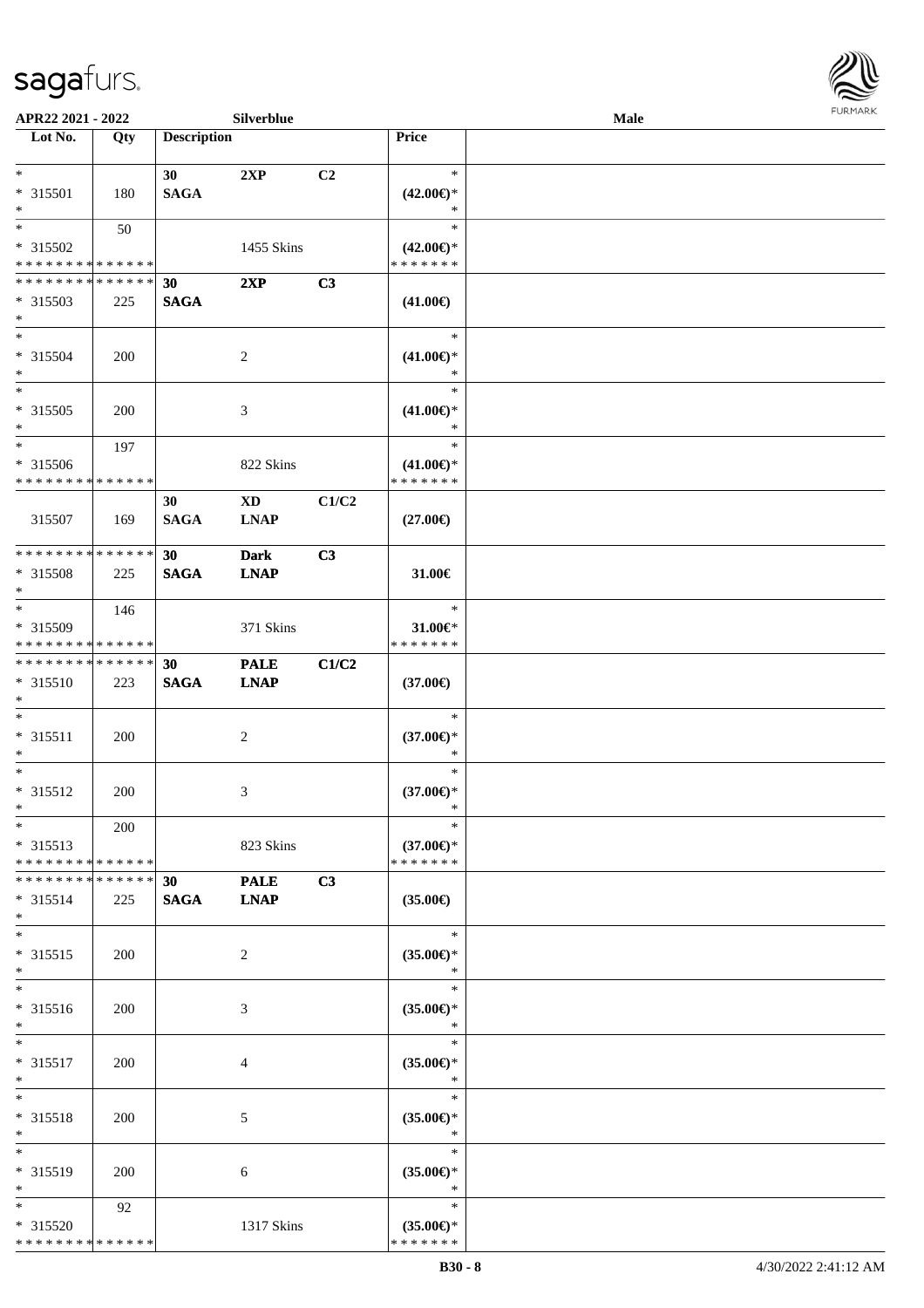

| APR22 2021 - 2022                                   |     |                    | Silverblue                 |       |                                                 | <b>Male</b> |  |
|-----------------------------------------------------|-----|--------------------|----------------------------|-------|-------------------------------------------------|-------------|--|
| Lot No.                                             | Qty | <b>Description</b> |                            |       | Price                                           |             |  |
| ******** <mark>******</mark><br>* 315521<br>$*$     | 225 | 30<br><b>SAGA</b>  | $\bold{XP}$<br><b>LNAP</b> | C1/C2 | $(39.00\in)$                                    |             |  |
| $*$<br>* 315522<br>* * * * * * * * * * * * * *      | 209 |                    | 434 Skins                  |       | $\ast$<br>$(39.00\epsilon)$ *<br>* * * * * * *  |             |  |
| 315523                                              | 100 | 30<br><b>SAGA</b>  | 2XP<br><b>LNAP</b>         | C1/C2 | $(38.00\epsilon)$                               |             |  |
| 315524                                              | 245 | 30<br><b>SAGA</b>  | XP/2XP<br><b>LNAP</b>      | C3    | $(36.00\epsilon)$                               |             |  |
| * * * * * * * * * * * * * *<br>$* 315525$<br>$\ast$ | 225 | 30<br>IA           | XP/2XP<br><b>SPAR</b>      | C2    | $(35.00\epsilon)$                               |             |  |
| $*$<br>$* 315526$<br>$*$                            | 200 |                    | $\overline{2}$             |       | $\ast$<br>$(35.00\epsilon)$ *<br>$\ast$         |             |  |
| $*$<br>* 315527<br>$*$                              | 200 |                    | 3                          |       | $\ast$<br>$(35.00\epsilon)$ *<br>$\ast$         |             |  |
| $*$<br>* 315528<br>$\ast$                           | 200 |                    | $\overline{4}$             |       | $\ast$<br>$(35.00\epsilon)$ *<br>$\ast$         |             |  |
| $*$<br>* 315529<br>$*$                              | 200 |                    | 5                          |       | $\ast$<br>$(35.00\epsilon)$ *<br>$\ast$         |             |  |
| $*$<br>$* 315530$<br>$*$                            | 200 |                    | 6                          |       | $\ast$<br>$(35.00\epsilon)$ *<br>$\ast$         |             |  |
| $*$<br>$* 315531$<br>$*$                            | 200 |                    | $\tau$                     |       | $\ast$<br>$(35.00\epsilon)$ *<br>$\ast$         |             |  |
| $*$<br>* 315532<br>$*$                              | 200 |                    | $\,8\,$                    |       | $\ast$<br>$(35.00\epsilon)$ *<br>$\ast$         |             |  |
| $*$<br>* 315533<br>$*$                              | 200 |                    | 9                          |       | $\ast$<br>$(35.00\epsilon)$ *<br>$\ast$         |             |  |
| $*$<br>* 315534<br>$*$                              | 200 |                    | 10                         |       | $\ast$<br>$(35.00\epsilon)$ *<br>$\ast$         |             |  |
| $*$<br>$* 315535$<br>$*$                            | 200 |                    | 11                         |       | $\ast$<br>$(35.00\epsilon)$ *<br>$\ast$         |             |  |
| * 315536<br>$*$ $-$                                 | 200 |                    | 12                         |       | $\ast$<br>$(35.00\epsilon)$ *<br>$\ast$         |             |  |
| $*$ and $*$<br>* 315537<br>$*$ $*$                  | 200 |                    | 13                         |       | $\ast$<br>$(35.00\epsilon)$ *<br>$\mathbb{R}^n$ |             |  |
| $*$<br>* 315538<br>$*$                              | 200 |                    | 14                         |       | $\ast$<br>$(35.00\epsilon)$ *<br>$\ast$         |             |  |
| $*$<br>* 315539<br>$*$                              | 200 |                    | 15                         |       | $\ast$<br>$(35.00\epsilon)$ *<br>$\ast$         |             |  |
| $*$<br>* 315540<br>$*$                              | 200 |                    | 16                         |       | $\ast$<br>$(35.00\epsilon)$ *<br>$\ast$         |             |  |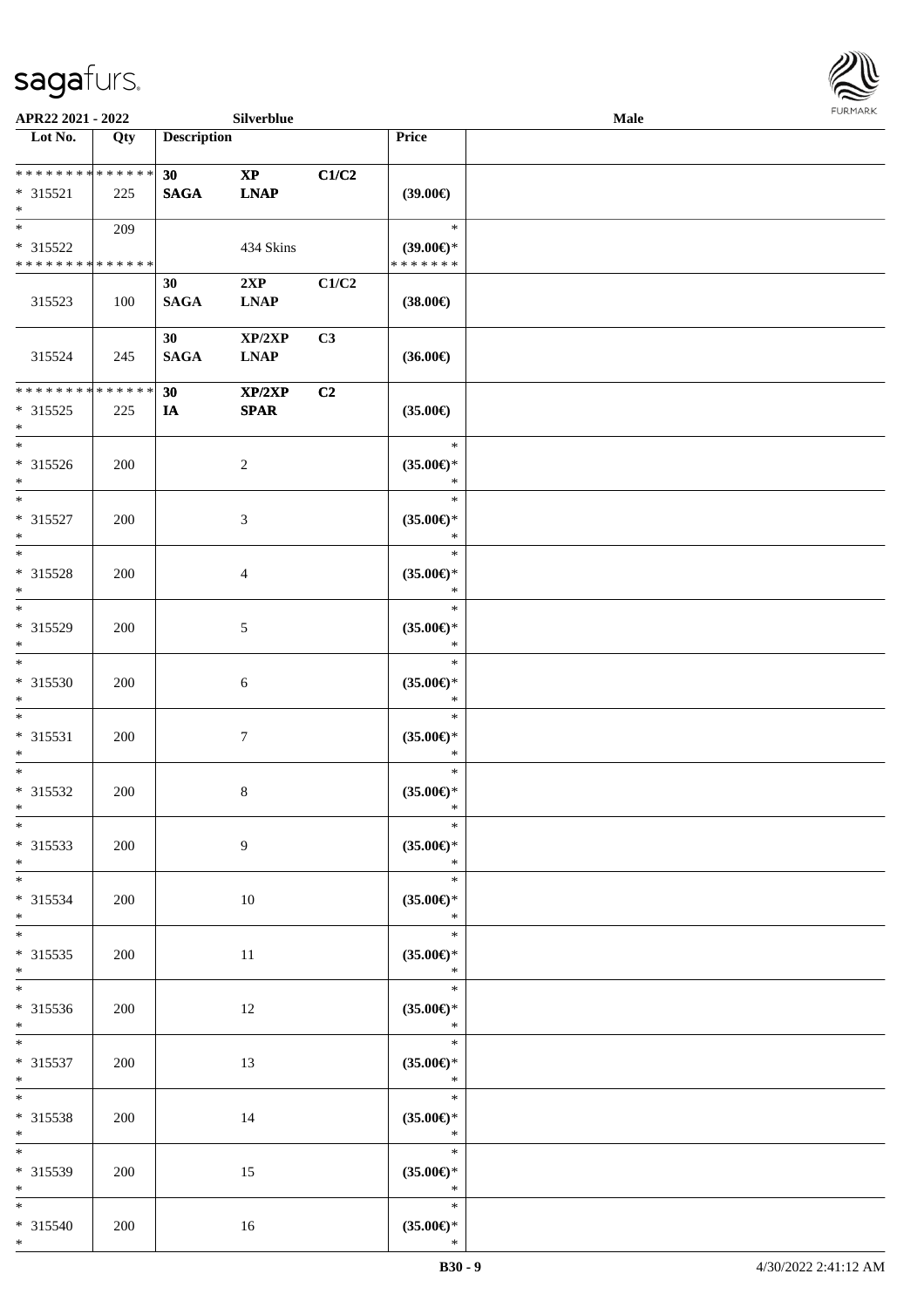

| APR22 2021 - 2022            |     |                    | Silverblue      |                |                               | Male |  |
|------------------------------|-----|--------------------|-----------------|----------------|-------------------------------|------|--|
| Lot No.                      | Qty | <b>Description</b> |                 |                | Price                         |      |  |
|                              |     |                    |                 |                |                               |      |  |
| $\ast$                       |     | 30                 | XP/2XP          | C <sub>2</sub> | $\ast$                        |      |  |
| * 315541<br>$\ast$           | 200 | IA                 | <b>SPAR</b>     |                | $(35.00\epsilon)$ *<br>$\ast$ |      |  |
| $\overline{\phantom{0}}$     |     |                    |                 |                | $\ast$                        |      |  |
| * 315542                     | 200 |                    | 18              |                | $(35.00\epsilon)$ *           |      |  |
| $\ast$                       |     |                    |                 |                | $\ast$                        |      |  |
| $\overline{\phantom{0}}$     |     |                    |                 |                | $\ast$                        |      |  |
| * 315543                     | 200 |                    | 19              |                | $(35.00\in)\!\!^*$            |      |  |
| $\ast$                       |     |                    |                 |                | $\ast$                        |      |  |
| $\overline{\ast}$            |     |                    |                 |                | $\ast$                        |      |  |
| * 315544                     | 200 |                    | $20\,$          |                | $(35.00\epsilon)$ *           |      |  |
| $\ast$                       |     |                    |                 |                | $\ast$                        |      |  |
| $\ast$                       | 62  |                    |                 |                | $\ast$                        |      |  |
| $* 315545$                   |     |                    | 4087 Skins      |                | $(35.00\epsilon)$ *           |      |  |
| * * * * * * * * * * * * * *  |     |                    |                 |                | * * * * * * *                 |      |  |
| ******** <mark>******</mark> |     | 30                 | XP/2XP          | C2             |                               |      |  |
| * 315546<br>$*$              | 225 | IA                 | WB1             |                | 37.00€                        |      |  |
| $\ast$                       |     |                    |                 |                | $\ast$                        |      |  |
| * 315547                     | 200 |                    | $\overline{c}$  |                | 37.00€*                       |      |  |
| $\ast$                       |     |                    |                 |                | $\ast$                        |      |  |
| $*$                          | 208 |                    |                 |                | $\ast$                        |      |  |
| * 315548                     |     |                    | 633 Skins       |                | 36.00€*                       |      |  |
| * * * * * * * * * * * * * *  |     |                    |                 |                | * * * * * * *                 |      |  |
|                              |     | 30                 | $\mathbf{ALL}$  | C2             |                               |      |  |
| 315549                       | 210 | IA                 | WB <sub>2</sub> |                | $(33.00\in)$                  |      |  |
|                              |     |                    |                 |                |                               |      |  |
| **************               |     | 30                 | XP/2XP          | C2             |                               |      |  |
| $* 315550$<br>$\ast$         | 225 | IA                 | <b>CHIP</b>     |                | $(38.00\in)$                  |      |  |
| $\ast$                       |     |                    |                 |                | $\ast$                        |      |  |
| $* 315551$                   | 200 |                    | $\sqrt{2}$      |                | $(38.00\epsilon)$ *           |      |  |
| $\ast$                       |     |                    |                 |                | $\ast$                        |      |  |
| $\ast$                       |     |                    |                 |                | $\ast$                        |      |  |
| * 315552                     | 200 |                    | 3               |                | $(38.00\epsilon)$ *           |      |  |
| $*$                          |     |                    |                 |                | $\ast$                        |      |  |
| $*$                          |     |                    |                 |                | $\ast$                        |      |  |
| $* 315553$                   | 200 |                    | $\overline{4}$  |                | $(38.00\in)^\ast$             |      |  |
| $\ast$                       |     |                    |                 |                | $\ast$                        |      |  |
| $*$                          |     |                    |                 |                | $\ast$                        |      |  |
| * 315554<br>$\ast$           | 200 |                    | 5               |                | $(38.00\epsilon)$ *<br>$\ast$ |      |  |
| $\ast$                       |     |                    |                 |                | $\ast$                        |      |  |
| $* 315555$                   | 200 |                    | 6               |                | $(38.00\epsilon)$ *           |      |  |
| $\ast$                       |     |                    |                 |                | $\ast$                        |      |  |
| $\overline{\phantom{0}}$     |     |                    |                 |                | $\ast$                        |      |  |
| * 315556                     | 200 |                    | $\tau$          |                | $(38.00\epsilon)$ *           |      |  |
| $*$                          |     |                    |                 |                | $\ast$                        |      |  |
| $\ast$                       |     |                    |                 |                | $\ast$                        |      |  |
| $* 315557$                   | 200 |                    | $\,8\,$         |                | $(38.00\in)\!\!^*$            |      |  |
| $\ast$<br>$\ast$             |     |                    |                 |                | $\ast$<br>$\ast$              |      |  |
| * 315558                     |     |                    | 9               |                |                               |      |  |
| $\ast$                       | 200 |                    |                 |                | $(38.00\epsilon)$ *<br>$\ast$ |      |  |
| $\ast$                       |     |                    |                 |                | $\ast$                        |      |  |
| * 315559                     | 200 |                    | $10\,$          |                | $(38.00\epsilon)$ *           |      |  |
| $\ast$                       |     |                    |                 |                | $\ast$                        |      |  |
| $*$                          |     |                    |                 |                | $\ast$                        |      |  |
| * 315560                     | 200 |                    | 11              |                | $(38.00\epsilon)$ *           |      |  |
| $*$                          |     |                    |                 |                | $\ast$                        |      |  |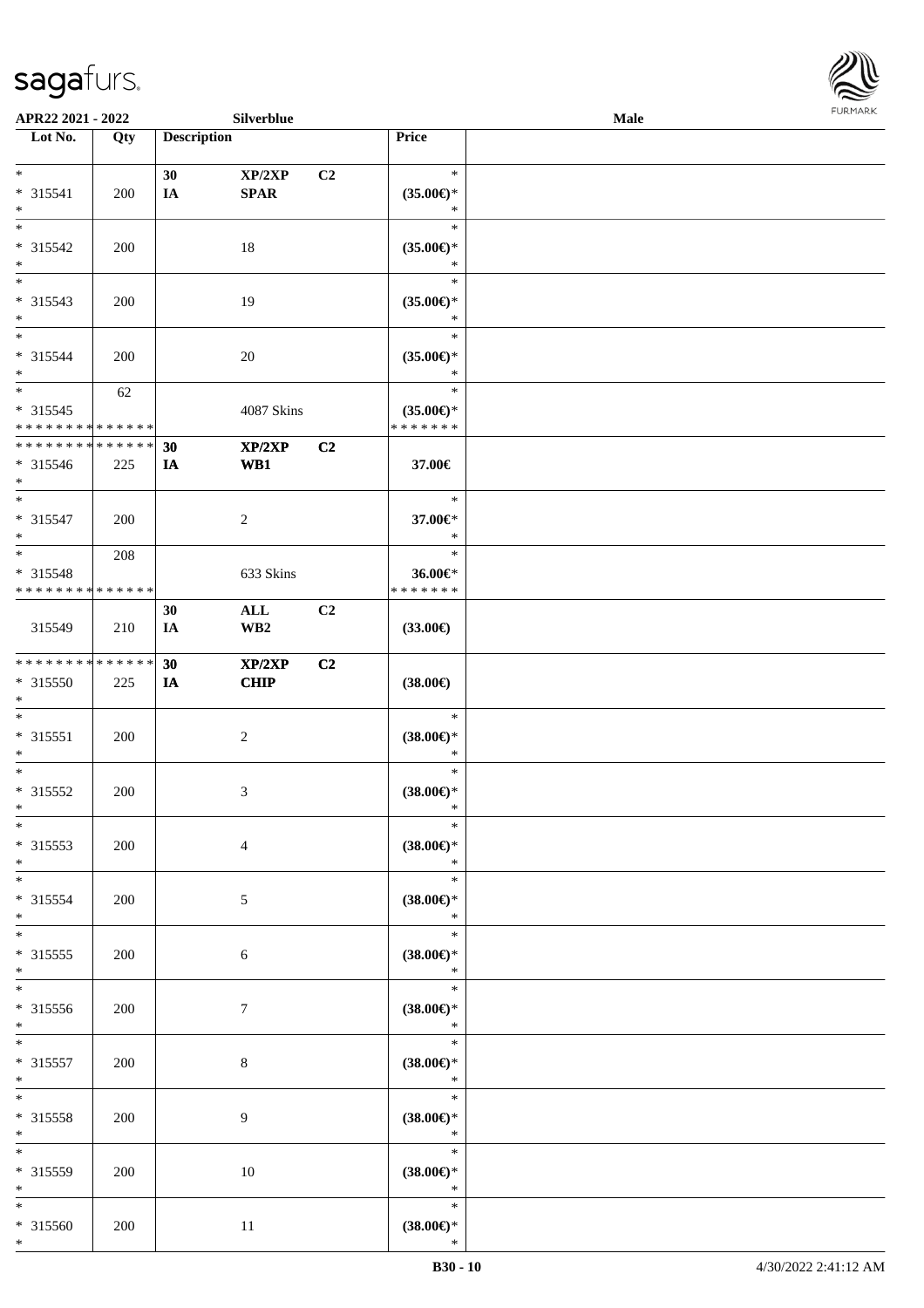

| APR22 2021 - 2022                                   |                    |                                | Silverblue                |                               |                                                | Male |  |
|-----------------------------------------------------|--------------------|--------------------------------|---------------------------|-------------------------------|------------------------------------------------|------|--|
| Lot No.                                             | Qty                | <b>Description</b>             |                           |                               | Price                                          |      |  |
| $*$<br>* 315561<br>$*$                              | 200                | 30<br>IA                       | XP/2XP<br><b>CHIP</b>     | C2                            | $\ast$<br>$(38.00\epsilon)$ *<br>$\ast$        |      |  |
| $*$<br>* 315562<br>$\ast$                           | 200                |                                | 13                        |                               | $\ast$<br>$(38.00\epsilon)$ *<br>$\ast$        |      |  |
| $\overline{\phantom{0}}$<br>* 315563<br>$*$         | 200                |                                | 14                        |                               | $\ast$<br>$(38.00\epsilon)$ *<br>$\ast$        |      |  |
| $*$<br>* 315564<br>$*$                              | 200                |                                | 15                        |                               | $\ast$<br>$(38.00\in)\!\!^*$<br>$\ast$         |      |  |
| $*$<br>$* 315565$<br>$*$                            | 200                |                                | 16                        |                               | $\ast$<br>$(38.00\epsilon)$ *<br>$\ast$        |      |  |
| $*$<br>$* 315566$<br>$*$                            | 200                |                                | 17                        |                               | $\ast$<br>$(38.00\epsilon)$ *<br>$\ast$        |      |  |
| $*$<br>$* 315567$<br>$*$                            | 200                |                                | 18                        |                               | $\ast$<br>$(38.00\epsilon)$ *<br>$\ast$        |      |  |
| $*$<br>* 315568<br>$\ast$                           | 200                |                                | 19                        |                               | $\ast$<br>$(38.00\epsilon)$ *<br>$\ast$        |      |  |
| $*$<br>* 315569<br>$*$                              | 200                |                                | 20                        |                               | $\ast$<br>$(38.00\in)^\ast$<br>$\ast$          |      |  |
| $*$<br>* 315570<br>* * * * * * * * * * * * * *      | 125                |                                | 4150 Skins                |                               | $\ast$<br>$(38.00\epsilon)$ *<br>* * * * * * * |      |  |
| * * * * * * * * * * * * * *<br>* 315571<br>$*$      | 200                | 30<br>IA                       | MED/PAL C2<br><b>CHIP</b> | <b>LNAP</b>                   | $(36.00\epsilon)$                              |      |  |
| $*$<br>* 315572<br>$*$                              | 200                |                                | 2                         |                               | $\ast$<br>$(36.00\epsilon)$ *<br>$\ast$        |      |  |
| $\ast$<br>$* 315573$<br>* * * * * * * * * * * * * * | 200                |                                | 600 Skins                 |                               | $\ast$<br>$(36.00\epsilon)$ *<br>* * * * * * * |      |  |
| 315574                                              | 179                | 30<br>IA                       | XP/2XP<br><b>CHIP</b>     | C <sub>2</sub><br><b>LNAP</b> | $(33.00\epsilon)$                              |      |  |
| * * * * * * * *<br>$* 315575$<br>$*$                | * * * * * *<br>205 | 30<br><b>SROY</b>              | <b>PALE</b>               | C1                            | $(43.00\epsilon)$                              |      |  |
| $\ast$<br>* 315576<br>$*$                           | 180                |                                | $\overline{2}$            |                               | $\ast$<br>$(43.00\epsilon)$ *<br>$\ast$        |      |  |
| $*$ $*$<br>* 315577<br>* * * * * * * * * * * * * *  | 172                |                                | 557 Skins                 |                               | $\ast$<br>$(43.00\epsilon)$ *<br>* * * * * * * |      |  |
| 315578                                              | 156                | 30<br><b>SROY</b>              | <b>PALE</b>               | C1/C2                         | $(42.00\epsilon)$                              |      |  |
| * * * * * * * * * * * * * * *<br>* 315579<br>$*$    | 205                | 30 <sup>°</sup><br><b>SROY</b> | <b>PALE</b>               | C2                            | $(42.00\epsilon)$                              |      |  |
| $*$<br>* 315580<br>$*$                              | 180                |                                | 2                         |                               | $\ast$<br>$(42.00\epsilon)$ *<br>$\ast$        |      |  |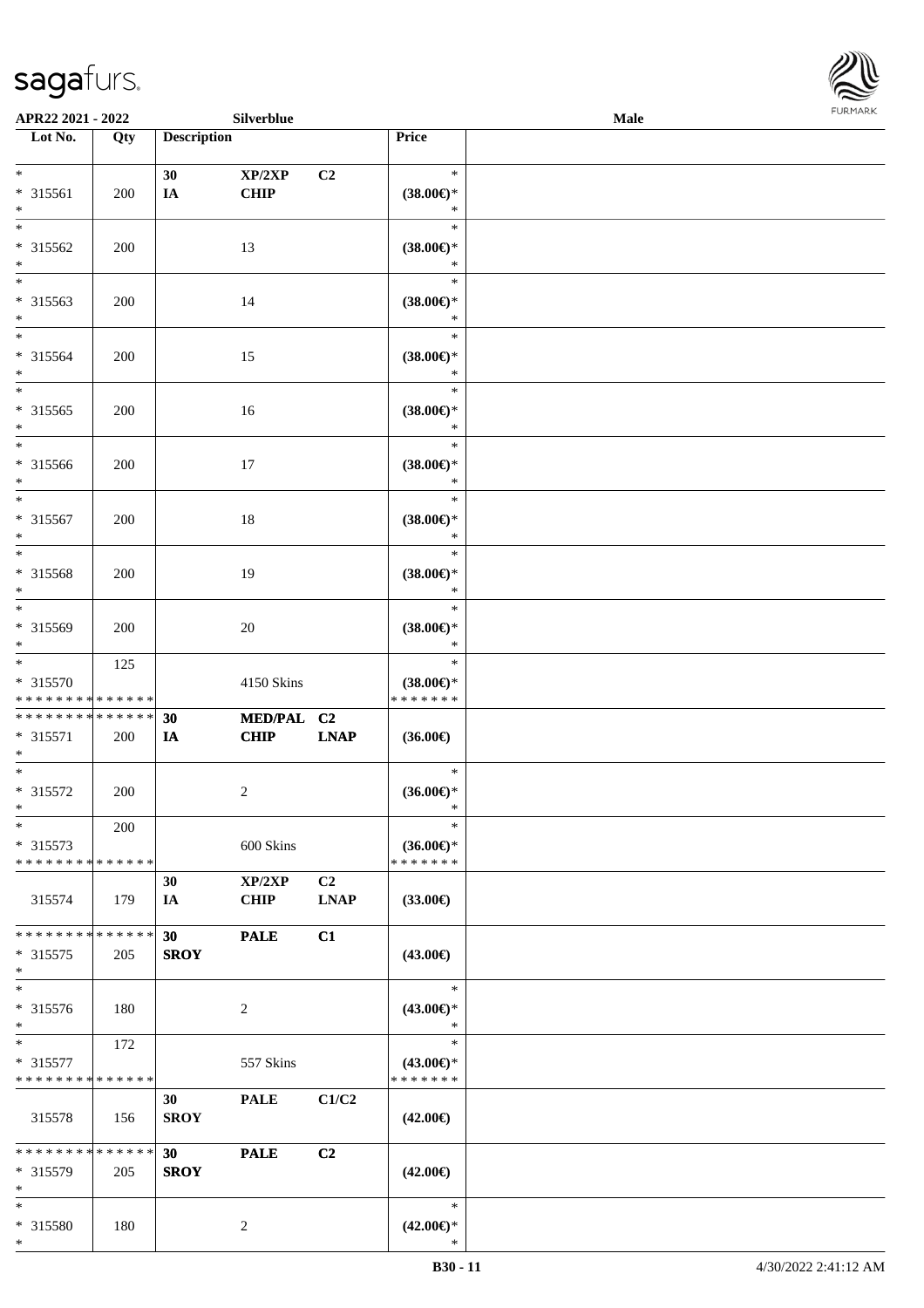

| APR22 2021 - 2022                          |     |                    | Silverblue     |    |                                      | Male | FURMARK |
|--------------------------------------------|-----|--------------------|----------------|----|--------------------------------------|------|---------|
| Lot No.                                    | Qty | <b>Description</b> |                |    | Price                                |      |         |
|                                            |     |                    |                |    |                                      |      |         |
| $*$<br>* 315581                            | 180 | 30<br><b>SROY</b>  | <b>PALE</b>    | C2 | $\ast$<br>$(42.00\epsilon)$ *        |      |         |
| $*$                                        |     |                    |                |    | $\ast$                               |      |         |
|                                            |     |                    |                |    | $\ast$                               |      |         |
| * 315582                                   | 180 |                    | 4              |    | $(42.00\epsilon)$ *                  |      |         |
| $*$                                        |     |                    |                |    | $\ast$<br>$\ast$                     |      |         |
| * 315583                                   | 180 |                    | 5              |    | $(42.00\epsilon)$ *                  |      |         |
| $*$                                        |     |                    |                |    | $\ast$                               |      |         |
| $*$                                        |     |                    |                |    | $\ast$                               |      |         |
| * 315584<br>$*$                            | 180 |                    | 6              |    | $(42.00\epsilon)$ *<br>$\ast$        |      |         |
| $*$                                        |     |                    |                |    | $\ast$                               |      |         |
| * 315585                                   | 180 |                    | $\tau$         |    | $(42.00\epsilon)$ *                  |      |         |
| $*$                                        |     |                    |                |    | $\ast$                               |      |         |
| $*$                                        |     |                    |                |    | $\ast$                               |      |         |
| * 315586<br>$*$                            | 180 |                    | 8              |    | $(42.00\epsilon)$ *<br>$\ast$        |      |         |
| $*$                                        |     |                    |                |    | $\ast$                               |      |         |
| * 315587                                   | 180 |                    | 9              |    | $(42.00\epsilon)$ *                  |      |         |
| $\ast$                                     |     |                    |                |    | $\ast$                               |      |         |
| * 315588                                   | 180 |                    | 10             |    | $\ast$<br>$(42.00\epsilon)$ *        |      |         |
| $*$                                        |     |                    |                |    | $\ast$                               |      |         |
| $\overline{\phantom{0}}$                   |     |                    |                |    | $\ast$                               |      |         |
| * 315589                                   | 180 |                    | 11             |    | $(42.00\epsilon)$ *                  |      |         |
| $*$<br>$\overline{\ast}$                   | 88  |                    |                |    | $\ast$<br>$\ast$                     |      |         |
| * 315590                                   |     |                    | 2093 Skins     |    | $(42.00\epsilon)$ *                  |      |         |
| * * * * * * * * <mark>* * * * * * *</mark> |     |                    |                |    | * * * * * * *                        |      |         |
| * * * * * * * * <mark>* * * * * * *</mark> |     | 30                 | <b>PALE</b>    | C3 |                                      |      |         |
| * 315591<br>$*$                            | 205 | <b>SROY</b>        |                |    | $(41.00\epsilon)$                    |      |         |
|                                            |     |                    |                |    | $\ast$                               |      |         |
| * 315592                                   | 180 |                    | $\overline{c}$ |    | $(41.00\epsilon)$ *                  |      |         |
| $\ast$                                     |     |                    |                |    | $\ast$                               |      |         |
| $\ast$<br>* 315593                         |     |                    |                |    | $\ast$<br>$(41.00\epsilon)$ *        |      |         |
| $\ast$                                     | 200 |                    | 3              |    | $\ast$                               |      |         |
| $\overline{\phantom{0}}$                   | 95  |                    |                |    | $\ast$                               |      |         |
| * 315594                                   |     |                    | 680 Skins      |    | $(41.00\epsilon)$ *                  |      |         |
| * * * * * * * * <mark>* * * * * * *</mark> |     |                    |                |    | * * * * * * *                        |      |         |
| 315595                                     | 157 | 30<br><b>SROY</b>  | 2XP            | C1 | $(44.00\epsilon)$                    |      |         |
|                                            |     |                    |                |    |                                      |      |         |
| * * * * * * * * <mark>* * * * * *</mark>   |     | 30                 | 2XP            | C2 |                                      |      |         |
| * 315596                                   | 205 | <b>SROY</b>        |                |    | $(43.00\epsilon)$                    |      |         |
| $*$<br>$*$                                 |     |                    |                |    | $\ast$                               |      |         |
| * 315597                                   | 180 |                    | 2              |    | $(43.00\epsilon)$ *                  |      |         |
| $*$                                        |     |                    |                |    | $\ast$                               |      |         |
| $\ast$                                     | 134 |                    |                |    | $\ast$                               |      |         |
| * 315598<br>* * * * * * * * * * * * * *    |     |                    | 519 Skins      |    | $(43.00\epsilon)$ *<br>* * * * * * * |      |         |
|                                            |     | 30                 | 2XP            | C3 |                                      |      |         |
| 315599                                     | 213 | ${\bf SROY}$       |                |    | $(41.00\epsilon)$                    |      |         |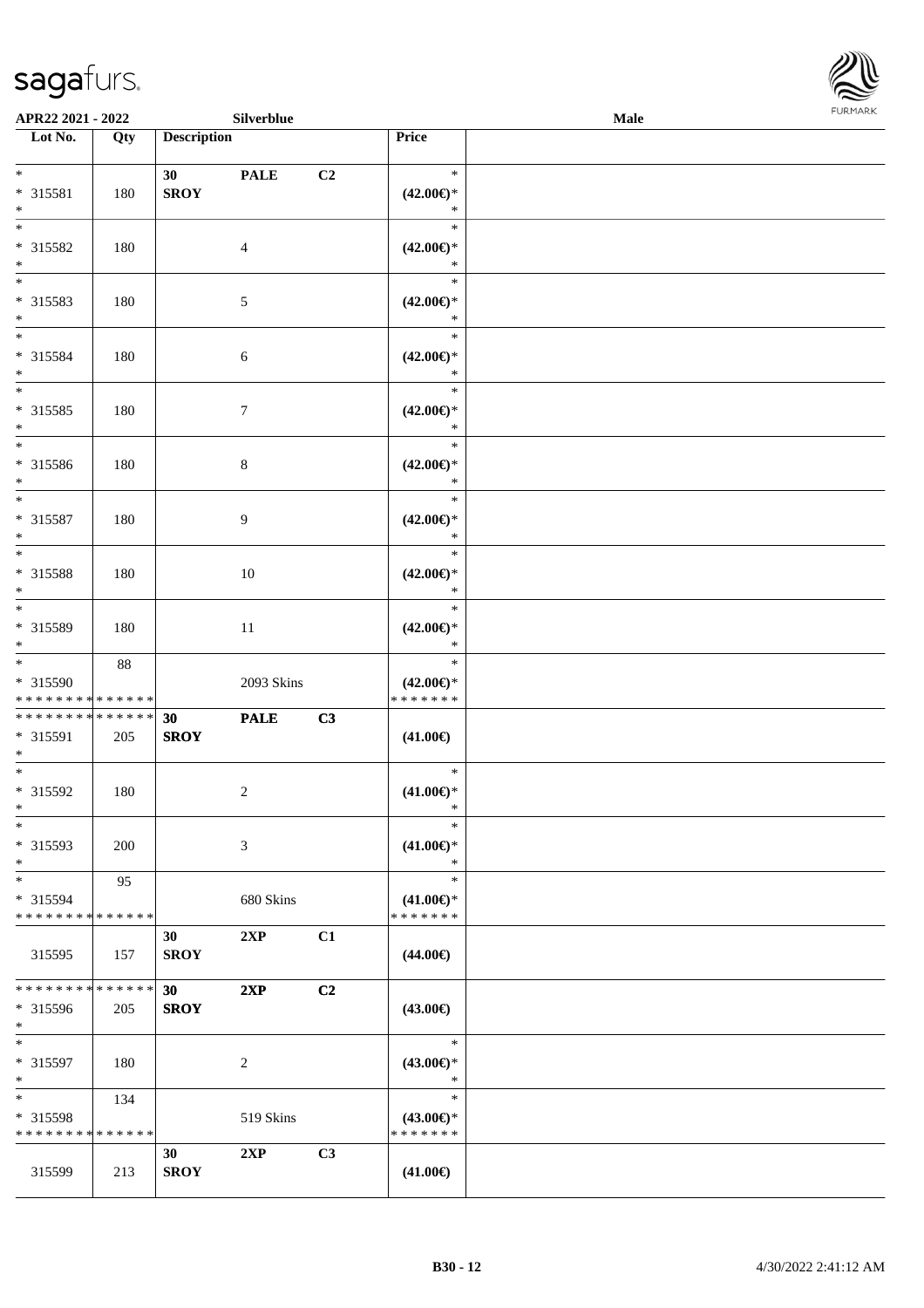

| APR22 2021 - 2022                                                   |                    |                        | Silverblue             |    |                                                                               | <b>Male</b> |  |
|---------------------------------------------------------------------|--------------------|------------------------|------------------------|----|-------------------------------------------------------------------------------|-------------|--|
| Lot No.                                                             | Qty                | <b>Description</b>     |                        |    | Price                                                                         |             |  |
| 315661                                                              | 156                | 20<br>${\bf SI}$       | $\mathbf{X}\mathbf{D}$ | C1 | $(24.50\epsilon)$                                                             |             |  |
| * * * * * * * *<br>* 315662<br>$\ast$                               | * * * * * *<br>305 | 20<br>SI               | <b>XD</b>              | C2 | $(23.50\epsilon)$                                                             |             |  |
| $\overline{\phantom{0}}$<br>* 315663<br>* * * * * * * * * * * * * * | 61                 |                        | 366 Skins              |    | $\ast$<br>$(23.50\mathnormal{\in}\mathcal{)^{\! \! \times}}$<br>* * * * * * * |             |  |
| 315664                                                              | 143                | 20<br>${\bf SI}$       | $\mathbf{X}\mathbf{D}$ | C3 | $(21.50\in)$                                                                  |             |  |
| * * * * * * * * * * * * * *<br>* 315665<br>$*$                      | 285                | 20<br>SI               | <b>Dark</b>            | C1 | $(29.50\epsilon)$                                                             |             |  |
| $*$<br>$* 315666$<br>* * * * * * * * * * * * * *                    | 177                |                        | 462 Skins              |    | $\ast$<br>$(29.50\epsilon)$ *<br>* * * * * * *                                |             |  |
| * * * * * * * * * * * * * *<br>$* 315667$<br>$*$                    | 260                | 20<br>${\bf S}{\bf I}$ | <b>Dark</b>            | C2 | $(29.00\epsilon)$                                                             |             |  |
| $*$<br>$* 315668$<br>$\ast$                                         | 260                |                        | $\overline{c}$         |    | $\ast$<br>$(29.00\epsilon)$ *<br>$\ast$                                       |             |  |
| $*$<br>* 315669<br>$*$                                              | 260                |                        | 3                      |    | $\ast$<br>$(29.00\epsilon)$ *<br>$\ast$                                       |             |  |
| $\ast$<br>* 315670<br>* * * * * * * * * * * * * *                   | 212                |                        | 992 Skins              |    | $\ast$<br>$(29.00\epsilon)$ *<br>* * * * * * *                                |             |  |
| 315671                                                              | 200                | 20<br>SI               | <b>Dark</b>            | C3 | $(27.00\epsilon)$                                                             |             |  |
| 315672                                                              | 263                | 20<br>${\bf SI}$       | <b>PALE</b>            | C1 | $(34.00\epsilon)$                                                             |             |  |
| * * * * * * * * * * * * * * *<br>* 315673<br>$*$                    | 285                | 20<br>SI               | <b>PALE</b>            | C2 | $(33.00\epsilon)$                                                             |             |  |
| $*$<br>$* 315674$<br>$*$                                            | 260                |                        | $\overline{2}$         |    | $\ast$<br>$(33.00\epsilon)$ *<br>$\ast$                                       |             |  |
| $*$<br>* 315675<br>$*$                                              | 260                |                        | 3                      |    | $\ast$<br>$(33.00\epsilon)$ *<br>$\ast$                                       |             |  |
| $*$<br>$* 315676$<br>$*$                                            | 260                |                        | $\overline{4}$         |    | $\ast$<br>$(33.00\epsilon)$ *<br>$\ast$                                       |             |  |
| $*$<br>$* 315677$<br>$*$                                            | 260                |                        | $5\phantom{.0}$        |    | T.<br>$\ast$<br>$(33.00\epsilon)$ *<br>$\ast$                                 |             |  |
| $*$<br>* 315678<br>$*$                                              | 260                |                        | 6                      |    | $\ast$<br>$(33.00\epsilon)$ *<br>$\ast$                                       |             |  |
| $*$<br>* 315679<br>$*$                                              | 260                |                        | 7                      |    | $\ast$<br>$(33.00\epsilon)$ *<br>$\ast$                                       |             |  |
| $*$<br>* 315680<br>$*$                                              | 260                |                        | 8                      |    | $\ast$<br>$(33.00\epsilon)$ *<br>$\ast$                                       |             |  |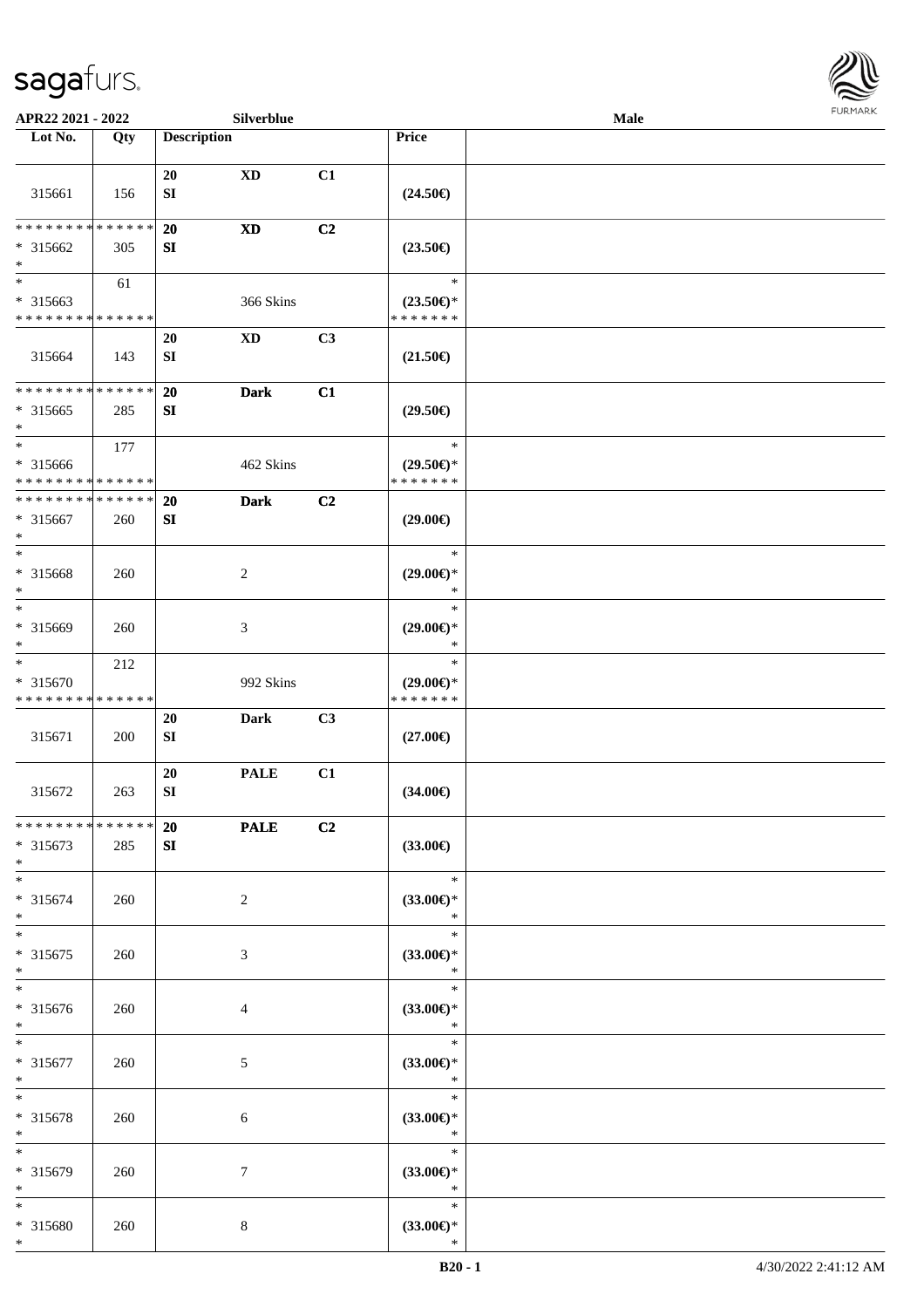

| APR22 2021 - 2022                                                     |     |                    | Silverblue       |       |                                                | Male | FURMARK |
|-----------------------------------------------------------------------|-----|--------------------|------------------|-------|------------------------------------------------|------|---------|
| $\overline{\phantom{1}}$ Lot No.                                      | Qty | <b>Description</b> |                  |       | Price                                          |      |         |
| $\ast$<br>* 315681<br>$\ast$                                          | 260 | 20<br>SI           | <b>PALE</b>      | C2    | $\ast$<br>$(33.00\epsilon)$ *<br>$\ast$        |      |         |
| $\overline{\phantom{1}}$<br>* 315682<br>$*$                           | 260 |                    | $10\,$           |       | $\ast$<br>$(33.00\in)^\ast$<br>$\ast$          |      |         |
| $\overline{\phantom{a}^*}$<br>* 315683<br>$\ast$                      | 260 |                    | $11\,$           |       | $\ast$<br>$(33.00\epsilon)$ *<br>$\ast$        |      |         |
| $*$<br>* 315684<br>$\ast$                                             | 260 |                    | 12               |       | $\ast$<br>$(33.00\epsilon)$ *<br>$\ast$        |      |         |
| $\overline{\phantom{a}^*}$<br>$* 315685$<br>$\ast$                    | 260 |                    | 13               |       | $\ast$<br>$(33.00\epsilon)$ *<br>$\ast$        |      |         |
| $\overline{\phantom{0}}$<br>* 315686<br>$\ast$                        | 260 |                    | 14               |       | $\ast$<br>$(33.00\epsilon)$ *<br>$\ast$        |      |         |
| $\ast$<br>* 315687<br>$\ast$                                          | 260 |                    | 15               |       | $\ast$<br>$(33.00\epsilon)$ *<br>$\ast$        |      |         |
| $\overline{\phantom{0}}$<br>* 315688<br>$\ast$                        | 260 |                    | 16               |       | $\ast$<br>$(33.00\epsilon)$ *<br>$\ast$        |      |         |
| $\overline{\phantom{a}^*}$<br>* 315689<br>* * * * * * * * * * * * * * | 122 |                    | 4307 Skins       |       | $\ast$<br>$(33.00\epsilon)$ *<br>* * * * * * * |      |         |
| ******** <mark>*****</mark> *<br>* 315690<br>$\ast$                   | 285 | 20<br>SI           | <b>PALE</b>      | C3    | $(32.00\epsilon)$                              |      |         |
| $\ast$<br>$* 315691$<br>$\ast$                                        | 260 |                    | $\boldsymbol{2}$ |       | $\ast$<br>$(32.00\epsilon)$ *<br>$\ast$        |      |         |
| $\overline{\ast}$<br>* 315692<br>$*$                                  | 260 |                    | 3                |       | $\ast$<br>$(32.00\epsilon)$ *<br>$\ast$        |      |         |
| $\ast$<br>* 315693<br>$\ast$                                          | 260 |                    | 4                |       | $\ast$<br>$(32.00\epsilon)$ *<br>$\ast$        |      |         |
| $\overline{\phantom{a}^*}$<br>* 315694<br>$\ast$                      | 260 |                    | 5                |       | $\ast$<br>$(32.00\epsilon)$ *<br>$\ast$        |      |         |
| $\overline{\phantom{a}^*}$<br>$* 315695$<br>$\ast$                    | 260 |                    | 6                |       | $\ast$<br>$(32.00\epsilon)$ *<br>$\ast$        |      |         |
| $\ast$<br>* 315696<br>$\ast$                                          | 260 |                    | $\boldsymbol{7}$ |       | $\ast$<br>$(32.00\epsilon)$ *<br>$\ast$        |      |         |
| $\ast$<br>* 315697<br>$\ast$                                          | 260 |                    | $8\,$            |       | $\ast$<br>$(32.00\epsilon)$ *<br>$\ast$        |      |         |
| $\ast$<br>* 315698<br>* * * * * * * * * * * * * *                     | 47  |                    | 2152 Skins       |       | $\ast$<br>$(32.00\epsilon)$ *<br>* * * * * * * |      |         |
| * * * * * * * * * * * * * *<br>* 315699<br>$\ast$                     | 285 | <b>20</b><br>SI    | 2XP              | C1/C2 | $(34.00\epsilon)$                              |      |         |
| $\ast$<br>* 315700<br>**************                                  | 100 |                    | 385 Skins        |       | $\ast$<br>$(34.00\epsilon)$ *<br>* * * * * * * |      |         |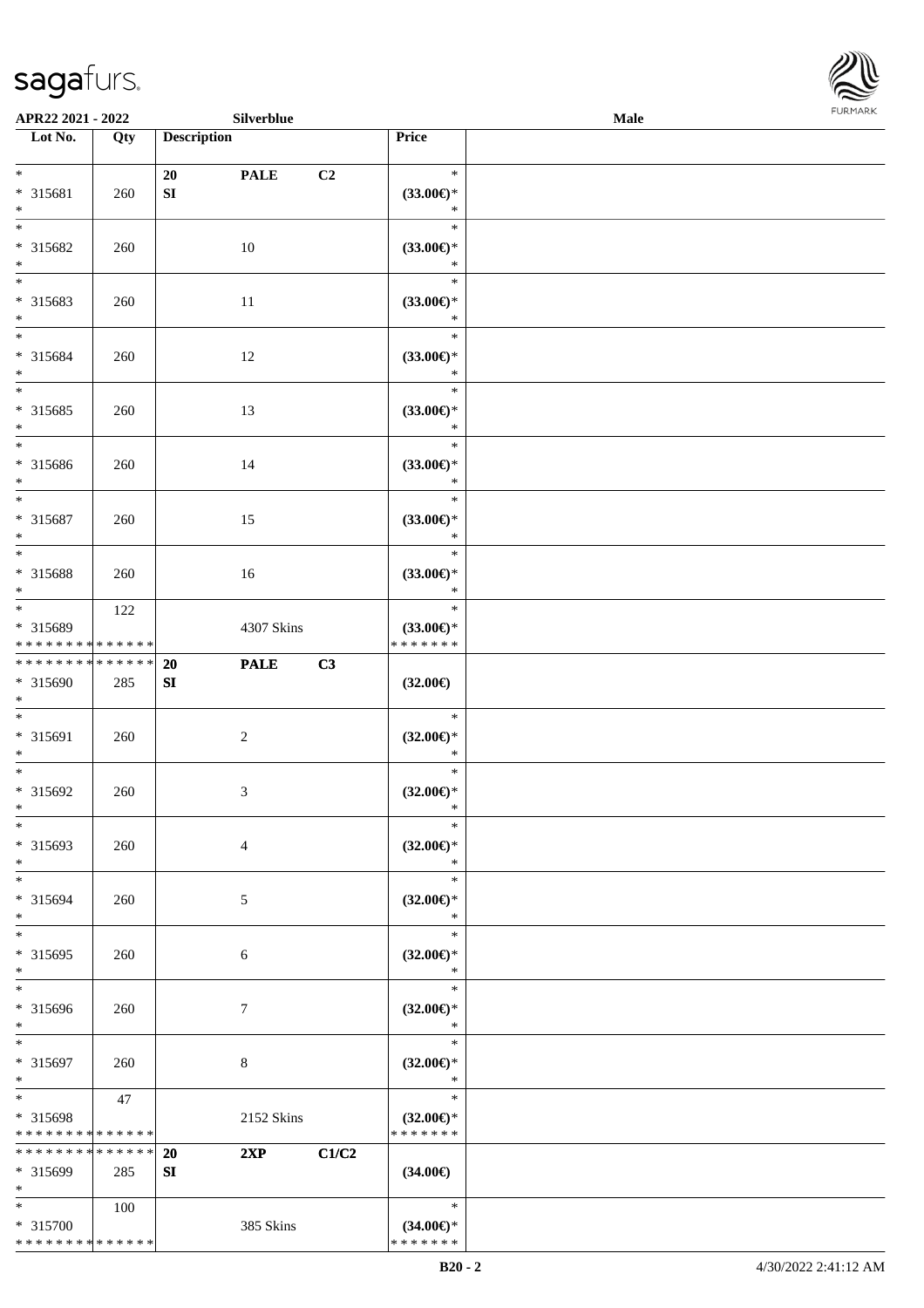

| APR22 2021 - 2022                                     |     |                           | Silverblue                            |       |                                                | Male | <b>FURMARK</b> |
|-------------------------------------------------------|-----|---------------------------|---------------------------------------|-------|------------------------------------------------|------|----------------|
| Lot No.                                               | Qty | <b>Description</b>        |                                       |       | Price                                          |      |                |
| 315701                                                | 229 | 20<br>SI                  | 2XP                                   | C3    | $(32.00\epsilon)$                              |      |                |
| 315702                                                | 174 | <b>20</b><br>${\bf SI}$   | <b>XD</b><br><b>LNAP</b>              | C1/C2 | $(20.00\epsilon)$                              |      |                |
| * * * * * * * * * * * * * *<br>* 315703<br>$\ast$     | 285 | 20<br>${\bf S}{\bf I}$    | <b>Dark</b><br><b>LNAP</b>            | C1/C2 | $(25.00\epsilon)$                              |      |                |
| $\ast$<br>* 315704<br>$\ast$                          | 260 |                           | $\boldsymbol{2}$                      |       | $\ast$<br>$(25.00\epsilon)$ *<br>$\ast$        |      |                |
| $\ast$<br>* 315705<br>* * * * * * * * * * * * * *     | 95  |                           | 640 Skins                             |       | $\ast$<br>$(25.00\epsilon)$ *<br>* * * * * * * |      |                |
| 315706                                                | 309 | 20<br>${\bf SI}$          | <b>Dark</b><br><b>LNAP</b>            | C3    | $(23.50\epsilon)$                              |      |                |
| **************<br>* 315707<br>$\ast$                  | 285 | 20<br>SI                  | <b>MED</b><br><b>LNAP</b>             | C1/C2 | $(29.00\epsilon)$                              |      |                |
| $\ast$<br>* 315708<br>* * * * * * * * * * * * * *     | 155 |                           | 440 Skins                             |       | $\ast$<br>$(29.00\epsilon)$ *<br>* * * * * * * |      |                |
| * * * * * * * * * * * * * *<br>* 315709<br>$\ast$     | 285 | 20<br>${\bf S}{\bf I}$    | <b>PALE</b><br><b>LNAP</b>            | C1/C2 | $(29.50\epsilon)$                              |      |                |
| $\ast$<br>* 315710<br>* * * * * * * * * * * * * *     | 163 |                           | 448 Skins                             |       | $\ast$<br>$(29.50\epsilon)$ *<br>* * * * * * * |      |                |
| ******** <mark>*****</mark> *<br>$* 315711$<br>$\ast$ | 285 | <b>20</b><br>SI           | <b>PALE</b><br><b>LNAP</b>            | C3    | $(28.00\epsilon)$                              |      |                |
| $\ast$<br>* 315712<br>$\ast$                          | 260 |                           | 2                                     |       | $\ast$<br>$(28.00\epsilon)$ *<br>$\ast$        |      |                |
| $\ast$<br>* 315713<br>* * * * * * * * * * * * * *     | 224 |                           | 769 Skins                             |       | $\ast$<br>$(28.00\epsilon)$ *<br>* * * * * * * |      |                |
| 315714                                                | 172 | <b>20</b><br>SI           | $\mathbf{X}\mathbf{P}$<br><b>LNAP</b> | C1/C2 | $(32.00\epsilon)$                              |      |                |
| 315715                                                | 214 | 20<br><b>SI</b>           | $\mathbf{X}\mathbf{P}$<br><b>LNAP</b> | C3    | $(29.50\epsilon)$                              |      |                |
| * * * * * * * * * * * * * *<br>$* 315716$<br>$\ast$   | 285 | 20<br>$\mathbf{I}$        | XP/2XP<br><b>SPAR</b>                 | C2    | $(29.00\epsilon)$                              |      |                |
| $\ast$<br>$* 315717$<br>$\ast$                        | 270 |                           | 2                                     |       | $\ast$<br>$(29.00\epsilon)$ *<br>$\ast$        |      |                |
| $\ast$<br>$* 315718$<br>* * * * * * * * * * * * * *   | 269 |                           | 824 Skins                             |       | $\ast$<br>$(29.00\epsilon)$ *<br>* * * * * * * |      |                |
| * * * * * * * * * * * * * *<br>$* 315719$<br>$\ast$   | 285 | <b>20</b><br>$\mathbf{I}$ | <b>ALL</b><br>WB1                     | C2    | $(24.50\epsilon)$                              |      |                |
| $\ast$<br>* 315720<br>* * * * * * * * * * * * * *     | 180 |                           | 465 Skins                             |       | $\ast$<br>$(24.50\epsilon)$ *<br>* * * * * * * |      |                |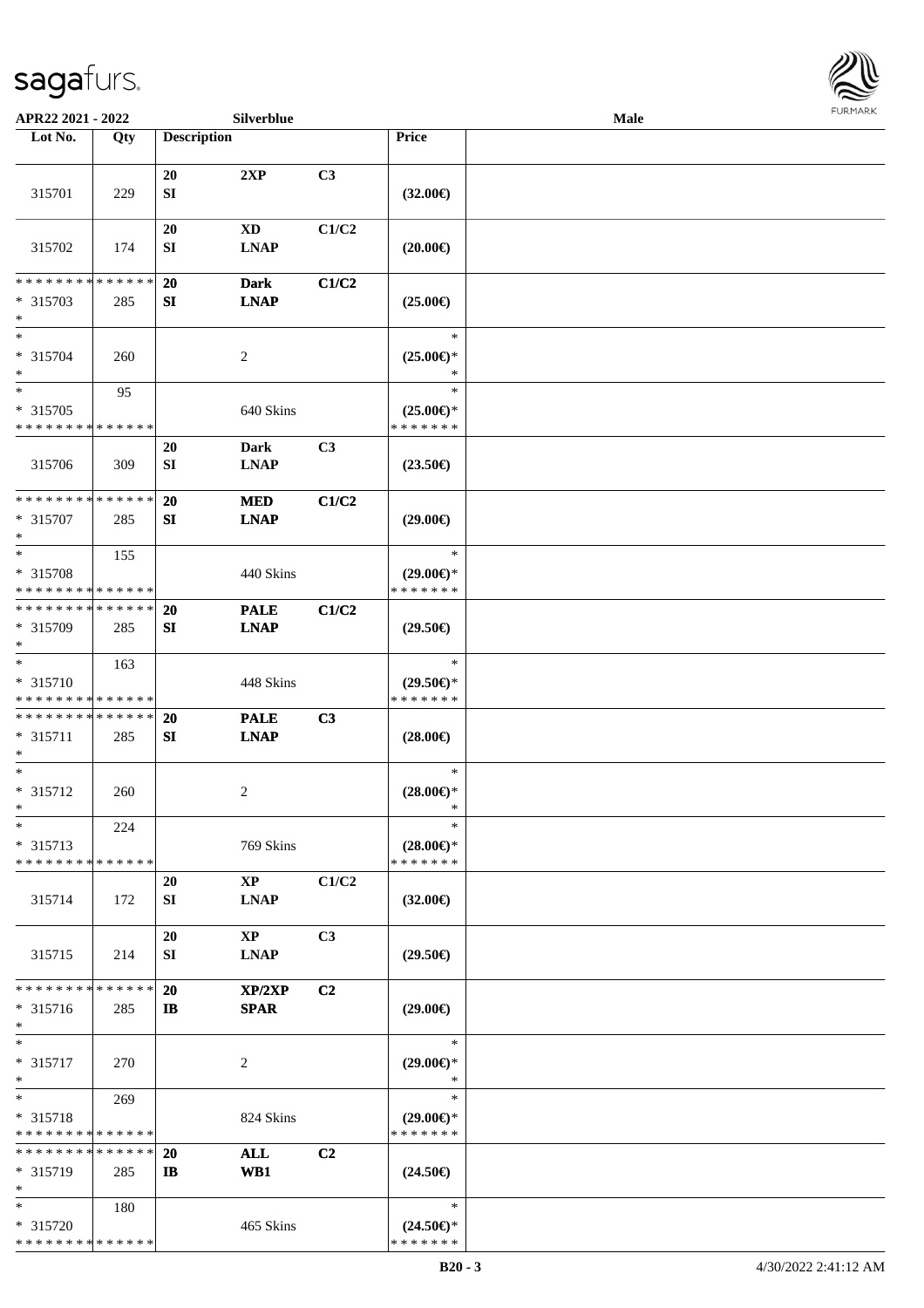

| APR22 2021 - 2022                         |             |                    | Silverblue                  |                |                     | Male |  |
|-------------------------------------------|-------------|--------------------|-----------------------------|----------------|---------------------|------|--|
| Lot No.                                   | Qty         | <b>Description</b> |                             |                | <b>Price</b>        |      |  |
|                                           |             |                    |                             |                |                     |      |  |
| **************                            |             | <b>20</b>          | $\boldsymbol{\text{XD/DK}}$ | C <sub>2</sub> |                     |      |  |
| $* 315721$                                | 285         | $\mathbf{I}$       | <b>CHIP</b>                 |                | $(23.50\epsilon)$   |      |  |
| $\ast$                                    |             |                    |                             |                |                     |      |  |
| $\ast$                                    | 80          |                    |                             |                | $\ast$              |      |  |
| * 315722                                  |             |                    | 365 Skins                   |                | $(23.50\epsilon)$ * |      |  |
| * * * * * * * * * * * * * *               |             |                    |                             |                | * * * * * * *       |      |  |
| * * * * * * * * * * * * * *               |             | <b>20</b>          | MED/PAL C2                  |                |                     |      |  |
| $* 315723$                                | 285         | $\mathbf{I}$       | <b>CHIP</b>                 |                | $(29.00\epsilon)$   |      |  |
| $\ast$                                    |             |                    |                             |                |                     |      |  |
| $\ast$                                    | 135         |                    |                             |                | $\ast$              |      |  |
| * 315724                                  |             |                    | 420 Skins                   |                | $(29.00\epsilon)$ * |      |  |
| * * * * * * * * * * * * * *               |             |                    |                             |                | * * * * * * *       |      |  |
| ******** <mark>******</mark>              |             | <b>20</b>          | XP/2XP                      | C2             |                     |      |  |
| $* 315725$                                | 285         | $\mathbf{I}$       | <b>CHIP</b>                 |                | $(31.00\epsilon)$   |      |  |
| $\ast$                                    |             |                    |                             |                |                     |      |  |
| $\ast$                                    | 75          |                    |                             |                | $\ast$              |      |  |
| * 315726                                  |             |                    | 360 Skins                   |                | $(31.00\epsilon)$ * |      |  |
| * * * * * * * * * * * * * *               |             |                    |                             |                | * * * * * * *       |      |  |
|                                           |             | 20                 | XD/DK                       | C <sub>2</sub> |                     |      |  |
| 315727                                    | 303         | IB                 | <b>CHIP</b>                 | <b>LNAP</b>    | $(20.00\epsilon)$   |      |  |
|                                           |             |                    |                             |                |                     |      |  |
| * * * * * * * * * * * * * *               |             | <b>20</b>          | <b>MED/PAL</b>              | C <sub>2</sub> |                     |      |  |
| * 315728                                  | 285         | $\mathbf{I}$       | <b>CHIP</b>                 | <b>LNAP</b>    | $(25.00\epsilon)$   |      |  |
| $\ast$                                    |             |                    |                             |                |                     |      |  |
| $\ast$                                    |             |                    |                             |                | $\ast$              |      |  |
| * 315729                                  | 260         |                    | $\overline{c}$              |                | $(25.00\epsilon)$ * |      |  |
| $\ast$                                    |             |                    |                             |                | *                   |      |  |
| $\ast$                                    | 271         |                    |                             |                | $\ast$              |      |  |
| * 315730                                  |             |                    | 816 Skins                   |                | $(25.00\epsilon)$ * |      |  |
| * * * * * * * * * * * * * *               |             |                    |                             |                | * * * * * * *       |      |  |
|                                           |             | 20                 | XP/2XP                      | C2             |                     |      |  |
| 315731                                    | 129         | IB                 | <b>CHIP</b>                 | ${\bf LNAP}$   | $(27.00\epsilon)$   |      |  |
| **************                            |             |                    |                             |                |                     |      |  |
|                                           |             | <b>20</b>          | <b>Dark</b>                 | C2             |                     |      |  |
| * 315732<br>$*$                           | 240         | <b>SAGA</b>        |                             |                | $(32.00\epsilon)$   |      |  |
| $*$                                       |             |                    |                             |                | $\ast$              |      |  |
|                                           | 194         |                    |                             |                | $(32.00\epsilon)$ * |      |  |
| $* 315733$<br>* * * * * * * * * * * * * * |             |                    | 434 Skins                   |                | * * * * * * *       |      |  |
| * * * * * * * *                           | * * * * * * |                    |                             |                |                     |      |  |
| * 315734                                  |             | <b>20</b>          | <b>PALE</b>                 | C1             | $(37.00\epsilon)$   |      |  |
| $\ast$                                    | 240         | <b>SAGA</b>        |                             |                |                     |      |  |
| $\ast$                                    |             |                    |                             |                | $\ast$              |      |  |
| $* 315735$                                | 240         |                    | 2                           |                | $(37.00\epsilon)$ * |      |  |
| $*$                                       |             |                    |                             |                | ∗                   |      |  |
| $\ast$                                    |             |                    |                             |                | $\ast$              |      |  |
| * 315736                                  | 240         |                    | 3                           |                | $(37.00\epsilon)$ * |      |  |
| $*$                                       |             |                    |                             |                | $\ast$              |      |  |
| $*$                                       | 196         |                    |                             |                | $\ast$              |      |  |
| * 315737                                  |             |                    | 916 Skins                   |                | $(37.00\epsilon)$ * |      |  |
| * * * * * * * * * * * * * *               |             |                    |                             |                | * * * * * * *       |      |  |
| * * * * * * * *                           | * * * * * * | <b>20</b>          | <b>PALE</b>                 | C2             |                     |      |  |
| $* 315738$                                | 265         | <b>SAGA</b>        |                             |                | $(36.00\epsilon)$   |      |  |
| $*$                                       |             |                    |                             |                |                     |      |  |
| $*$                                       |             |                    |                             |                | $\ast$              |      |  |
| * 315739                                  | 240         |                    | 2                           |                | $(36.00\epsilon)$ * |      |  |
| $*$                                       |             |                    |                             |                | $\ast$              |      |  |
| $*$                                       |             |                    |                             |                | $\ast$              |      |  |
| * 315740                                  | 240         |                    | 3                           |                | $(36.00\epsilon)$ * |      |  |
| $*$                                       |             |                    |                             |                | $\ast$              |      |  |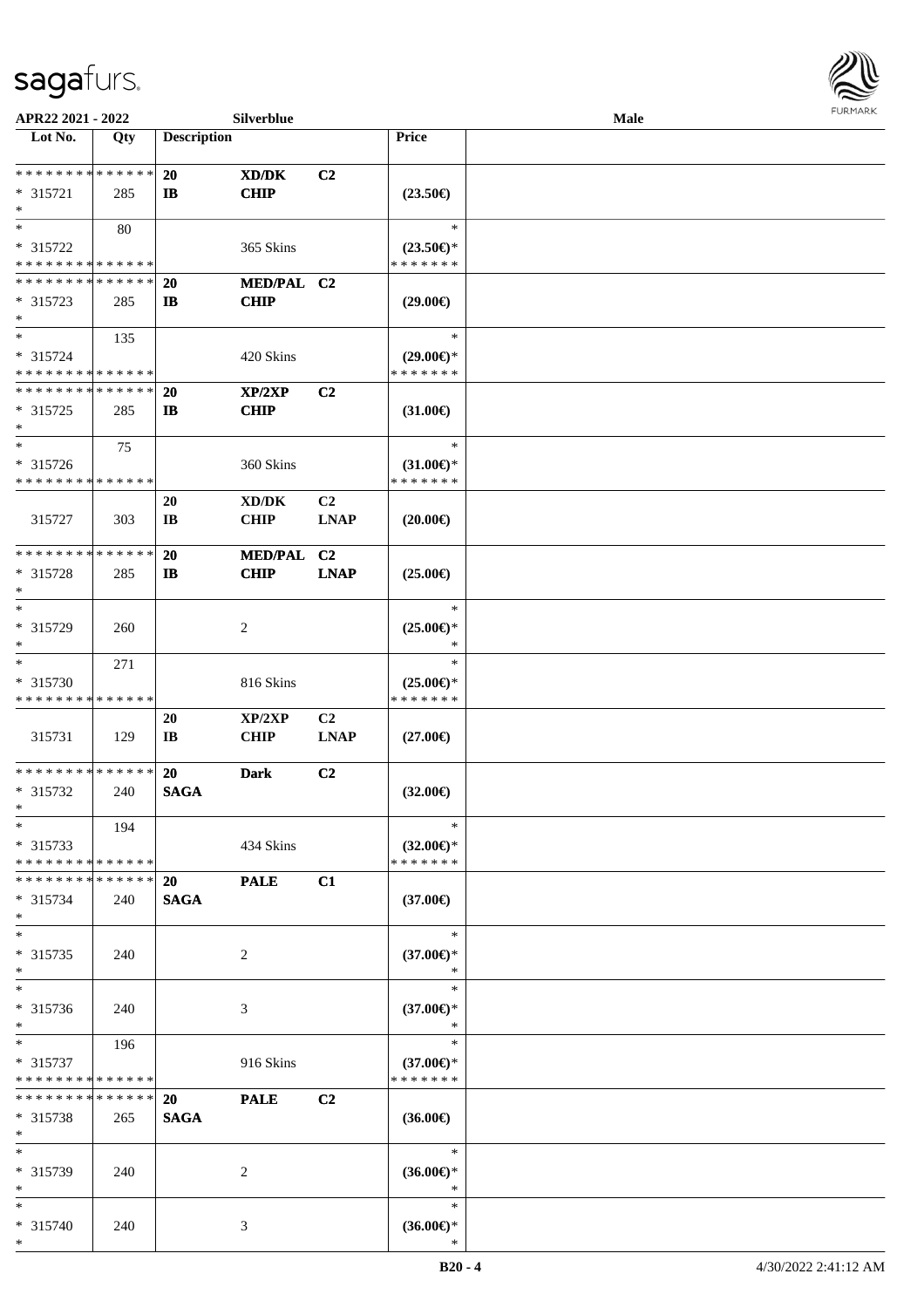\*



| APR22 2021 - 2022                                             |                   |                          | Silverblue     |                |                                                | Male |  |
|---------------------------------------------------------------|-------------------|--------------------------|----------------|----------------|------------------------------------------------|------|--|
| Lot No.                                                       | Qty               | <b>Description</b>       |                |                | Price                                          |      |  |
| $*$<br>* 315741<br>$*$                                        | 240               | 20<br><b>SAGA</b>        | <b>PALE</b>    | C <sub>2</sub> | $\ast$<br>$(36.00\epsilon)$ *<br>$\ast$        |      |  |
| $*$<br>* 315742<br>$*$                                        | 240               |                          | 5              |                | $\ast$<br>$(36.00\epsilon)$ *<br>$\ast$        |      |  |
| * 315743<br>$\ast$                                            | 240               |                          | 6              |                | $\ast$<br>$(36.00\epsilon)$ *<br>$\ast$        |      |  |
| $*$<br>* 315744<br>$*$                                        | 240               |                          | $\tau$         |                | $\ast$<br>$(36.00\epsilon)$ *<br>$\ast$        |      |  |
| $*$<br>* 315745<br>$*$                                        | 240               |                          | $\,8\,$        |                | $\ast$<br>$(36.00\epsilon)$ *<br>$\ast$        |      |  |
| $\overline{\ }$<br>* 315746<br>$*$                            | 240               |                          | 9              |                | $\ast$<br>$(36.00\epsilon)$ *<br>$\ast$        |      |  |
| $\overline{\phantom{0}}$<br>* 315747<br>$*$                   | 240               |                          | 10             |                | $\ast$<br>$(36.00\epsilon)$ *<br>$\ast$        |      |  |
| $\overline{\ast}$<br>* 315748<br>* * * * * * * * * * * * * *  | 113               |                          | 2538 Skins     |                | $\ast$<br>$(36.00\epsilon)$ *<br>* * * * * * * |      |  |
| * * * * * * * * <mark>* * * * * * *</mark><br>* 315749<br>$*$ | 265               | <b>20</b><br><b>SAGA</b> | <b>PALE</b>    | C3             | $(34.00\epsilon)$                              |      |  |
| $\overline{\phantom{0}}$<br>* 315750<br>$*$                   | 240               |                          | $\overline{2}$ |                | $\ast$<br>$(34.00\epsilon)$ *<br>$\ast$        |      |  |
| $*$<br>$* 315751$<br>$\ast$                                   | 240               |                          | 3              |                | $\ast$<br>$(34.00\epsilon)$ *<br>$\ast$        |      |  |
| $*$<br>* 315752<br>$*$                                        | 240               |                          | $\overline{4}$ |                | $\ast$<br>$(34.00\epsilon)$ *<br>$\ast$        |      |  |
| $\ast$<br>* 315753<br>$*$                                     | 240               |                          | 5              |                | $\ast$<br>$(34.00\epsilon)$ *<br>$\ast$        |      |  |
| $*$ $-$<br>* 315754<br>$\ast$                                 | 240               |                          | 6              |                | $\ast$<br>$(34.00\epsilon)$ *<br>$\ast$        |      |  |
| $*$<br>* 315755<br>$\ast$                                     | 240               |                          | 7              |                | $\ast$<br>$(34.00\epsilon)$ *<br>$*$           |      |  |
| $*$<br>* 315756<br>$*$                                        | 240               |                          | 8              |                | $\ast$<br>$(34.00\epsilon)$ *<br>$\ast$        |      |  |
| $\overline{\ast}$<br>* 315757<br>$*$                          | 240               |                          | 9              |                | $\ast$<br>$(34.00\epsilon)$ *<br>$\ast$        |      |  |
| $*$<br>* 315758<br>$*$                                        | 240               |                          | 10             |                | $\ast$<br>$(34.00\epsilon)$ *<br>$\ast$        |      |  |
| $\overline{\mathbf{r}}$<br>* 315759<br>* * * * * * * *        | 50<br>* * * * * * |                          | 2475 Skins     |                | $\ast$<br>$(34.00\epsilon)$ *<br>* * * * * * * |      |  |
| * * * * * * * * <mark>* * * * * * *</mark><br>* 315760        | 265               | <b>20</b><br><b>SAGA</b> | 2XP            | C1/C2          | $(37.00\epsilon)$                              |      |  |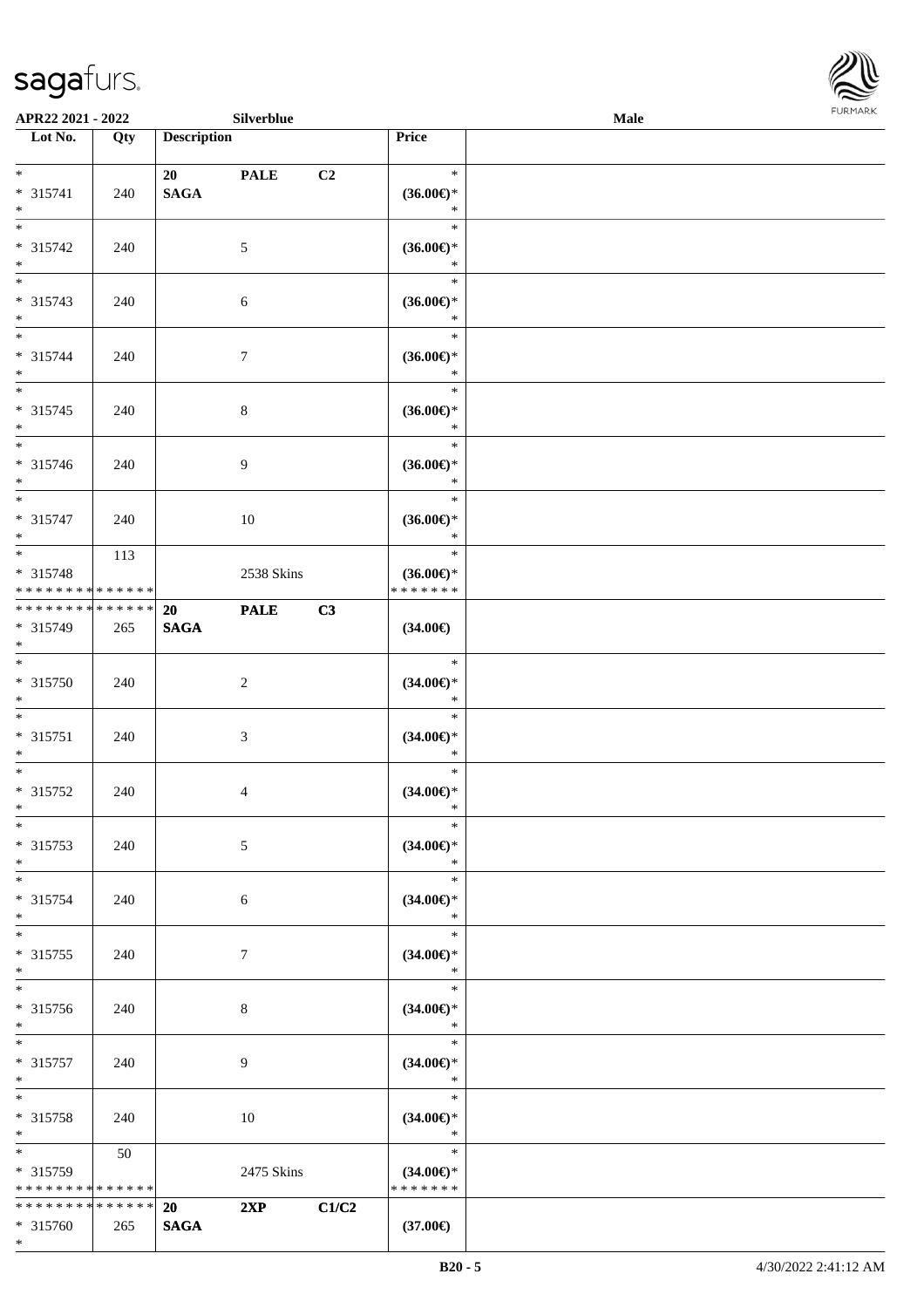

| APR22 2021 - 2022                       |             |                    | Silverblue     |                |                               | Male |  |
|-----------------------------------------|-------------|--------------------|----------------|----------------|-------------------------------|------|--|
| Lot No.                                 | Qty         | <b>Description</b> |                |                | <b>Price</b>                  |      |  |
|                                         |             |                    |                |                |                               |      |  |
| $*$                                     | 225         | 20                 | 2XP            | C1/C2          | $\ast$                        |      |  |
| $* 315761$                              |             | <b>SAGA</b>        |                |                | $(37.00\epsilon)$ *           |      |  |
| * * * * * * * * * * * * * *             |             |                    |                |                | * * * * * * *                 |      |  |
|                                         |             | 20                 | 2XP            | C <sub>3</sub> |                               |      |  |
| 315762                                  | 264         | <b>SAGA</b>        |                |                | $(35.00\epsilon)$             |      |  |
|                                         |             |                    |                |                |                               |      |  |
| * * * * * * * * * * * * * *             |             | <b>20</b>          | <b>Dark</b>    | C1/C2          |                               |      |  |
| $* 315763$                              | 265         | <b>SAGA</b>        | <b>LNAP</b>    |                | $(28.00\epsilon)$             |      |  |
| $*$<br>$\ast$                           |             |                    |                |                | $\ast$                        |      |  |
| * 315764                                |             |                    |                |                |                               |      |  |
| $\ast$                                  | 240         |                    | $\overline{c}$ |                | $(28.00\epsilon)$ *<br>$\ast$ |      |  |
| $*$                                     |             |                    |                |                | $\ast$                        |      |  |
| $* 315765$                              | 240         |                    | 3              |                | $(28.00\epsilon)$ *           |      |  |
| $\ast$                                  |             |                    |                |                | $\ast$                        |      |  |
| $\ast$                                  |             |                    |                |                | $\ast$                        |      |  |
| $* 315766$                              | 240         |                    | 4              |                | $(28.00\epsilon)$ *           |      |  |
| $\ast$                                  |             |                    |                |                | $\ast$                        |      |  |
| $\ast$                                  | 168         |                    |                |                | $\ast$                        |      |  |
| * 315767                                |             |                    | 1153 Skins     |                | $(28.00\epsilon)$ *           |      |  |
| * * * * * * * * * * * * * *             |             |                    |                |                | * * * * * * *                 |      |  |
| * * * * * * * * * * * * * *             |             | 20                 | <b>Dark</b>    | C3             |                               |      |  |
| $* 315768$                              | 265         | <b>SAGA</b>        | <b>LNAP</b>    |                | $(26.00\epsilon)$             |      |  |
| $\ast$                                  |             |                    |                |                |                               |      |  |
| $*$                                     | 269         |                    |                |                | $\ast$                        |      |  |
| * 315769                                |             |                    | 534 Skins      |                | $(26.00\epsilon)$ *           |      |  |
| * * * * * * * * * * * * * *             |             |                    |                |                | * * * * * * *                 |      |  |
| * * * * * * * * * * * * * *             |             | 20                 | <b>MED</b>     | C1/C2          |                               |      |  |
| * 315770                                | 265         | <b>SAGA</b>        | <b>LNAP</b>    |                | 32.00€                        |      |  |
| $*$                                     |             |                    |                |                |                               |      |  |
| $*$                                     | 119         |                    |                |                | $\ast$                        |      |  |
| * 315771<br>* * * * * * * * * * * * * * |             |                    | 384 Skins      |                | 32.00€*<br>* * * * * * *      |      |  |
| * * * * * * * * * * * * * *             |             | 20                 | <b>PALE</b>    | C1/C2          |                               |      |  |
| * 315772                                | 265         | <b>SAGA</b>        | <b>LNAP</b>    |                | $(32.00\epsilon)$             |      |  |
| $*$                                     |             |                    |                |                |                               |      |  |
| $\ast$                                  |             |                    |                |                | $\ast$                        |      |  |
| * 315773                                | 240         |                    | $\overline{c}$ |                | $(32.00\epsilon)$ *           |      |  |
| $\ast$                                  |             |                    |                |                | $\ast$                        |      |  |
| $\ast$                                  |             |                    |                |                | $\ast$                        |      |  |
| $* 315774$                              | 240         |                    | 3              |                | $(32.00\epsilon)$ *           |      |  |
| $\ast$                                  |             |                    |                |                | ∗                             |      |  |
| $\ast$                                  |             |                    |                |                | $\ast$                        |      |  |
| $* 315775$                              | 240         |                    | 4              |                | $(32.00\epsilon)$ *           |      |  |
| $\ast$                                  |             |                    |                |                | $\ast$                        |      |  |
| $\ast$                                  |             |                    |                |                | $\ast$                        |      |  |
| * 315776                                | 240         |                    | 5              |                | $(32.00\epsilon)$ *           |      |  |
| $*$<br>$*$                              |             |                    |                |                | $\ast$<br>$\ast$              |      |  |
| $* 315777$                              |             |                    |                |                |                               |      |  |
| $*$                                     | 240         |                    | 6              |                | $(32.00\epsilon)$ *<br>$\ast$ |      |  |
| $\ast$                                  | 236         |                    |                |                | $\ast$                        |      |  |
| $* 315778$                              |             |                    | 1701 Skins     |                | $(32.00\epsilon)$ *           |      |  |
| * * * * * * * *                         | * * * * * * |                    |                |                | * * * * * * *                 |      |  |
| * * * * * * * * * * * * * *             |             | 20                 | <b>PALE</b>    | C3             |                               |      |  |
| * 315779                                | 265         | <b>SAGA</b>        | <b>LNAP</b>    |                | $(31.00\epsilon)$             |      |  |
| $*$                                     |             |                    |                |                |                               |      |  |
| $*$                                     |             |                    |                |                | $\ast$                        |      |  |
| * 315780                                | 240         |                    | 2              |                | $(31.00\epsilon)$ *           |      |  |
| $*$                                     |             |                    |                |                | ∗                             |      |  |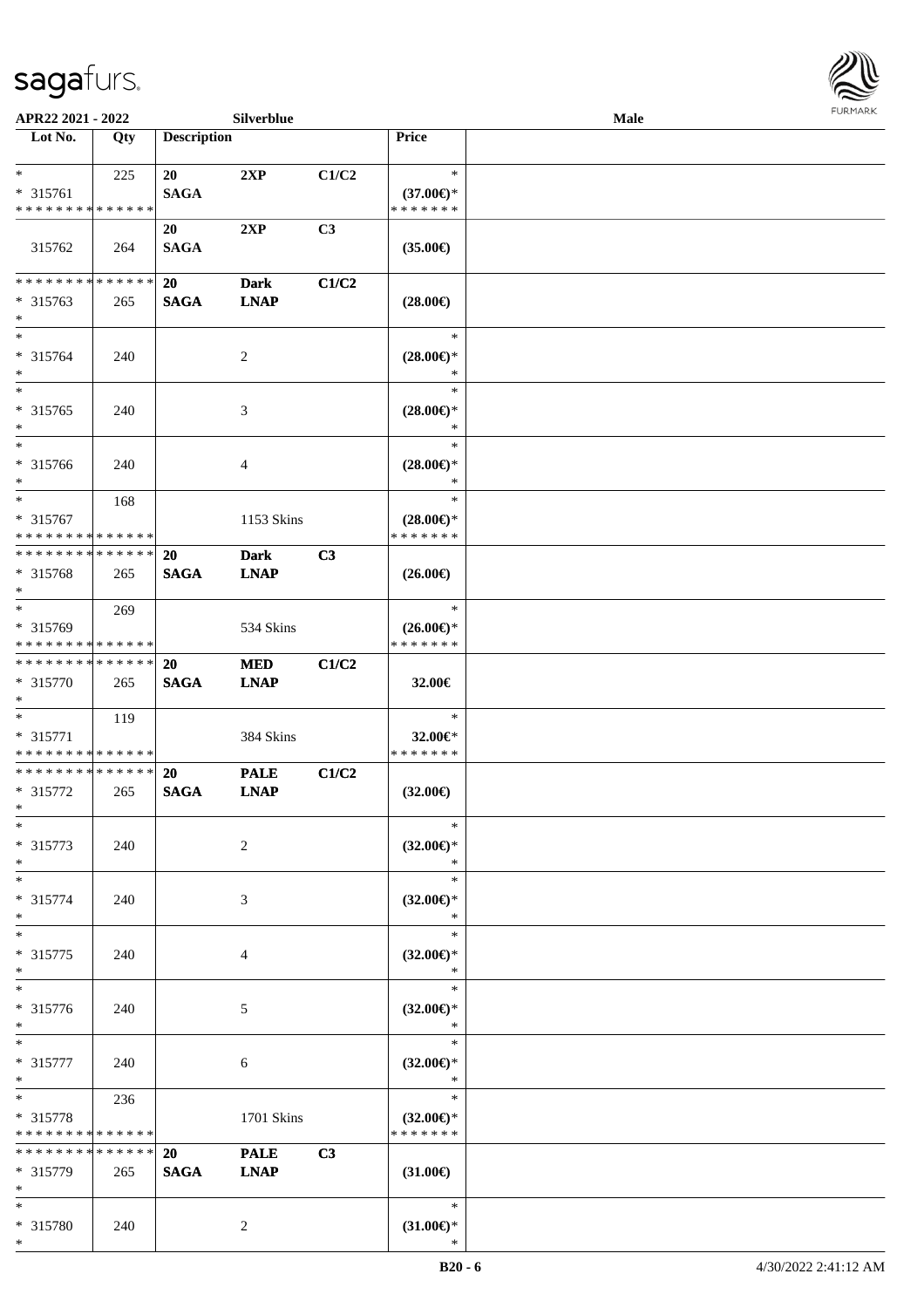

| APR22 2021 - 2022           |             |                    | Silverblue                                 |    |                               | Male |  |
|-----------------------------|-------------|--------------------|--------------------------------------------|----|-------------------------------|------|--|
| Lot No.                     | Qty         | <b>Description</b> |                                            |    | Price                         |      |  |
|                             |             |                    |                                            |    |                               |      |  |
| $*$                         |             | 20                 | <b>PALE</b>                                | C3 | $\ast$                        |      |  |
| * 315781                    | 240         | <b>SAGA</b>        | $\mathbf{L}\mathbf{N}\mathbf{A}\mathbf{P}$ |    | $(31.00\epsilon)$ *           |      |  |
| $\ast$<br>$\overline{\ast}$ |             |                    |                                            |    | $\ast$<br>$\ast$              |      |  |
|                             |             |                    |                                            |    |                               |      |  |
| * 315782<br>$\ast$          | 240         |                    | 4                                          |    | $(31.00\epsilon)$ *<br>$\ast$ |      |  |
| $\overline{\phantom{0}}$    |             |                    |                                            |    | $\ast$                        |      |  |
|                             |             |                    |                                            |    |                               |      |  |
| * 315783<br>$*$             | 240         |                    | 5                                          |    | $(31.00\epsilon)$ *<br>$\ast$ |      |  |
| $*$                         |             |                    |                                            |    | $\ast$                        |      |  |
| * 315784                    | 240         |                    |                                            |    | $(31.00\epsilon)$ *           |      |  |
| $*$                         |             |                    | 6                                          |    | $\ast$                        |      |  |
| $\overline{\ast}$           | 53          |                    |                                            |    | $\ast$                        |      |  |
| $* 315785$                  |             |                    | 1518 Skins                                 |    | $(31.00\epsilon)$ *           |      |  |
| * * * * * * * * * * * * * * |             |                    |                                            |    | * * * * * * *                 |      |  |
| * * * * * * * * * * * * * * |             | 20                 | XP/2XP                                     | C2 |                               |      |  |
| $* 315786$                  | 265         | IA                 | <b>SPAR</b>                                |    | $(32.00\epsilon)$             |      |  |
| $*$                         |             |                    |                                            |    |                               |      |  |
| $*$                         |             |                    |                                            |    | $\ast$                        |      |  |
| $* 315787$                  | 240         |                    | $\overline{c}$                             |    | $(32.00\epsilon)$ *           |      |  |
| $*$                         |             |                    |                                            |    | $\ast$                        |      |  |
| $*$                         |             |                    |                                            |    | $\ast$                        |      |  |
| * 315788                    | 240         |                    | 3                                          |    | $(32.00\epsilon)$ *           |      |  |
| $*$                         |             |                    |                                            |    | $\ast$                        |      |  |
| $*$                         | 46          |                    |                                            |    | $\ast$                        |      |  |
| * 315789                    |             |                    | 791 Skins                                  |    | $(32.00\epsilon)$ *           |      |  |
| * * * * * * * * * * * * * * |             |                    |                                            |    | * * * * * * *                 |      |  |
|                             |             | 20                 | XP/2XP                                     | C2 |                               |      |  |
| 315790                      | 283         | IA                 | WB1                                        |    | 32.00€                        |      |  |
|                             |             |                    |                                            |    |                               |      |  |
|                             |             | 20                 | $\mathbf{ALL}$                             | C2 |                               |      |  |
| 315791                      | 123         | IA                 | WB <sub>2</sub>                            |    | $(24.50\epsilon)$             |      |  |
| * * * * * * * * * * * * * * |             |                    |                                            |    |                               |      |  |
| * 315792                    | 264         | 20<br>IA           | XD/DK<br><b>CHIP</b>                       | C2 | $(26.00\epsilon)$             |      |  |
| $*$                         |             |                    |                                            |    |                               |      |  |
| $\ast$                      |             |                    |                                            |    | $\ast$                        |      |  |
| * 315793                    | 240         |                    | $\overline{c}$                             |    | $(26.00\epsilon)$ *           |      |  |
| $*$                         |             |                    |                                            |    | $\ast$                        |      |  |
| $*$                         | 74          |                    |                                            |    | $\ast$                        |      |  |
| * 315794                    |             |                    | 578 Skins                                  |    | $(26.00\epsilon)$ *           |      |  |
| * * * * * * * * * * * * * * |             |                    |                                            |    | * * * * * * *                 |      |  |
| * * * * * * * *             | * * * * * * | 20                 | XP/2XP                                     | C2 |                               |      |  |
| * 315795                    | 265         | IA                 | <b>CHIP</b>                                |    | $(33.00\epsilon)$             |      |  |
| $*$                         |             |                    |                                            |    |                               |      |  |
| $*$                         |             |                    |                                            |    | $\ast$                        |      |  |
| * 315796                    | 240         |                    | 2                                          |    | $(33.00\epsilon)$ *           |      |  |
| $*$                         |             |                    |                                            |    | $\ast$                        |      |  |
| $*$                         |             |                    |                                            |    | $\ast$                        |      |  |
| * 315797                    | 240         |                    | 3                                          |    | $(33.00\epsilon)$ *           |      |  |
| $*$                         |             |                    |                                            |    | $\ast$                        |      |  |
| $*$                         |             |                    |                                            |    | $\ast$                        |      |  |
| * 315798                    | 240         |                    | 4                                          |    | $(33.00\epsilon)$ *           |      |  |
| $*$                         |             |                    |                                            |    | $\ast$                        |      |  |
| $\ast$                      |             |                    |                                            |    | $\ast$                        |      |  |
| * 315799<br>$*$             | 240         |                    | 5                                          |    | $(33.00\epsilon)$ *           |      |  |
| $*$                         |             |                    |                                            |    | $\ast$<br>$\ast$              |      |  |
| * 315800                    | 220         |                    |                                            |    | $(33.00\epsilon)$ *           |      |  |
| $*$                         |             |                    | 6                                          |    | $\ast$                        |      |  |
|                             |             |                    |                                            |    |                               |      |  |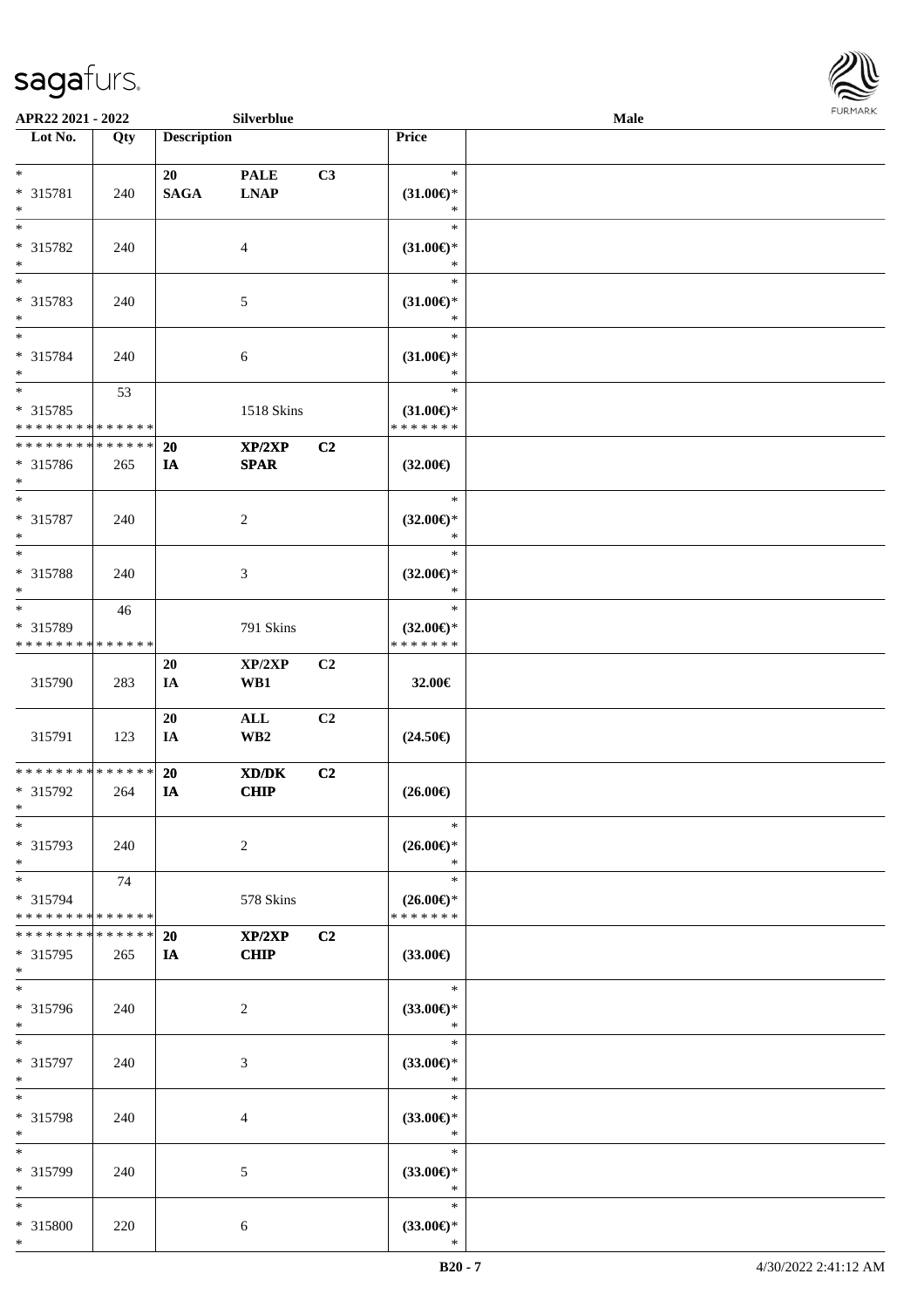

| APR22 2021 - 2022           |     |                    | <b>Silverblue</b> |                |                     | Male | <b>FURMARK</b> |
|-----------------------------|-----|--------------------|-------------------|----------------|---------------------|------|----------------|
| Lot No.                     | Qty | <b>Description</b> |                   |                | Price               |      |                |
| $\ast$                      | 60  | 20                 | XP/2XP            | C <sub>2</sub> | $\ast$              |      |                |
| * 315801                    |     | <b>IA</b>          | <b>CHIP</b>       |                | $(33.00\epsilon)$ * |      |                |
| * * * * * * * * * * * * * * |     |                    |                   |                | * * * * * * *       |      |                |
| **************              |     | <b>20</b>          | <b>MED/PAL</b>    | C <sub>2</sub> |                     |      |                |
| $* 315802$                  | 265 | IA                 | <b>CHIP</b>       | <b>LNAP</b>    | $(28.00\epsilon)$   |      |                |
| $\ast$                      |     |                    |                   |                |                     |      |                |
| $\ast$                      |     |                    |                   |                | $\ast$              |      |                |
| * 315803                    | 240 |                    | $\overline{c}$    |                | $(28.00\epsilon)$ * |      |                |
| $\ast$                      |     |                    |                   |                | ∗                   |      |                |
| $*$                         | 240 |                    |                   |                | $\ast$              |      |                |
| $* 315804$                  |     |                    | 745 Skins         |                | $(28.00\epsilon)$ * |      |                |
| * * * * * * * * * * * * * * |     |                    |                   |                | * * * * * * *       |      |                |
|                             |     | 20                 | XP/2XP            | C <sub>2</sub> |                     |      |                |
| 315805                      | 272 | IA                 | <b>CHIP</b>       | <b>LNAP</b>    | $(29.50\epsilon)$   |      |                |
|                             |     | <b>20</b>          | 2XP               | C1/C2          |                     |      |                |
| 315806                      | 147 | <b>SROY</b>        |                   |                | $(38.00\epsilon)$   |      |                |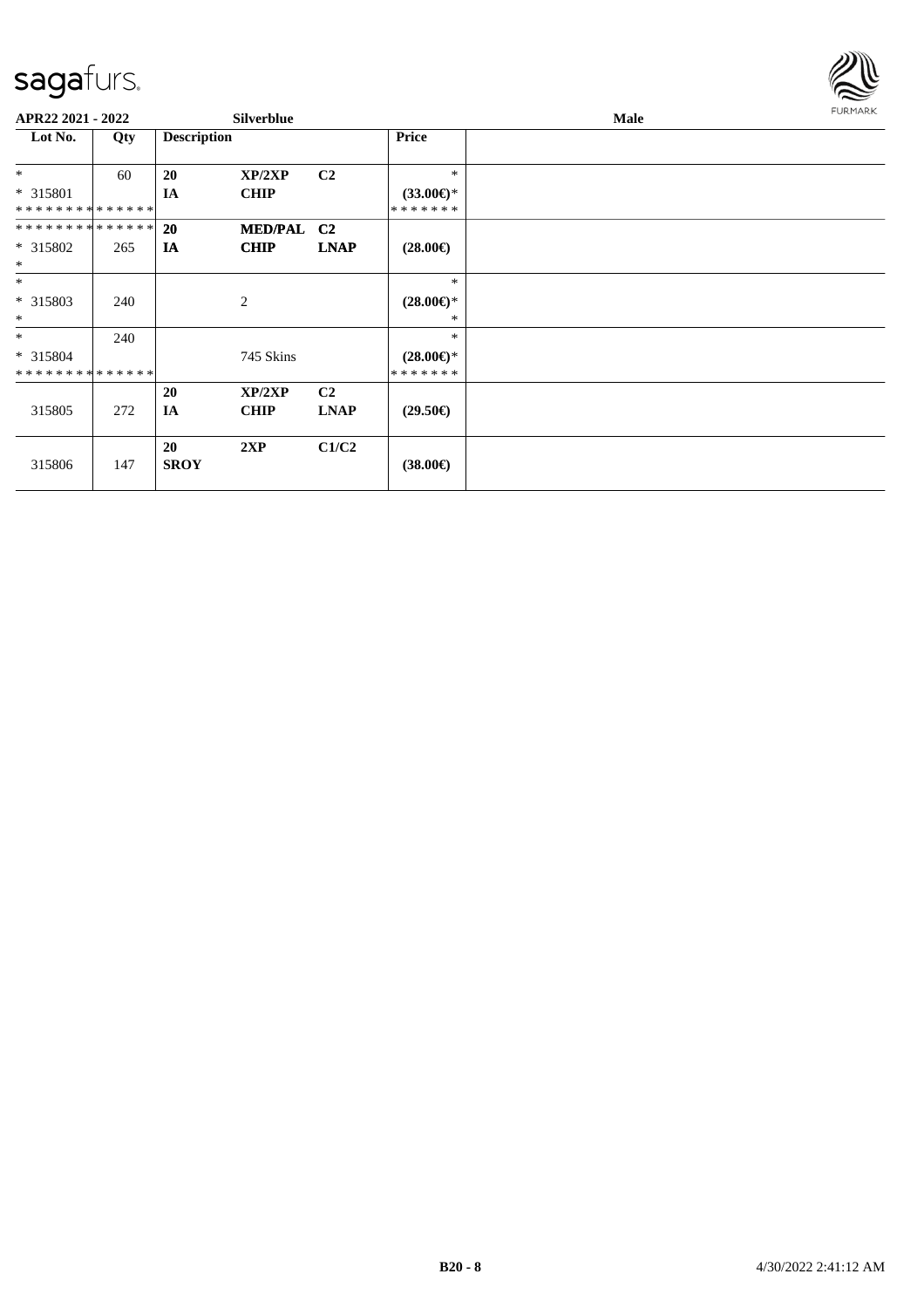

| APR22 2021 - 2022                                 |     |                             | Silverblue            |                |                                                | Male |  |
|---------------------------------------------------|-----|-----------------------------|-----------------------|----------------|------------------------------------------------|------|--|
| Lot No.                                           | Qty | <b>Description</b>          |                       |                | Price                                          |      |  |
| **************<br>* 315881<br>$\ast$              | 280 | $\mathbf{0}$<br>SI          | <b>MED</b>            | C2             | $(27.00\epsilon)$                              |      |  |
| $\ast$<br>* 315882<br>* * * * * * * * * * * * * * | 74  |                             | 354 Skins             |                | $\ast$<br>$(27.00\epsilon)$ *<br>* * * * * * * |      |  |
| 315883                                            | 105 | $\bf{0}$<br>SI              | <b>PALE</b>           | C1             | $(29.00\epsilon)$                              |      |  |
| * * * * * * * * * * * * * *<br>* 315884<br>$\ast$ | 305 | $\mathbf{0}$<br>SI          | <b>PALE</b>           | C2             | $(28.00\epsilon)$                              |      |  |
| $\ast$<br>* 315885<br>* * * * * * * * * * * * * * | 51  |                             | 356 Skins             |                | $\ast$<br>$(28.00\epsilon)$ *<br>* * * * * * * |      |  |
| * * * * * * * * * * * * * *<br>* 315886<br>$\ast$ | 305 | $\mathbf 0$<br>SI           | <b>PALE</b>           | C3             | $(26.00\epsilon)$                              |      |  |
| $\ast$<br>* 315887<br>* * * * * * * * * * * * * * | 61  |                             | 366 Skins             |                | $\ast$<br>$(26.00\epsilon)$ *<br>* * * * * * * |      |  |
| 315888                                            | 208 | $\bf{0}$<br>SI              | XP/2XP                | C1/C2          | $(29.00\epsilon)$                              |      |  |
| 315889                                            | 121 | $\boldsymbol{0}$<br>SI      | XP/2XP                | C3             | $(27.00\epsilon)$                              |      |  |
| 315890                                            | 231 | $\bf{0}$<br>SI              | PAL/XP<br><b>LNAP</b> | C2             | $(25.00\epsilon)$                              |      |  |
| 315891                                            | 125 | $\bf{0}$<br><b>SAGA</b>     | <b>MED</b>            | C1             | $(31.00\epsilon)$                              |      |  |
| 315892                                            | 247 | $\bf{0}$<br><b>SAGA</b>     | <b>MED</b>            | C2             | $(29.50\epsilon)$                              |      |  |
| * * * * * * * * * * * * * * *<br>* 315893<br>$*$  | 285 | $\mathbf{0}$<br><b>SAGA</b> | <b>MED</b>            | C3             | $(28.00\epsilon)$                              |      |  |
| $*$<br>* 315894<br>* * * * * * * * * * * * * *    | 170 |                             | 455 Skins             |                | $\ast$<br>$(28.00\epsilon)$ *<br>* * * * * * * |      |  |
| 315895                                            | 138 | $\bf{0}$<br><b>SAGA</b>     | <b>PALE</b>           | C1             | $(32.00\epsilon)$                              |      |  |
| * * * * * * * * * * * * * *<br>* 315896<br>$*$    | 285 | $\mathbf{0}$<br><b>SAGA</b> | <b>PALE</b>           | C <sub>2</sub> | $(31.00\epsilon)$                              |      |  |
| $*$<br>* 315897<br>$\ast$                         | 260 |                             | 2                     |                | $\ast$<br>$(31.00\epsilon)$ *<br>$\ast$        |      |  |
| $*$<br>* 315898<br>* * * * * * * * * * * * * *    | 143 |                             | 688 Skins             |                | $\ast$<br>$(31.00\epsilon)$ *<br>* * * * * * * |      |  |
| * * * * * * * * * * * * * *<br>* 315899<br>$*$    | 285 | $\mathbf{0}$<br><b>SAGA</b> | <b>PALE</b>           | C3             | $(29.00\epsilon)$                              |      |  |
| $*$<br>* 315900<br>* * * * * * * * * * * * * *    | 66  |                             | 351 Skins             |                | $\ast$<br>$(29.00\epsilon)$ *<br>* * * * * * * |      |  |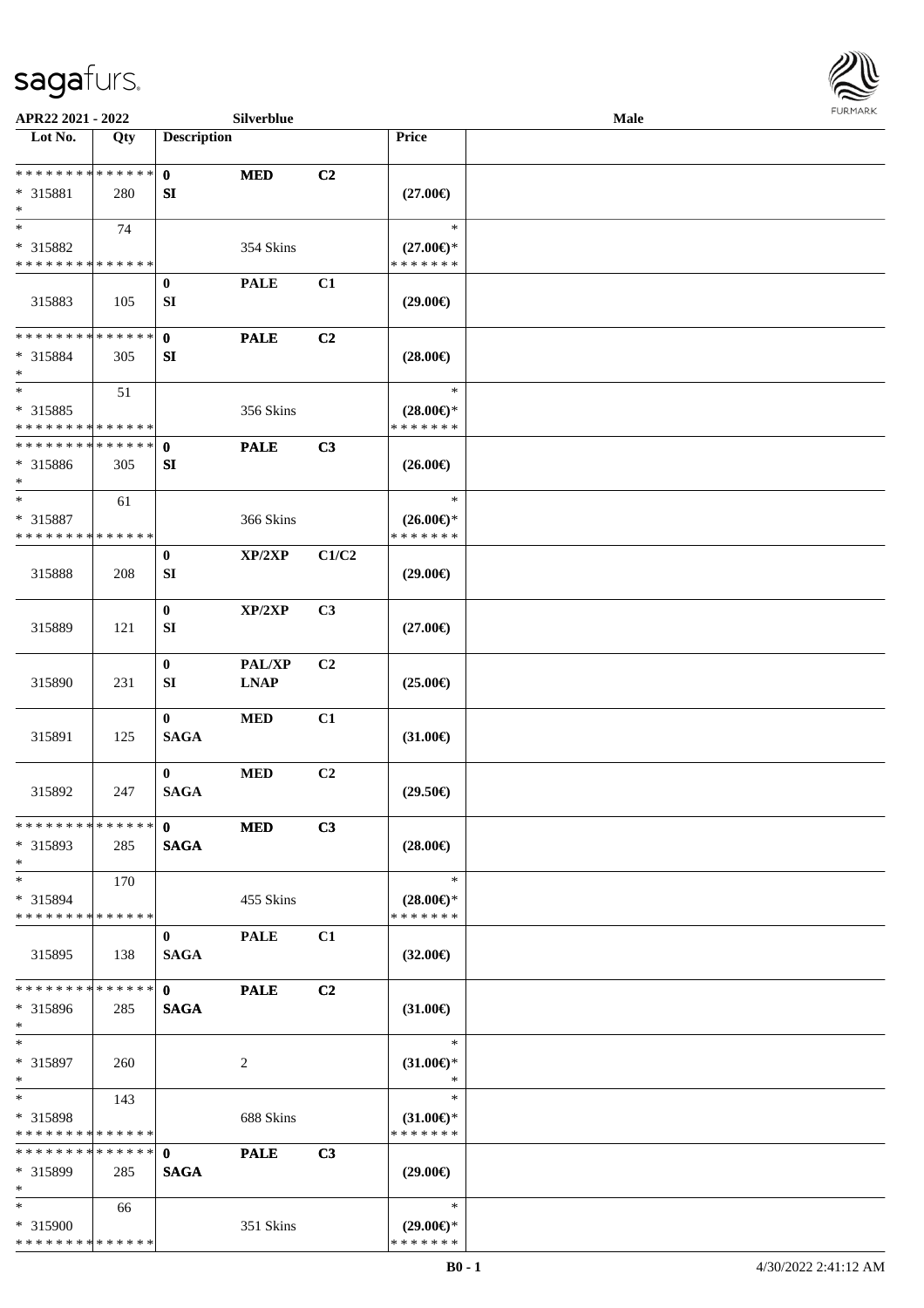

| $\overline{\phantom{1}}$ Lot No.<br><b>Description</b><br>Price<br>Qty<br>**************<br>$\mathbf{0}$<br>C1/C2<br>XP/2XP<br>* 315901<br><b>SAGA</b><br>$(32.00\epsilon)$<br>285<br>$*$<br>$*$<br>$\ast$<br>213<br>* 315902<br>498 Skins<br>$(32.00\epsilon)$ *<br>* * * * * * * * * * * * * *<br>* * * * * * *<br>C <sub>2</sub><br>$\bf{0}$<br><b>Dark</b><br><b>SAGA</b><br><b>LNAP</b><br>315903<br>$(22.50\epsilon)$<br>242<br>C1/C2<br>$\mathbf{0}$<br><b>MED</b><br><b>SAGA</b><br>$(26.00\epsilon)$<br>315904<br><b>LNAP</b><br>166<br>C1/C2<br><b>PALE</b><br>$\bf{0}$<br><b>SAGA</b><br><b>LNAP</b><br>315905<br>$(27.00\epsilon)$<br>233<br><b>PALE</b><br>C3<br>$\mathbf{0}$<br>315906<br><b>SAGA</b><br><b>LNAP</b><br>145<br>$(25.00\epsilon)$<br>C <sub>2</sub><br>$\mathbf{0}$<br>XP/2XP<br><b>SAGA</b><br><b>LNAP</b><br>$(28.00\epsilon)$<br>315907<br>121<br>**************<br>C2<br>$\mathbf{0}$<br><b>ALL</b><br>* 315908<br><b>CHIP</b><br><b>LNAP</b><br>285<br>IA<br>$(21.50\epsilon)$<br>$\ast$<br>$*$<br>$\ast$<br>246<br>* 315909<br>531 Skins<br>$(21.50\epsilon)$ *<br>* * * * * * * * * * * * * *<br>* * * * * * *<br>C1/C2<br><b>PALE</b><br>$\bf{0}$<br><b>SROY</b><br>$(32.00\epsilon)$<br>315910<br>123 | APR22 2021 - 2022 |  | <b>Silverblue</b> |  | Male | <b>FURMARK</b> |
|---------------------------------------------------------------------------------------------------------------------------------------------------------------------------------------------------------------------------------------------------------------------------------------------------------------------------------------------------------------------------------------------------------------------------------------------------------------------------------------------------------------------------------------------------------------------------------------------------------------------------------------------------------------------------------------------------------------------------------------------------------------------------------------------------------------------------------------------------------------------------------------------------------------------------------------------------------------------------------------------------------------------------------------------------------------------------------------------------------------------------------------------------------------------------------------------------------------------------------------------|-------------------|--|-------------------|--|------|----------------|
|                                                                                                                                                                                                                                                                                                                                                                                                                                                                                                                                                                                                                                                                                                                                                                                                                                                                                                                                                                                                                                                                                                                                                                                                                                             |                   |  |                   |  |      |                |
|                                                                                                                                                                                                                                                                                                                                                                                                                                                                                                                                                                                                                                                                                                                                                                                                                                                                                                                                                                                                                                                                                                                                                                                                                                             |                   |  |                   |  |      |                |
|                                                                                                                                                                                                                                                                                                                                                                                                                                                                                                                                                                                                                                                                                                                                                                                                                                                                                                                                                                                                                                                                                                                                                                                                                                             |                   |  |                   |  |      |                |
|                                                                                                                                                                                                                                                                                                                                                                                                                                                                                                                                                                                                                                                                                                                                                                                                                                                                                                                                                                                                                                                                                                                                                                                                                                             |                   |  |                   |  |      |                |
|                                                                                                                                                                                                                                                                                                                                                                                                                                                                                                                                                                                                                                                                                                                                                                                                                                                                                                                                                                                                                                                                                                                                                                                                                                             |                   |  |                   |  |      |                |
|                                                                                                                                                                                                                                                                                                                                                                                                                                                                                                                                                                                                                                                                                                                                                                                                                                                                                                                                                                                                                                                                                                                                                                                                                                             |                   |  |                   |  |      |                |
|                                                                                                                                                                                                                                                                                                                                                                                                                                                                                                                                                                                                                                                                                                                                                                                                                                                                                                                                                                                                                                                                                                                                                                                                                                             |                   |  |                   |  |      |                |
|                                                                                                                                                                                                                                                                                                                                                                                                                                                                                                                                                                                                                                                                                                                                                                                                                                                                                                                                                                                                                                                                                                                                                                                                                                             |                   |  |                   |  |      |                |
|                                                                                                                                                                                                                                                                                                                                                                                                                                                                                                                                                                                                                                                                                                                                                                                                                                                                                                                                                                                                                                                                                                                                                                                                                                             |                   |  |                   |  |      |                |
|                                                                                                                                                                                                                                                                                                                                                                                                                                                                                                                                                                                                                                                                                                                                                                                                                                                                                                                                                                                                                                                                                                                                                                                                                                             |                   |  |                   |  |      |                |
|                                                                                                                                                                                                                                                                                                                                                                                                                                                                                                                                                                                                                                                                                                                                                                                                                                                                                                                                                                                                                                                                                                                                                                                                                                             |                   |  |                   |  |      |                |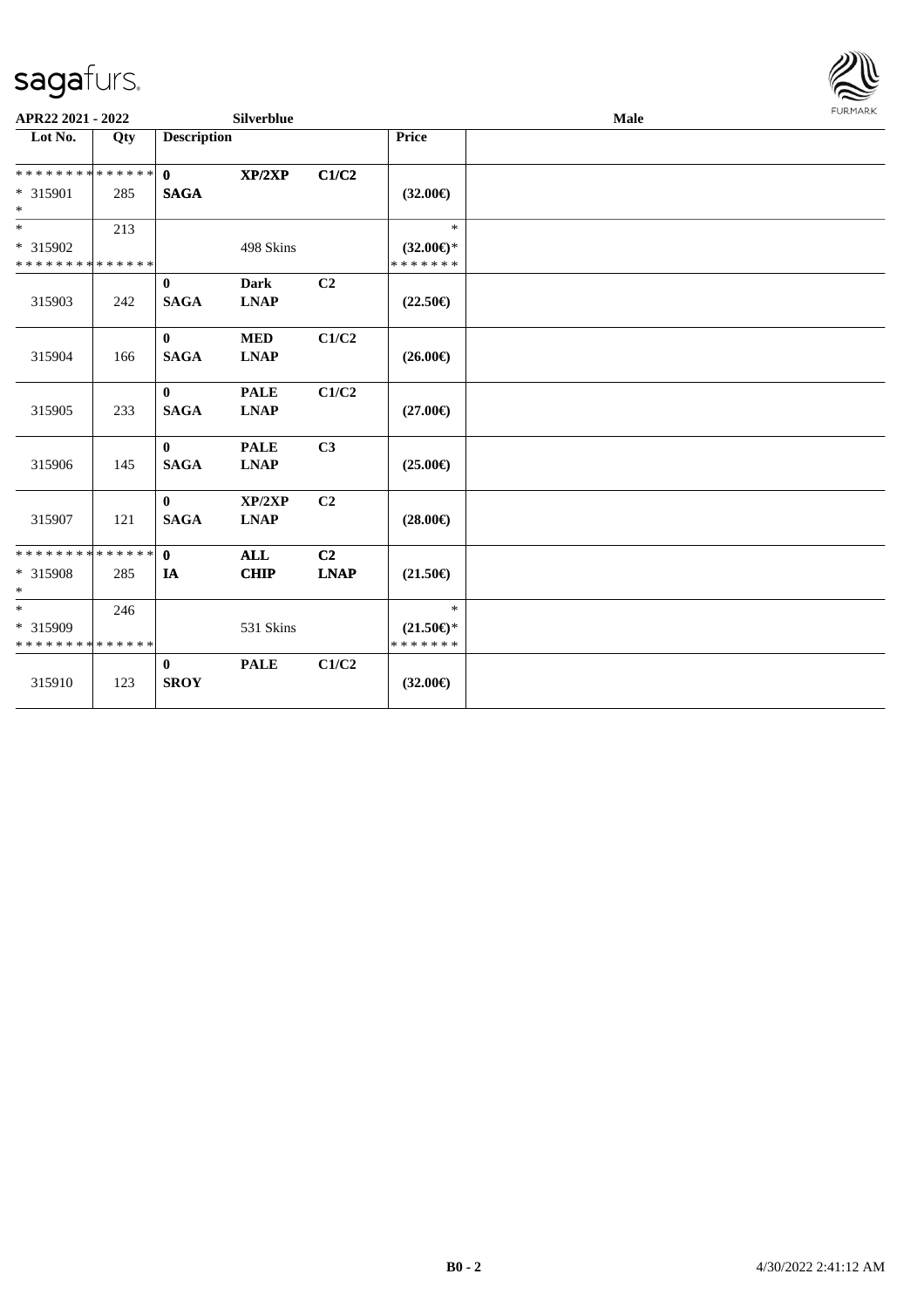

| APR22 2021 - 2022                                            |     |                        | <b>Silverblue Velvet</b>    |                               |                                                | Male |  |
|--------------------------------------------------------------|-----|------------------------|-----------------------------|-------------------------------|------------------------------------------------|------|--|
| Lot No.                                                      | Qty | <b>Description</b>     |                             |                               | <b>Price</b>                                   |      |  |
| * * * * * * * * * * * * * *<br>* 315981<br>$\ast$            | 205 | 50<br>SI               | <b>PALE</b><br><b>VELV1</b> | C1/C2                         | $(48.00\epsilon)$                              |      |  |
| $*$<br>* 315982<br>$\ast$                                    | 190 |                        | 2                           |                               | $\ast$<br>$(48.00\epsilon)$ *                  |      |  |
| $\overline{\ast}$<br>* 315983<br>* * * * * * * * * * * * * * | 70  |                        | 465 Skins                   |                               | $\ast$<br>$(48.00\epsilon)$ *<br>* * * * * * * |      |  |
| * * * * * * * * * * * * * *<br>* 315984<br>$\ast$            | 205 | 50<br>${\bf S}{\bf I}$ | <b>PALE</b><br><b>VELV1</b> | C3                            | $(46.00\epsilon)$                              |      |  |
| $\ast$<br>* 315985<br>* * * * * * * * * * * * * *            | 66  |                        | 271 Skins                   |                               | $\ast$<br>$(46.00ε)$ *<br>* * * * * * *        |      |  |
| * * * * * * * * * * * * * *<br>* 315986<br>$\ast$            | 205 | 50<br>SI               | 2XP<br><b>VELV1</b>         | C1/C2                         | $(48.00\epsilon)$                              |      |  |
| $\ast$<br>* 315987<br>$\ast$                                 | 180 |                        | $\overline{c}$              |                               | $\ast$<br>$(48.00\epsilon)$ *<br>∗             |      |  |
| $\ast$<br>* 315988<br>* * * * * * * * * * * * * *            | 35  |                        | 420 Skins                   |                               | $\ast$<br>$(48.00\epsilon)$ *<br>* * * * * * * |      |  |
| * * * * * * * * * * * * * *<br>* 315989<br>$\ast$            | 205 | 50<br>SI               | 2XP<br><b>VELV1</b>         | C <sub>3</sub>                | $(46.00\epsilon)$                              |      |  |
| $\ast$<br>* 315990<br>* * * * * * * * * * * * * *            | 39  |                        | 244 Skins                   |                               | $\ast$<br>$(46.00\epsilon)$ *<br>* * * * * * * |      |  |
| 315991                                                       | 157 | 50<br>SI               | <b>PALE</b><br>VELV2        | C1/C2                         | $(48.00\epsilon)$                              |      |  |
| * * * * * * * * * * * * * *<br>* 315992<br>$*$               | 205 | 50<br>SI               | 2XP<br>VELV2                | C1/C2                         | $(48.00\epsilon)$                              |      |  |
| $\ast$<br>* 315993<br>* * * * * * * * * * * * * *            | 118 |                        | 323 Skins                   |                               | $\ast$<br>$(48.00\epsilon)$ *<br>* * * * * * * |      |  |
| * * * * * * * * * * * * * *<br>* 315994<br>$*$               | 205 | 50<br>$\mathbf{I}$     | XP/2XP<br><b>VELV1</b>      | C <sub>2</sub><br><b>CHIP</b> | $(43.00\epsilon)$                              |      |  |
| $\ast$<br>* 315995<br>$\ast$                                 | 180 |                        | 2                           |                               | $\ast$<br>$(43.00\epsilon)$ *<br>$\ast$        |      |  |
| $\ast$<br>* 315996<br>* * * * * * * * * * * * * *            | 167 |                        | 552 Skins                   |                               | $\ast$<br>$(43.00€)$ *<br>* * * * * * *        |      |  |
| * * * * * * * * * * * * * * *<br>* 315997<br>$\ast$          | 185 | 50<br><b>SAGA</b>      | <b>PALE</b><br><b>VELV1</b> | C1                            | $(50.00\in)$                                   |      |  |
| $*$<br>* 315998<br>* * * * * * * * * * * * * *               | 38  |                        | 223 Skins                   |                               | $\ast$<br>$(50.00 \in )$ *<br>* * * * * * *    |      |  |
| * * * * * * * * * * * * * *<br>* 315999<br>$*$               | 185 | 50<br><b>SAGA</b>      | <b>PALE</b><br><b>VELV1</b> | C <sub>2</sub>                | $(49.00\epsilon)$                              |      |  |
| $*$<br>* 316000<br>$\ast$                                    | 160 |                        | 2                           |                               | $\ast$<br>$(49.00\epsilon)$ *<br>∗             |      |  |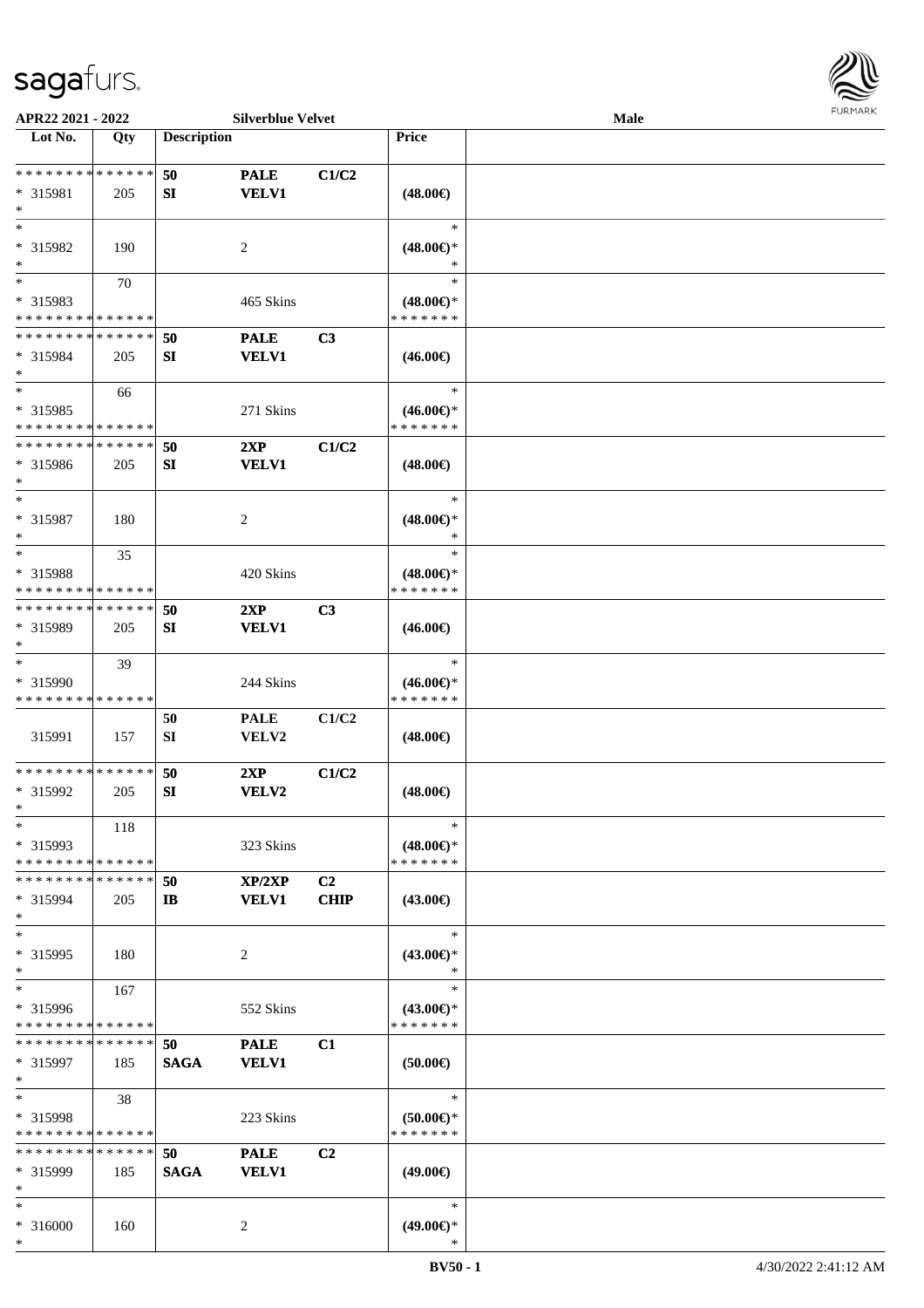\*



| APR22 2021 - 2022             |     |                    | <b>Silverblue Velvet</b> |                |                     | Male |  |
|-------------------------------|-----|--------------------|--------------------------|----------------|---------------------|------|--|
| Lot No.                       | Qty | <b>Description</b> |                          |                | <b>Price</b>        |      |  |
|                               |     |                    |                          |                |                     |      |  |
| $*$                           |     | 50                 | <b>PALE</b>              | C <sub>2</sub> | $\ast$              |      |  |
| * 316001                      | 160 | <b>SAGA</b>        | <b>VELV1</b>             |                | $(49.00€)$ *        |      |  |
| $\ast$                        |     |                    |                          |                | ∗                   |      |  |
| $*$                           |     |                    |                          |                | $\ast$              |      |  |
|                               |     |                    |                          |                |                     |      |  |
| * 316002                      | 160 |                    | 4                        |                | $(49.00\epsilon)$ * |      |  |
| $\ast$                        |     |                    |                          |                |                     |      |  |
| $\overline{\phantom{0}}$      | 176 |                    |                          |                | $\ast$              |      |  |
| * 316003                      |     |                    | 841 Skins                |                | $(49.00€)$ *        |      |  |
| * * * * * * * * * * * * * *   |     |                    |                          |                | * * * * * * *       |      |  |
| * * * * * * * * * * * * * *   |     | 50                 | <b>PALE</b>              | C3             |                     |      |  |
|                               |     |                    |                          |                |                     |      |  |
| * 316004                      | 185 | <b>SAGA</b>        | <b>VELV1</b>             |                | $(48.00\epsilon)$   |      |  |
| $*$                           |     |                    |                          |                |                     |      |  |
| $*$                           | 166 |                    |                          |                | $\ast$              |      |  |
| $* 316005$                    |     |                    | 351 Skins                |                | $(48.00\epsilon)$ * |      |  |
| * * * * * * * * * * * * * *   |     |                    |                          |                | * * * * * * *       |      |  |
|                               |     | 50                 | 2XP                      | C1             |                     |      |  |
| 316006                        | 148 | <b>SAGA</b>        | <b>VELV1</b>             |                | (50.00)             |      |  |
|                               |     |                    |                          |                |                     |      |  |
|                               |     |                    |                          |                |                     |      |  |
| * * * * * * * * * * * * * *   |     | 50                 | 2XP                      | C <sub>2</sub> |                     |      |  |
| $* 316007$                    | 185 | <b>SAGA</b>        | <b>VELV1</b>             |                | $(49.00\epsilon)$   |      |  |
| $*$                           |     |                    |                          |                |                     |      |  |
| $*$                           |     |                    |                          |                | $\ast$              |      |  |
| * 316008                      | 160 |                    | 2                        |                | $(49.00\epsilon)$ * |      |  |
| $*$                           |     |                    |                          |                | ∗                   |      |  |
| $*$                           |     |                    |                          |                |                     |      |  |
|                               |     |                    |                          |                | $\ast$              |      |  |
| $* 316009$                    | 160 |                    | 3                        |                | $(49.00\epsilon)$ * |      |  |
| $*$                           |     |                    |                          |                | *                   |      |  |
| $\ast$                        | 148 |                    |                          |                | $\ast$              |      |  |
| $* 316010$                    |     |                    | 653 Skins                |                | $(49.00\epsilon)$ * |      |  |
| * * * * * * * * * * * * * *   |     |                    |                          |                | * * * * * * *       |      |  |
| * * * * * * * * * * * * * *   |     | 50                 | 2XP                      | C3             |                     |      |  |
|                               |     |                    |                          |                |                     |      |  |
| * 316011                      | 185 | <b>SAGA</b>        | <b>VELV1</b>             |                | $(48.00\epsilon)$   |      |  |
| $*$                           |     |                    |                          |                |                     |      |  |
| $*$                           | 120 |                    |                          |                | $\ast$              |      |  |
| * 316012                      |     |                    | 305 Skins                |                | $(48.00\epsilon)$ * |      |  |
| * * * * * * * * * * * * * * * |     |                    |                          |                | * * * * * * *       |      |  |
|                               |     | 50                 | <b>PALE</b>              | C1/C2          |                     |      |  |
| 316013                        | 209 | <b>SAGA</b>        | VELV2                    |                | $(50.00\epsilon)$   |      |  |
|                               |     |                    |                          |                |                     |      |  |
|                               |     |                    |                          |                |                     |      |  |
| * * * * * * * * * * * * * * * |     | 50                 | 2XP                      | C1/C2          |                     |      |  |
| $* 316014$                    | 185 | <b>SAGA</b>        | <b>VELV2</b>             |                | 50.00€              |      |  |
| $*$                           |     |                    |                          |                |                     |      |  |
| $*$                           |     |                    |                          |                | $\ast$              |      |  |
| $* 316015$                    | 160 |                    | 2                        |                | 50.00€*             |      |  |
| $*$                           |     |                    |                          |                | $\ast$              |      |  |
| $*$                           | 143 |                    |                          |                | $\ast$              |      |  |
|                               |     |                    |                          |                |                     |      |  |
| * 316016                      |     |                    | 488 Skins                |                | 50.00€*             |      |  |
| * * * * * * * * * * * * * *   |     |                    |                          |                | * * * * * * *       |      |  |
| * * * * * * * * * * * * * * * |     | 50                 | XP/2XP                   | C <sub>2</sub> |                     |      |  |
| $* 316017$                    | 185 | IA                 | <b>VELV1</b>             | WB1            | 42.00€              |      |  |
| $*$                           |     |                    |                          |                |                     |      |  |
| $*$                           |     |                    |                          |                | $\ast$              |      |  |
| $* 316018$                    | 140 |                    | 2                        |                | 42.00€*             |      |  |
| $*$                           |     |                    |                          |                | $\ast$              |      |  |
|                               |     |                    |                          |                |                     |      |  |
| $*$ $*$                       | 51  |                    |                          |                | $\ast$              |      |  |
| * 316019                      |     |                    | 376 Skins                |                | 42.00€*             |      |  |
| * * * * * * * * * * * * * *   |     |                    |                          |                | * * * * * * *       |      |  |
| * * * * * * * * * * * * * *   |     | 50                 | XP/2XP                   | C <sub>2</sub> |                     |      |  |
| * 316020                      | 185 | IA                 | <b>VELV1</b>             | <b>CHIP</b>    | $(45.00\epsilon)$   |      |  |
|                               |     |                    |                          |                |                     |      |  |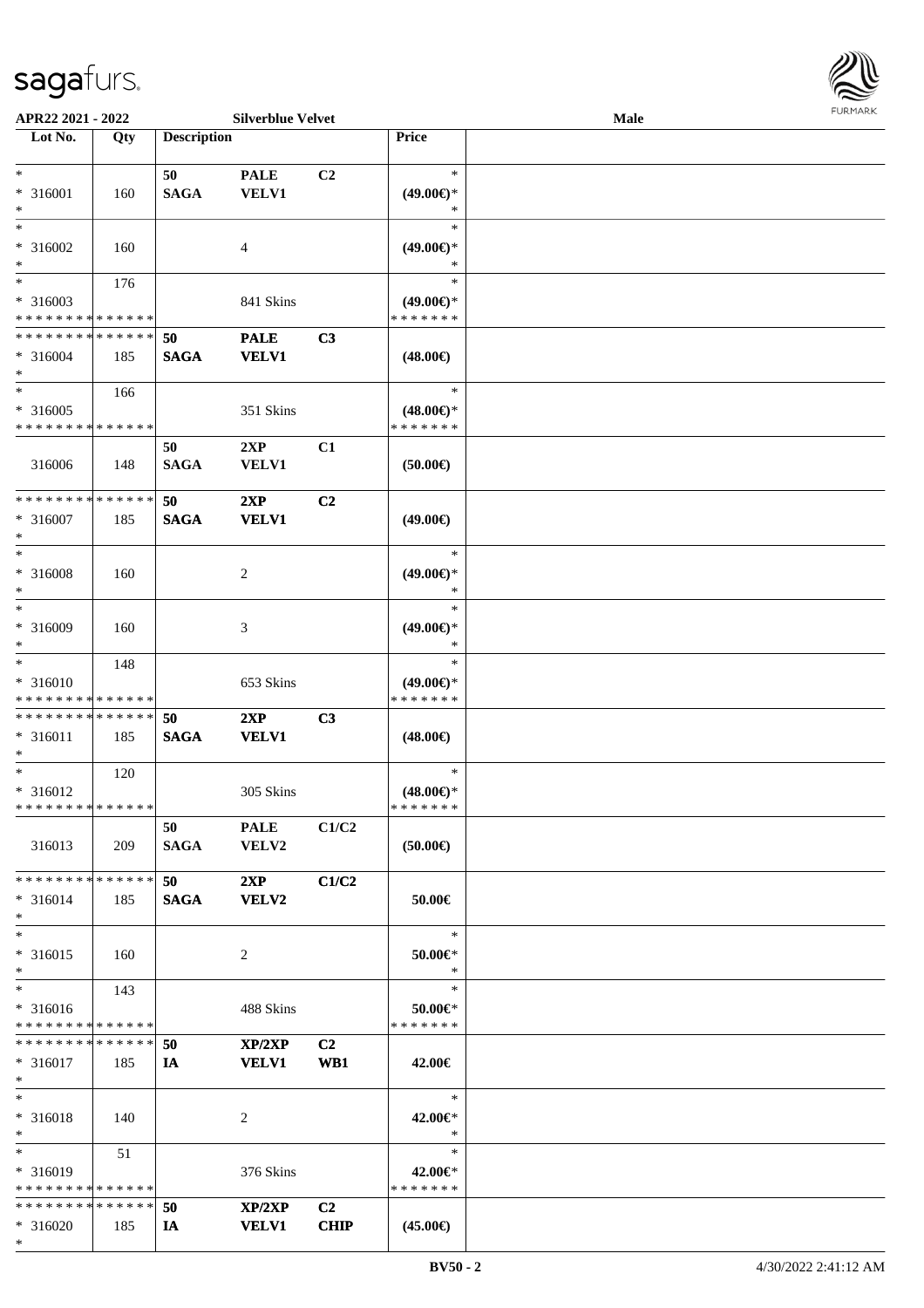

| APR22 2021 - 2022                          |     |                    | <b>Silverblue Velvet</b> |                |                               | Male |  |
|--------------------------------------------|-----|--------------------|--------------------------|----------------|-------------------------------|------|--|
| Lot No.                                    | Qty | <b>Description</b> |                          |                | Price                         |      |  |
|                                            |     |                    |                          |                |                               |      |  |
| $*$                                        |     | 50                 | XP/2XP                   | C <sub>2</sub> | $\ast$                        |      |  |
| $* 316021$                                 | 160 | IA                 | <b>VELV1</b>             | <b>CHIP</b>    | $(45.00\epsilon)$ *           |      |  |
| $*$                                        |     |                    |                          |                | $\ast$                        |      |  |
|                                            |     |                    |                          |                | $\ast$                        |      |  |
| * 316022                                   | 160 |                    | 3                        |                | $(45.00\epsilon)$ *           |      |  |
| $*$                                        |     |                    |                          |                | *                             |      |  |
|                                            |     |                    |                          |                | $\ast$                        |      |  |
| * 316023                                   | 160 |                    | $\overline{4}$           |                | $(45.00\epsilon)$ *           |      |  |
| $*$                                        |     |                    |                          |                | *                             |      |  |
| $\ddot{x}$                                 |     |                    |                          |                | $\ast$                        |      |  |
| * 316024                                   | 160 |                    | 5                        |                | $(45.00\epsilon)$ *           |      |  |
| $*$                                        |     |                    |                          |                | $\ast$                        |      |  |
| $*$                                        |     |                    |                          |                | $\ast$                        |      |  |
| $* 316025$                                 | 160 |                    | $\sqrt{6}$               |                | $(45.00\epsilon)$ *           |      |  |
| $\ast$                                     |     |                    |                          |                | $\ast$                        |      |  |
| $\overline{\phantom{0}}$                   |     |                    |                          |                | $\ast$                        |      |  |
| * 316026                                   |     |                    |                          |                | $(45.00\epsilon)$ *           |      |  |
| $*$                                        | 160 |                    | $\tau$                   |                | $\ast$                        |      |  |
| $\overline{\ast}$                          |     |                    |                          |                | $\ast$                        |      |  |
|                                            |     |                    |                          |                |                               |      |  |
| $* 316027$                                 | 160 |                    | $8\,$                    |                | $(45.00\epsilon)$ *           |      |  |
| $*$<br>$*$                                 |     |                    |                          |                | $\ast$                        |      |  |
|                                            |     |                    |                          |                | $\ast$                        |      |  |
| * 316028                                   | 160 |                    | 9                        |                | $(45.00\epsilon)$ *           |      |  |
| $*$                                        |     |                    |                          |                | $\ast$                        |      |  |
| $\overline{\ast}$                          |     |                    |                          |                | $\ast$                        |      |  |
| * 316029                                   | 160 |                    | 10                       |                | $(45.00\epsilon)$ *           |      |  |
| $*$                                        |     |                    |                          |                | $\ast$                        |      |  |
| $*$                                        |     |                    |                          |                | $\ast$                        |      |  |
| * 316030                                   | 160 |                    | 11                       |                | $(45.00\epsilon)$ *           |      |  |
| $*$                                        |     |                    |                          |                | $\ast$                        |      |  |
| $*$                                        |     |                    |                          |                | $\ast$                        |      |  |
| $* 316031$                                 | 160 |                    | 12                       |                | $(45.00\epsilon)$ *           |      |  |
| $\ast$                                     |     |                    |                          |                | $\ast$                        |      |  |
| $*$                                        |     |                    |                          |                | $\ast$                        |      |  |
| * 316032                                   | 160 |                    | 13                       |                | $(45.00\epsilon)$ *           |      |  |
| $*$                                        |     |                    |                          |                | $\ast$                        |      |  |
| $\ast$                                     |     |                    |                          |                | $\ast$                        |      |  |
| $* 316033$                                 | 160 |                    | 14                       |                | $(45.00\epsilon)$ *           |      |  |
| $*$                                        |     |                    |                          |                | $\ast$                        |      |  |
| $*$                                        | 124 |                    |                          |                | $\ast$                        |      |  |
| $* 316034$                                 |     |                    | 2389 Skins               |                | $(45.00\epsilon)$ *           |      |  |
| * * * * * * * * * * * * * *                |     |                    |                          |                | * * * * * * *                 |      |  |
| * * * * * * * * * * * * * * *              |     | 50                 | XP/2XP                   | C2             |                               |      |  |
| * 316035                                   | 185 | IA                 | <b>VELV2</b>             | <b>CHIP</b>    | 46.00€                        |      |  |
| $*$                                        |     |                    |                          |                |                               |      |  |
| $*$                                        | 149 |                    |                          |                | $\ast$                        |      |  |
| $* 316036$                                 |     |                    | 334 Skins                |                | 46.00€*                       |      |  |
| * * * * * * * * * * * * * *                |     |                    |                          |                | * * * * * * *                 |      |  |
| * * * * * * * * <mark>* * * * * *</mark> * |     | 50                 | <b>PALE</b>              | C1/C2          |                               |      |  |
| * 316037                                   |     | <b>SROY</b>        | <b>VELV1</b>             |                | 51.00€                        |      |  |
| $\ast$                                     | 185 |                    |                          |                |                               |      |  |
| $*$                                        |     |                    |                          |                | $\ast$                        |      |  |
|                                            |     |                    |                          |                |                               |      |  |
| * 316038<br>$\ast$                         | 160 |                    | 2                        |                | $(51.00\epsilon)$ *<br>$\ast$ |      |  |
|                                            |     |                    |                          |                | $\ast$                        |      |  |
| $*$                                        | 120 |                    |                          |                |                               |      |  |
| * 316039                                   |     |                    | 465 Skins                |                | $(51.00\epsilon)$ *           |      |  |
| * * * * * * * * * * * * * *                |     |                    |                          |                | * * * * * * *                 |      |  |
|                                            |     | 50                 | <b>PALE</b>              | C <sub>3</sub> |                               |      |  |
| 316040                                     | 171 | <b>SROY</b>        | <b>VELV1</b>             |                | 49.00€                        |      |  |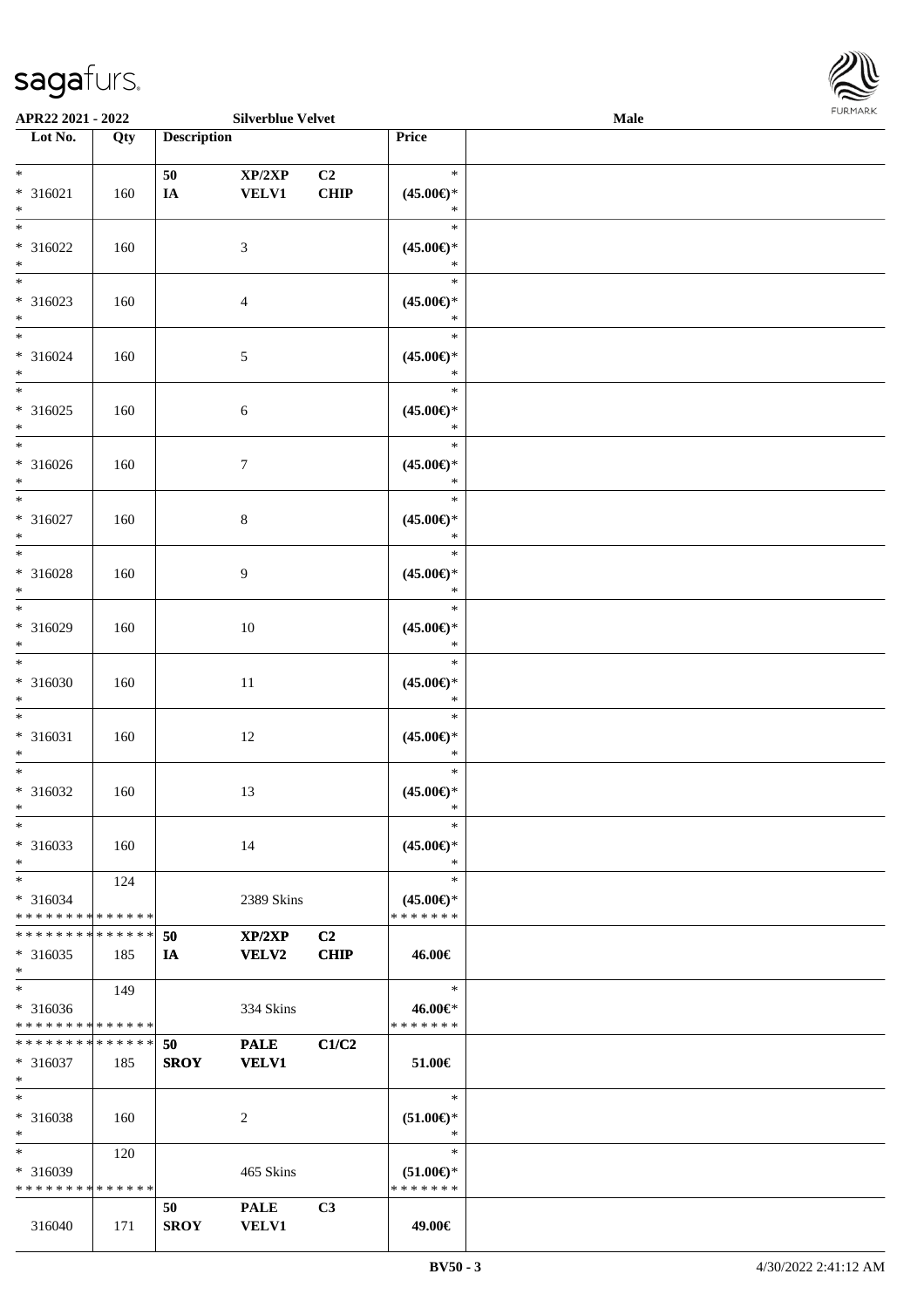

#### **APR22 2021 - 2022 Silverblue Velvet Male Lot No. Qty Description Price 50 2XP C1/C2 SROY VELV1** \* \* \* \* \* \* \* \* \* \* \* \* \* \* \* 316041 185 \* **51.00€** \* \* 316042 160 2 \* \* \* **51.00€** \* \* \* 316043 \* \* \* \* \* \* \* \* \* \* \* \* \* \* 112 457 Skins \* \* **51.00€** \* \* \* \* \* \* \* 316044 182 **50 2XP C3 SROY VELV1 49.00€**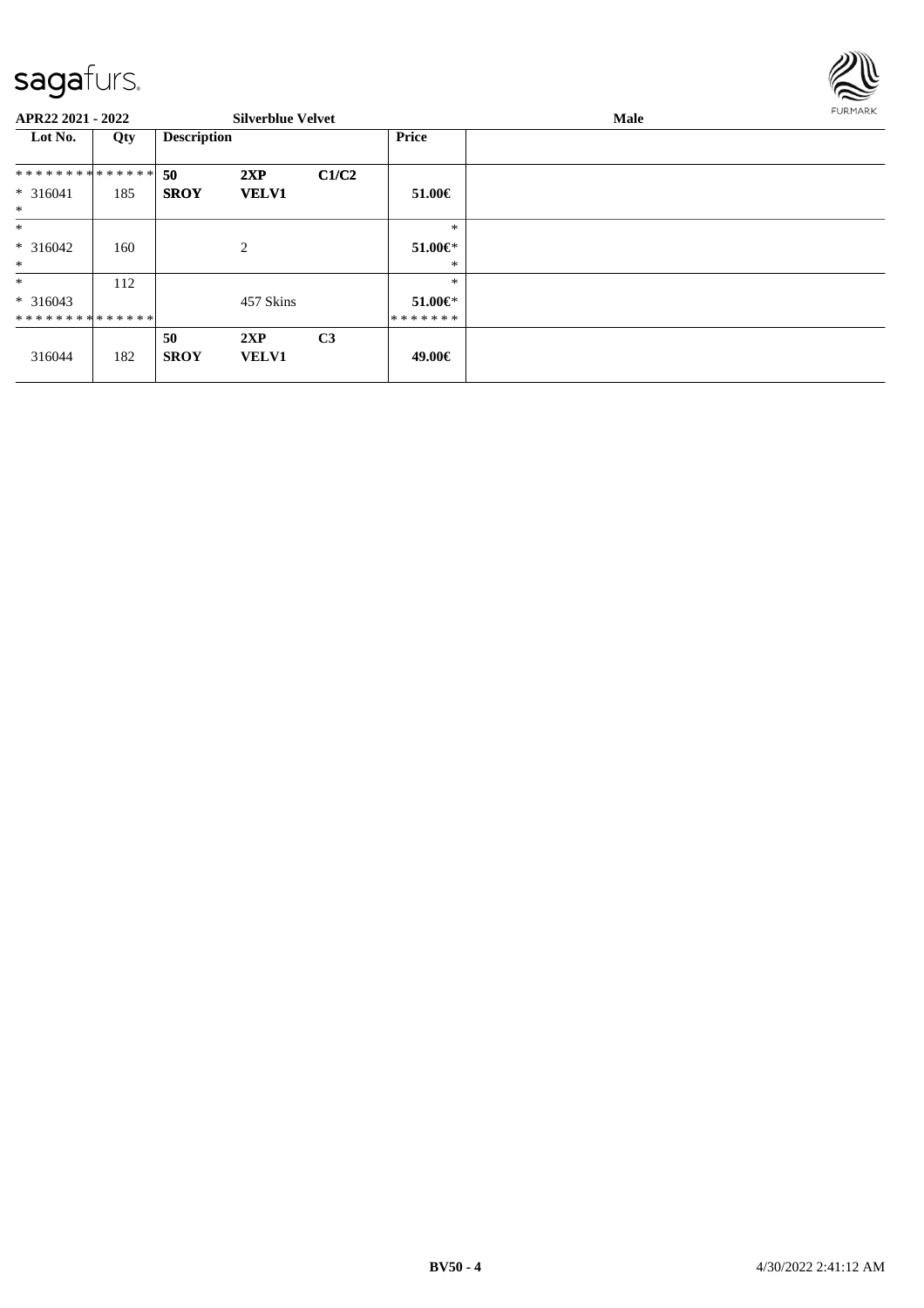

| APR22 2021 - 2022                       |             |                    | <b>Silverblue Velvet</b> |                |                                      | Male |  |
|-----------------------------------------|-------------|--------------------|--------------------------|----------------|--------------------------------------|------|--|
| Lot No.                                 | Qty         | <b>Description</b> |                          |                | Price                                |      |  |
|                                         |             |                    |                          |                |                                      |      |  |
|                                         |             | 40                 | <b>Dark</b>              | C1/C2          |                                      |      |  |
| 316121                                  | 130         | ${\bf S}{\bf I}$   | <b>VELV1</b>             |                | $(38.00\epsilon)$                    |      |  |
|                                         |             |                    |                          |                |                                      |      |  |
| * * * * * * * *                         | * * * * * * | 40                 | <b>PALE</b>              | C1             |                                      |      |  |
| $* 316122$                              | 225         | SI                 | <b>VELV1</b>             |                | $(45.00\epsilon)$                    |      |  |
| $\ast$                                  |             |                    |                          |                |                                      |      |  |
| $\overline{\phantom{1}}$                | 172         |                    |                          |                | $\ast$                               |      |  |
| $* 316123$                              |             |                    | 397 Skins                |                | $(45.00\epsilon)$ *                  |      |  |
| * * * * * * * * * * * * * *             |             |                    |                          |                | * * * * * * *                        |      |  |
|                                         |             | 40                 | <b>PALE</b>              | C1/C2          |                                      |      |  |
| 316124                                  | 237         | ${\bf S}{\bf I}$   | <b>VELV1</b>             |                | $(44.00\epsilon)$                    |      |  |
|                                         |             |                    |                          |                |                                      |      |  |
| * * * * * * * *                         | * * * * * * | 40                 | <b>PALE</b>              | C <sub>2</sub> |                                      |      |  |
| $* 316125$                              | 225         | SI                 | <b>VELV1</b>             |                | $(44.00\epsilon)$                    |      |  |
| $\ast$<br>$\ast$                        |             |                    |                          |                |                                      |      |  |
|                                         |             |                    |                          |                | $\ast$                               |      |  |
| $* 316126$                              | 200         |                    | $\overline{c}$           |                | $(44.00\epsilon)$ *                  |      |  |
| $\ast$<br>$\overline{\ast}$             |             |                    |                          |                | $\ast$                               |      |  |
|                                         |             |                    |                          |                | $\ast$                               |      |  |
| $* 316127$<br>$\ast$                    | 200         |                    | $\mathfrak{Z}$           |                | $(44.00\epsilon)$ *<br>$\ast$        |      |  |
| $\ast$                                  |             |                    |                          |                | $\ast$                               |      |  |
|                                         | 65          |                    |                          |                |                                      |      |  |
| * 316128<br>* * * * * * * * * * * * * * |             |                    | 690 Skins                |                | $(44.00\epsilon)$ *<br>* * * * * * * |      |  |
| * * * * * * * * * * * * * *             |             | 40                 | <b>PALE</b>              | C3             |                                      |      |  |
| * 316129                                | 225         | ${\bf S}{\bf I}$   | <b>VELV1</b>             |                | $(42.00\epsilon)$                    |      |  |
| $\ast$                                  |             |                    |                          |                |                                      |      |  |
| $\overline{\phantom{1}}$                |             |                    |                          |                | $\ast$                               |      |  |
| $* 316130$                              | 200         |                    | $\overline{c}$           |                | $(42.00\epsilon)$ *                  |      |  |
| $\ast$                                  |             |                    |                          |                | $\ast$                               |      |  |
| $\ast$                                  |             |                    |                          |                | $\ast$                               |      |  |
| $* 316131$                              | 200         |                    | $\mathfrak{Z}$           |                | $(42.00\epsilon)$ *                  |      |  |
| $\ast$                                  |             |                    |                          |                | $\ast$                               |      |  |
| $\ast$                                  |             |                    |                          |                | $\ast$                               |      |  |
| * 316132                                | 200         |                    | $\overline{4}$           |                | $(42.00\epsilon)$ *                  |      |  |
| $*$                                     |             |                    |                          |                | $\ast$                               |      |  |
| $*$                                     | 44          |                    |                          |                | $\ast$                               |      |  |
| $* 316133$                              |             |                    | 869 Skins                |                | $(42.00\epsilon)$ *                  |      |  |
| * * * * * * * * * * * * * *             |             |                    |                          |                | * * * * * * *                        |      |  |
| * * * * * * * * * * * * * *             |             | 40                 | $\mathbf{XP}$            | C1/C2          |                                      |      |  |
| $* 316134$                              | 225         | SI                 | <b>VELV1</b>             |                | $(45.00\epsilon)$                    |      |  |
| $\ast$                                  |             |                    |                          |                |                                      |      |  |
| $\ast$                                  | 69          |                    |                          |                | $\ast$                               |      |  |
| $* 316135$                              |             |                    | 294 Skins                |                | $(45.00\epsilon)$ *                  |      |  |
| * * * * * * * * * * * * * *             |             |                    |                          |                | * * * * * * *                        |      |  |
|                                         |             | 40                 | 2XP                      | C1             |                                      |      |  |
| 316136                                  | 197         | SI                 | VELV1                    |                | $(45.00\epsilon)$                    |      |  |
| * * * * * * * * * * * * * *             |             |                    |                          |                |                                      |      |  |
|                                         |             | 40                 | 2XP                      | C2             |                                      |      |  |
| $* 316137$<br>$\ast$                    | 225         | SI                 | <b>VELV1</b>             |                | $(44.00\epsilon)$                    |      |  |
| $\ast$                                  |             |                    |                          |                | $\ast$                               |      |  |
| * 316138                                | 200         |                    | $\sqrt{2}$               |                | $(44.00\epsilon)$ *                  |      |  |
| $\ast$                                  |             |                    |                          |                | $\ast$                               |      |  |
| $\ast$                                  |             |                    |                          |                | $\ast$                               |      |  |
| * 316139                                | 200         |                    | 3                        |                | $(44.00\epsilon)$ *                  |      |  |
| $*$                                     |             |                    |                          |                | $\ast$                               |      |  |
| $*$                                     |             |                    |                          |                | $\ast$                               |      |  |
| $* 316140$                              | 200         |                    | $\overline{4}$           |                | $(44.00\epsilon)$ *                  |      |  |
| $*$                                     |             |                    |                          |                | $\ast$                               |      |  |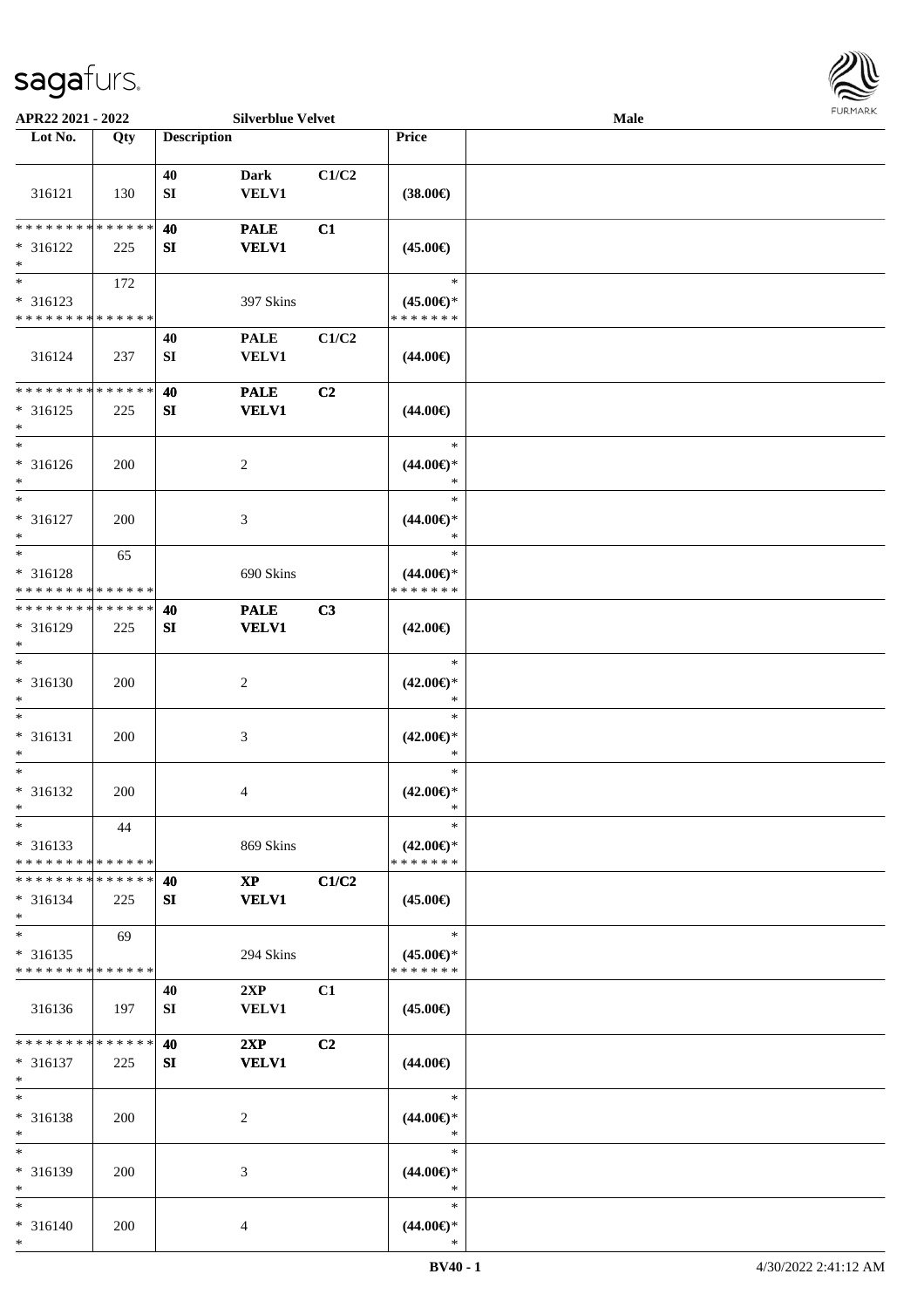

| APR22 2021 - 2022                          |             |                    | <b>Silverblue Velvet</b> |             |                               | <b>Male</b> |  |
|--------------------------------------------|-------------|--------------------|--------------------------|-------------|-------------------------------|-------------|--|
| Lot No.                                    | Qty         | <b>Description</b> |                          |             | <b>Price</b>                  |             |  |
|                                            |             |                    |                          |             |                               |             |  |
| $*$                                        | 172         | 40                 | 2XP                      | C2          | $\ast$                        |             |  |
| $* 316141$                                 |             | SI                 | <b>VELV1</b>             |             | $(44.00\epsilon)$ *           |             |  |
| * * * * * * * * * * * * * *                |             |                    |                          |             | * * * * * * *                 |             |  |
|                                            |             |                    |                          |             |                               |             |  |
| * * * * * * * * * * * * * *                |             | 40                 | 2XP                      | C3          |                               |             |  |
| $* 316142$                                 | 225         | SI                 | <b>VELV1</b>             |             | $(42.00\epsilon)$             |             |  |
| $*$                                        |             |                    |                          |             |                               |             |  |
| $*$                                        |             |                    |                          |             | $\ast$                        |             |  |
| $* 316143$                                 | 200         |                    | $\overline{2}$           |             | $(42.00\epsilon)$ *           |             |  |
| $*$                                        |             |                    |                          |             | $\ast$                        |             |  |
| $*$                                        | 132         |                    |                          |             | $\ast$                        |             |  |
| * 316144                                   |             |                    | 557 Skins                |             | $(42.00\epsilon)$ *           |             |  |
| * * * * * * * * * * * * * *                |             |                    |                          |             | * * * * * * *                 |             |  |
| * * * * * * * * * * * * * *                |             |                    |                          |             |                               |             |  |
|                                            |             | 40                 | <b>PALE</b>              | C1/C2       |                               |             |  |
| $* 316145$                                 | 215         | SI                 | VELV2                    |             | $(45.00\epsilon)$             |             |  |
| $\ast$                                     |             |                    |                          |             |                               |             |  |
| $*$                                        | 44          |                    |                          |             | $\ast$                        |             |  |
| $* 316146$                                 |             |                    | 259 Skins                |             | $(45.00\epsilon)$ *           |             |  |
| * * * * * * * * * * * * * *                |             |                    |                          |             | * * * * * * *                 |             |  |
| * * * * * * * * * * * * * *                |             | 40                 | 2XP                      | C1/C2       |                               |             |  |
| $* 316147$                                 | 245         | SI                 | <b>VELV2</b>             |             | $(45.00\epsilon)$             |             |  |
| $*$                                        |             |                    |                          |             |                               |             |  |
| $*$                                        |             |                    |                          |             | $\ast$                        |             |  |
|                                            | 101         |                    |                          |             |                               |             |  |
| * 316148                                   |             |                    | 346 Skins                |             | $(45.00\epsilon)$ *           |             |  |
| * * * * * * * * <mark>* * * * * * *</mark> |             |                    |                          |             | * * * * * * *                 |             |  |
| * * * * * * * * * * * * * *                |             | 40                 | XP/2XP                   | C2          |                               |             |  |
| * 316149                                   | 225         | $\mathbf{I}$       | <b>VELV1</b>             | <b>CHIP</b> | $(39.00\epsilon)$             |             |  |
| $*$                                        |             |                    |                          |             |                               |             |  |
| $*$                                        |             |                    |                          |             | $\ast$                        |             |  |
| $* 316150$                                 | 200         |                    | $\overline{2}$           |             | $(39.00\epsilon)$ *           |             |  |
| $*$                                        |             |                    |                          |             | $\ast$                        |             |  |
| $*$                                        |             |                    |                          |             | $\ast$                        |             |  |
|                                            |             |                    |                          |             |                               |             |  |
| $* 316151$                                 | 200         |                    | $\mathfrak{Z}$           |             | $(39.00\epsilon)$ *           |             |  |
| $*$                                        |             |                    |                          |             | $\ast$                        |             |  |
| $*$                                        |             |                    |                          |             | $\ast$                        |             |  |
| * 316152                                   | 200         |                    | 4                        |             | $(39.00\epsilon)$ *           |             |  |
| $*$                                        |             |                    |                          |             | $\ast$                        |             |  |
| $*$                                        |             |                    |                          |             | $\ast$                        |             |  |
| * 316153                                   | 200         |                    | 5                        |             | $(39.00\epsilon)$ *           |             |  |
| $*$                                        |             |                    |                          |             | $\ast$                        |             |  |
| $*$                                        |             |                    |                          |             | $\ast$                        |             |  |
| * 316154                                   |             |                    |                          |             |                               |             |  |
| $*$                                        | 200         |                    | 6                        |             | $(39.00\epsilon)$ *<br>$\ast$ |             |  |
|                                            |             |                    |                          |             |                               |             |  |
| $*$                                        | 203         |                    |                          |             | $\ast$                        |             |  |
| * 316155                                   |             |                    | 1428 Skins               |             | $(39.00\epsilon)$ *           |             |  |
| * * * * * * * *                            | * * * * * * |                    |                          |             | * * * * * * *                 |             |  |
|                                            |             | 40                 | <b>Dark</b>              | C1/C2       |                               |             |  |
| 316156                                     | 214         | <b>SAGA</b>        | <b>VELV1</b>             |             | $(40.00\epsilon)$             |             |  |
|                                            |             |                    |                          |             |                               |             |  |
| * * * * * * * *                            | * * * * * * | 40                 | <b>PALE</b>              | C1          |                               |             |  |
| * 316157                                   | 203         | <b>SAGA</b>        | <b>VELV1</b>             |             | $(48.00\epsilon)$             |             |  |
| $*$                                        |             |                    |                          |             |                               |             |  |
| $*$                                        |             |                    |                          |             | $\ast$                        |             |  |
|                                            |             |                    |                          |             |                               |             |  |
| * 316158                                   | 180         |                    | 2                        |             | $(48.00\epsilon)$ *           |             |  |
| $*$                                        |             |                    |                          |             | $\ast$                        |             |  |
| $*$                                        |             |                    |                          |             | $\ast$                        |             |  |
| * 316159                                   | 180         |                    | 3                        |             | $(48.00\epsilon)$ *           |             |  |
| $*$                                        |             |                    |                          |             | $\ast$                        |             |  |
| $*$                                        |             |                    |                          |             | $\ast$                        |             |  |
| * 316160                                   | 200         |                    | 4                        |             | $(48.00\epsilon)$ *           |             |  |
| $*$                                        |             |                    |                          |             | $\ast$                        |             |  |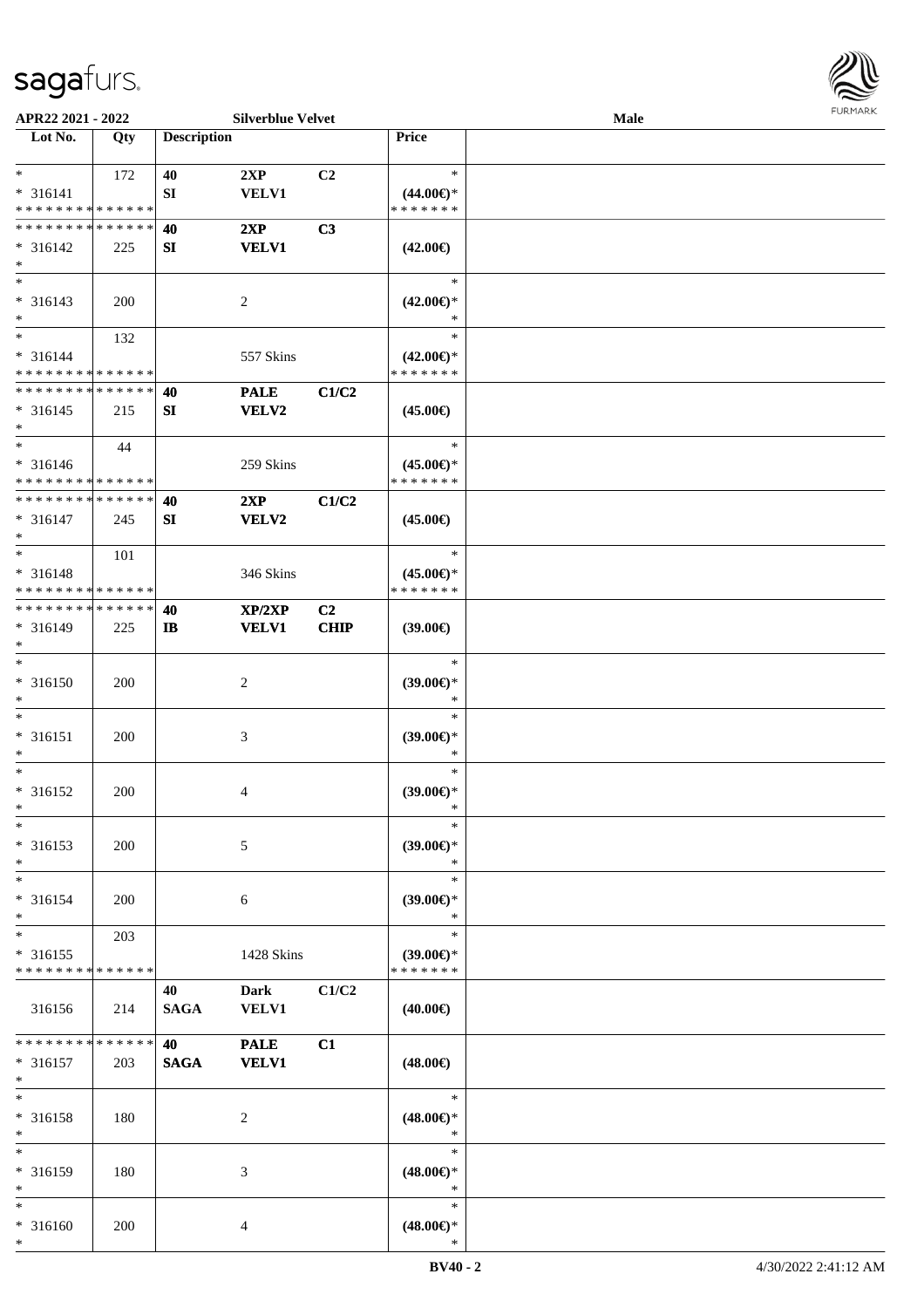

| APR22 2021 - 2022                              |     |                    | <b>Silverblue Velvet</b>    |                |                                                   | Male |  |
|------------------------------------------------|-----|--------------------|-----------------------------|----------------|---------------------------------------------------|------|--|
| Lot No.                                        | Qty | <b>Description</b> |                             |                | Price                                             |      |  |
| $*$<br>* 316161<br>* * * * * * * * * * * * * * | 49  | 40<br><b>SAGA</b>  | <b>PALE</b><br><b>VELV1</b> | C1             | $\ast$<br>$(48.00\epsilon)$ *<br>* * * * * * *    |      |  |
| * * * * * * * * * * * * * *<br>* 316162<br>$*$ | 205 | 40<br><b>SAGA</b>  | <b>PALE</b><br><b>VELV1</b> | C1/C2          | $(47.00\epsilon)$                                 |      |  |
| * 316163<br>* * * * * * * * * * * * * *        | 81  |                    | 286 Skins                   |                | $\ast$<br>$(47.00\epsilon)$ *<br>* * * * * * *    |      |  |
| * * * * * * * * * * * * * *<br>* 316164<br>$*$ | 205 | 40<br><b>SAGA</b>  | <b>PALE</b><br><b>VELV1</b> | C <sub>2</sub> | $(47.00\epsilon)$                                 |      |  |
| $*$<br>$* 316165$<br>$*$                       | 180 |                    | $\overline{c}$              |                | $\ast$<br>$(47.00\epsilon)$ *<br>$\ast$           |      |  |
| $*$<br>$* 316166$<br>$*$                       | 180 |                    | 3                           |                | $\ast$<br>$(47.00\epsilon)$ *<br>$\ast$           |      |  |
| $\ast$<br>$* 316167$<br>$*$                    | 180 |                    | 4                           |                | $\ast$<br>$(47.00\epsilon)$ *<br>$\ast$           |      |  |
| $*$<br>* 316168<br>$\ast$                      | 180 |                    | 5                           |                | $\ast$<br>$(47.00\epsilon)$ *<br>$\ast$           |      |  |
| $*$<br>* 316169<br>$*$<br>$\ast$               | 180 |                    | 6                           |                | $\ast$<br>$(47.00\epsilon)$ *<br>$\ast$           |      |  |
| $* 316170$<br>$*$                              | 180 |                    | $\tau$                      |                | $\ast$<br>$(47.00\epsilon)$ *<br>$\ast$           |      |  |
| $*$<br>$* 316171$<br>$*$<br>$*$                | 180 |                    | 8                           |                | $\ast$<br>$(47.00\epsilon)$ *<br>$\ast$           |      |  |
| $* 316172$<br>$*$<br>$\ast$                    | 180 |                    | 9                           |                | $\ast$<br>$(47.00\epsilon)$ *<br>$\ast$<br>$\ast$ |      |  |
| * 316173<br>$*$<br>$*$                         | 180 |                    | 10                          |                | $(47.00\epsilon)$ *<br>$\ast$<br>$\ast$           |      |  |
| * 316174<br>$*$<br>$*$                         | 180 |                    | 11                          |                | $(47.00\epsilon)$ *<br>$\ast$<br>$\ast$           |      |  |
| $* 316175$<br>$*$                              | 180 |                    | 12                          |                | $(47.00ε)$ *<br>$\ast$<br>$\ast$                  |      |  |
| * 316176<br>$*$<br>$*$                         | 180 |                    | 13                          |                | $(47.00\epsilon)$ *<br>$\ast$                     |      |  |
| $* 316177$<br>$*$                              | 180 |                    | 14                          |                | $\ast$<br>$(47.00\epsilon)$ *<br>$\ast$           |      |  |
| $*$<br>* 316178<br>$*$<br>$\overline{\ast}$    | 180 |                    | 15                          |                | $\ast$<br>$(47.00\epsilon)$ *<br>$\ast$           |      |  |
| * 316179<br>$*$                                | 180 |                    | 16                          |                | $\ast$<br>$(47.00\epsilon)$ *<br>$\ast$           |      |  |
| $*$<br>* 316180<br>$*$                         | 180 |                    | 17                          |                | $\ast$<br>$(47.00\epsilon)$ *<br>$\ast$           |      |  |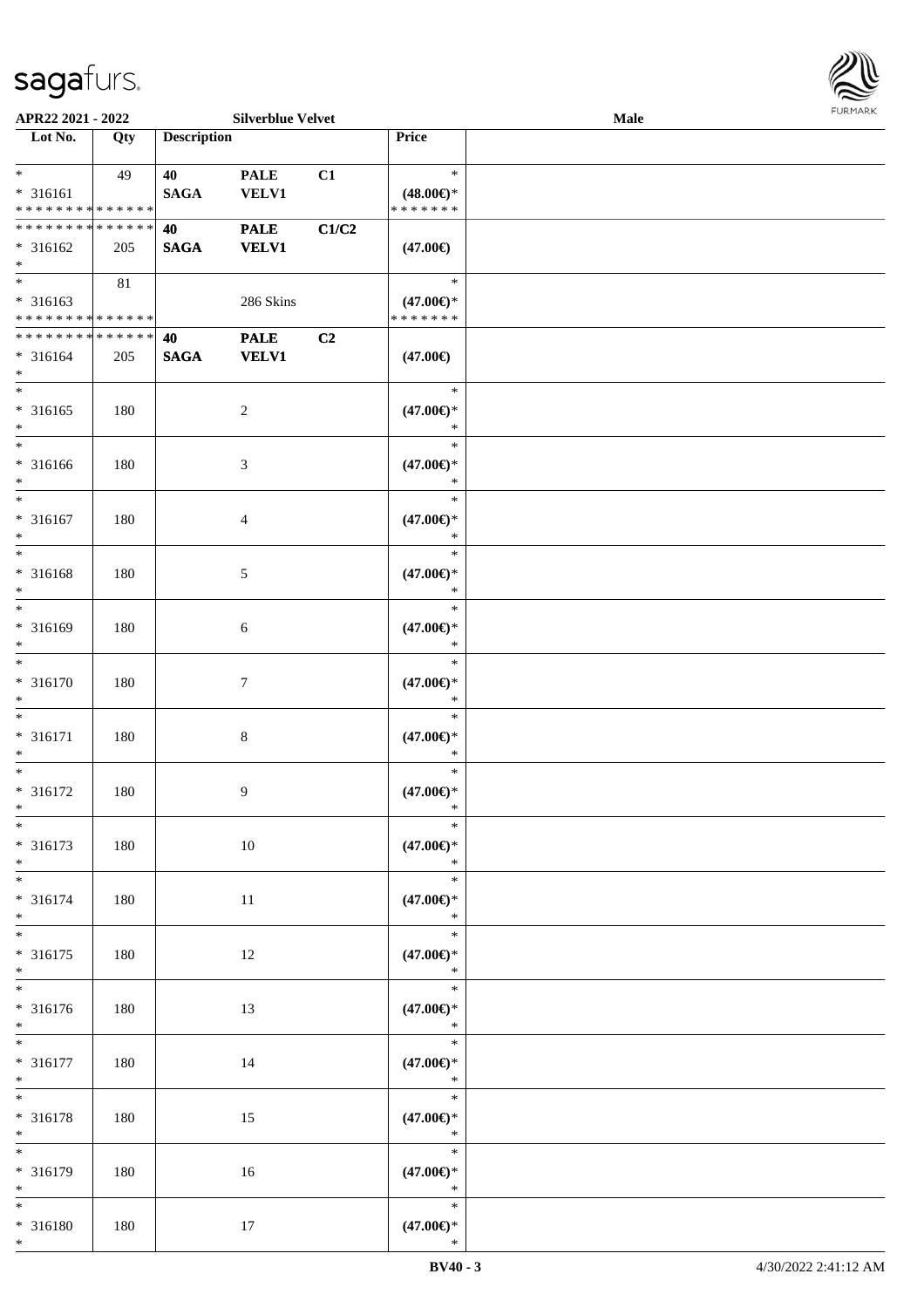

| APR22 2021 - 2022                |             |                    | <b>Silverblue Velvet</b> |       |                     | Male | 1.91111111 |
|----------------------------------|-------------|--------------------|--------------------------|-------|---------------------|------|------------|
| $\overline{\phantom{1}}$ Lot No. | Qty         | <b>Description</b> |                          |       | Price               |      |            |
|                                  |             |                    |                          |       |                     |      |            |
| $*$                              |             | 40                 | <b>PALE</b>              | C2    | $\ast$              |      |            |
| * 316181                         | 180         | $\mathbf{SAGA}$    | VELV1                    |       | $(47.00\epsilon)$ * |      |            |
| $\ast$                           |             |                    |                          |       | $\ast$              |      |            |
| $\overline{\phantom{1}}$         |             |                    |                          |       | $\ast$              |      |            |
| * 316182                         | 180         |                    | 19                       |       | $(47.00\epsilon)$ * |      |            |
| $\ast$                           |             |                    |                          |       | $\ast$              |      |            |
| $\overline{\ }$                  |             |                    |                          |       | $\ast$              |      |            |
|                                  | 61          |                    |                          |       |                     |      |            |
| * 316183                         |             |                    | 3506 Skins               |       | $(47.00\epsilon)$ * |      |            |
| * * * * * * * * * * * * * *      |             |                    |                          |       | * * * * * * *       |      |            |
| * * * * * * * * * * * * * *      |             | 40                 | <b>PALE</b>              | C3    |                     |      |            |
| $* 316184$                       | 205         | <b>SAGA</b>        | <b>VELV1</b>             |       | $(45.00\epsilon)$   |      |            |
| $*$                              |             |                    |                          |       |                     |      |            |
| $\overline{\ast}$                |             |                    |                          |       | $\ast$              |      |            |
| $* 316185$                       | 180         |                    | $\sqrt{2}$               |       | $(45.00ε)$ *        |      |            |
| $\ast$                           |             |                    |                          |       | $\ast$              |      |            |
| $\overline{\ast}$                |             |                    |                          |       | $\ast$              |      |            |
| $* 316186$                       | 180         |                    | $\mathfrak{Z}$           |       | $(45.00\epsilon)*$  |      |            |
| $\ast$                           |             |                    |                          |       | $\ast$              |      |            |
| $\overline{\ast}$                |             |                    |                          |       | $\ast$              |      |            |
|                                  |             |                    |                          |       |                     |      |            |
| $* 316187$                       | 180         |                    | $\overline{4}$           |       | $(45.00\epsilon)$ * |      |            |
| $\ast$                           |             |                    |                          |       | $\ast$              |      |            |
| $\overline{\phantom{0}}$         |             |                    |                          |       | $\ast$              |      |            |
| $* 316188$                       | 180         |                    | $\mathfrak{S}$           |       | $(45.00\epsilon)$ * |      |            |
| $\ast$                           |             |                    |                          |       | $\ast$              |      |            |
| $\ast$                           |             |                    |                          |       | $\ast$              |      |            |
| * 316189                         | 180         |                    | $\sqrt{6}$               |       | $(45.00\epsilon)$ * |      |            |
| $\ast$                           |             |                    |                          |       | $\ast$              |      |            |
| $\ast$                           |             |                    |                          |       | $\ast$              |      |            |
| * 316190                         | 180         |                    | $7\phantom{.0}$          |       | $(45.00ε)$ *        |      |            |
| $\ast$                           |             |                    |                          |       | $\ast$              |      |            |
| $\overline{\phantom{1}}$         |             |                    |                          |       | $\ast$              |      |            |
|                                  |             |                    |                          |       |                     |      |            |
| * 316191                         | 180         |                    | $\,8\,$                  |       | $(45.00ε)$ *        |      |            |
| $\ast$                           |             |                    |                          |       | $\ast$              |      |            |
| $\ast$                           |             |                    |                          |       | $\ast$              |      |            |
| $* 316192$                       | 170         |                    | 9                        |       | $(45.00\epsilon)*$  |      |            |
| $*$                              |             |                    |                          |       | $\ast$              |      |            |
| $*$                              | 51          |                    |                          |       | $\ast$              |      |            |
| * 316193                         |             |                    | 1686 Skins               |       | $(45.00\epsilon)$ * |      |            |
| * * * * * * * * * * * * * *      |             |                    |                          |       | * * * * * * *       |      |            |
| * * * * * * * *                  | * * * * * * | 40                 | $\mathbf{X}\mathbf{P}$   | C1/C2 |                     |      |            |
| $* 316194$                       | 205         | <b>SAGA</b>        | <b>VELV1</b>             |       | $(48.00\epsilon)$   |      |            |
| $*$                              |             |                    |                          |       |                     |      |            |
| $\ast$                           | 150         |                    |                          |       | $\ast$              |      |            |
| * 316195                         |             |                    |                          |       | $(48.00\epsilon)$ * |      |            |
|                                  |             |                    | 355 Skins                |       |                     |      |            |
| * * * * * * * * * * * * * *      |             |                    |                          |       | * * * * * * *       |      |            |
| * * * * * * * *                  | * * * * * * | 40                 | $\mathbf{X}\mathbf{P}$   | C2    |                     |      |            |
| * 316196                         | 205         | <b>SAGA</b>        | <b>VELV1</b>             |       | $(48.00\epsilon)$   |      |            |
| $\ast$                           |             |                    |                          |       |                     |      |            |
| $\ast$                           |             |                    |                          |       | $\ast$              |      |            |
| $* 316197$                       | 196         |                    | $\overline{c}$           |       | $(48.00\epsilon)$ * |      |            |
| $*$                              |             |                    |                          |       | $\ast$              |      |            |
| $\ast$                           |             |                    |                          |       | $\ast$              |      |            |
| * 316198                         | 180         |                    | $\mathfrak{Z}$           |       | $(48.00\epsilon)$ * |      |            |
| $\ast$                           |             |                    |                          |       | $\ast$              |      |            |
| $\ast$                           |             |                    |                          |       | $\ast$              |      |            |
| * 316199                         | 180         |                    | $\overline{4}$           |       | $(48.00\epsilon)$ * |      |            |
| $\ast$                           |             |                    |                          |       | $\ast$              |      |            |
| $\overline{\phantom{a}^*}$       |             |                    |                          |       | $\ast$              |      |            |
|                                  |             |                    |                          |       |                     |      |            |
| $* 316200$                       | 180         |                    | $\sqrt{5}$               |       | $(48.00\epsilon)$ * |      |            |
| $*$                              |             |                    |                          |       | $\ast$              |      |            |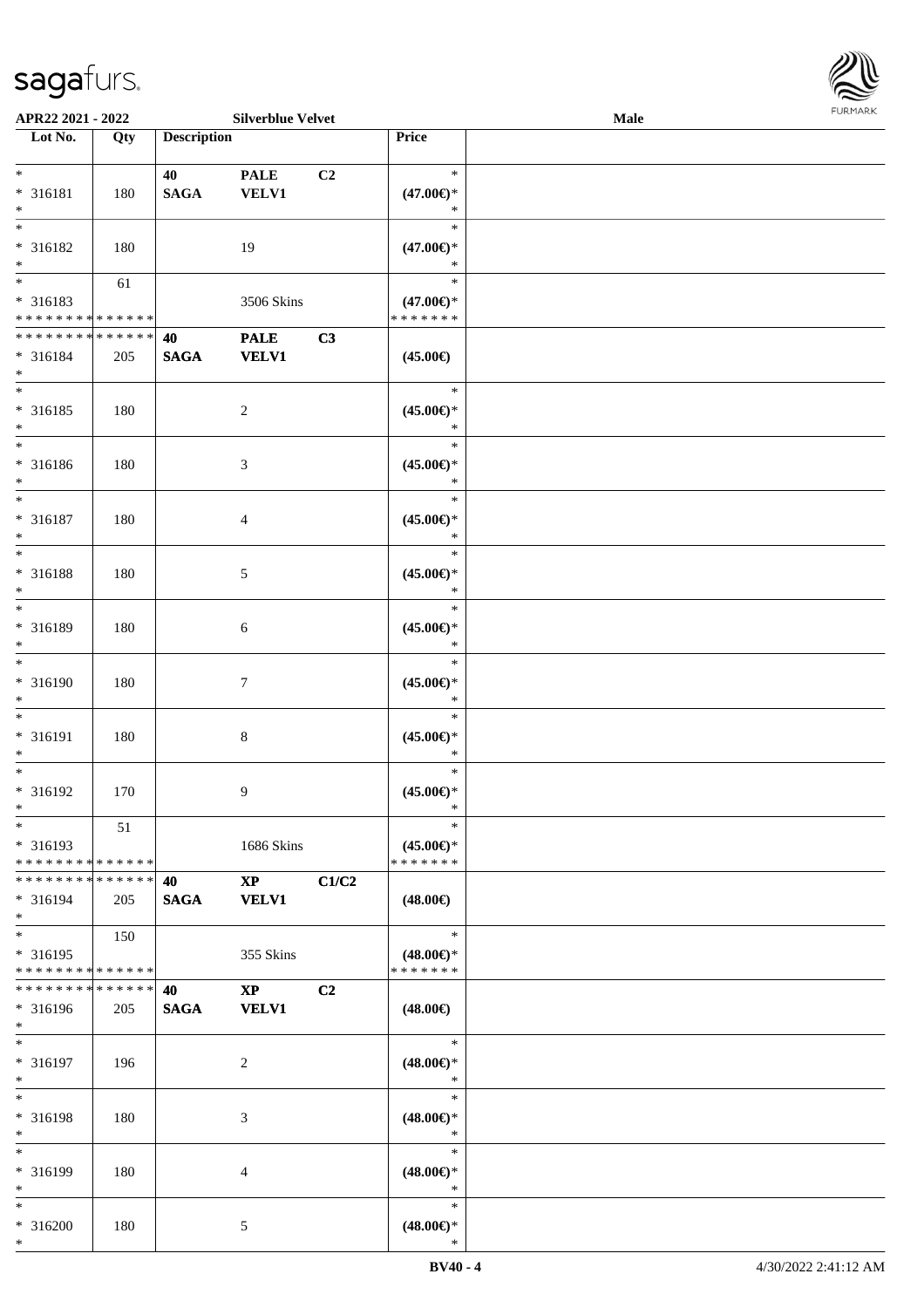\*



| APR22 2021 - 2022                                                                                  |            |                    | <b>Silverblue Velvet</b>               |    |                                                   | <b>Male</b> |  |
|----------------------------------------------------------------------------------------------------|------------|--------------------|----------------------------------------|----|---------------------------------------------------|-------------|--|
| Lot No.                                                                                            | Qty        | <b>Description</b> |                                        |    | Price                                             |             |  |
| $*$<br>* 316201<br>$*$                                                                             | 180        | 40<br><b>SAGA</b>  | $\mathbf{X}\mathbf{P}$<br><b>VELV1</b> | C2 | $\ast$<br>$(48.00\epsilon)$ *<br>$\ast$           |             |  |
| $\overline{\ast}$<br>* 316202<br>$*$                                                               | 180        |                    | $\tau$                                 |    | $\ast$<br>$(48.00\epsilon)$ *<br>$\ast$           |             |  |
| * 316203<br>$*$<br>$*$                                                                             | 180        |                    | $8\,$                                  |    | $\ast$<br>$(48.00\epsilon)$ *<br>$\ast$           |             |  |
| $* 316204$<br>$*$<br>$\overline{\ast}$                                                             | 180        |                    | $\overline{9}$                         |    | $\ast$<br>$(48.00\epsilon)$ *<br>$\ast$<br>$\ast$ |             |  |
| $* 316205$<br>$\ast$<br>$\overline{\ }$                                                            | 180        |                    | 10                                     |    | $(48.00\epsilon)$ *<br>$\ast$<br>$\ast$           |             |  |
| * 316206<br>$*$<br>$\overline{\ast}$                                                               | 180        |                    | 11                                     |    | $(48.00\epsilon)$ *<br>$\ast$<br>$\ast$           |             |  |
| * 316207<br>$*$<br>$*$                                                                             | 180        |                    | 12                                     |    | $(48.00\epsilon)$ *<br>$\ast$<br>$\ast$           |             |  |
| * 316208<br>$*$<br>$*$                                                                             | 180<br>180 |                    | 13                                     |    | $(48.00\epsilon)$ *<br>$\ast$<br>$\ast$           |             |  |
| * 316209<br>* * * * * * * * <mark>* * * * * *</mark><br>* * * * * * * * <mark>* * * * * * *</mark> |            | 40                 | 2561 Skins<br>2XP                      | C1 | $(48.00\epsilon)$ *<br>* * * * * * *              |             |  |
| $* 316210$<br>$*$<br>$*$                                                                           | 205        | <b>SAGA</b>        | <b>VELV1</b>                           |    | $(48.00\epsilon)$<br>$\ast$                       |             |  |
| $* 316211$<br>$\ast$                                                                               | 180<br>152 |                    | $\overline{c}$                         |    | $(48.00\epsilon)$ *<br>$\ast$<br>$\ast$           |             |  |
| $* 316212$<br>* * * * * * * * <mark>* * * * * *</mark>                                             |            | 40 2XP             | 537 Skins                              | C2 | $(48.00\epsilon)$ *<br>*******                    |             |  |
| $* 316213$<br>$*$<br>$\ddot{x}$                                                                    | 205        |                    | SAGA VELV1                             |    | $(47.00\epsilon)$<br>$\ast$                       |             |  |
| $* 316214$<br>$\ast$<br>$*$                                                                        | 180        |                    | $\overline{2}$                         |    | $(47.00\epsilon)$ *<br>$\ast$<br>$\ast$           |             |  |
| $* 316215$<br>$\ast$<br>$*$                                                                        | 180        |                    | 3                                      |    | $(47.00\epsilon)$ *<br>$\ast$<br>$\ast$           |             |  |
| $* 316216$<br>$*$<br>$*$                                                                           | 180        |                    | $\overline{4}$                         |    | $(47.00\epsilon)$ *<br>$\ast$<br>$\ast$           |             |  |
| * 316217<br>$*$<br>$\ast$                                                                          | 180        |                    | 5                                      |    | $(47.00\epsilon)$ *<br>$\mathbb{R}^n$<br>$\ast$   |             |  |
| * 316218<br>$*$                                                                                    | 180        |                    | 6                                      |    | $(47.00\epsilon)$ *<br>$\ast$<br>$\ast$           |             |  |
| * 316219<br>$*$<br>$\ddot{x}$                                                                      | 180        |                    | $7\phantom{.0}$                        |    | $(47.00\epsilon)$ *<br>$\ast$<br>$\ast$           |             |  |
| $* 316220$<br>$*$                                                                                  | 180        |                    | 8                                      |    | $(47.00\epsilon)$ *<br>$\ast$                     |             |  |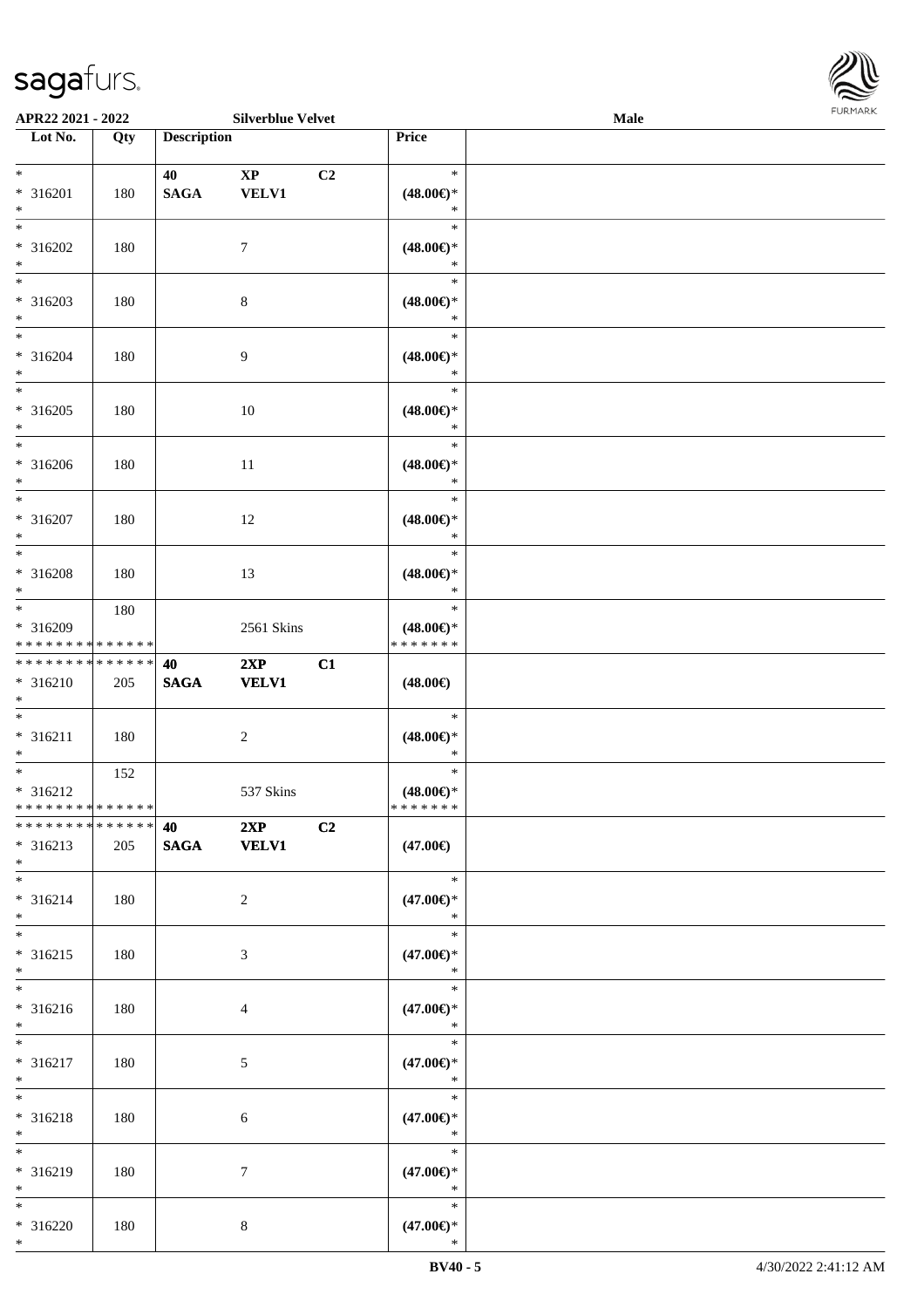\*



| APR22 2021 - 2022                                                             |     |                    | <b>Silverblue Velvet</b>    |                                                   | <b>Male</b> |  |
|-------------------------------------------------------------------------------|-----|--------------------|-----------------------------|---------------------------------------------------|-------------|--|
| Lot No.                                                                       | Qty | <b>Description</b> |                             | Price                                             |             |  |
| $*$<br>* 316221                                                               | 180 | 40<br><b>SAGA</b>  | 2XP<br><b>VELV1</b>         | $\ast$<br>C <sub>2</sub><br>$(47.00\epsilon)$ *   |             |  |
| $\ast$<br>$*$<br>* 316222<br>$*$                                              | 180 |                    | 10                          | $\ast$<br>$\ast$<br>$(47.00\epsilon)$ *<br>*      |             |  |
| * 316223<br>$\ast$                                                            | 180 |                    | 11                          | $\ast$<br>$(47.00\epsilon)$ *<br>*                |             |  |
| $*$<br>* 316224<br>$*$                                                        | 180 |                    | 12                          | $\ast$<br>$(47.00\epsilon)$ *<br>$\ast$           |             |  |
| $*$<br>$* 316225$<br>$*$                                                      | 180 |                    | 13                          | $\ast$<br>$(47.00\epsilon)$ *<br>$\ast$           |             |  |
| $*$<br>$* 316226$<br>$*$                                                      | 180 |                    | 14                          | $\ast$<br>$(47.00\epsilon)$ *<br>$\ast$           |             |  |
| $*$<br>* 316227<br>* * * * * * * * * * * * * *                                | 169 |                    | 2714 Skins                  | $\ast$<br>$(47.00\epsilon)$ *<br>* * * * * * *    |             |  |
| * * * * * * * * * * * * * * *<br>* 316228<br>$\ast$                           | 205 | 40<br><b>SAGA</b>  | 2XP<br><b>VELV1</b>         | C3<br>$(45.00\epsilon)$                           |             |  |
| $*$<br>* 316229<br>$*$                                                        | 180 |                    | 2                           | $\ast$<br>$(45.00\epsilon)$ *<br>$\ast$           |             |  |
| $*$<br>$* 316230$<br>$*$                                                      | 180 |                    | 3                           | $\ast$<br>$(45.00\epsilon)$ *<br>$\ast$           |             |  |
| $*$<br>* 316231<br>$*$                                                        | 180 |                    | 4                           | $\ast$<br>$(45.00\epsilon)$ *<br>$\ast$           |             |  |
| $*$<br>* 316232<br>$*$                                                        | 180 |                    | 5                           | $\ast$<br>$(45.00\epsilon)$ *<br>$\ast$           |             |  |
| $*$<br>* 316233<br>$*$                                                        | 180 |                    | 6                           | $\ast$<br>$(45.00\epsilon)$ *<br>$\ast$           |             |  |
| $*$<br>* 316234<br>$*$                                                        | 180 |                    | 7                           | $\ast$<br>$(45.00\epsilon)$ *<br>$\ast$<br>$\ast$ |             |  |
| $*$<br>* 316235<br>* * * * * * * * * * * * * *<br>* * * * * * * * * * * * * * | 140 |                    | 1425 Skins                  | $(45.00\epsilon)$ *<br>* * * * * * *              |             |  |
| * 316236<br>$*$                                                               | 205 | 40<br><b>SAGA</b>  | <b>PALE</b><br><b>VELV2</b> | C <sub>2</sub><br>$(48.00\epsilon)$               |             |  |
| $*$<br>* 316237<br>$*$<br>$*$                                                 | 180 |                    | 2                           | $\ast$<br>$(48.00\epsilon)$ *<br>$\ast$<br>$\ast$ |             |  |
| * 316238<br>* * * * * * * * * * * * * *<br>* * * * * * * * * * * * * *        | 150 |                    | 535 Skins                   | $(48.00\epsilon)$ *<br>* * * * * * *              |             |  |
| * 316239<br>$*$<br>$*$                                                        | 205 | 40<br><b>SAGA</b>  | 2XP<br><b>VELV2</b>         | C2<br>$(48.00\epsilon)$<br>$\ast$                 |             |  |
| * 316240<br>$*$                                                               | 180 |                    | 2                           | $(48.00\epsilon)$ *<br>∗                          |             |  |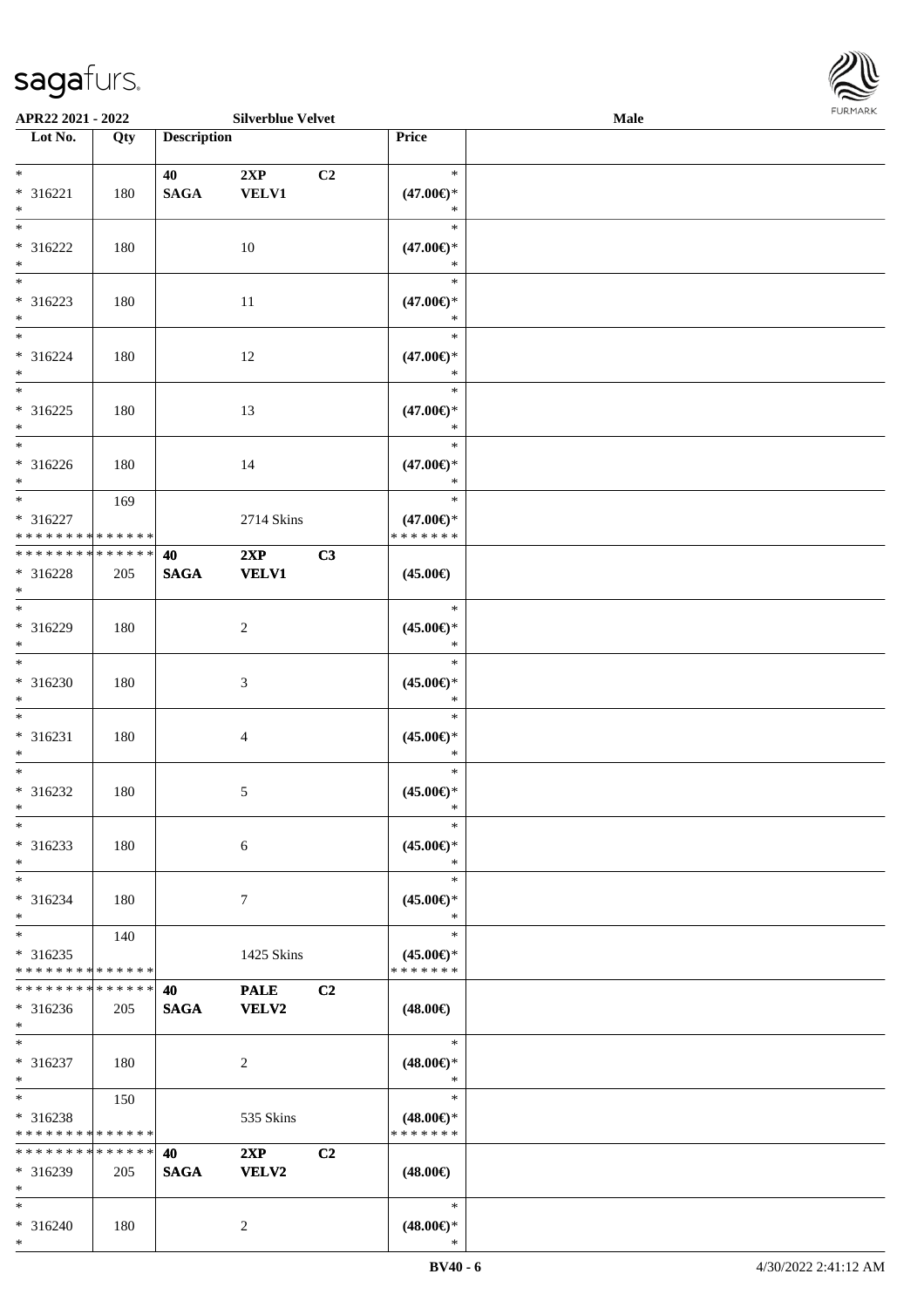

| APR22 2021 - 2022           |     |                    | <b>Silverblue Velvet</b> |                 |                               | Male |  |
|-----------------------------|-----|--------------------|--------------------------|-----------------|-------------------------------|------|--|
| Lot No.                     | Qty | <b>Description</b> |                          |                 | Price                         |      |  |
|                             |     |                    |                          |                 |                               |      |  |
| $*$                         |     | 40                 | 2XP                      | C <sub>2</sub>  | $\ast$                        |      |  |
| * 316241                    | 180 | <b>SAGA</b>        | VELV2                    |                 | $(48.00\epsilon)$ *           |      |  |
| $*$                         |     |                    |                          |                 | $\ast$                        |      |  |
| $\overline{\ast}$           |     |                    |                          |                 | $\ast$                        |      |  |
| $* 316242$                  | 195 |                    | 4                        |                 | $(48.00\epsilon)$ *           |      |  |
| $*$                         |     |                    |                          |                 | $\ast$                        |      |  |
| $\overline{\phantom{0}}$    | 192 |                    |                          |                 | $\ast$                        |      |  |
| * 316243                    |     |                    | 952 Skins                |                 | $(48.00\epsilon)$ *           |      |  |
| * * * * * * * * * * * * * * |     |                    |                          |                 | * * * * * * *                 |      |  |
| * * * * * * * * * * * * * * |     | 40                 | XP/2XP                   | C <sub>2</sub>  |                               |      |  |
| * 316244                    | 205 | IA                 | <b>VELV1</b>             | WB1             | $(40.00\epsilon)$             |      |  |
| $*$                         |     |                    |                          |                 |                               |      |  |
| $*$                         |     |                    |                          |                 | $\ast$                        |      |  |
| $* 316245$                  | 180 |                    | $\overline{c}$           |                 | $(40.00\epsilon)$ *           |      |  |
| $*$                         |     |                    |                          |                 | $\ast$                        |      |  |
| $\ast$                      |     |                    |                          |                 | $\ast$                        |      |  |
| $* 316246$                  | 180 |                    | 3                        |                 | $(40.00\epsilon)$ *           |      |  |
| $*$                         |     |                    |                          |                 | $\ast$                        |      |  |
| $*$                         |     |                    |                          |                 | $\ast$                        |      |  |
| $* 316247$                  | 180 |                    | 4                        |                 | $(40.00\epsilon)$ *           |      |  |
| $*$                         |     |                    |                          |                 | $\ast$                        |      |  |
| $*$                         | 141 |                    |                          |                 | $\ast$                        |      |  |
| * 316248                    |     |                    | 886 Skins                |                 | $(40.00\epsilon)$ *           |      |  |
| * * * * * * * * * * * * * * |     |                    |                          |                 | * * * * * * *                 |      |  |
|                             |     | 40                 | $\mathbf{ALL}$           | C2              |                               |      |  |
| 316249                      | 207 | IA                 | <b>VELV1</b>             | WB <sub>2</sub> | $(36.00\epsilon)$             |      |  |
|                             |     |                    |                          |                 |                               |      |  |
| * * * * * * * * * * * * * * |     | 40                 | XP/2XP                   | C <sub>2</sub>  |                               |      |  |
| $* 316250$                  | 205 | IA                 | <b>VELV1</b>             | <b>CHIP</b>     | $(42.00\epsilon)$             |      |  |
| $*$<br>$*$                  |     |                    |                          |                 | $\ast$                        |      |  |
|                             |     |                    |                          |                 |                               |      |  |
| $* 316251$<br>$*$           | 180 |                    | $\overline{c}$           |                 | $(42.00\epsilon)$ *<br>$\ast$ |      |  |
| $*$                         |     |                    |                          |                 | $\ast$                        |      |  |
|                             |     |                    |                          |                 |                               |      |  |
| $* 316252$<br>$*$           | 180 |                    | 3                        |                 | $(42.00\epsilon)$ *<br>$\ast$ |      |  |
| $*$                         |     |                    |                          |                 | $\ast$                        |      |  |
| * 316253                    | 180 |                    | 4                        |                 | $(42.00\epsilon)$ *           |      |  |
| $*$                         |     |                    |                          |                 | $\ast$                        |      |  |
| $*$                         |     |                    |                          |                 | $\ast$                        |      |  |
| $* 316254$                  | 180 |                    |                          |                 | $(42.00\epsilon)$ *           |      |  |
| $*$                         |     |                    | 5                        |                 | $\ast$                        |      |  |
| $*$                         |     |                    |                          |                 | $\ast$                        |      |  |
| $* 316255$                  | 180 |                    | 6                        |                 | $(42.00\epsilon)$ *           |      |  |
| $*$                         |     |                    |                          |                 | $\ast$                        |      |  |
| $*$                         |     |                    |                          |                 | $\ast$                        |      |  |
| $* 316256$                  | 180 |                    | 7                        |                 | $(42.00\epsilon)$ *           |      |  |
| $*$                         |     |                    |                          |                 | $\ast$                        |      |  |
| $*$                         |     |                    |                          |                 | $\ast$                        |      |  |
| $* 316257$                  | 180 |                    | 8                        |                 | $(42.00\epsilon)$ *           |      |  |
| $*$                         |     |                    |                          |                 | $\ast$                        |      |  |
| $*$                         |     |                    |                          |                 | $\ast$                        |      |  |
| * 316258                    | 180 |                    | 9                        |                 | $(42.00\epsilon)$ *           |      |  |
| $*$                         |     |                    |                          |                 | $\ast$                        |      |  |
| $*$                         |     |                    |                          |                 | $\ast$                        |      |  |
| * 316259                    | 180 |                    | 10                       |                 | $(42.00\epsilon)$ *           |      |  |
| $*$                         |     |                    |                          |                 | $\ast$                        |      |  |
| $*$                         |     |                    |                          |                 | $\ast$                        |      |  |
| $* 316260$                  | 180 |                    | 11                       |                 | $(42.00\epsilon)$ *           |      |  |
| $*$                         |     |                    |                          |                 | $\ast$                        |      |  |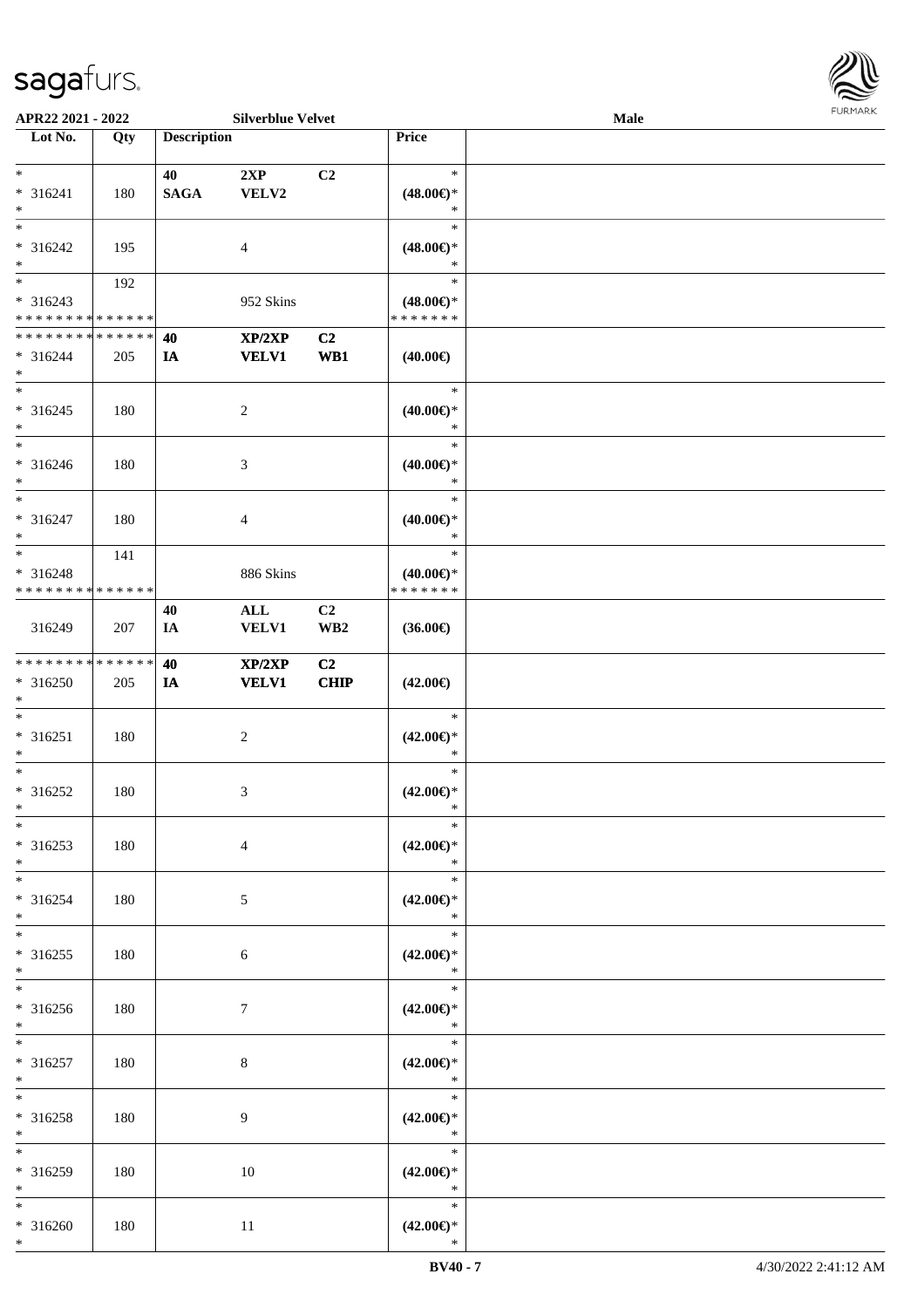

| APR22 2021 - 2022           |     |                    | <b>Silverblue Velvet</b> |                |                               | Male |  |
|-----------------------------|-----|--------------------|--------------------------|----------------|-------------------------------|------|--|
| Lot No.                     | Qty | <b>Description</b> |                          |                | Price                         |      |  |
|                             |     |                    |                          |                |                               |      |  |
| $*$                         |     | 40                 | XP/2XP                   | C2             | $\ast$                        |      |  |
| $* 316261$                  | 180 | IA                 | <b>VELV1</b>             | <b>CHIP</b>    | $(42.00\epsilon)$ *           |      |  |
| $\ast$                      |     |                    |                          |                | $\ast$                        |      |  |
| $\overline{\ast}$           |     |                    |                          |                | $\ast$                        |      |  |
| * 316262                    | 180 |                    | 13                       |                | $(42.00\epsilon)$ *           |      |  |
| $\ast$                      |     |                    |                          |                | $\ast$                        |      |  |
| $\overline{\phantom{0}}$    |     |                    |                          |                | $\ast$                        |      |  |
| $* 316263$                  | 180 |                    | 14                       |                | $(42.00\epsilon)$ *           |      |  |
| $*$                         |     |                    |                          |                | $\ast$                        |      |  |
| $\overline{\ast}$           |     |                    |                          |                | $\ast$                        |      |  |
|                             |     |                    |                          |                |                               |      |  |
| $* 316264$                  | 180 |                    | 15                       |                | $(42.00\epsilon)$ *<br>$\ast$ |      |  |
| $\ast$<br>$\overline{\ast}$ |     |                    |                          |                | $\ast$                        |      |  |
|                             |     |                    |                          |                |                               |      |  |
| $* 316265$                  | 180 |                    | 16                       |                | $(42.00\epsilon)$ *           |      |  |
| $\ast$                      |     |                    |                          |                | $\ast$                        |      |  |
| $\overline{\phantom{a}^*}$  |     |                    |                          |                | $\ast$                        |      |  |
| $* 316266$                  | 180 |                    | 17                       |                | $(42.00\epsilon)$ *           |      |  |
| $\ast$                      |     |                    |                          |                | $\ast$                        |      |  |
| $\ast$                      |     |                    |                          |                | $\ast$                        |      |  |
| $* 316267$                  | 180 |                    | 18                       |                | $(42.00\epsilon)$ *           |      |  |
| $\ast$                      |     |                    |                          |                | $\ast$                        |      |  |
| $\ast$                      |     |                    |                          |                | $\ast$                        |      |  |
| $* 316268$                  | 180 |                    | 19                       |                | $(42.00\epsilon)$ *           |      |  |
| $\ast$                      |     |                    |                          |                | $\ast$                        |      |  |
| $\overline{\phantom{a}^*}$  |     |                    |                          |                | $\ast$                        |      |  |
| * 316269                    | 180 |                    | $20\,$                   |                | $(42.00\epsilon)$ *           |      |  |
| $\ast$                      |     |                    |                          |                | $\ast$                        |      |  |
| $\overline{\phantom{a}^*}$  |     |                    |                          |                | $\ast$                        |      |  |
| $* 316270$                  | 180 |                    | 21                       |                | $(42.00\epsilon)$ *           |      |  |
| $*$                         |     |                    |                          |                | $\ast$                        |      |  |
| $\ast$                      |     |                    |                          |                | $\ast$                        |      |  |
| $* 316271$                  | 180 |                    | $22\,$                   |                | $(42.00\epsilon)$ *           |      |  |
| $\ast$                      |     |                    |                          |                | $\ast$                        |      |  |
| $\overline{\phantom{a}^*}$  | 129 |                    |                          |                | $\ast$                        |      |  |
| * 316272                    |     |                    | 4114 Skins               |                | $(42.00\epsilon)$ *           |      |  |
| * * * * * * * * * * * * * * |     |                    |                          |                | *******                       |      |  |
| * * * * * * * * * * * * * * |     | 40                 | XP/2XP                   | C <sub>2</sub> |                               |      |  |
| $* 316273$                  | 205 | IA                 | <b>VELV2</b>             | <b>CHIP</b>    | 43.00€                        |      |  |
| $*$                         |     |                    |                          |                |                               |      |  |
| $*$                         |     |                    |                          |                | $\ast$                        |      |  |
|                             |     |                    |                          |                |                               |      |  |
| * 316274                    | 180 |                    | $\overline{2}$           |                | 43.00€*                       |      |  |
| $*$                         |     |                    |                          |                | $\ast$                        |      |  |
| $\ast$                      |     |                    |                          |                | $\ast$                        |      |  |
| $* 316275$                  | 180 |                    | 3                        |                | 43.00€*                       |      |  |
| $*$                         |     |                    |                          |                | $\ast$                        |      |  |
| $\ast$                      |     |                    |                          |                | $\ast$                        |      |  |
| $* 316276$                  | 180 |                    | 4                        |                | 43.00€*                       |      |  |
| $*$                         |     |                    |                          |                | $\ast$                        |      |  |
| $*$                         |     |                    |                          |                | $\ast$                        |      |  |
| * 316277                    | 180 |                    | $5\phantom{.0}$          |                | 43.00€*                       |      |  |
| $*$                         |     |                    |                          |                | $\ast$                        |      |  |
| $*$                         | 196 |                    |                          |                | $\ast$                        |      |  |
| * 316278                    |     |                    | 1121 Skins               |                | 43.00€*                       |      |  |
| * * * * * * * * * * * * * * |     |                    |                          |                | * * * * * * *                 |      |  |
| * * * * * * * * * * * * * * |     | 40                 | <b>PALE</b>              | C1             |                               |      |  |
| * 316279                    | 205 | <b>SROY</b>        | <b>VELV1</b>             |                | $(48.00\epsilon)$             |      |  |
| $*$                         |     |                    |                          |                |                               |      |  |
| $*$                         | 61  |                    |                          |                | $\ast$                        |      |  |
| * 316280                    |     |                    | 266 Skins                |                | $(48.00\epsilon)$ *           |      |  |
| * * * * * * * * * * * * * * |     |                    |                          |                | * * * * * * *                 |      |  |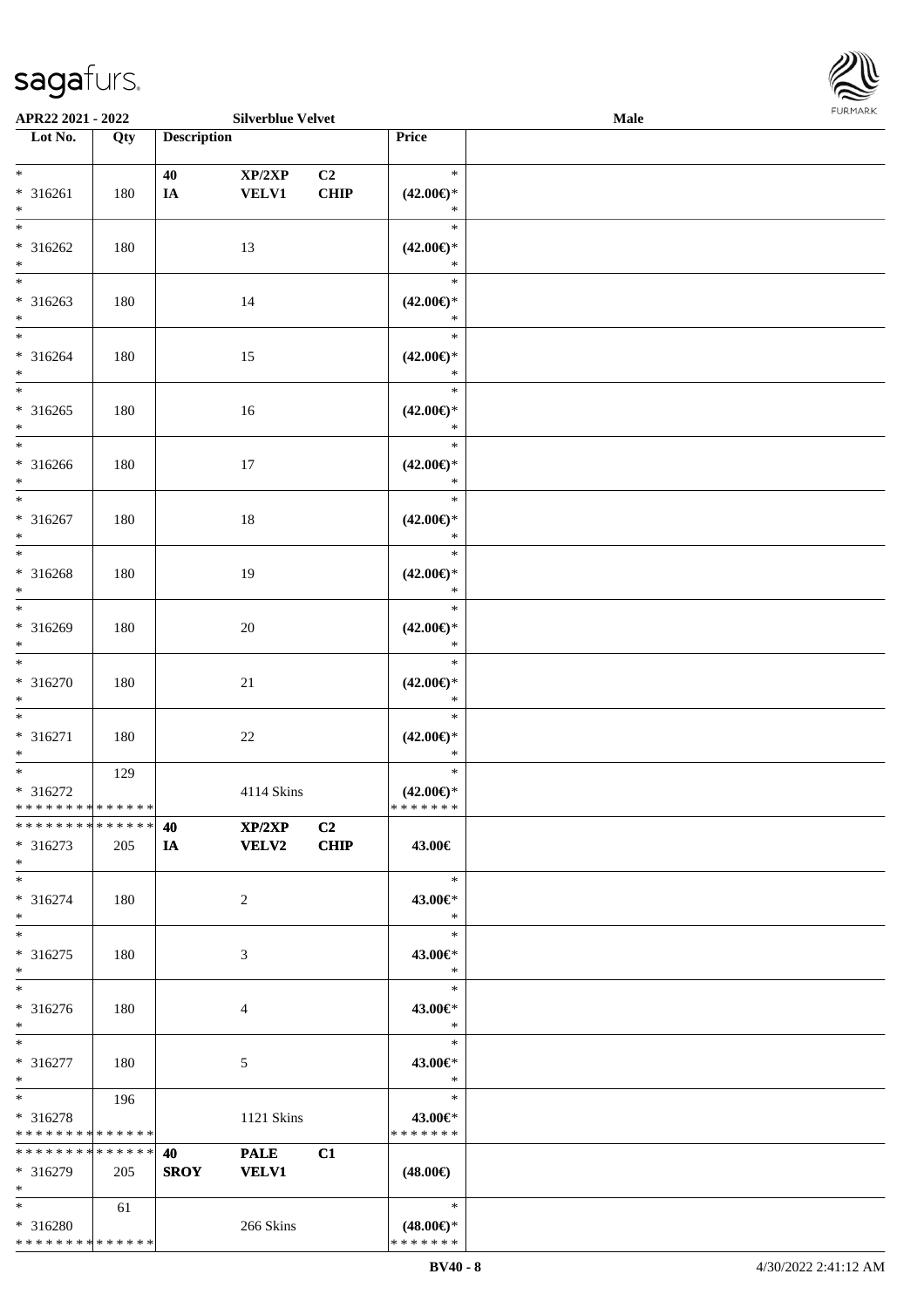\*



| APR22 2021 - 2022           |     |                    | <b>Silverblue Velvet</b> |       |                     | <b>Male</b> |  |
|-----------------------------|-----|--------------------|--------------------------|-------|---------------------|-------------|--|
| Lot No.                     | Qty | <b>Description</b> |                          |       | Price               |             |  |
|                             |     |                    |                          |       |                     |             |  |
| **************              |     | 40                 | <b>PALE</b>              | C2    |                     |             |  |
| $* 316281$                  | 205 | <b>SROY</b>        | <b>VELV1</b>             |       | $(48.00\epsilon)$   |             |  |
| $\ast$                      |     |                    |                          |       |                     |             |  |
| $\ast$                      |     |                    |                          |       | $\ast$              |             |  |
| * 316282                    | 180 |                    | 2                        |       | $(48.00\epsilon)$ * |             |  |
| $\ast$                      |     |                    |                          |       | $\ast$              |             |  |
| $\overline{\phantom{0}}$    |     |                    |                          |       | $\ast$              |             |  |
| * 316283                    | 180 |                    | $\mathfrak{Z}$           |       | $(48.00\epsilon)$ * |             |  |
| $\ast$                      |     |                    |                          |       | $\ast$              |             |  |
| $\ast$                      |     |                    |                          |       | $\ast$              |             |  |
| * 316284                    | 180 |                    | $\overline{4}$           |       | $(48.00\epsilon)$ * |             |  |
| $\ast$                      |     |                    |                          |       | $\ast$              |             |  |
| $\ast$                      |     |                    |                          |       | $\ast$              |             |  |
| $* 316285$                  | 180 |                    | $\sqrt{5}$               |       | $(48.00\epsilon)$ * |             |  |
| $\ast$                      |     |                    |                          |       | $\ast$              |             |  |
| $\overline{\phantom{1}}$    |     |                    |                          |       | $\ast$              |             |  |
| $* 316286$                  | 180 |                    | $6\,$                    |       | $(48.00\epsilon)$ * |             |  |
| $\ast$                      |     |                    |                          |       | $\ast$              |             |  |
| $\ast$                      | 36  |                    |                          |       | $\ast$              |             |  |
| * 316287                    |     |                    | 1141 Skins               |       | $(48.00\epsilon)$ * |             |  |
| * * * * * * * * * * * * * * |     |                    |                          |       | * * * * * * *       |             |  |
| * * * * * * * * * * * * * * |     | 40                 | <b>PALE</b>              | C3    |                     |             |  |
| * 316288                    | 205 | <b>SROY</b>        | <b>VELV1</b>             |       | $(47.00\epsilon)$   |             |  |
| $\ast$                      |     |                    |                          |       |                     |             |  |
| $\ast$                      |     |                    |                          |       | $\ast$              |             |  |
| * 316289                    | 180 |                    | $\sqrt{2}$               |       | $(47.00\epsilon)$ * |             |  |
| $\ast$                      |     |                    |                          |       | $\ast$              |             |  |
| $\overline{\phantom{1}}$    | 135 |                    |                          |       | $\ast$              |             |  |
| * 316290                    |     |                    | 520 Skins                |       | $(47.00\epsilon)$ * |             |  |
| * * * * * * * * * * * * * * |     |                    |                          |       | * * * * * * *       |             |  |
|                             |     | 40                 | 2XP                      | C1    |                     |             |  |
| 316291                      | 168 | <b>SROY</b>        | <b>VELV1</b>             |       | $(48.00\epsilon)$   |             |  |
|                             |     |                    |                          |       |                     |             |  |
| **************              |     | 40                 | 2XP                      | C2    |                     |             |  |
| * 316292                    | 205 | <b>SROY</b>        | <b>VELV1</b>             |       | $(48.00\epsilon)$   |             |  |
| $*$                         |     |                    |                          |       |                     |             |  |
| $*$                         |     |                    |                          |       | $\ast$              |             |  |
| * 316293                    | 180 |                    | $\overline{c}$           |       | $(48.00\epsilon)$ * |             |  |
| $\ast$                      |     |                    |                          |       | $\ast$              |             |  |
| $\ast$                      |     |                    |                          |       | $\ast$              |             |  |
| * 316294                    | 180 |                    | 3                        |       | $(48.00\epsilon)$ * |             |  |
| $\ast$                      |     |                    |                          |       | $\ast$              |             |  |
| $\ast$                      |     |                    |                          |       | $\ast$              |             |  |
| * 316295                    | 180 |                    | 4                        |       | $(48.00\epsilon)$ * |             |  |
| $\ast$                      |     |                    |                          |       | $\ast$              |             |  |
| $\ast$                      | 154 |                    |                          |       | $\ast$              |             |  |
| * 316296                    |     |                    | 899 Skins                |       | $(48.00\epsilon)$ * |             |  |
| * * * * * * * * * * * * * * |     |                    |                          |       | * * * * * * *       |             |  |
| * * * * * * * * * * * * * * |     | 40                 | 2XP                      | C3    |                     |             |  |
| * 316297                    | 205 | <b>SROY</b>        | <b>VELV1</b>             |       | $(47.00\epsilon)$   |             |  |
| $\ast$                      |     |                    |                          |       |                     |             |  |
| $\ast$                      |     |                    |                          |       | $\ast$              |             |  |
| * 316298                    | 190 |                    | $\overline{c}$           |       | $(47.00\epsilon)$ * |             |  |
| $\ast$                      |     |                    |                          |       | $\ast$              |             |  |
| $\ast$                      | 96  |                    |                          |       | $\ast$              |             |  |
| * 316299                    |     |                    | 491 Skins                |       | $(47.00\epsilon)$ * |             |  |
| * * * * * * * * * * * * * * |     |                    |                          |       | * * * * * * *       |             |  |
| * * * * * * * * * * * * * * |     | 40                 | <b>PALE</b>              | C1/C2 |                     |             |  |
| * 316300                    | 205 | <b>SROY</b>        | <b>VELV2</b>             |       | $(48.00\epsilon)$   |             |  |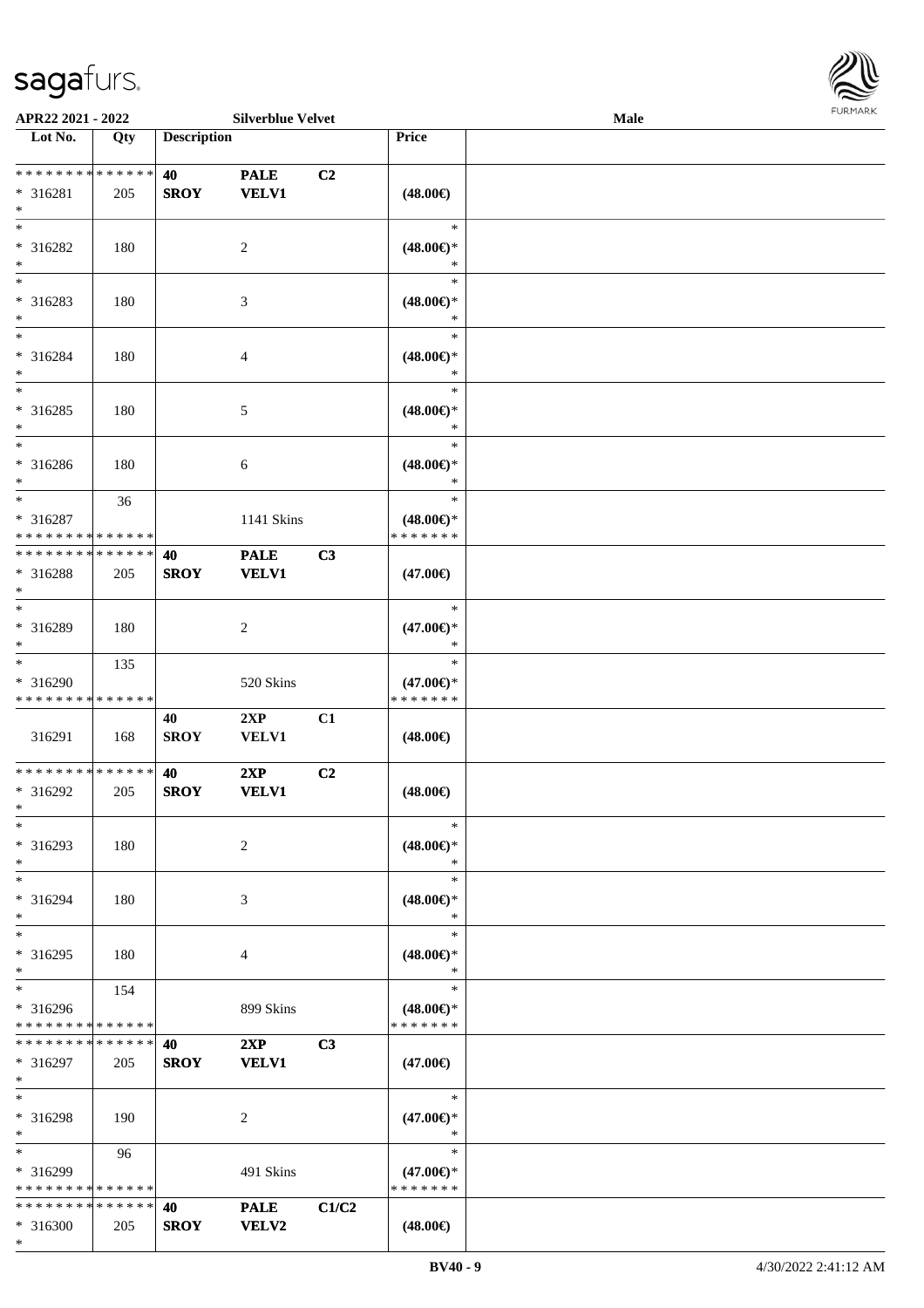

| APR22 2021 - 2022                      |     |                    | <b>Silverblue Velvet</b>    |                |                                          | <b>Male</b> | <b>FURMARK</b> |
|----------------------------------------|-----|--------------------|-----------------------------|----------------|------------------------------------------|-------------|----------------|
| Lot No.                                | Qty | <b>Description</b> |                             |                | Price                                    |             |                |
| $\ast$<br>$* 316301$<br>************** | 125 | 40<br><b>SROY</b>  | <b>PALE</b><br><b>VELV2</b> | C1/C2          | $*$<br>$(48.00\epsilon)$ *<br>*******    |             |                |
| **************<br>* 316302<br>$\ast$   | 205 | 40<br><b>SROY</b>  | 2XP<br><b>VELV2</b>         | C <sub>2</sub> | $(48.00\epsilon)$                        |             |                |
| $\ast$<br>$* 316303$<br>$\ast$         | 180 |                    | 2                           |                | $\ast$<br>$(48.00\epsilon)$ *<br>*       |             |                |
| $\ast$<br>$* 316304$<br>************** | 67  |                    | 452 Skins                   |                | $\ast$<br>$(48.00\epsilon)$ *<br>******* |             |                |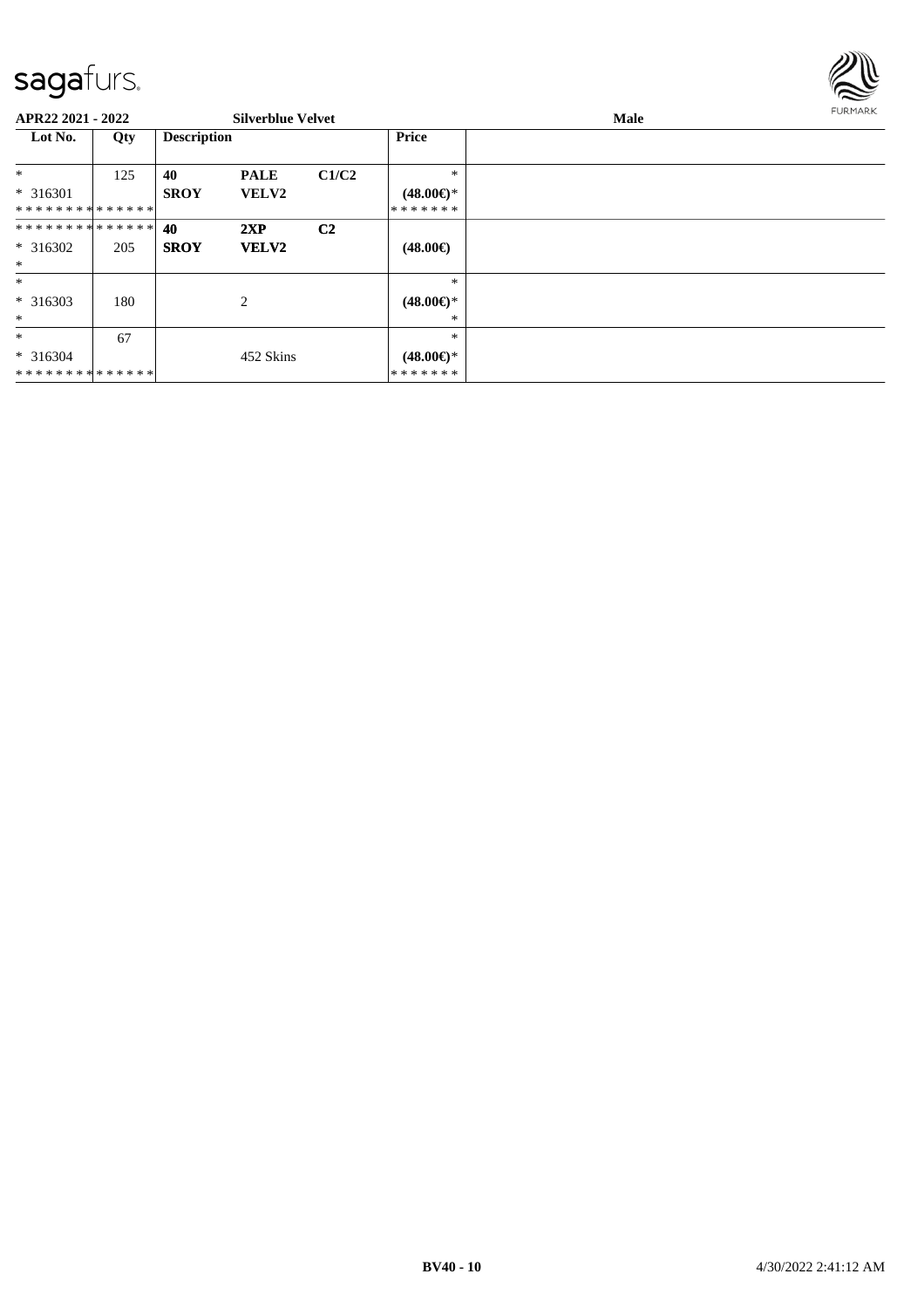

| APR22 2021 - 2022           |     |                    | <b>Silverblue Velvet</b> |                |                     | Male |  |
|-----------------------------|-----|--------------------|--------------------------|----------------|---------------------|------|--|
| Lot No.                     | Qty | <b>Description</b> |                          |                | Price               |      |  |
|                             |     |                    |                          |                |                     |      |  |
|                             |     | 30                 | <b>Dark</b>              | C1/C2          |                     |      |  |
| 316361                      | 205 | ${\bf SI}$         | <b>VELV1</b>             |                | $(33.00\epsilon)$   |      |  |
|                             |     |                    |                          |                |                     |      |  |
| * * * * * * * * * * * * * * |     | 30                 | <b>PALE</b>              | C1             |                     |      |  |
| $* 316362$                  | 245 | SI                 | <b>VELV1</b>             |                | $(40.00\epsilon)$   |      |  |
| $\ast$                      |     |                    |                          |                |                     |      |  |
| $\overline{\phantom{0}}$    | 177 |                    |                          |                | $\ast$              |      |  |
| $* 316363$                  |     |                    | 422 Skins                |                | $(40.00\epsilon)$ * |      |  |
| * * * * * * * * * * * * * * |     |                    |                          |                | * * * * * * *       |      |  |
|                             |     | 30                 | <b>PALE</b>              | C1/C2          |                     |      |  |
| 316364                      | 201 | ${\bf S}{\bf I}$   | <b>VELV1</b>             |                | (39.00)             |      |  |
|                             |     |                    |                          |                |                     |      |  |
| * * * * * * * * * * * * * * |     | 30                 | <b>PALE</b>              | C2             |                     |      |  |
| $* 316365$                  | 245 | ${\bf SI}$         | <b>VELV1</b>             |                | (39.00)             |      |  |
| $\ast$                      |     |                    |                          |                |                     |      |  |
| $\ast$                      |     |                    |                          |                | $\ast$              |      |  |
| $* 316366$                  | 220 |                    | $\sqrt{2}$               |                | $(39.00\epsilon)$ * |      |  |
| $\ast$                      |     |                    |                          |                | $\ast$              |      |  |
| $\ast$                      |     |                    |                          |                | $\ast$              |      |  |
| * 316367                    | 220 |                    | $\mathfrak{Z}$           |                | $(39.00\epsilon)$ * |      |  |
| $\ast$                      |     |                    |                          |                | $\ast$              |      |  |
| $\ast$                      |     |                    |                          |                | $\ast$              |      |  |
| * 316368                    | 220 |                    | $\overline{4}$           |                | $(39.00\epsilon)$ * |      |  |
| $\ast$                      |     |                    |                          |                | $\ast$              |      |  |
| $\ast$                      | 76  |                    |                          |                | $\ast$              |      |  |
| * 316369                    |     |                    | 981 Skins                |                | $(39.00\epsilon)$ * |      |  |
| * * * * * * * * * * * * * * |     |                    |                          |                | * * * * * * *       |      |  |
|                             |     | 30                 | <b>PALE</b>              | C3             |                     |      |  |
| 316370                      | 237 | ${\bf S}{\bf I}$   | <b>VELV1</b>             |                | $(38.00\epsilon)$   |      |  |
|                             |     |                    |                          |                |                     |      |  |
|                             |     | 30                 | $\mathbf{X}\mathbf{P}$   | C1/C2          |                     |      |  |
| 316371                      | 252 | ${\bf SI}$         | <b>VELV1</b>             |                | $(40.00\epsilon)$   |      |  |
|                             |     |                    |                          |                |                     |      |  |
| 316372                      | 210 | 30<br>${\bf SI}$   | 2XP<br><b>VELV1</b>      | C1             |                     |      |  |
|                             |     |                    |                          |                | $(40.00\epsilon)$   |      |  |
| * * * * * * * * * * * * * * |     | 30                 | 2XP                      | C <sub>2</sub> |                     |      |  |
| $* 316373$                  | 245 | SI                 | <b>VELV1</b>             |                | $(39.00\epsilon)$   |      |  |
| $\ast$                      |     |                    |                          |                |                     |      |  |
| $\ast$                      |     |                    |                          |                | $\ast$              |      |  |
| $* 316374$                  | 220 |                    | 2                        |                | $(39.00\epsilon)$ * |      |  |
| $\ast$                      |     |                    |                          |                | ∗                   |      |  |
| $\ast$                      |     |                    |                          |                | $\ast$              |      |  |
| $* 316375$                  | 220 |                    | 3                        |                | (39.00)             |      |  |
| $\ast$                      |     |                    |                          |                | $\ast$              |      |  |
| $\ast$                      | 70  |                    |                          |                | $\ast$              |      |  |
| $* 316376$                  |     |                    | 755 Skins                |                | $(39.00€)*$         |      |  |
| * * * * * * * * * * * * * * |     |                    |                          |                | * * * * * * *       |      |  |
| * * * * * * * * * * * * * * |     | 30                 | 2XP                      | C3             |                     |      |  |
| * 316377                    | 245 | SI                 | <b>VELV1</b>             |                | $(38.00\epsilon)$   |      |  |
| $\ast$                      |     |                    |                          |                |                     |      |  |
| $\ast$                      | 158 |                    |                          |                | $\ast$              |      |  |
| $* 316378$                  |     |                    | 403 Skins                |                | $(38.00\epsilon)$ * |      |  |
| * * * * * * * * * * * * * * |     |                    |                          |                | * * * * * * *       |      |  |
| * * * * * * * * * * * * * * |     | 30                 | <b>PALE</b>              | C1/C2          |                     |      |  |
| $* 316379$                  | 265 | SI                 | VELV2                    |                | $(40.00\epsilon)$   |      |  |
| $\ast$                      |     |                    |                          |                |                     |      |  |
| $*$                         | 117 |                    |                          |                | $\ast$              |      |  |
| * 316380                    |     |                    | 382 Skins                |                | $(40.00€)$ *        |      |  |
| * * * * * * * * * * * * * * |     |                    |                          |                | * * * * * * *       |      |  |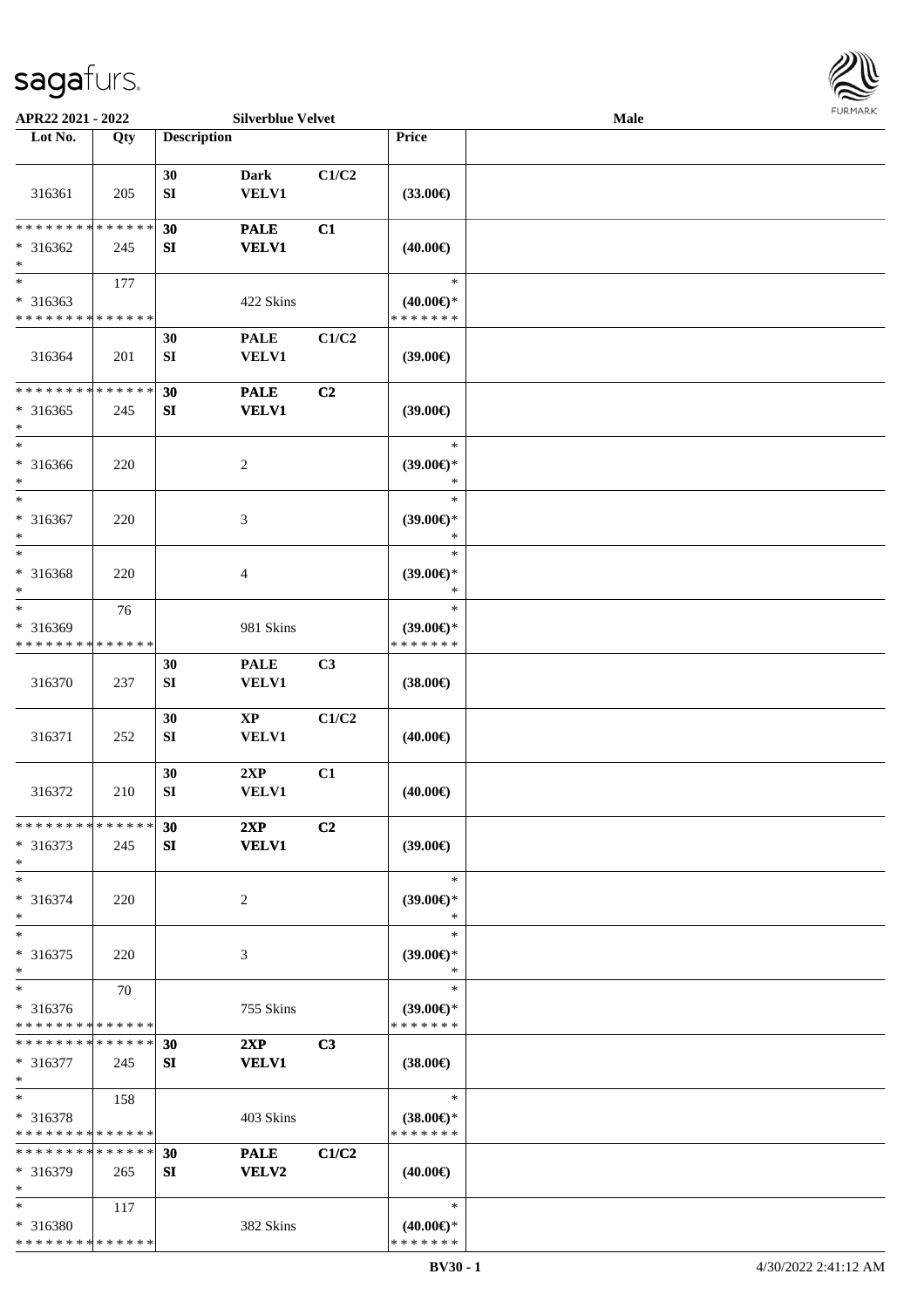

| APR22 2021 - 2022             |        |                    | <b>Silverblue Velvet</b> |                |                          | Male |  |
|-------------------------------|--------|--------------------|--------------------------|----------------|--------------------------|------|--|
| Lot No.                       | Qty    | <b>Description</b> |                          |                | <b>Price</b>             |      |  |
|                               |        |                    |                          |                |                          |      |  |
| ******** <mark>******</mark>  |        | 30                 | 2XP                      | C1/C2          |                          |      |  |
| * 316381                      | 245    | SI                 | VELV2                    |                | $(40.00\epsilon)$        |      |  |
| $*$                           |        |                    |                          |                |                          |      |  |
| $*$                           | 170    |                    |                          |                | $\ast$                   |      |  |
|                               |        |                    |                          |                |                          |      |  |
| * 316382                      |        |                    | 415 Skins                |                | $(40.00\epsilon)$ *      |      |  |
| * * * * * * * * * * * * * *   |        |                    |                          |                | * * * * * * *            |      |  |
| * * * * * * * * * * * * * *   |        | 30                 | ALL                      | C2             |                          |      |  |
| $* 316383$                    | 245    | $\mathbf{I}$       | <b>VELV1</b>             | WB1            | $(29.50\epsilon)$        |      |  |
| $*$                           |        |                    |                          |                |                          |      |  |
| $*$                           | 136    |                    |                          |                | $\ast$                   |      |  |
| * 316384                      |        |                    | 381 Skins                |                | $(29.50\epsilon)$ *      |      |  |
| * * * * * * * * * * * * * *   |        |                    |                          |                | * * * * * * *            |      |  |
| * * * * * * * * * * * * * *   |        | 30                 | XP/2XP                   | C <sub>2</sub> |                          |      |  |
| $* 316385$                    | 245    | $\mathbf{I}$       | <b>VELV1</b>             | <b>CHIP</b>    | $(35.00\epsilon)$        |      |  |
| $\ast$                        |        |                    |                          |                |                          |      |  |
| $*$                           |        |                    |                          |                | $\ast$                   |      |  |
|                               |        |                    |                          |                |                          |      |  |
| $* 316386$                    | 220    |                    | 2                        |                | $(35.00\epsilon)$ *      |      |  |
| $*$                           |        |                    |                          |                | $\ast$                   |      |  |
| $*$                           |        |                    |                          |                | ∗                        |      |  |
| $* 316387$                    | 220    |                    | 3                        |                | $(35.00\epsilon)$ *      |      |  |
| $\ast$                        |        |                    |                          |                | $\ast$                   |      |  |
| $*$                           |        |                    |                          |                | $\ast$                   |      |  |
| * 316388                      | 220    |                    | 4                        |                | $(35.00\epsilon)$ *      |      |  |
| $\ast$                        |        |                    |                          |                | ∗                        |      |  |
| $*$                           |        |                    |                          |                | $\ast$                   |      |  |
| * 316389                      |        |                    |                          |                |                          |      |  |
|                               | 220    |                    | 5                        |                | $(35.00\epsilon)$ *<br>* |      |  |
| $*$<br>$*$                    |        |                    |                          |                |                          |      |  |
|                               |        |                    |                          |                | $\ast$                   |      |  |
| * 316390                      | 220    |                    | 6                        |                | $(35.00\epsilon)$ *      |      |  |
| $*$                           |        |                    |                          |                | $\ast$                   |      |  |
| $*$                           | 43     |                    |                          |                | $\ast$                   |      |  |
| * 316391                      |        |                    | 1388 Skins               |                | $(35.00\epsilon)$ *      |      |  |
| * * * * * * * * * * * * * *   |        |                    |                          |                | * * * * * * *            |      |  |
|                               |        | 30                 | <b>Dark</b>              | C1             |                          |      |  |
| 316392                        | 182    | <b>SAGA</b>        | VELV1                    |                | $(37.00\epsilon)$        |      |  |
|                               |        |                    |                          |                |                          |      |  |
| * * * * * * * * * * * * * * * |        | 30                 | <b>Dark</b>              | C2             |                          |      |  |
| * 316393                      | 225    | <b>SAGA</b>        | <b>VELV1</b>             |                | $(36.00\epsilon)$        |      |  |
| $*$                           |        |                    |                          |                |                          |      |  |
| $*$                           | 203    |                    |                          |                | $\ast$                   |      |  |
|                               |        |                    |                          |                |                          |      |  |
| * 316394                      |        |                    | 428 Skins                |                | $(36.00\epsilon)$ *      |      |  |
| * * * * * * * * * * * * * *   |        |                    |                          |                | * * * * * * *            |      |  |
|                               |        | 30                 | Dark                     | C3             |                          |      |  |
| 316395                        | 124    | <b>SAGA</b>        | <b>VELV1</b>             |                | $(34.00\epsilon)$        |      |  |
|                               |        |                    |                          |                |                          |      |  |
| * * * * * * * *               | ****** | 30                 | <b>PALE</b>              | C1             |                          |      |  |
| * 316396                      | 225    | <b>SAGA</b>        | <b>VELV1</b>             |                | $(43.00\epsilon)$        |      |  |
| $*$                           |        |                    |                          |                |                          |      |  |
| $*$                           |        |                    |                          |                | $\ast$                   |      |  |
| * 316397                      | 200    |                    | $\overline{c}$           |                | $(43.00\epsilon)$ *      |      |  |
| $*$                           |        |                    |                          |                | $\ast$                   |      |  |
| $*$                           |        |                    |                          |                | $\ast$                   |      |  |
|                               |        |                    |                          |                |                          |      |  |
| * 316398                      | 200    |                    | 3                        |                | $(43.00\epsilon)$ *      |      |  |
| $*$                           |        |                    |                          |                | $\ast$                   |      |  |
| $*$                           |        |                    |                          |                | $\ast$                   |      |  |
| * 316399                      | 200    |                    | 4                        |                | $(43.00\epsilon)$ *      |      |  |
| $*$                           |        |                    |                          |                | $\ast$                   |      |  |
| $*$                           |        |                    |                          |                | $\ast$                   |      |  |
| * 316400                      | 200    |                    | 5                        |                | $(43.00\epsilon)$ *      |      |  |
| $*$                           |        |                    |                          |                | $\ast$                   |      |  |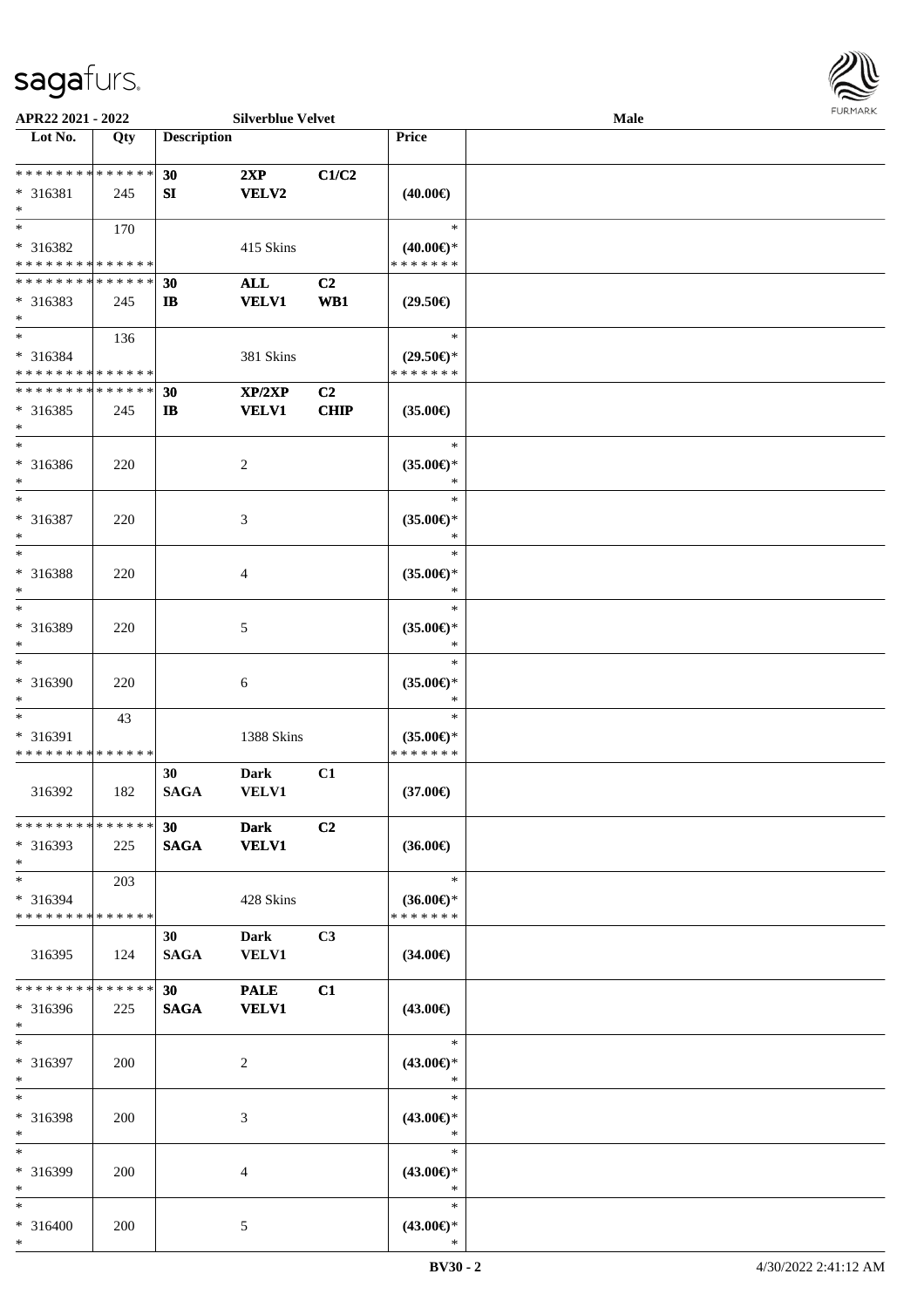

| APR22 2021 - 2022                                         |     |                                | <b>Silverblue Velvet</b>    |       |                                                   | Male |  |
|-----------------------------------------------------------|-----|--------------------------------|-----------------------------|-------|---------------------------------------------------|------|--|
| Lot No.                                                   | Qty | <b>Description</b>             |                             |       | Price                                             |      |  |
| $\ast$<br>* 316401<br>$\ast$                              | 200 | 30 <sup>1</sup><br><b>SAGA</b> | <b>PALE</b><br><b>VELV1</b> | C1    | $\ast$<br>$(43.00\epsilon)$ *<br>$\ast$           |      |  |
| $*$<br>$* 316402$<br>$\ast$                               | 200 |                                | $\tau$                      |       | $\ast$<br>$(43.00\epsilon)$ *<br>$\ast$           |      |  |
| $\overline{\phantom{a}^*}$<br>$* 316403$<br>$\ast$<br>$*$ | 200 |                                | $\,8\,$                     |       | $\ast$<br>$(43.00\epsilon)$ *<br>$\ast$           |      |  |
| $* 316404$<br>$\ast$                                      | 200 |                                | $\overline{9}$              |       | $\ast$<br>$(43.00\epsilon)$ *<br>$\ast$           |      |  |
| $\ast$<br>$* 316405$<br>* * * * * * * * * * * * * *       | 99  |                                | 1924 Skins                  |       | $\ast$<br>$(43.00\epsilon)$ *<br>* * * * * * *    |      |  |
| ******** <mark>*****</mark> *<br>$* 316406$<br>$*$        | 225 | 30<br><b>SAGA</b>              | <b>PALE</b><br><b>VELV1</b> | C1/C2 | $(42.00\epsilon)$                                 |      |  |
| $\ast$<br>$* 316407$<br>$\ast$                            | 200 |                                | $\overline{c}$              |       | $\ast$<br>$(42.00\epsilon)$ *<br>$\ast$           |      |  |
| $*$<br>* 316408<br>* * * * * * * * * * * * * *            | 83  |                                | 508 Skins                   |       | $\ast$<br>$(42.00\epsilon)$ *<br>* * * * * * *    |      |  |
| **************<br>$* 316409$<br>$*$                       | 225 | 30<br><b>SAGA</b>              | <b>PALE</b><br><b>VELV1</b> | C2    | $(42.00\epsilon)$                                 |      |  |
| $\overline{\phantom{0}}$<br>$* 316410$<br>$\ast$          | 200 |                                | $\sqrt{2}$                  |       | $\ast$<br>$(42.00\epsilon)$ *<br>$\ast$           |      |  |
| $\ast$<br>$* 316411$<br>$\ast$                            | 200 |                                | $\mathfrak{Z}$              |       | $\ast$<br>$(42.00\epsilon)$ *<br>$\ast$           |      |  |
| $\ast$<br>$* 316412$<br>$*$<br>$*$                        | 200 |                                | $\overline{4}$              |       | $\ast$<br>$(42.00\epsilon)$ *<br>$\ast$<br>$\ast$ |      |  |
| $* 316413$<br>$*$<br>$*$                                  | 200 |                                | 5                           |       | $(42.00\epsilon)$ *<br>$\ast$<br>$\ast$           |      |  |
| $* 316414$<br>$\ast$<br>$\ast$                            | 200 |                                | 6                           |       | $(42.00\epsilon)$ *<br>$\ast$<br>$\ast$           |      |  |
| $* 316415$<br>$*$<br>$\overline{\phantom{1}}$             | 200 |                                | $7\phantom{.0}$             |       | $(42.00\epsilon)$ *<br>$\ast$<br>$\ast$           |      |  |
| $* 316416$<br>$*$<br>$*$                                  | 200 |                                | 8                           |       | $(42.00\epsilon)$ *<br>$\ast$                     |      |  |
| $* 316417$<br>$*$                                         | 200 |                                | 9                           |       | $\ast$<br>$(42.00\epsilon)$ *<br>$\ast$<br>$\ast$ |      |  |
| $\ast$<br>* 316418<br>$*$                                 | 200 |                                | 10                          |       | $(42.00\epsilon)$ *<br>$\ast$                     |      |  |
| $\ast$<br>* 316419<br>$*$                                 | 200 |                                | 11                          |       | $\ast$<br>$(42.00\epsilon)$ *<br>$\ast$           |      |  |
| $*$<br>$* 316420$<br>******** <mark>******</mark>         | 74  |                                | 2299 Skins                  |       | $\ast$<br>$(42.00\epsilon)$ *<br>* * * * * * *    |      |  |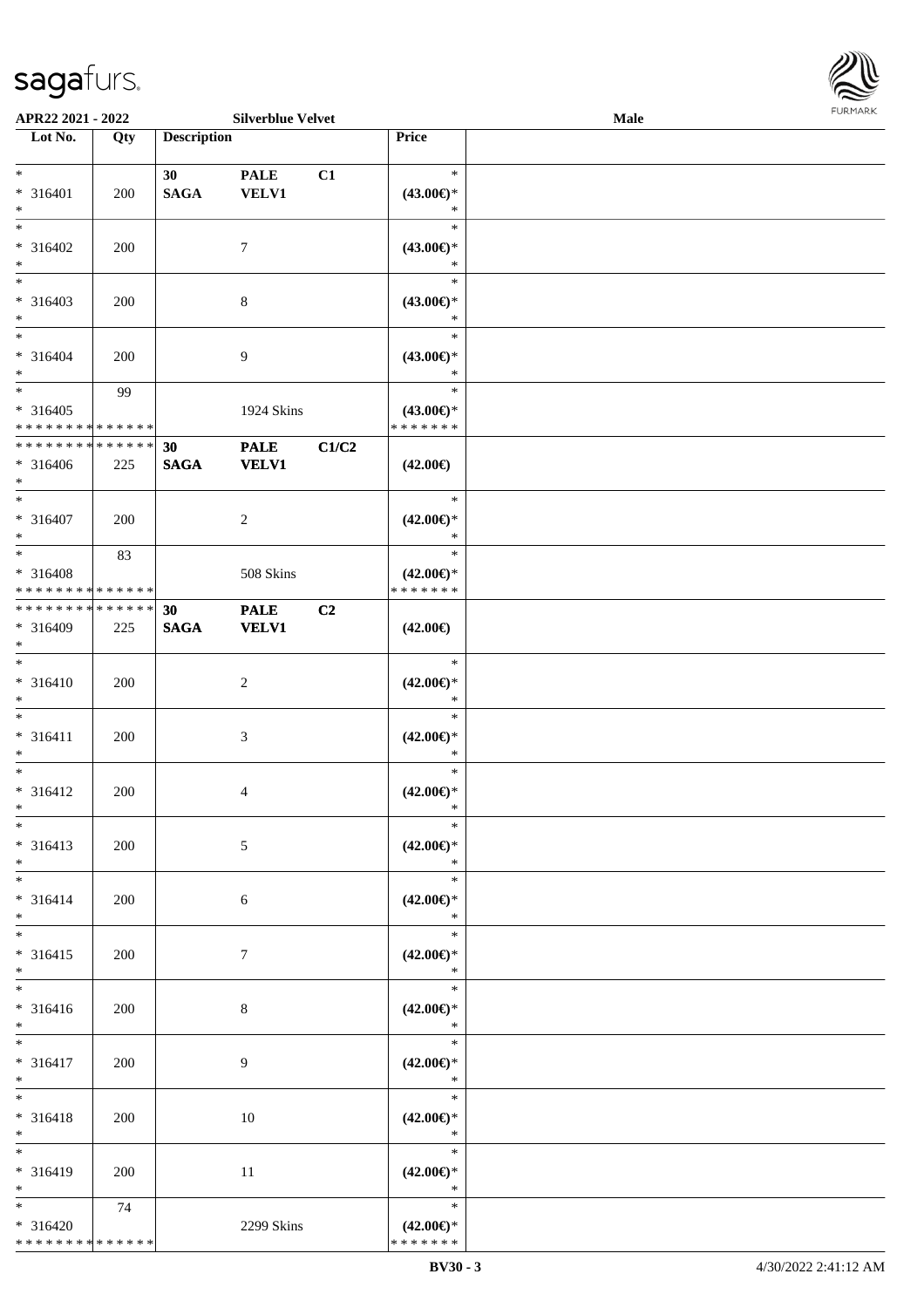

| APR22 2021 - 2022                                   |               |                                | <b>Silverblue Velvet</b>               |    |                                                | Male |  |
|-----------------------------------------------------|---------------|--------------------------------|----------------------------------------|----|------------------------------------------------|------|--|
| Lot No.                                             | Qty           | <b>Description</b>             |                                        |    | Price                                          |      |  |
| ******** <mark>******</mark><br>* 316421<br>$*$     | 225           | 30 <sub>1</sub><br><b>SAGA</b> | <b>PALE</b><br><b>VELV1</b>            | C3 | $(40.00\epsilon)$                              |      |  |
| $*$<br>* 316422<br>$*$                              | 200           |                                | 2                                      |    | $\ast$<br>$(40.00\epsilon)$ *<br>$\ast$        |      |  |
| $\overline{\phantom{0}}$<br>$* 316423$<br>$*$       | 200           |                                | $\mathfrak{Z}$                         |    | $\ast$<br>$(40.00\epsilon)$ *<br>$\ast$        |      |  |
| $*$<br>$* 316424$<br>$*$                            | 200           |                                | $\overline{4}$                         |    | $\ast$<br>$(40.00\epsilon)$ *<br>$\ast$        |      |  |
| $*$<br>$* 316425$<br>$*$                            | 200           |                                | $5\,$                                  |    | $\ast$<br>$(40.00\epsilon)$ *<br>$\ast$        |      |  |
| $\overline{\phantom{0}}$<br>$* 316426$<br>$*$       | 200           |                                | 6                                      |    | $\ast$<br>$(40.00\epsilon)$ *<br>$\ast$        |      |  |
| $\ast$<br>$* 316427$<br>* * * * * * * * * * * * * * | 234           |                                | 1459 Skins                             |    | $\ast$<br>$(40.00\epsilon)$ *<br>* * * * * * * |      |  |
| 316428                                              | 193           | 30<br><b>SAGA</b>              | $\mathbf{X}\mathbf{P}$<br>VELV1        | C1 | $(44.00\epsilon)$                              |      |  |
| * * * * * * * *<br>* 316429<br>$*$                  | ******<br>225 | 30<br>$\mathbf{SAGA}$          | $\mathbf{X}\mathbf{P}$<br><b>VELV1</b> | C2 | $(43.00\epsilon)$                              |      |  |
| $*$<br>$* 316430$<br>$*$                            | 200           |                                | $\sqrt{2}$                             |    | $\ast$<br>$(43.00\epsilon)$ *<br>$\ast$        |      |  |
| $*$<br>$* 316431$<br>$*$                            | 200           |                                | $\mathfrak{Z}$                         |    | $\ast$<br>$(43.00\epsilon)$ *<br>$\ast$        |      |  |
| $*$<br>$* 316432$<br>$*$                            | 200           |                                | 4                                      |    | $\ast$<br>$(43.00\epsilon)$ *<br>$\ast$        |      |  |
| $*$<br>$* 316433$<br>$*$                            | 200           |                                | $\mathfrak{S}$                         |    | $\ast$<br>$(43.00\epsilon)$ *<br>$\ast$        |      |  |
| $*$<br>$* 316434$<br>$*$                            | 200           |                                | 6                                      |    | $\ast$<br>$(43.00\epsilon)$ *<br>$\ast$        |      |  |
| $*$<br>$* 316435$<br>$*$<br>$*$                     | 200           |                                | $7\phantom{.0}$                        |    | $\ast$<br>$(43.00\epsilon)$ *<br>$\ast$        |      |  |
| $* 316436$<br>$*$                                   | 200           |                                | 8                                      |    | $\ast$<br>$(43.00\epsilon)$ *<br>$\ast$        |      |  |
| $*$<br>$* 316437$<br>$*$                            | 200           |                                | 9                                      |    | $\ast$<br>$(43.00\epsilon)$ *<br>$\ast$        |      |  |
| $*$<br>* 316438<br>$*$                              | 200           |                                | 10                                     |    | $\ast$<br>$(43.00\epsilon)$ *<br>$\ast$        |      |  |
| $*$<br>* 316439<br>$*$                              | 200           |                                | 11                                     |    | $\ast$<br>$(43.00\epsilon)$ *<br>$\ast$        |      |  |
| $*$<br>$* 316440$<br>$*$                            | 200           |                                | 12                                     |    | $\ast$<br>$(43.00\epsilon)$ *<br>$\ast$        |      |  |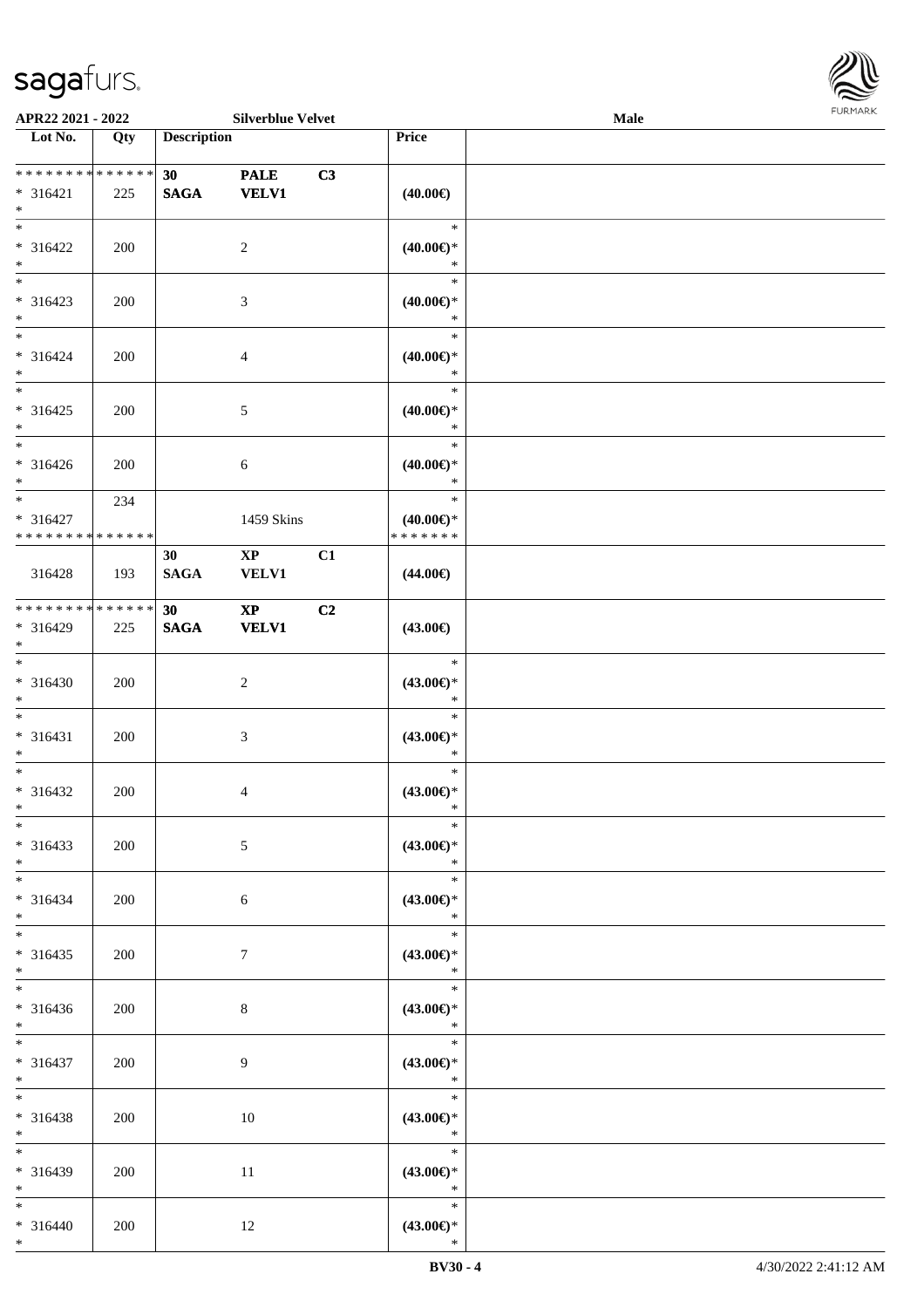

| APR22 2021 - 2022             |     |                    | <b>Silverblue Velvet</b> |                |                     | Male |  |
|-------------------------------|-----|--------------------|--------------------------|----------------|---------------------|------|--|
| Lot No.                       | Qty | <b>Description</b> |                          |                | Price               |      |  |
|                               |     |                    |                          |                |                     |      |  |
| $*$                           |     | 30                 | $\mathbf{XP}$            | C <sub>2</sub> | $\ast$              |      |  |
| $* 316441$                    | 200 | <b>SAGA</b>        | <b>VELV1</b>             |                | $(43.00\epsilon)$ * |      |  |
| $*$                           |     |                    |                          |                | $\ast$              |      |  |
| $*$                           | 196 |                    |                          |                | $\ast$              |      |  |
| * 316442                      |     |                    |                          |                |                     |      |  |
|                               |     |                    | 2821 Skins               |                | $(43.00\epsilon)$ * |      |  |
| * * * * * * * * * * * * * *   |     |                    |                          |                | * * * * * * *       |      |  |
| * * * * * * * * * * * * * * * |     | 30                 | 2XP                      | C1             |                     |      |  |
| $* 316443$                    | 225 | <b>SAGA</b>        | <b>VELV1</b>             |                | $(43.00\epsilon)$   |      |  |
| $*$                           |     |                    |                          |                |                     |      |  |
| $*$                           |     |                    |                          |                | $\ast$              |      |  |
| $* 316444$                    | 200 |                    | $\overline{c}$           |                | $(43.00\epsilon)$ * |      |  |
| $*$                           |     |                    |                          |                | $\ast$              |      |  |
| $*$                           |     |                    |                          |                | $\ast$              |      |  |
|                               |     |                    |                          |                |                     |      |  |
| $* 316445$                    | 200 |                    | 3                        |                | $(43.00\epsilon)$ * |      |  |
| $*$                           |     |                    |                          |                | $\ast$              |      |  |
| $*$                           |     |                    |                          |                | $\ast$              |      |  |
| $* 316446$                    | 200 |                    | 4                        |                | $(43.00\epsilon)$ * |      |  |
| $*$                           |     |                    |                          |                | $\ast$              |      |  |
| $*$                           | 102 |                    |                          |                | $\ast$              |      |  |
| $* 316447$                    |     |                    | 927 Skins                |                | $(43.00\epsilon)$ * |      |  |
| * * * * * * * * * * * * * *   |     |                    |                          |                | * * * * * * *       |      |  |
| * * * * * * * * * * * * * * * |     | 30                 | 2XP                      | C1/C2          |                     |      |  |
|                               |     |                    |                          |                |                     |      |  |
| $* 316448$                    | 205 | <b>SAGA</b>        | <b>VELV1</b>             |                | $(42.00\epsilon)$   |      |  |
| $*$                           |     |                    |                          |                |                     |      |  |
| $*$                           | 53  |                    |                          |                | $\ast$              |      |  |
| $* 316449$                    |     |                    | 258 Skins                |                | $(42.00\epsilon)$ * |      |  |
| * * * * * * * * * * * * * *   |     |                    |                          |                | * * * * * * *       |      |  |
| * * * * * * * * * * * * * * * |     | 30                 | 2XP                      | C <sub>2</sub> |                     |      |  |
| $* 316450$                    | 225 | <b>SAGA</b>        | <b>VELV1</b>             |                | $(42.00\epsilon)$   |      |  |
| $*$                           |     |                    |                          |                |                     |      |  |
| $*$                           |     |                    |                          |                | $\ast$              |      |  |
| $* 316451$                    | 200 |                    | $\overline{c}$           |                | $(42.00\epsilon)$ * |      |  |
| $*$                           |     |                    |                          |                | $\ast$              |      |  |
| $*$                           |     |                    |                          |                | $\ast$              |      |  |
|                               |     |                    |                          |                |                     |      |  |
| $* 316452$                    | 200 |                    | 3                        |                | $(42.00\epsilon)$ * |      |  |
| $*$                           |     |                    |                          |                | $\ast$              |      |  |
| $*$                           |     |                    |                          |                | $\ast$              |      |  |
| $* 316453$                    | 200 |                    | 4                        |                | $(42.00\epsilon)$ * |      |  |
| $*$                           |     |                    |                          |                | $\ast$              |      |  |
| $*$                           |     |                    |                          |                | $\ast$              |      |  |
| * 316454                      | 200 |                    | 5                        |                | $(42.00\epsilon)$ * |      |  |
| $*$                           |     |                    |                          |                | $\ast$              |      |  |
| $*$                           |     |                    |                          |                | $\ast$              |      |  |
|                               |     |                    |                          |                |                     |      |  |
| $* 316455$                    | 200 |                    | 6                        |                | $(42.00\epsilon)$ * |      |  |
| $*$                           |     |                    |                          |                | $\ast$              |      |  |
| $*$                           |     |                    |                          |                | $\ast$              |      |  |
| * 316456                      | 200 |                    | 7                        |                | $(42.00\epsilon)$ * |      |  |
| $*$                           |     |                    |                          |                | $\ast$              |      |  |
| $*$                           |     |                    |                          |                | $\ast$              |      |  |
| * 316457                      | 200 |                    | 8                        |                | $(42.00\epsilon)$ * |      |  |
| $*$                           |     |                    |                          |                | $\ast$              |      |  |
| $*$                           |     |                    |                          |                | $\ast$              |      |  |
|                               |     |                    |                          |                |                     |      |  |
| * 316458                      | 200 |                    | 9                        |                | $(42.00\epsilon)$ * |      |  |
| $*$                           |     |                    |                          |                | $\ast$              |      |  |
| $*$                           |     |                    |                          |                | $\ast$              |      |  |
| * 316459                      | 200 |                    | 10                       |                | $(42.00\epsilon)$ * |      |  |
| $*$                           |     |                    |                          |                | $\ast$              |      |  |
| $*$                           | 214 |                    |                          |                | $\ast$              |      |  |
| * 316460                      |     |                    | 2239 Skins               |                | $(42.00\epsilon)$ * |      |  |
| * * * * * * * * * * * * * *   |     |                    |                          |                | * * * * * * *       |      |  |
|                               |     |                    |                          |                |                     |      |  |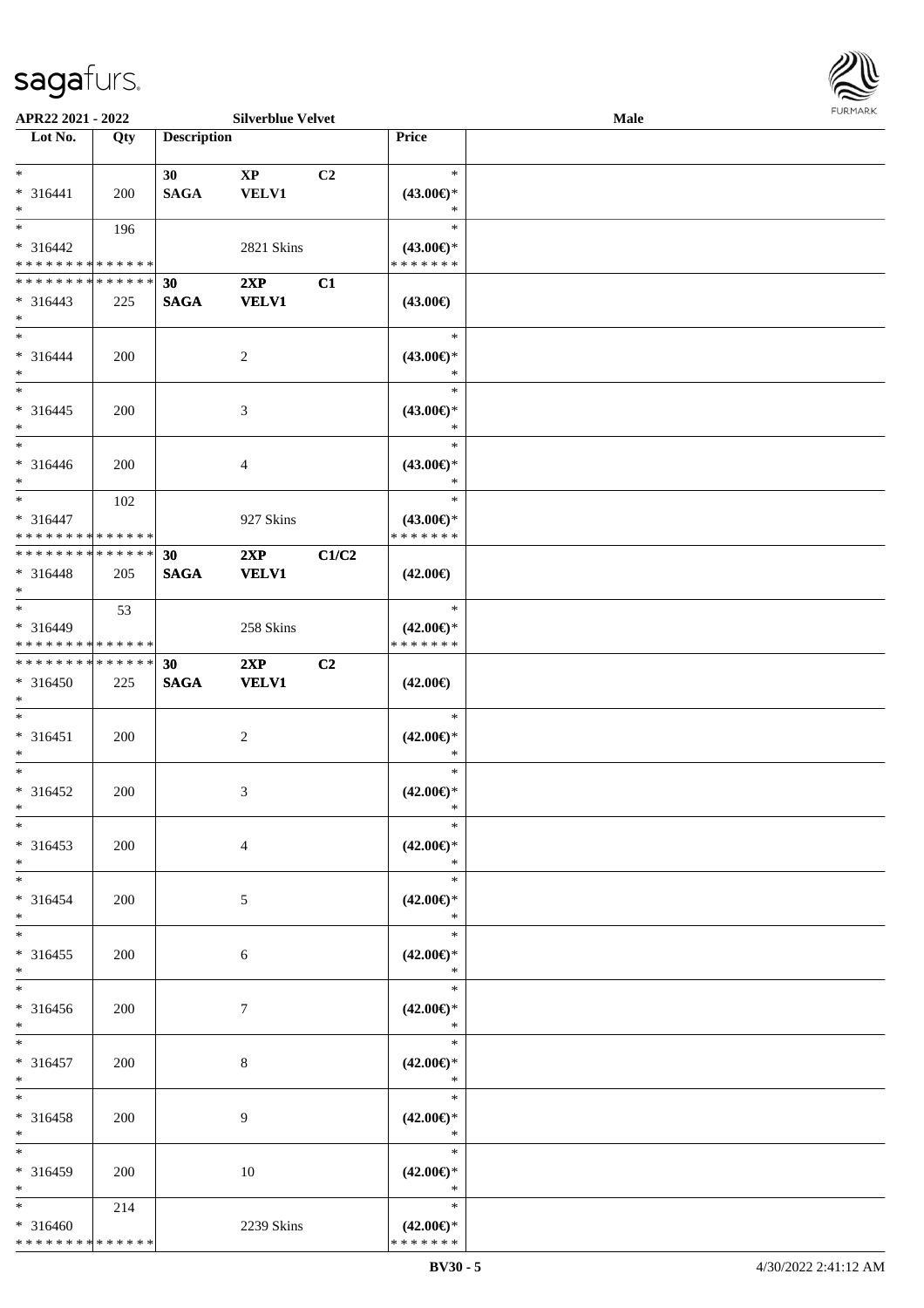\*



| APR22 2021 - 2022                          |            |                    | <b>Silverblue Velvet</b> |                 |                     | <b>Male</b> |  |
|--------------------------------------------|------------|--------------------|--------------------------|-----------------|---------------------|-------------|--|
| Lot No.                                    | Qty        | <b>Description</b> |                          |                 | Price               |             |  |
|                                            |            |                    |                          |                 |                     |             |  |
| ******** <mark>******</mark>               |            | 30                 | 2XP                      | C3              |                     |             |  |
| $* 316461$                                 | 225        | <b>SAGA</b>        | <b>VELV1</b>             |                 | $(40.00\epsilon)$   |             |  |
| $\ast$                                     |            |                    |                          |                 |                     |             |  |
| $\overline{\ast}$                          |            |                    |                          |                 | $\ast$              |             |  |
| $* 316462$                                 | 200        |                    | 2                        |                 | $(40.00\epsilon)$ * |             |  |
| $\ast$                                     |            |                    |                          |                 | ∗                   |             |  |
|                                            |            |                    |                          |                 | $\ast$              |             |  |
| $* 316463$                                 | 200        |                    | 3                        |                 | $(40.00\epsilon)$ * |             |  |
| $\ast$                                     |            |                    |                          |                 | $\ast$              |             |  |
| $\ddot{x}$                                 | 230        |                    |                          |                 | $\ast$              |             |  |
| $* 316464$                                 |            |                    | 855 Skins                |                 | $(40.00\epsilon)$ * |             |  |
| * * * * * * * * <mark>* * * * * *</mark>   |            |                    |                          |                 | * * * * * * *       |             |  |
| * * * * * * * * <mark>* * * * * *</mark>   |            | 30                 | <b>PALE</b>              | C2              |                     |             |  |
|                                            |            |                    |                          |                 |                     |             |  |
| $* 316465$                                 | 225        | <b>SAGA</b>        | <b>VELV2</b>             |                 | $(43.00\epsilon)$   |             |  |
| $\ast$<br>$\ast$                           |            |                    |                          |                 | $\ast$              |             |  |
|                                            |            |                    |                          |                 |                     |             |  |
| * 316466                                   | 200        |                    | 2                        |                 | $(43.00€)$ *        |             |  |
| $\ast$<br>$\overline{\ast}$                |            |                    |                          |                 | $\ast$              |             |  |
|                                            |            |                    |                          |                 | $\ast$              |             |  |
| $* 316467$                                 | 200        |                    | 3                        |                 | $(43.00\epsilon)$ * |             |  |
| $\ast$                                     |            |                    |                          |                 | $\ast$              |             |  |
| $\overline{\ast}$                          | 129        |                    |                          |                 | $\ast$              |             |  |
| * 316468                                   |            |                    | 754 Skins                |                 | $(43.00\epsilon)$ * |             |  |
| * * * * * * * * <mark>* * * * * *</mark>   |            |                    |                          |                 | * * * * * * *       |             |  |
| * * * * * * * * * * * * * * <mark>*</mark> |            | 30                 | 2XP                      | C2              |                     |             |  |
| * 316469                                   | 225        | <b>SAGA</b>        | <b>VELV2</b>             |                 | $(43.00\epsilon)$   |             |  |
| $\ast$                                     |            |                    |                          |                 |                     |             |  |
| $\ast$                                     |            |                    |                          |                 | $\ast$              |             |  |
| * 316470                                   | <b>200</b> |                    | 2                        |                 | $(43.00\epsilon)$ * |             |  |
| $\ast$                                     |            |                    |                          |                 | $\ast$              |             |  |
| $\ast$                                     |            |                    |                          |                 | $\ast$              |             |  |
| $* 316471$                                 | 200        |                    | 3                        |                 | $(43.00\epsilon)$ * |             |  |
| $\ast$                                     |            |                    |                          |                 | $\ast$              |             |  |
| $\ast$                                     |            |                    |                          |                 | $\ast$              |             |  |
| * 316472                                   | 200        |                    | $\overline{4}$           |                 | $(43.00\epsilon)$ * |             |  |
| $\ast$                                     |            |                    |                          |                 | $\ast$              |             |  |
| $\ast$                                     |            |                    |                          |                 | $\ast$              |             |  |
|                                            | 108        |                    |                          |                 |                     |             |  |
| $* 316473$                                 |            |                    | 933 Skins                |                 | $(43.00\epsilon)$ * |             |  |
| * * * * * * * * <mark>* * * * * *</mark>   |            |                    |                          |                 | * * * * * * *       |             |  |
| * * * * * * * * <mark>* * * * * * *</mark> |            | 30                 | XP/2XP                   | C2              |                     |             |  |
| $* 316474$                                 | 225        | <b>IA</b>          | <b>VELV1</b>             | WB1             | $(36.00\epsilon)$   |             |  |
| $\ast$                                     |            |                    |                          |                 |                     |             |  |
| $\ast$                                     |            |                    |                          |                 | $\ast$              |             |  |
| * 316475                                   | 200        |                    | 2                        |                 | $(36.00\epsilon)$ * |             |  |
| $\ast$                                     |            |                    |                          |                 | $\ast$              |             |  |
| $\overline{\ast}$                          |            |                    |                          |                 | $\ast$              |             |  |
| * 316476                                   | 200        |                    | 3                        |                 | $(36.00\epsilon)$ * |             |  |
| $\ast$                                     |            |                    |                          |                 | $\ast$              |             |  |
| $*$                                        | 94         |                    |                          |                 | $\ast$              |             |  |
| $* 316477$                                 |            |                    | 719 Skins                |                 | $(36.00\epsilon)$ * |             |  |
| * * * * * * * * <mark>* * * * * * *</mark> |            |                    |                          |                 | * * * * * * *       |             |  |
|                                            |            | 30                 | ALL                      | C2              |                     |             |  |
| 316478                                     | 247        | IA                 | <b>VELV1</b>             | WB <sub>2</sub> | $(29.50\epsilon)$   |             |  |
|                                            |            |                    |                          |                 |                     |             |  |
|                                            |            | 30                 | ALL                      | C2              |                     |             |  |
| 316479                                     | 252        | IA                 | VELV2                    | WB1             | $(32.00\epsilon)$   |             |  |
|                                            |            |                    |                          |                 |                     |             |  |
| * * * * * * * * <mark>* * * * * * *</mark> |            | 30                 | XD/DK                    | C2              |                     |             |  |
|                                            |            |                    | <b>VELV1</b>             | <b>CHIP</b>     |                     |             |  |
| $* 316480$                                 | 225        | IA                 |                          |                 | (30.00)             |             |  |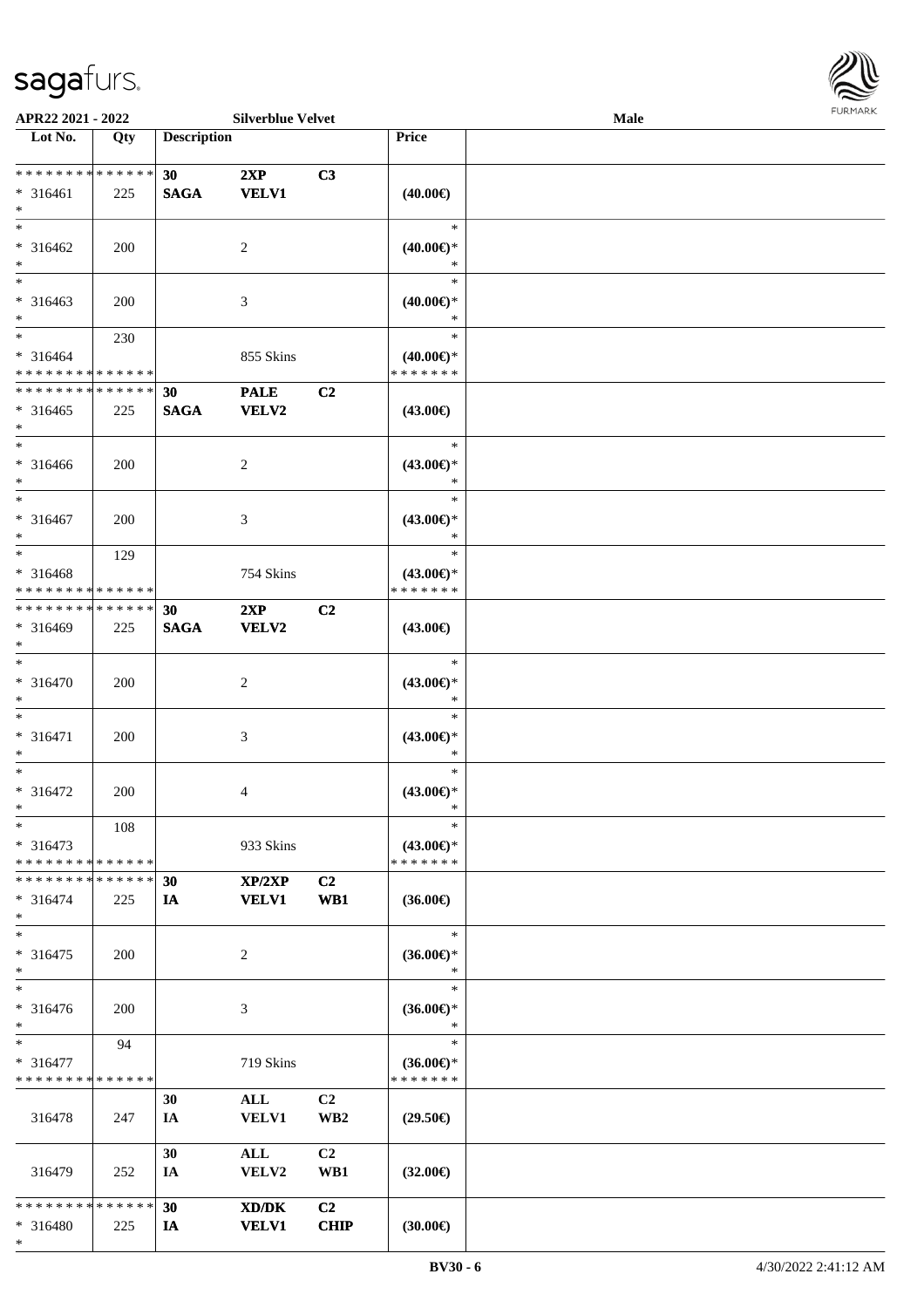

| APR22 2021 - 2022                          |             |                    | <b>Silverblue Velvet</b> |                |                     | <b>Male</b> |  |
|--------------------------------------------|-------------|--------------------|--------------------------|----------------|---------------------|-------------|--|
| Lot No.                                    | Qty         | <b>Description</b> |                          |                | Price               |             |  |
|                                            |             |                    |                          |                |                     |             |  |
| $*$                                        |             | 30                 | XD/DK                    | C <sub>2</sub> | $\ast$              |             |  |
| * 316481                                   | 200         | IA                 | <b>VELV1</b>             | <b>CHIP</b>    | $(30.00\epsilon)$ * |             |  |
| $*$                                        |             |                    |                          |                | ∗                   |             |  |
| $*$                                        |             |                    |                          |                | $\ast$              |             |  |
| * 316482                                   | 200         |                    | 3                        |                | $(30.00\epsilon)$ * |             |  |
| $*$                                        |             |                    |                          |                | *                   |             |  |
| $\overline{\phantom{0}}$                   |             |                    |                          |                | $\ast$              |             |  |
| * 316483                                   | 200         |                    | 4                        |                | (30.00)             |             |  |
| $*$                                        |             |                    |                          |                | $\ast$              |             |  |
| $*$                                        |             |                    |                          |                | $\ast$              |             |  |
|                                            |             |                    |                          |                |                     |             |  |
| * 316484                                   | 200         |                    | 5                        |                | $(30.00\epsilon)$ * |             |  |
| $*$                                        |             |                    |                          |                | $\ast$              |             |  |
| $*$                                        | 40          |                    |                          |                | $\ast$              |             |  |
| * 316485                                   |             |                    | 1065 Skins               |                | $(30.00\epsilon)$ * |             |  |
| * * * * * * * * <mark>* * * * * * *</mark> |             |                    |                          |                | * * * * * * *       |             |  |
| * * * * * * * * <mark>* * * * * * *</mark> |             | 30                 | MED/PAL C2               |                |                     |             |  |
| $* 316486$                                 | 225         | IA                 | <b>VELV1</b>             | <b>CHIP</b>    | $(38.00\epsilon)$   |             |  |
| $*$                                        |             |                    |                          |                |                     |             |  |
| $\ast$                                     |             |                    |                          |                | $\ast$              |             |  |
| * 316487                                   | 200         |                    | $\overline{c}$           |                | $(38.00\epsilon)$ * |             |  |
| $*$                                        |             |                    |                          |                | $\ast$              |             |  |
| $*$                                        |             |                    |                          |                | $\ast$              |             |  |
| * 316488                                   | 200         |                    | 3                        |                | $(38.00\epsilon)$ * |             |  |
| $\ast$                                     |             |                    |                          |                | $\ast$              |             |  |
| $*$                                        |             |                    |                          |                | $\ast$              |             |  |
| * 316489                                   | 200         |                    | 4                        |                | $(38.00\epsilon)$ * |             |  |
| $*$                                        |             |                    |                          |                | $\ast$              |             |  |
| $\ast$                                     |             |                    |                          |                | $\ast$              |             |  |
| * 316490                                   | 200         |                    |                          |                | $(38.00\epsilon)$ * |             |  |
| $*$                                        |             |                    | 5                        |                | $\ast$              |             |  |
| $*$                                        |             |                    |                          |                | $\ast$              |             |  |
|                                            |             |                    |                          |                |                     |             |  |
| * 316491                                   | 200         |                    | 6                        |                | $(38.00\epsilon)$ * |             |  |
| $*$                                        |             |                    |                          |                | $\ast$              |             |  |
| $*$                                        |             |                    |                          |                | $\ast$              |             |  |
| * 316492                                   | 200         |                    | $\tau$                   |                | $(38.00\epsilon)$ * |             |  |
| $*$                                        |             |                    |                          |                | $\ast$              |             |  |
| $*$                                        |             |                    |                          |                | $\ast$              |             |  |
| * 316493                                   | 200         |                    | $8\,$                    |                | $(38.00\epsilon)$ * |             |  |
| $*$                                        |             |                    |                          |                | $\ast$              |             |  |
| $*$                                        |             |                    |                          |                | $\ast$              |             |  |
| * 316494                                   | 200         |                    | 9                        |                | $(38.00\epsilon)$ * |             |  |
| $*$                                        |             |                    |                          |                | $\ast$              |             |  |
| $*$                                        |             |                    |                          |                | $\ast$              |             |  |
| * 316495                                   | 200         |                    | 10                       |                | $(38.00\in)^\ast$   |             |  |
| $*$                                        |             |                    |                          |                | $\ast$              |             |  |
| $*$                                        |             |                    |                          |                | $\ast$              |             |  |
| * 316496                                   | 200         |                    | 11                       |                | $(38.00\epsilon)$ * |             |  |
| $*$                                        |             |                    |                          |                | $\ast$              |             |  |
| $*$                                        |             |                    |                          |                | $\ast$              |             |  |
| * 316497                                   | 200         |                    | 12                       |                | $(38.00\epsilon)$ * |             |  |
| $*$                                        |             |                    |                          |                | $\ast$              |             |  |
| $*$                                        | 44          |                    |                          |                | $\ast$              |             |  |
| * 316498                                   |             |                    | 2469 Skins               |                | $(38.00\epsilon)$ * |             |  |
| * * * * * * * * * * * * * *                |             |                    |                          |                | * * * * * * *       |             |  |
| * * * * * * * *                            | * * * * * * |                    |                          |                |                     |             |  |
|                                            |             | 30                 | XP/2XP                   | C <sub>2</sub> |                     |             |  |
| * 316499                                   | 225         | <b>IA</b>          | <b>VELV1</b>             | <b>CHIP</b>    | $(39.00\epsilon)$   |             |  |
| $*$                                        |             |                    |                          |                |                     |             |  |
| $*$                                        |             |                    |                          |                | $\ast$              |             |  |
| * 316500                                   | 200         |                    | 2                        |                | $(39.00\epsilon)$ * |             |  |
| $\ast$                                     |             |                    |                          |                | $\ast$              |             |  |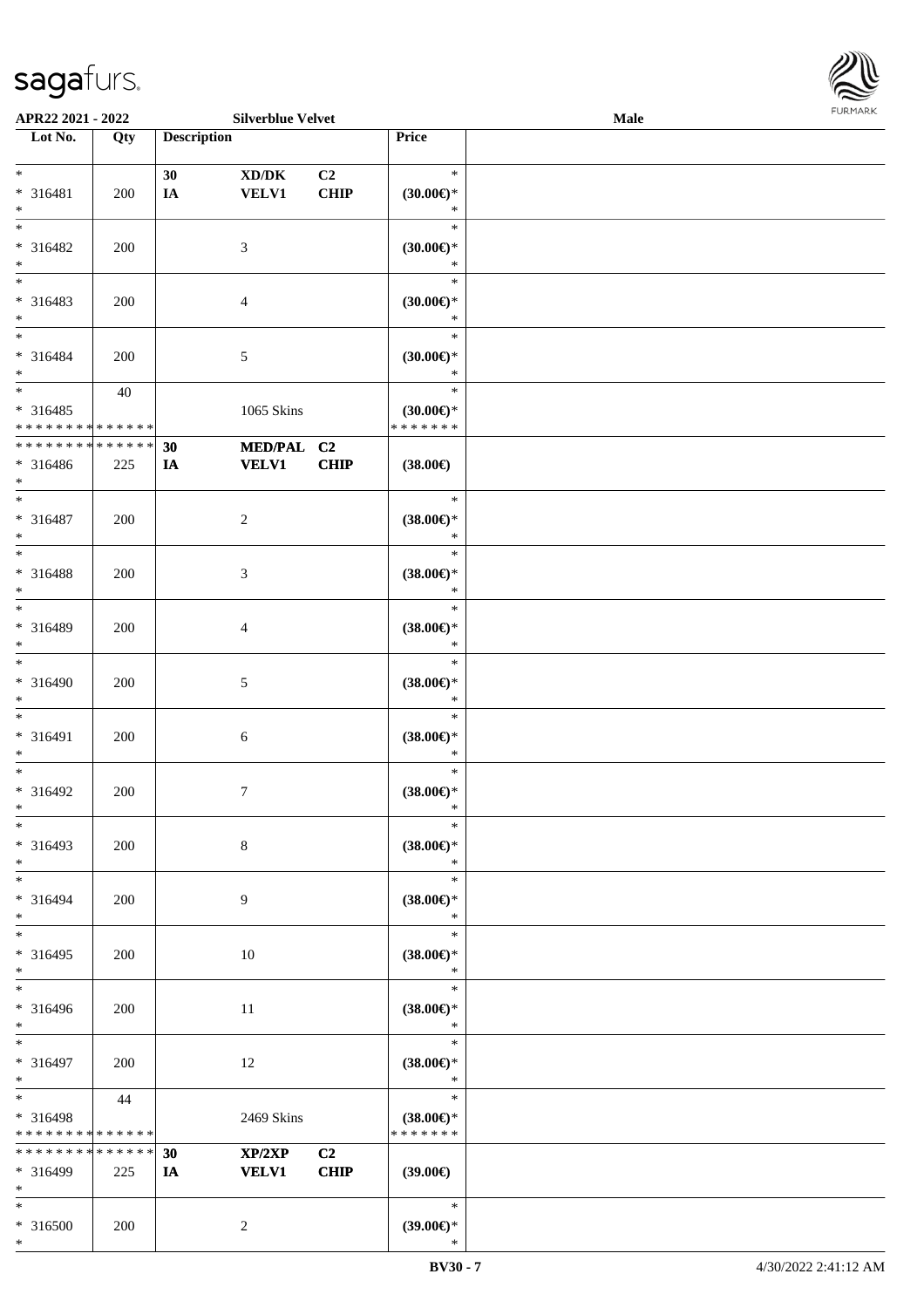\*



| APR22 2021 - 2022                                                           |                        |                    | <b>Silverblue Velvet</b>    |                        |                                                | <b>Male</b> |  |
|-----------------------------------------------------------------------------|------------------------|--------------------|-----------------------------|------------------------|------------------------------------------------|-------------|--|
| Lot No.                                                                     | Qty                    | <b>Description</b> |                             |                        | Price                                          |             |  |
| $*$<br>* 316501<br>$\ast$                                                   | 200                    | 30<br>$I\!\!A$     | XP/2XP<br><b>VELV1</b>      | C <sub>2</sub><br>CHIP | $\ast$<br>$(39.00\epsilon)$ *<br>$\ast$        |             |  |
| $\overline{\ast}$<br>* 316502<br>$\ast$                                     | 200                    |                    | $\overline{4}$              |                        | $\ast$<br>$(39.00\epsilon)$ *<br>$\ast$        |             |  |
| * 316503<br>$*$                                                             | 200                    |                    | 5                           |                        | $\ast$<br>$(39.00\epsilon)$ *<br>$\ast$        |             |  |
| $*$<br>* 316504<br>$*$                                                      | 200                    |                    | 6                           |                        | $\ast$<br>$(39.00\epsilon)$ *<br>$\ast$        |             |  |
| $\overline{\ast}$<br>* 316505<br>$\ast$                                     | 200                    |                    | $\boldsymbol{7}$            |                        | $\ast$<br>$(39.00\epsilon)$ *<br>$\ast$        |             |  |
| $\overline{\phantom{0}}$<br>* 316506<br>$\ast$                              | 200                    |                    | $\,8\,$                     |                        | $\ast$<br>$(39.00\epsilon)$ *<br>$\ast$        |             |  |
| $\overline{\ast}$<br>* 316507<br>$\ast$                                     | 200                    |                    | 9                           |                        | $\ast$<br>$(39.00\epsilon)$ *<br>$\ast$        |             |  |
| $\overline{\ast}$<br>* 316508<br>$\ast$                                     | 200                    |                    | 10                          |                        | $\ast$<br>$(39.00\epsilon)$ *<br>$\ast$        |             |  |
| $\overline{\ast}$<br>* 316509<br>$\ast$                                     | 200                    |                    | 11                          |                        | $\ast$<br>$(39.00\epsilon)$ *<br>$\ast$        |             |  |
| $*$<br>* 316510<br>* * * * * * * * <mark>* * * * * * *</mark>               | 186                    |                    | 2411 Skins                  |                        | $\ast$<br>$(39.00\epsilon)$ *<br>* * * * * * * |             |  |
| * * * * * * * * <mark>* * * * * *</mark><br>* 316511<br>$\ast$              | 224                    | 30<br>IA           | XP/2XP<br><b>VELV2</b>      | C2<br>CHIP             | $(39.00\epsilon)$                              |             |  |
| $*$<br>* 316512<br>$*$                                                      | 200                    |                    | $\overline{c}$              |                        | $\ast$<br>$(39.00\epsilon)$ *<br>$\ast$        |             |  |
| $\ast$<br>* 316513<br>$*$                                                   | 200                    |                    | 3                           |                        | $\ast$<br>$(39.00\epsilon)$ *<br>$\ast$        |             |  |
| $\ast$<br>$* 316514$<br>$\ast$                                              | 200                    |                    | $\overline{4}$              |                        | $\ast$<br>$(39.00\epsilon)$ *<br>$\ast$        |             |  |
| $\ast$<br>$* 316515$<br>$\ast$                                              | 200                    |                    | 5                           |                        | $\ast$<br>$(39.00\epsilon)$ *<br>$\ast$        |             |  |
| $\overline{\ast}$<br>* 316516<br>* * * * * * * * <mark>* * * * * * *</mark> | 211                    |                    | 1235 Skins                  |                        | $\ast$<br>$(39.00\epsilon)$ *<br>* * * * * * * |             |  |
| 316517                                                                      | 231                    | 30<br><b>SROY</b>  | <b>Dark</b><br><b>VELV1</b> | C1/C2                  | $(37.00\epsilon)$                              |             |  |
| * * * * * * * *<br>* 316518<br>$*$                                          | $* * * * * * *$<br>205 | 30<br><b>SROY</b>  | <b>PALE</b><br><b>VELV1</b> | C1                     | $(44.00\epsilon)$                              |             |  |
| $\ast$<br>* 316519<br>$*$                                                   | 180                    |                    | 2                           |                        | $\ast$<br>$(44.00\epsilon)$ *<br>$\ast$        |             |  |
| $\ast$<br>* 316520<br>$\ast$                                                | 180                    |                    | 3                           |                        | $\ast$<br>$(44.00\epsilon)$ *<br>$\ast$        |             |  |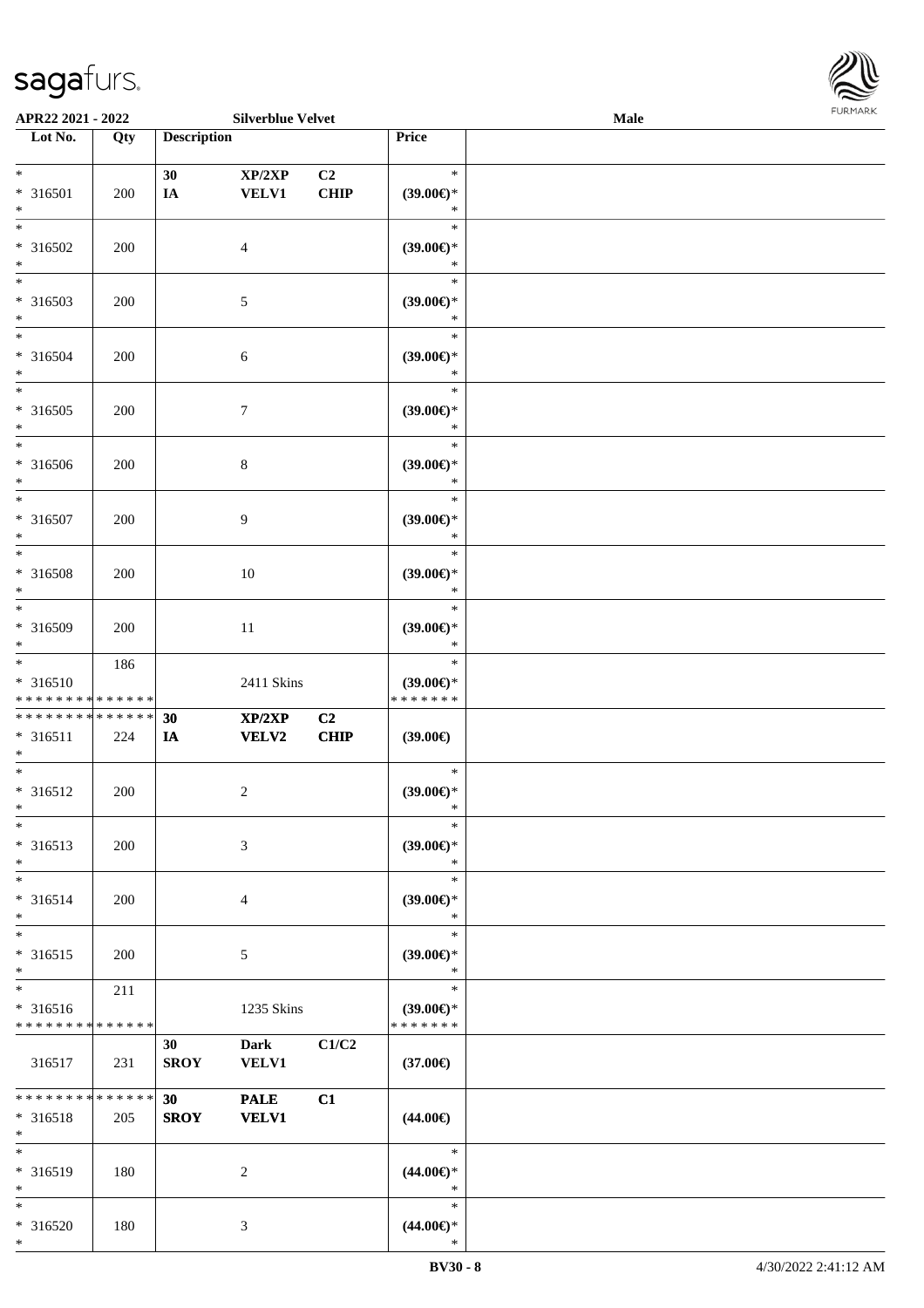| APR22 2021 - 2022             |             |                    | <b>Silverblue Velvet</b> |    |                               | Male | FURMARK |
|-------------------------------|-------------|--------------------|--------------------------|----|-------------------------------|------|---------|
| Lot No.                       | Qty         | <b>Description</b> |                          |    | Price                         |      |         |
| $\ast$                        |             |                    |                          |    | $\ast$                        |      |         |
|                               |             | 30 <sup>1</sup>    | <b>PALE</b>              | C1 |                               |      |         |
| $* 316521$<br>$\ast$          | 180         | <b>SROY</b>        | <b>VELV1</b>             |    | $(44.00\epsilon)$ *<br>$\ast$ |      |         |
| $\overline{\phantom{a}^*}$    | 158         |                    |                          |    | $\ast$                        |      |         |
| $* 316522$                    |             |                    | 903 Skins                |    | $(44.00\epsilon)$ *           |      |         |
| * * * * * * * * * * * * * *   |             |                    |                          |    | * * * * * * *                 |      |         |
| * * * * * * * * * * * * * *   |             | 30                 | <b>PALE</b>              | C2 |                               |      |         |
| $* 316523$                    | 205         | <b>SROY</b>        | <b>VELV1</b>             |    | $(43.00\epsilon)$             |      |         |
| $*$                           |             |                    |                          |    |                               |      |         |
| $\ast$                        |             |                    |                          |    | $\ast$                        |      |         |
| * 316524<br>$\ast$            | 180         |                    | 2                        |    | $(43.00\epsilon)$ *<br>$\ast$ |      |         |
| $\overline{\phantom{0}}$      |             |                    |                          |    | $\ast$                        |      |         |
| $* 316525$                    | 180         |                    | $\mathfrak{Z}$           |    | $(43.00\epsilon)$ *           |      |         |
| $\ast$                        |             |                    |                          |    | $\ast$                        |      |         |
| $\overline{\phantom{0}}$      |             |                    |                          |    | $\ast$                        |      |         |
| * 316526                      | 180         |                    | 4                        |    | $(43.00\epsilon)$ *           |      |         |
| $\ast$                        |             |                    |                          |    | $\ast$                        |      |         |
| $\overline{\ast}$             |             |                    |                          |    | $\ast$                        |      |         |
| $* 316527$                    | 180         |                    | 5                        |    | $(43.00\epsilon)$ *           |      |         |
| $\ast$<br>$\ast$              |             |                    |                          |    | $\ast$<br>$\ast$              |      |         |
| * 316528                      | 180         |                    |                          |    | $(43.00\epsilon)$ *           |      |         |
| $\ast$                        |             |                    | $\sqrt{6}$               |    | $\ast$                        |      |         |
| $\overline{\phantom{a}^*}$    |             |                    |                          |    | $\ast$                        |      |         |
| * 316529                      | 180         |                    | $\tau$                   |    | $(43.00\epsilon)$ *           |      |         |
| $\ast$                        |             |                    |                          |    | $\ast$                        |      |         |
| $\ast$                        |             |                    |                          |    | $\ast$                        |      |         |
| * 316530                      | 180         |                    | $\,8\,$                  |    | $(43.00\epsilon)$ *           |      |         |
| $\ast$                        |             |                    |                          |    | $\ast$                        |      |         |
| $\ast$                        |             |                    |                          |    | $\ast$                        |      |         |
| $* 316531$<br>$\ast$          | 180         |                    | 9                        |    | $(43.00\epsilon)$ *<br>$\ast$ |      |         |
| $\ast$                        |             |                    |                          |    | $\ast$                        |      |         |
| $* 316532$                    | 180         |                    | $10\,$                   |    | $(43.00\epsilon)$ *           |      |         |
|                               |             |                    |                          |    |                               |      |         |
| $\ast$                        |             |                    |                          |    | $\ast$                        |      |         |
| * 316533                      | 180         |                    | $11\,$                   |    | $(43.00\epsilon)$ *           |      |         |
| $\ast$                        |             |                    |                          |    | $\ast$                        |      |         |
| $*$                           |             |                    |                          |    | $\ast$                        |      |         |
| * 316534                      | 180         |                    | 12                       |    | $(43.00€)$ *                  |      |         |
| $\ast$<br>$\ast$              |             |                    |                          |    | $\ast$<br>$\ast$              |      |         |
| $*316535$                     | 161         |                    | 2346 Skins               |    | $(43.00\epsilon)$ *           |      |         |
| * * * * * * * * * * * * * *   |             |                    |                          |    | * * * * * * *                 |      |         |
| * * * * * * * *               | * * * * * * | 30                 | <b>PALE</b>              | C3 |                               |      |         |
| $* 316536$                    | 205         | <b>SROY</b>        | <b>VELV1</b>             |    | $(41.00\epsilon)$             |      |         |
| $*$                           |             |                    |                          |    |                               |      |         |
| $*$                           |             |                    |                          |    | $\ast$                        |      |         |
| * 316537                      | 180         |                    | $\overline{2}$           |    | $(41.00\epsilon)$ *           |      |         |
| $\ast$<br>$\ast$              |             |                    |                          |    | $\ast$<br>$\ast$              |      |         |
| * 316538                      | 180         |                    |                          |    |                               |      |         |
| $\ast$                        |             |                    | 3                        |    | $(41.00\epsilon)$ *<br>$\ast$ |      |         |
| $\ast$                        | 169         |                    |                          |    | $\ast$                        |      |         |
| * 316539                      |             |                    | 734 Skins                |    | $(41.00\epsilon)$ *           |      |         |
| * * * * * * * * * * * * * *   |             |                    |                          |    | * * * * * * *                 |      |         |
| * * * * * * * * * * * * * * * |             | 30                 | 2XP                      | C1 |                               |      |         |
| * 316540                      | 205         | <b>SROY</b>        | <b>VELV1</b>             |    | $(44.00\epsilon)$             |      |         |
| $*$                           |             |                    |                          |    |                               |      |         |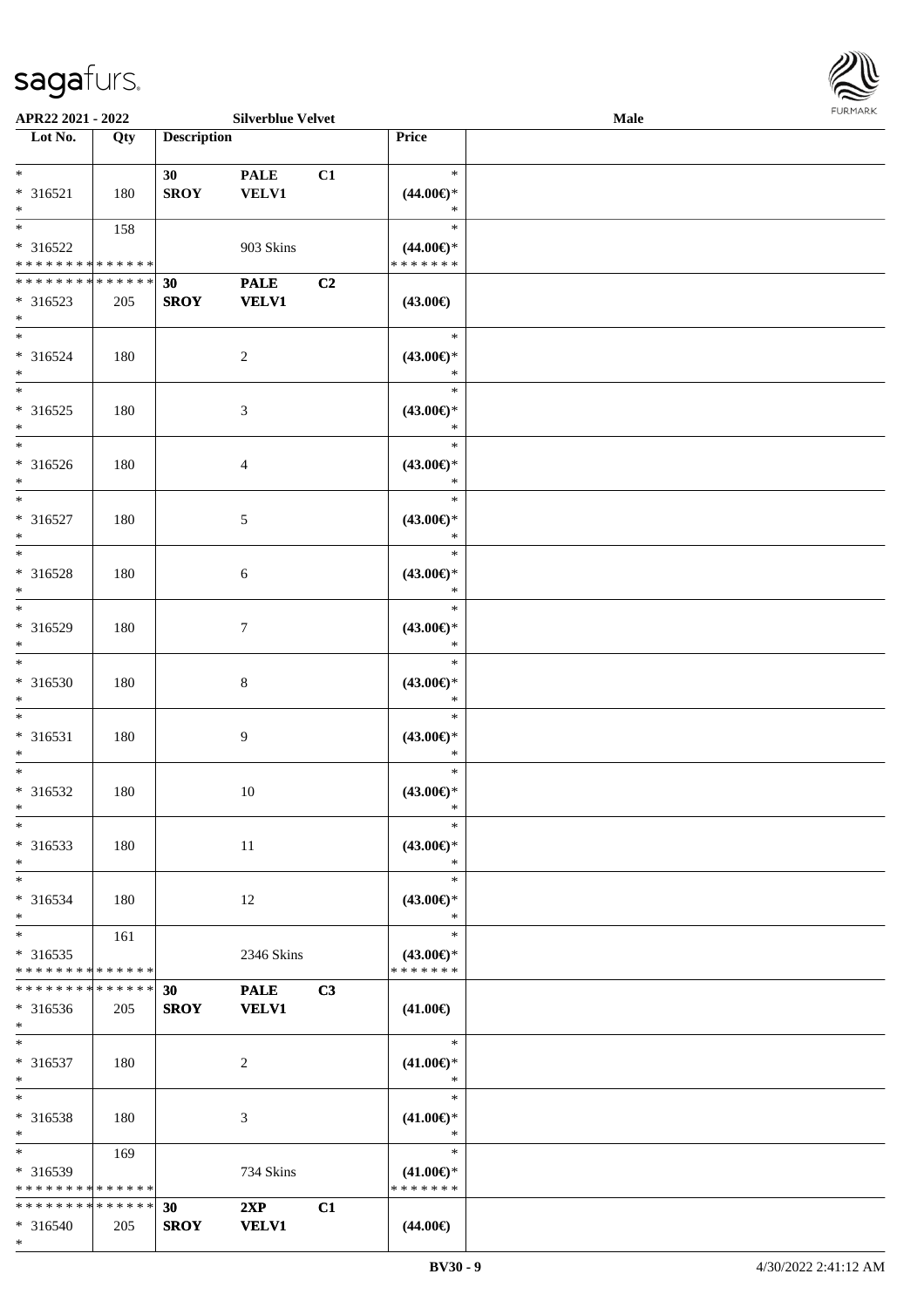

| APR22 2021 - 2022                                                         |     |                    | <b>Silverblue Velvet</b>    |                |                                                | Male | <b>FUNITANN</b> |
|---------------------------------------------------------------------------|-----|--------------------|-----------------------------|----------------|------------------------------------------------|------|-----------------|
| Lot No.                                                                   | Qty | <b>Description</b> |                             |                | Price                                          |      |                 |
| $\ast$<br>* 316541<br>$\ast$                                              | 180 | 30<br><b>SROY</b>  | 2XP<br><b>VELV1</b>         | C1             | $\ast$<br>$(44.00\epsilon)$ *<br>$\ast$        |      |                 |
| * 316542<br>* * * * * * * * <mark>* * * * * *</mark>                      | 81  |                    | 466 Skins                   |                | $\ast$<br>$(44.00\epsilon)$ *<br>* * * * * * * |      |                 |
| * * * * * * * * <mark>* * * * * * *</mark><br>* 316543<br>$\ast$          | 205 | 30<br><b>SROY</b>  | 2XP<br><b>VELV1</b>         | C <sub>2</sub> | $(43.00\epsilon)$                              |      |                 |
| $*$<br>* 316544<br>$\ast$                                                 | 180 |                    | 2                           |                | $\ast$<br>$(43.00\epsilon)$ *<br>$\ast$        |      |                 |
| $\overline{\ast}$<br>* 316545<br>$\ast$                                   | 180 |                    | 3                           |                | $\ast$<br>$(43.00\epsilon)$ *<br>$\ast$        |      |                 |
| $\ddot{x}$<br>* 316546<br>$\ast$                                          | 180 |                    | $\overline{4}$              |                | $\ast$<br>$(43.00\epsilon)$ *<br>$\ast$        |      |                 |
| $*$<br>* 316547<br>$\ast$                                                 | 180 |                    | 5                           |                | $\ast$<br>$(43.00\epsilon)$ *<br>$\ast$        |      |                 |
| * 316548<br>* * * * * * * * <mark>* * * * * *</mark>                      | 151 |                    | 1076 Skins                  |                | $\ast$<br>$(43.00\epsilon)$ *<br>* * * * * * * |      |                 |
| * * * * * * * * <mark>* * * * * * *</mark><br>* 316549<br>$\ast$          | 205 | 30<br><b>SROY</b>  | 2XP<br><b>VELV1</b>         | C <sub>3</sub> | $(41.00\epsilon)$                              |      |                 |
| $\overline{\ast}$<br>* 316550<br>* * * * * * * * <mark>* * * * * *</mark> | 112 |                    | 317 Skins                   |                | $\ast$<br>$(41.00\epsilon)$ *<br>* * * * * * * |      |                 |
| * * * * * * * * <mark>* * * * * *</mark><br>$* 316551$<br>$*$             | 205 | 30<br><b>SROY</b>  | <b>PALE</b><br><b>VELV2</b> | C1/C2          | $(44.00\epsilon)$                              |      |                 |
| $* 316552$<br>* * * * * * * * <mark>* * * * * *</mark>                    | 182 |                    | 387 Skins                   |                | $\ast$<br>$(44.00\epsilon)$ *<br>* * * * * * * |      |                 |
| * * * * * * * * * * * * * * *<br>* 316553<br>$\ast$                       | 205 | 30<br><b>SROY</b>  | 2XP<br>VELV2                | C2             | $(44.00\epsilon)$                              |      |                 |
| $\ast$<br>* 316554<br>$\ast$                                              | 180 |                    | 2                           |                | $\ast$<br>$(44.00\epsilon)$ *<br>$\ast$        |      |                 |
| $\ast$<br>* 316555<br>* * * * * * * * <mark>* * * * * * *</mark>          | 111 |                    | 496 Skins                   |                | $\ast$<br>$(44.00\epsilon)$ *<br>* * * * * * * |      |                 |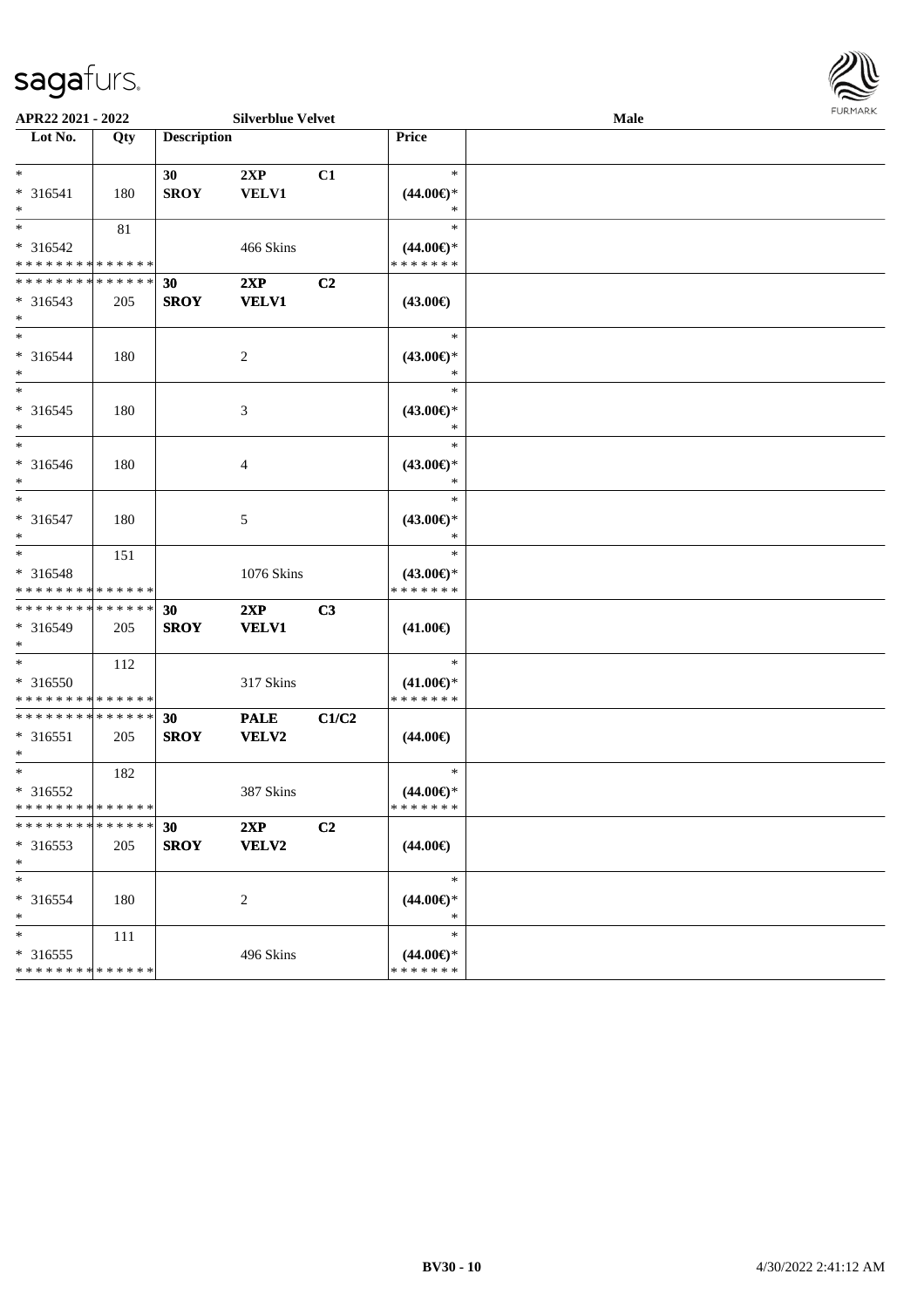

| APR22 2021 - 2022                                                                    |     |                    | <b>Silverblue Velvet</b>    |                               |                                                | Male | <b>FURMARK</b> |
|--------------------------------------------------------------------------------------|-----|--------------------|-----------------------------|-------------------------------|------------------------------------------------|------|----------------|
| Lot No.                                                                              | Qty | <b>Description</b> |                             |                               | Price                                          |      |                |
| 316601                                                                               | 152 | 20<br>${\bf SI}$   | <b>Dark</b><br><b>VELV1</b> | C1/C2                         | $(26.50\epsilon)$                              |      |                |
| 316602                                                                               | 227 | 20<br>SI           | <b>PALE</b><br><b>VELV1</b> | C1                            | $(32.00\epsilon)$                              |      |                |
| * * * * * * * * * * * * * *<br>$* 316603$<br>$\ast$                                  | 285 | 20<br>SI           | <b>PALE</b><br><b>VELV1</b> | C <sub>2</sub>                | $(31.00\epsilon)$                              |      |                |
| $\ast$<br>* 316604<br>$\ast$                                                         | 260 |                    | $\overline{c}$              |                               | $\ast$<br>$(31.00\epsilon)$ *<br>∗             |      |                |
| $\ast$<br>$* 316605$<br>$\ast$                                                       | 260 |                    | 3                           |                               | $\ast$<br>$(31.00\epsilon)$ *<br>$\ast$        |      |                |
| $\ast$<br>* 316606<br>* * * * * * * * * * * * * *                                    | 226 |                    | 1031 Skins                  |                               | $\ast$<br>$(31.00\epsilon)$ *<br>* * * * * * * |      |                |
| * * * * * * * * * * * * * *<br>* 316607<br>$\ast$                                    | 285 | 20<br>SI           | <b>PALE</b><br><b>VELV1</b> | C3                            | (30.00)                                        |      |                |
| $\ast$<br>* 316608<br>$\ast$                                                         | 260 |                    | $\overline{c}$              |                               | $\ast$<br>$(30.00\epsilon)$ *<br>$\ast$        |      |                |
| $\ast$<br>* 316609<br>* * * * * * * * * * * * * *                                    | 67  |                    | 612 Skins                   |                               | $\ast$<br>$(30.00\epsilon)$ *<br>* * * * * * * |      |                |
| * * * * * * * * * * * * * *<br>* 316610<br>$\ast$                                    | 285 | <b>20</b><br>SI    | 2XP<br><b>VELV1</b>         | C1/C2                         | $(31.00\epsilon)$                              |      |                |
| $\overline{\phantom{0}}$<br>* 316611<br>* * * * * * * * * * * * * *                  | 115 |                    | 400 Skins                   |                               | $\ast$<br>$(31.00\epsilon)$ *<br>* * * * * * * |      |                |
| 316612                                                                               | 217 | 20<br>SI           | 2XP<br><b>VELV1</b>         | C3                            | (30.00)                                        |      |                |
| 316613                                                                               | 254 | 20<br>SI           | <b>PALE</b><br>VELV2        | C1/C2                         | $(32.00\epsilon)$                              |      |                |
| 316614                                                                               | 242 | 20<br>${\bf SI}$   | 2XP<br>VELV2                | C1/C2                         | $(32.00\epsilon)$                              |      |                |
| * * * * * * * * * * * * * *<br>$* 316615$<br>$\ast$                                  | 285 | 20<br>$\mathbf{I}$ | MED/PAL C2<br><b>VELV1</b>  | <b>CHIP</b>                   | $(28.00\epsilon)$                              |      |                |
| $\ast$<br>* 316616<br>$\ast$                                                         | 260 |                    | 2                           |                               | $\ast$<br>$(28.00\epsilon)$ *<br>∗             |      |                |
| $\overline{\phantom{a}^*}$<br>* 316617<br>* * * * * * * * <mark>* * * * * * *</mark> | 105 |                    | 650 Skins                   |                               | $\ast$<br>$(28.00\epsilon)$ *<br>* * * * * * * |      |                |
| * * * * * * * * * * * * * *<br>$* 316618$<br>$\ast$                                  | 285 | 20<br>$\mathbf{I}$ | XP/2XP<br><b>VELV1</b>      | C <sub>2</sub><br><b>CHIP</b> | $(29.50\epsilon)$                              |      |                |
| $\ast$<br>* 316619<br>$\ast$                                                         | 260 |                    | 2                           |                               | $\ast$<br>$(29.50\epsilon)$ *<br>$\ast$        |      |                |
| $\ast$<br>* 316620<br>* * * * * * * * * * * * * *                                    | 174 |                    | 719 Skins                   |                               | $\ast$<br>$(29.50\epsilon)$ *<br>* * * * * * * |      |                |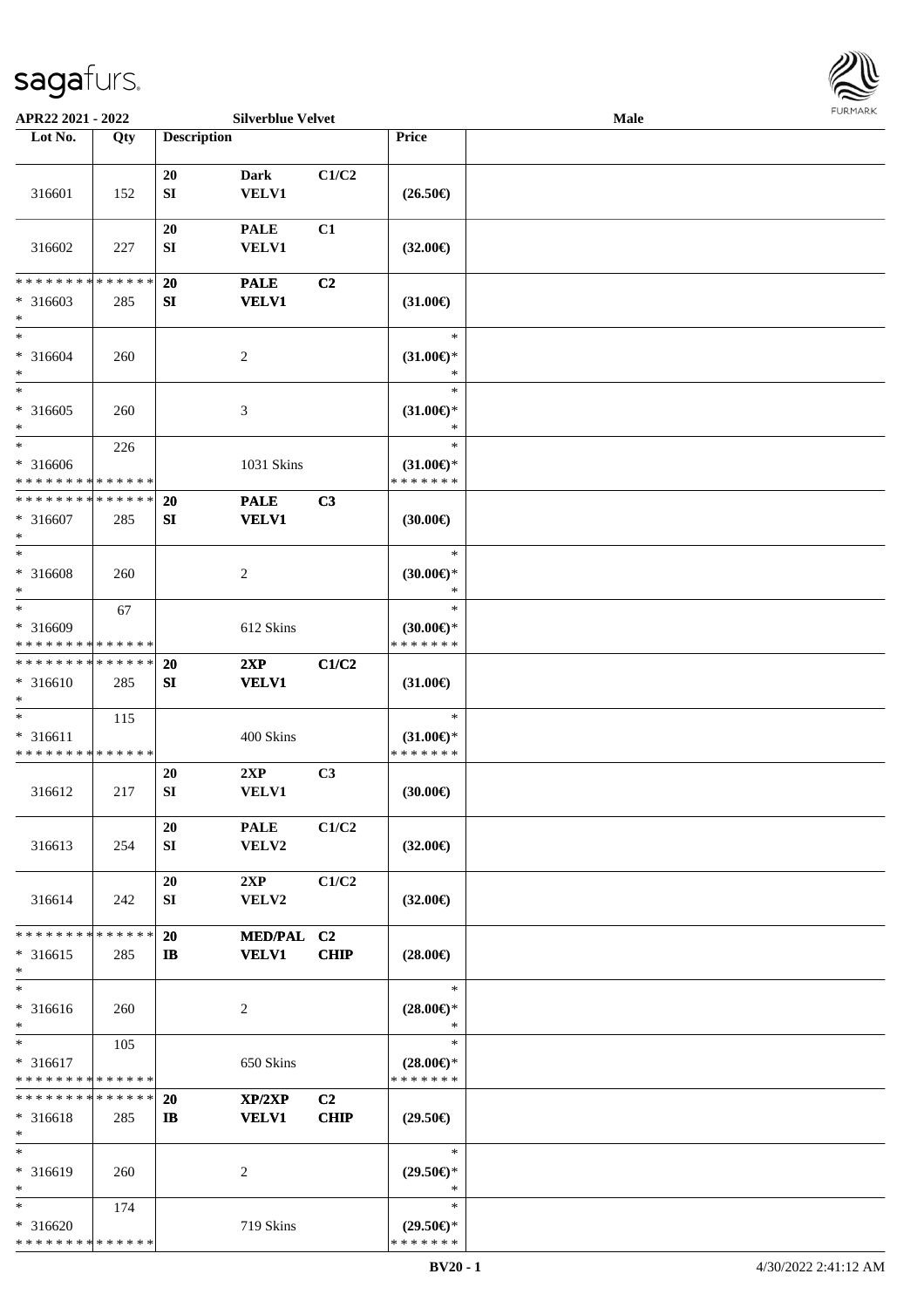

| APR22 2021 - 2022                                       |     |                          | <b>Silverblue Velvet</b>    |                |                                                | Male |  |
|---------------------------------------------------------|-----|--------------------------|-----------------------------|----------------|------------------------------------------------|------|--|
| Lot No.                                                 | Qty | <b>Description</b>       |                             |                | Price                                          |      |  |
| * * * * * * * * * * * * * *<br>$* 316621$<br>$*$        | 265 | 20<br><b>SAGA</b>        | <b>Dark</b><br><b>VELV1</b> | C1/C2          | $(29.50\epsilon)$                              |      |  |
| $* 316622$<br>* * * * * * * * * * * * * *               | 127 |                          | 392 Skins                   |                | $\ast$<br>$(29.50\epsilon)$ *<br>* * * * * * * |      |  |
| 316623                                                  | 130 | 20<br><b>SAGA</b>        | <b>Dark</b><br><b>VELV1</b> | C <sub>3</sub> | 27.50€                                         |      |  |
| * * * * * * * * * * * * * *<br>$* 316624$<br>$\ast$     | 265 | 20<br><b>SAGA</b>        | <b>PALE</b><br><b>VELV1</b> | C1             | 35.00€                                         |      |  |
| $*$<br>$* 316625$<br>$\ast$<br>$\overline{\phantom{1}}$ | 240 |                          | $\overline{2}$              |                | $\ast$<br>35.00€*<br>$\ast$                    |      |  |
| $* 316626$<br>$*$                                       | 240 |                          | $\mathfrak{Z}$              |                | $\ast$<br>35.00€*<br>$\ast$                    |      |  |
| $*$<br>$* 316627$<br>* * * * * * * * * * * * * *        | 219 |                          | 964 Skins                   |                | $\ast$<br>35.00€*<br>* * * * * * *             |      |  |
| **************<br>* 316628<br>$\ast$                    | 265 | 20<br><b>SAGA</b>        | <b>PALE</b><br><b>VELV1</b> | C2             | 34.00€                                         |      |  |
| $*$<br>* 316629<br>$\ast$                               | 240 |                          | $\overline{2}$              |                | $\ast$<br>34.00€*<br>$\ast$                    |      |  |
| $\ast$<br>* 316630<br>$\ast$                            | 240 |                          | $\mathfrak{Z}$              |                | $\ast$<br>34.00€*<br>$\ast$                    |      |  |
| $\ast$<br>$* 316631$<br>$\ast$                          | 240 |                          | 4                           |                | $\ast$<br>34.00€*<br>$\ast$                    |      |  |
| $\ast$<br>$* 316632$<br>$*$                             | 240 |                          | 5                           |                | $\ast$<br>$(34.00\epsilon)$ *<br>$\ast$        |      |  |
| $\ast$<br>$* 316633$<br>$\ast$                          | 240 |                          | 6                           |                | $\ast$<br>$(34.00\epsilon)$ *<br>$\ast$        |      |  |
| $\ast$<br>$* 316634$<br>$\ast$                          | 240 |                          | $\tau$                      |                | $\ast$<br>$(34.00\epsilon)$ *<br>$\ast$        |      |  |
| $\ast$<br>$* 316635$<br>$\ast$                          | 240 |                          | 8                           |                | $\ast$<br>$(34.00\epsilon)$ *<br>$\ast$        |      |  |
| $\ast$<br>$* 316636$<br>$*$                             | 240 |                          | 9                           |                | $\ast$<br>$(34.00\epsilon)$ *<br>$\ast$        |      |  |
| $\ast$<br>$* 316637$<br>$\ast$                          | 240 |                          | $10\,$                      |                | $\ast$<br>$(34.00\epsilon)$ *<br>$\ast$        |      |  |
| $\ast$<br>* 316638<br>$\ast$                            | 240 |                          | 11                          |                | $\ast$<br>$(34.00\epsilon)$ *<br>$\ast$        |      |  |
| $\ast$<br>* 316639<br>* * * * * * * * * * * * * *       | 202 |                          | 2867 Skins                  |                | $\ast$<br>$(34.00\epsilon)$ *<br>* * * * * * * |      |  |
| * * * * * * * * * * * * * *<br>* 316640<br>$*$          | 265 | <b>20</b><br><b>SAGA</b> | <b>PALE</b><br><b>VELV1</b> | C3             | $(32.00\epsilon)$                              |      |  |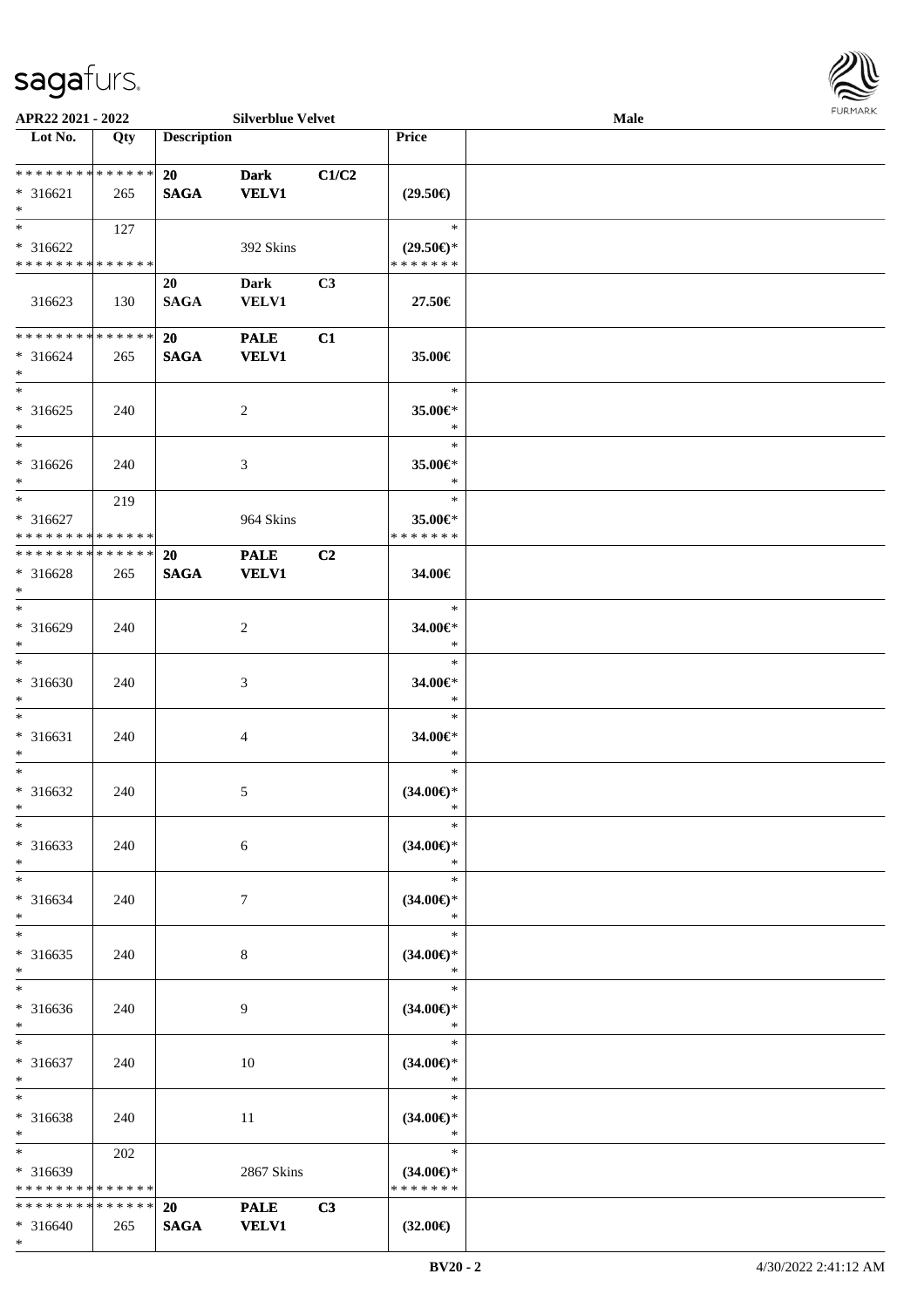

| APR22 2021 - 2022             |     |                    | <b>Silverblue Velvet</b> |                 |                     | <b>Male</b> |  |
|-------------------------------|-----|--------------------|--------------------------|-----------------|---------------------|-------------|--|
| Lot No.                       | Qty | <b>Description</b> |                          |                 | Price               |             |  |
|                               |     |                    |                          |                 |                     |             |  |
| $*$                           |     | 20                 | <b>PALE</b>              | C <sub>3</sub>  | $\ast$              |             |  |
| * 316641                      | 240 | <b>SAGA</b>        | <b>VELV1</b>             |                 | $(32.00\epsilon)$ * |             |  |
| $\ast$                        |     |                    |                          |                 | ∗                   |             |  |
| $*$                           |     |                    |                          |                 | $\ast$              |             |  |
| * 316642                      | 240 |                    | 3                        |                 | $(32.00\epsilon)$ * |             |  |
| $\ast$                        |     |                    |                          |                 | *                   |             |  |
|                               |     |                    |                          |                 | $\ast$              |             |  |
|                               |     |                    |                          |                 |                     |             |  |
| $* 316643$                    | 240 |                    | $\overline{4}$           |                 | $(32.00\epsilon)$ * |             |  |
| $\ast$                        |     |                    |                          |                 | $\ast$              |             |  |
| $*$                           |     |                    |                          |                 | $\ast$              |             |  |
| * 316644                      | 240 |                    | 5                        |                 | $(32.00\epsilon)$ * |             |  |
| $*$                           |     |                    |                          |                 | $\ast$              |             |  |
| $*$                           | 54  |                    |                          |                 | $\ast$              |             |  |
| * 316645                      |     |                    | 1279 Skins               |                 | $(32.00\epsilon)$ * |             |  |
| * * * * * * * * * * * * * *   |     |                    |                          |                 | * * * * * * *       |             |  |
| * * * * * * * * * * * * * *   |     | 20                 | 2XP                      | C1              |                     |             |  |
| * 316646                      | 265 | <b>SAGA</b>        | <b>VELV1</b>             |                 | $(35.00\epsilon)$   |             |  |
| $*$                           |     |                    |                          |                 |                     |             |  |
| $*$                           |     |                    |                          |                 | $\ast$              |             |  |
|                               | 69  |                    |                          |                 |                     |             |  |
| $* 316647$                    |     |                    | 334 Skins                |                 | $(35.00\epsilon)$ * |             |  |
| * * * * * * * * * * * * * *   |     |                    |                          |                 | * * * * * * *       |             |  |
| * * * * * * * * * * * * * * * |     | <b>20</b>          | 2XP                      | C <sub>2</sub>  |                     |             |  |
| * 316648                      | 240 | <b>SAGA</b>        | <b>VELV1</b>             |                 | $(34.00\epsilon)$   |             |  |
| $\ast$                        |     |                    |                          |                 |                     |             |  |
| $*$                           | 220 |                    |                          |                 | $\ast$              |             |  |
| * 316649                      |     |                    | 460 Skins                |                 | $(34.00\epsilon)$ * |             |  |
| * * * * * * * * * * * * * *   |     |                    |                          |                 | * * * * * * *       |             |  |
| * * * * * * * * * * * * * * * |     | <b>20</b>          | 2XP                      | C <sub>3</sub>  |                     |             |  |
| $* 316650$                    | 265 | <b>SAGA</b>        | <b>VELV1</b>             |                 | $(32.00\epsilon)$   |             |  |
| $*$                           |     |                    |                          |                 |                     |             |  |
| $*$                           |     |                    |                          |                 | $\ast$              |             |  |
|                               | 161 |                    |                          |                 |                     |             |  |
| * 316651                      |     |                    | 426 Skins                |                 | $(32.00\epsilon)$ * |             |  |
| * * * * * * * * * * * * * *   |     |                    |                          |                 | * * * * * * *       |             |  |
| * * * * * * * * * * * * * *   |     | <b>20</b>          | <b>PALE</b>              | C <sub>2</sub>  |                     |             |  |
| * 316652                      | 265 | <b>SAGA</b>        | <b>VELV2</b>             |                 | $(35.00\epsilon)$   |             |  |
| $*$                           |     |                    |                          |                 |                     |             |  |
| $\ast$                        | 120 |                    |                          |                 | $\ast$              |             |  |
| * 316653                      |     |                    | 385 Skins                |                 | $(35.00\epsilon)$ * |             |  |
| * * * * * * * * * * * * * *   |     |                    |                          |                 | * * * * * * *       |             |  |
| * * * * * * * * * * * * * * * |     | <b>20</b>          | 2XP                      | C <sub>2</sub>  |                     |             |  |
| * 316654                      | 265 | <b>SAGA</b>        | <b>VELV2</b>             |                 | $(35.00\epsilon)$   |             |  |
| $\ast$                        |     |                    |                          |                 |                     |             |  |
| $*$                           |     |                    |                          |                 | $\ast$              |             |  |
|                               | 109 |                    |                          |                 |                     |             |  |
| * 316655                      |     |                    | 374 Skins                |                 | $(35.00\epsilon)$ * |             |  |
| * * * * * * * * * * * * * *   |     |                    |                          |                 | * * * * * * *       |             |  |
|                               |     | 20                 | XP/2XP                   | C <sub>2</sub>  |                     |             |  |
| 316656                        | 255 | IA                 | <b>VELV1</b>             | WB1             | $(29.50\epsilon)$   |             |  |
|                               |     |                    |                          |                 |                     |             |  |
|                               |     | 20                 | $\mathbf{ALL}$           | C2              |                     |             |  |
| 316657                        | 176 | IA                 | <b>VELV1</b>             | WB <sub>2</sub> | $(26.50\epsilon)$   |             |  |
|                               |     |                    |                          |                 |                     |             |  |
|                               |     | 20                 | XD/DK                    | C <sub>2</sub>  |                     |             |  |
| 316658                        | 192 | IA                 | <b>VELV1</b>             | <b>CHIP</b>     | $(23.50\epsilon)$   |             |  |
|                               |     |                    |                          |                 |                     |             |  |
| * * * * * * * * * * * * * *   |     |                    |                          |                 |                     |             |  |
|                               |     | <b>20</b>          | XP/2XP                   | C <sub>2</sub>  |                     |             |  |
| $* 316659$                    | 265 | IA                 | <b>VELV1</b>             | <b>CHIP</b>     | $(30.00\epsilon)$   |             |  |
| $\ast$                        |     |                    |                          |                 |                     |             |  |
| $*$                           |     |                    |                          |                 | $\ast$              |             |  |
| * 316660                      | 240 |                    | 2                        |                 | $(30.00\epsilon)$ * |             |  |
| $\ast$                        |     |                    |                          |                 | $\ast$              |             |  |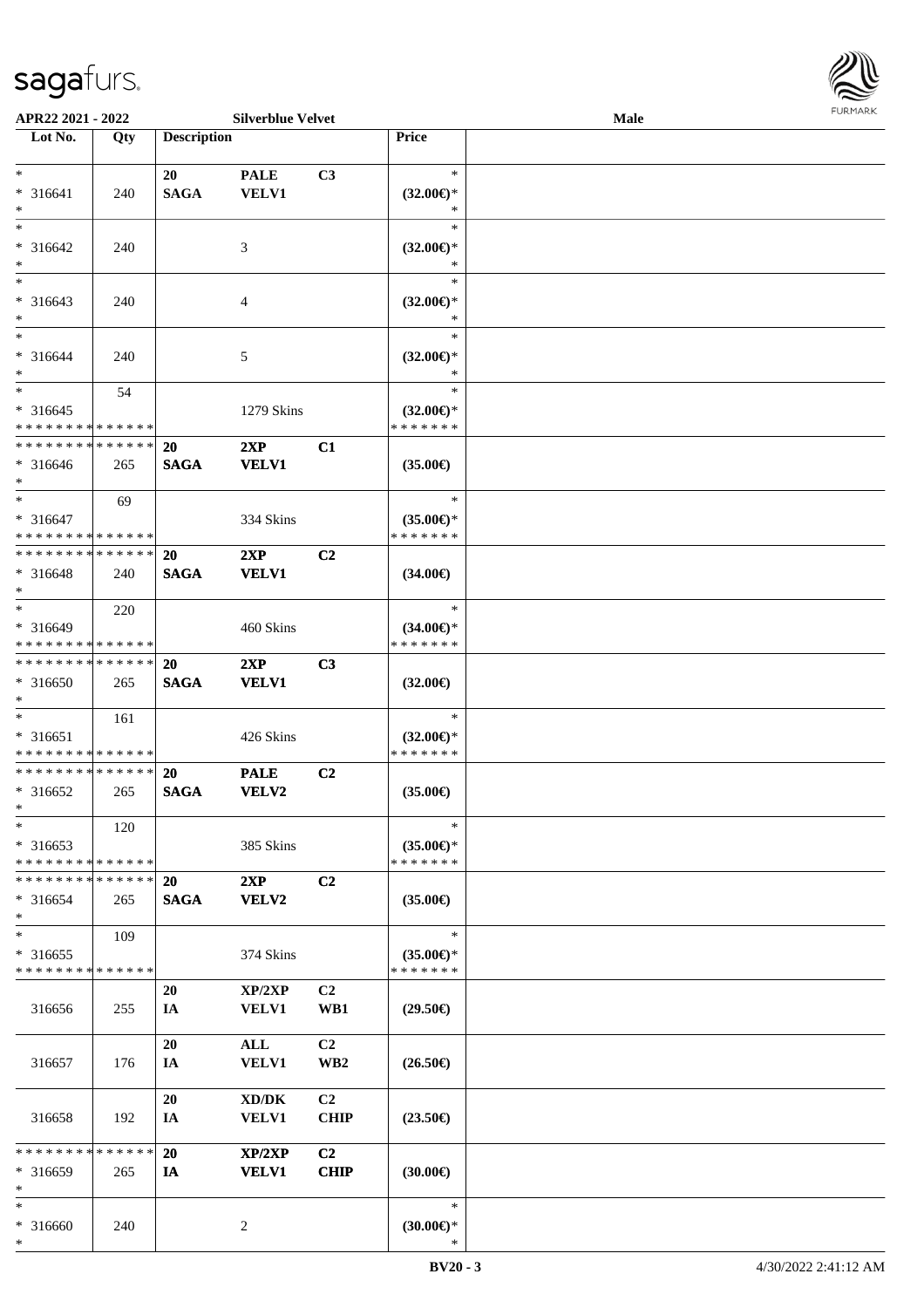

| APR22 2021 - 2022                                                            |                    |                          | <b>Silverblue Velvet</b>    |                               |                                                | <b>Male</b> | <b>FUNITANN</b> |
|------------------------------------------------------------------------------|--------------------|--------------------------|-----------------------------|-------------------------------|------------------------------------------------|-------------|-----------------|
| Lot No.                                                                      | Qty                | <b>Description</b>       |                             |                               | Price                                          |             |                 |
| $\ast$<br>* 316661<br>$\ast$                                                 | 240                | 20<br>IA                 | XP/2XP<br><b>VELV1</b>      | C2<br><b>CHIP</b>             | $\ast$<br>$(30.00\epsilon)$ *<br>$\ast$        |             |                 |
| $\ast$<br>* 316662<br>$\ast$                                                 | 240                |                          | $\overline{4}$              |                               | $\ast$<br>$(30.00\epsilon)$ *<br>∗             |             |                 |
| $\ast$<br>* 316663<br>$\ast$                                                 | 240                |                          | 5                           |                               | $\ast$<br>$(30.00\epsilon)$ *<br>$\ast$        |             |                 |
| $*$<br>* 316664<br>$\ast$                                                    | 240                |                          | 6                           |                               | $\ast$<br>$(30.00\epsilon)$ *<br>$\ast$        |             |                 |
| * 316665<br>$\ast$                                                           | 240                |                          | $\tau$                      |                               | $\ast$<br>$30.00 \in$ *<br>$\ast$              |             |                 |
| $*$<br>* 316666<br>$\ast$                                                    | 240                |                          | 8                           |                               | $\ast$<br>$30.00 \in$ *<br>$\ast$              |             |                 |
| $*$<br>* 316667<br>* * * * * * * * <mark>* * * * * * *</mark>                | 268                |                          | 2213 Skins                  |                               | $\ast$<br>$(30.00€)$ *<br>* * * * * * *        |             |                 |
| * * * * * * * * * * * * * *<br>* 316668<br>$\ast$                            | 265                | 20<br>IA                 | XP/2XP<br><b>VELV2</b>      | C <sub>2</sub><br><b>CHIP</b> | $(31.00\epsilon)$                              |             |                 |
| $\ast$<br>* 316669<br>* * * * * * * * <mark>* * * * * *</mark>               | 264                |                          | 529 Skins                   |                               | $\ast$<br>$(31.00\epsilon)$ *<br>* * * * * * * |             |                 |
| * * * * * * * * * * * * * * *<br>* 316670<br>$\ast$                          | 245                | <b>20</b><br><b>SROY</b> | <b>PALE</b><br><b>VELV1</b> | C1                            | $(36.00\epsilon)$                              |             |                 |
| $\ddot{\ddot{\ }}$<br>* 316671<br>* * * * * * * * <mark>* * * * * * *</mark> | 111                |                          | 356 Skins                   |                               | $\ast$<br>$(36.00\epsilon)$ *<br>* * * * * * * |             |                 |
| * * * * * * * * <mark>* * * * * * *</mark><br>* 316672<br>$\ast$             | 245                | <b>20</b><br><b>SROY</b> | <b>PALE</b><br><b>VELV1</b> | C <sub>3</sub>                | $(33.00\epsilon)$                              |             |                 |
| *<br>$* 316673$<br>* * * * * * * * <mark>* * * * * *</mark>                  | 210                |                          | 455 Skins                   |                               | $\ast$<br>$(33.00\epsilon)$ *<br>* * * * * * * |             |                 |
| 316674                                                                       | 189                | 20<br><b>SROY</b>        | 2XP<br><b>VELV1</b>         | C1                            | 36.00€                                         |             |                 |
| 316675                                                                       | 156                | 20<br><b>SROY</b>        | 2XP<br>VELV1                | C3                            | $(33.00\epsilon)$                              |             |                 |
| 316676                                                                       | 237                | 20<br><b>SROY</b>        | <b>PALE</b><br>VELV2        | C1/C2                         | $(36.00\epsilon)$                              |             |                 |
| * * * * * * * *<br>* 316677<br>$\ast$                                        | * * * * * *<br>245 | 20<br><b>SROY</b>        | 2XP<br>VELV2                | C1/C2                         | 36.00€                                         |             |                 |
| $\ast$<br>* 316678<br>* * * * * * * * <mark>* * * * * * *</mark>             | 58                 |                          | 303 Skins                   |                               | $\ast$<br>35.00€*<br>* * * * * * *             |             |                 |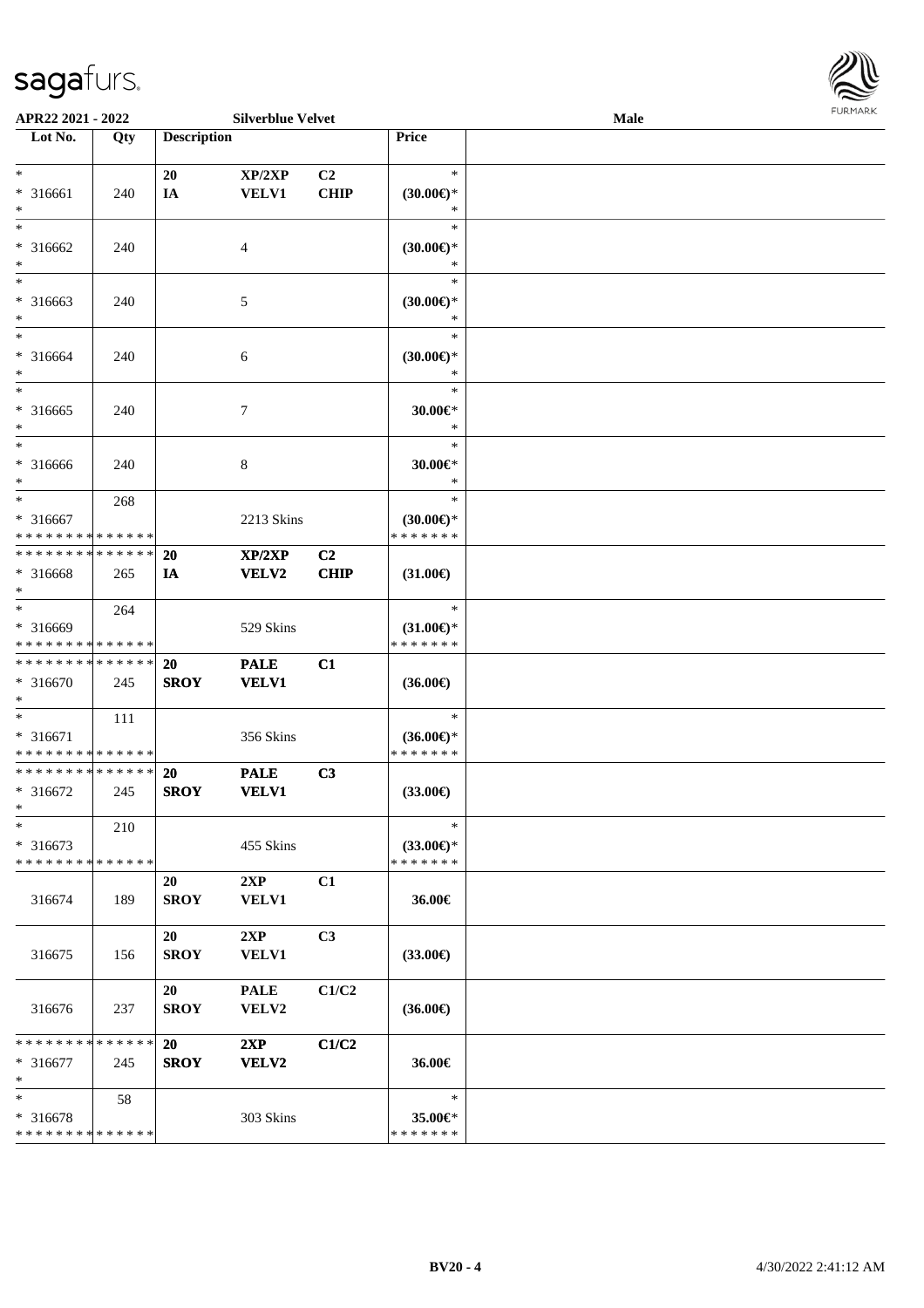

| APR22 2021 - 2022                                  |     |                          | Silverblue            |                |                                                | Female |  |
|----------------------------------------------------|-----|--------------------------|-----------------------|----------------|------------------------------------------------|--------|--|
| Lot No.                                            | Qty | <b>Description</b>       |                       |                | <b>Price</b>                                   |        |  |
| * * * * * * * * * * * * * *<br>* 415001<br>$*$     | 465 | <b>20</b><br>SI          | <b>PALE</b>           | C1/C2          | $(26.00\epsilon)$                              |        |  |
| $*$<br>* 415002<br>* * * * * * * * * * * * * *     | 105 |                          | 570 Skins             |                | $\ast$<br>$(26.00\epsilon)$ *<br>* * * * * * * |        |  |
| 415003                                             | 132 | 20<br>SI                 | XD/DK<br><b>LNAP</b>  | C <sub>2</sub> | $(18.50\epsilon)$                              |        |  |
| 415004                                             | 237 | 20<br><b>SAGA</b>        | <b>Dark</b>           | C1/C2          | $(26.00\epsilon)$                              |        |  |
| * * * * * * * * * * * * * *<br>$* 415005$<br>$*$   | 405 | 20<br><b>SAGA</b>        | <b>PALE</b>           | C1             | $(29.50\epsilon)$                              |        |  |
| $\ast$<br>* 415006<br>* * * * * * * * * * * * * *  | 83  |                          | 488 Skins             |                | $\ast$<br>$(29.50\epsilon)$ *<br>* * * * * * * |        |  |
| * * * * * * * * * * * * * *<br>$* 415007$<br>$*$   | 445 | <b>20</b><br><b>SAGA</b> | <b>PALE</b>           | C <sub>2</sub> | $(29.00\epsilon)$                              |        |  |
| $*$<br>* 415008<br>$*$                             | 420 |                          | 2                     |                | $\ast$<br>$(29.00\epsilon)$ *<br>*             |        |  |
| $*$<br>* 415009<br>$*$                             | 420 |                          | 3                     |                | $\ast$<br>$(29.00\epsilon)$ *<br>*             |        |  |
| $*$<br>* 415010<br>* * * * * * * * * * * * * *     | 97  |                          | 1382 Skins            |                | $\ast$<br>$(29.00\epsilon)$ *<br>* * * * * * * |        |  |
| 415011                                             | 408 | 20<br><b>SAGA</b>        | <b>PALE</b>           | C3             | $(28.00\epsilon)$                              |        |  |
| 415012                                             | 311 | 20<br><b>SAGA</b>        | 2XP                   | C1/C2          | $(29.00\epsilon)$                              |        |  |
| * * * * * * * * * * * * * * *<br>$* 415013$<br>$*$ | 445 | <b>20</b><br>IA          | ALL<br><b>SPAR</b>    | C <sub>2</sub> | 23.00€                                         |        |  |
| $*$<br>$* 415014$<br>* * * * * * * * * * * * * * * | 257 |                          | 702 Skins             |                | $\ast$<br>23.00€*<br>* * * * * * *             |        |  |
| * * * * * * * * * * * * * * *<br>$* 415015$<br>$*$ | 420 | <b>20</b><br>IA          | XP/2XP<br><b>CHIP</b> | C <sub>2</sub> | $(27.00\epsilon)$                              |        |  |
| $*$<br>$* 415016$<br>* * * * * * * * * * * * * *   | 232 |                          | 652 Skins             |                | $\ast$<br>$(27.00\epsilon)$ *<br>* * * * * * * |        |  |
| 415017                                             | 154 | 20<br><b>SROY</b>        | <b>PALE</b>           | C1             | $(31.00\epsilon)$                              |        |  |
| * * * * * * * * * * * * * * *<br>$* 415018$<br>$*$ | 425 | 20<br><b>SROY</b>        | <b>PALE</b>           | C <sub>2</sub> | $(29.50\epsilon)$                              |        |  |
| $*$<br>* 415019<br>* * * * * * * * * * * * * *     | 78  |                          | 503 Skins             |                | $\ast$<br>$(29.50\epsilon)$ *<br>* * * * * * * |        |  |
| 415020                                             | 122 | 20<br><b>SROY</b>        | 2XP                   | C1/C2          | $(29.50\epsilon)$                              |        |  |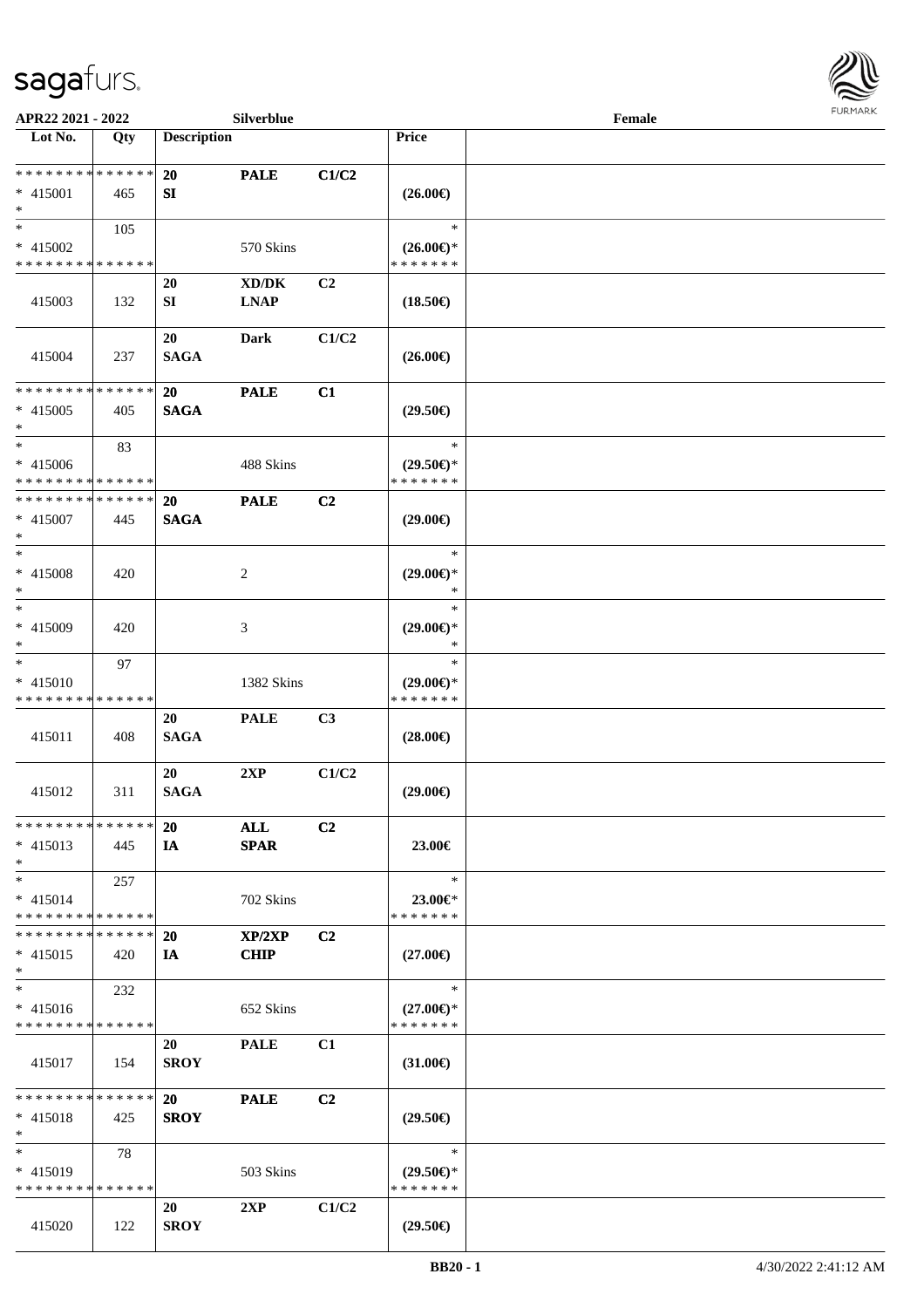

| APR22 2021 - 2022                       |                   |                                      | Silverblue     |                |                                      | Female |  |
|-----------------------------------------|-------------------|--------------------------------------|----------------|----------------|--------------------------------------|--------|--|
| Lot No.                                 | $\overline{Q}$ ty | <b>Description</b>                   |                |                | Price                                |        |  |
|                                         |                   |                                      |                |                |                                      |        |  |
| 415061                                  | 371               | $\bf{0}$<br>${\bf S}{\bf I}$         | <b>Dark</b>    | C1/C2          | $(21.00\epsilon)$                    |        |  |
| 415062                                  | 301               | $\boldsymbol{0}$<br>${\bf S}{\bf I}$ | <b>PALE</b>    | C1             | $(24.50\epsilon)$                    |        |  |
| * * * * * * * *                         | * * * * * *       | $\mathbf{0}$                         | <b>PALE</b>    | C <sub>2</sub> |                                      |        |  |
| $* 415063$<br>$\ast$                    | 400               | ${\bf S}{\bf I}$                     |                |                | $(23.50\epsilon)$                    |        |  |
| $\ast$                                  | $80\,$            |                                      |                |                | $\ast$                               |        |  |
| $* 415064$                              |                   |                                      | 480 Skins      |                | $(23.50\epsilon)$ *                  |        |  |
| * * * * * * * * * * * * * *             |                   | $\pmb{0}$                            | <b>PALE</b>    | C3             | * * * * * * *                        |        |  |
| 415065                                  | 492               | SI                                   |                |                | $(22.50\epsilon)$                    |        |  |
|                                         |                   | $\pmb{0}$                            | <b>Dark</b>    | $\rm C1/C2$    |                                      |        |  |
| 415066                                  | 123               | ${\bf S}{\bf I}$                     | <b>LNAP</b>    |                | $(18.50\epsilon)$                    |        |  |
|                                         |                   | $\pmb{0}$                            | $\bf MED$      | C1/C2          |                                      |        |  |
| 415067                                  | 173               | ${\bf S}{\bf I}$                     | <b>LNAP</b>    |                | $(20.50\epsilon)$                    |        |  |
|                                         |                   | $\boldsymbol{0}$                     | <b>PALE</b>    | C1/C2          |                                      |        |  |
| 415068                                  | 172               | ${\bf SI}$                           | <b>LNAP</b>    |                | $(21.00\epsilon)$                    |        |  |
|                                         |                   | $\pmb{0}$                            | <b>PALE</b>    | C3             |                                      |        |  |
| 415069                                  | 232               | ${\bf S}{\bf I}$                     | <b>LNAP</b>    |                | $(19.00\epsilon)$                    |        |  |
|                                         |                   | $\pmb{0}$                            | XP/2XP         | C2             |                                      |        |  |
| 415070                                  | 118               | ${\bf S}{\bf I}$                     | <b>LNAP</b>    |                | $(22.00\epsilon)$                    |        |  |
|                                         |                   | $\pmb{0}$                            | $\mathbf{ALL}$ | C2             |                                      |        |  |
| 415071                                  | 505               | $\bf IB$                             | <b>SPAR</b>    |                | $(18.50\epsilon)$                    |        |  |
|                                         |                   | $\mathbf{0}$                         | <b>Dark</b>    | C1             |                                      |        |  |
| 415072                                  | 364               | <b>SAGA</b>                          |                |                | $(24.50\epsilon)$                    |        |  |
| * * * * * * * * * * * * * * *           |                   | $\mathbf{0}$                         | <b>Dark</b>    | C2             |                                      |        |  |
| * 415073<br>$*$                         | 445               | <b>SAGA</b>                          |                |                | $(23.50\epsilon)$                    |        |  |
| $*$                                     |                   |                                      |                |                | $\ast$                               |        |  |
| $* 415074$<br>$*$                       | 420               |                                      | $\overline{2}$ |                | $(23.50\epsilon)$ *<br>$\ast$        |        |  |
| $*$                                     | 206               |                                      |                |                | $\ast$                               |        |  |
| * 415075                                |                   |                                      | 1071 Skins     |                | $(23.50\epsilon)$ *                  |        |  |
| * * * * * * * * * * * * * *             |                   |                                      |                |                | * * * * * * *                        |        |  |
| 415076                                  | 379               | $\bf{0}$<br><b>SAGA</b>              | Dark           | C3             | $(22.50\epsilon)$                    |        |  |
| * * * * * * * * * * * * * * *           |                   | $\mathbf{0}$                         | <b>PALE</b>    | C1             |                                      |        |  |
| * 415077                                | 445               | <b>SAGA</b>                          |                |                | $(27.00\epsilon)$                    |        |  |
| $*$                                     |                   |                                      |                |                |                                      |        |  |
| $*$                                     |                   |                                      |                |                | $\ast$                               |        |  |
| $* 415078$<br>$*$                       | 420               |                                      | 2              |                | $(27.00\epsilon)$ *<br>$\ast$        |        |  |
| $*$                                     |                   |                                      |                |                | $\ast$                               |        |  |
| * 415079                                | 420               |                                      | 3              |                | $(27.00\epsilon)$ *                  |        |  |
| $*$                                     |                   |                                      |                |                | $\ast$                               |        |  |
| $*$                                     | 429               |                                      |                |                | $\ast$                               |        |  |
| * 415080<br>* * * * * * * * * * * * * * |                   |                                      | 1714 Skins     |                | $(27.00\epsilon)$ *<br>* * * * * * * |        |  |
|                                         |                   |                                      |                |                |                                      |        |  |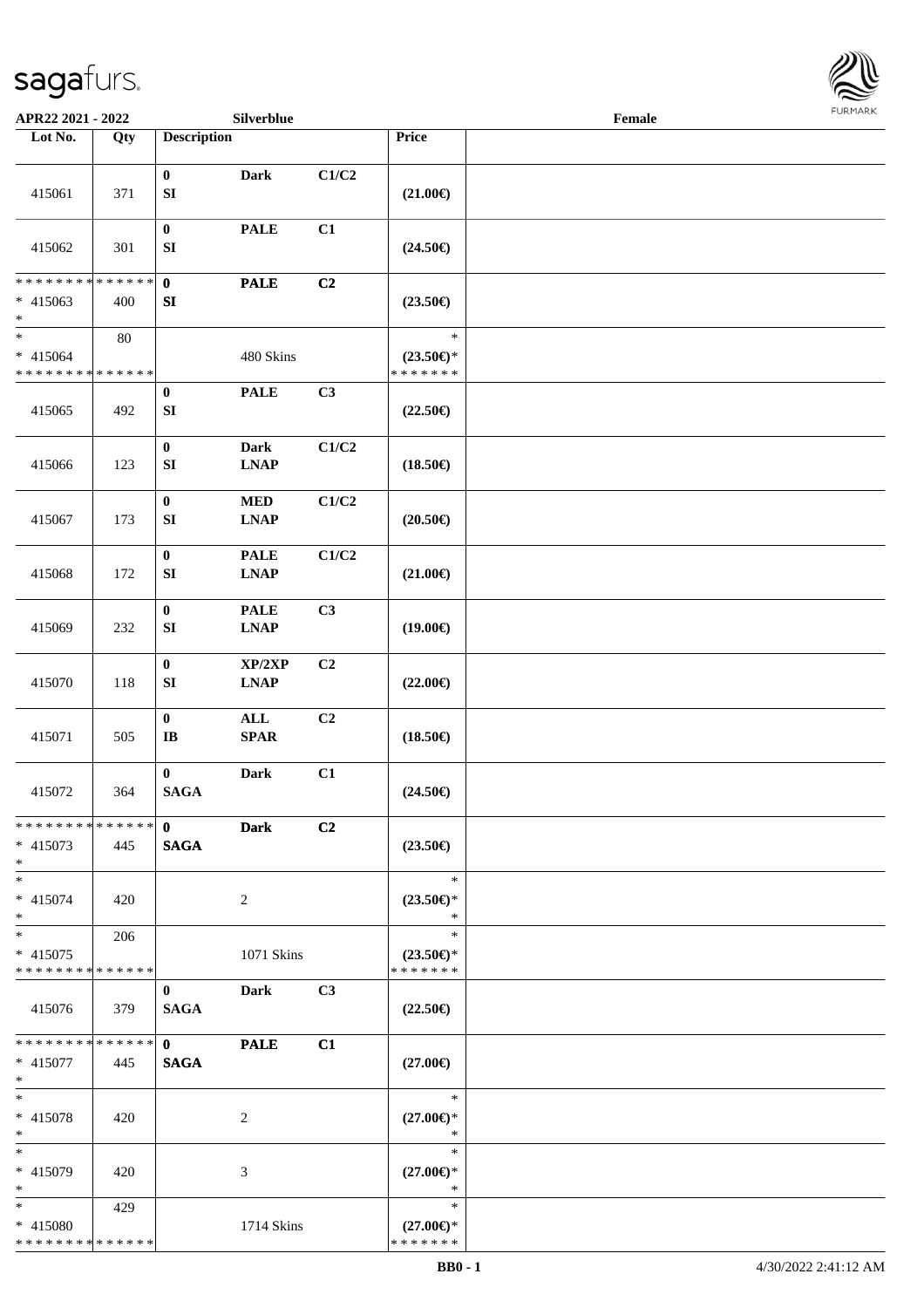

|                                                                 | APR22 2021 - 2022<br>Silverblue |                             |                            |                |                                                | Female |  |  |
|-----------------------------------------------------------------|---------------------------------|-----------------------------|----------------------------|----------------|------------------------------------------------|--------|--|--|
| Lot No.                                                         | Qty                             | <b>Description</b>          |                            |                | Price                                          |        |  |  |
| * * * * * * * * * * * * * *<br>* 415081<br>$*$                  | 445                             | $\mathbf{0}$<br><b>SAGA</b> | <b>PALE</b>                | C <sub>2</sub> | $(26.00\epsilon)$                              |        |  |  |
| $*$<br>* 415082<br>$*$                                          | 420                             |                             | 2                          |                | $\ast$<br>$26.00 \in$<br>$\ast$                |        |  |  |
| $*$<br>$* 415083$<br>$*$                                        | 420                             |                             | 3                          |                | $\ast$<br>$26.00 \in$<br>$\ast$                |        |  |  |
| $*$<br>* 415084<br>$*$                                          | 420                             |                             | 4                          |                | $\ast$<br>$(26.00\epsilon)$ *<br>$\ast$        |        |  |  |
| $*$<br>$* 415085$<br>$*$                                        | 420                             |                             | 5                          |                | $\ast$<br>$(26.00\epsilon)$ *<br>$\ast$        |        |  |  |
| $*$<br>$* 415086$<br>$*$                                        | 420                             |                             | 6                          |                | $\ast$<br>$(26.00\epsilon)$ *<br>$\ast$        |        |  |  |
| $*$<br>* 415087<br>* * * * * * * * * * * * * *                  | 166                             |                             | 2711 Skins                 |                | $\ast$<br>$(26.00\epsilon)$ *<br>* * * * * * * |        |  |  |
| * * * * * * * * * * * * * * *<br>* 415088<br>$*$                | 445                             | $\mathbf{0}$<br><b>SAGA</b> | <b>PALE</b>                | C <sub>3</sub> | $(25.00\epsilon)$                              |        |  |  |
| $*$<br>$* 415089$<br>$*$                                        | 420                             |                             | 2                          |                | $\ast$<br>$(25.00\epsilon)$ *<br>$\ast$        |        |  |  |
| $*$<br>$* 415090$<br>$*$                                        | 420                             |                             | $\mathfrak{Z}$             |                | $\ast$<br>$(25.00\epsilon)$ *<br>$\ast$        |        |  |  |
| $*$<br>* 415091<br>* * * * * * * * * * * * * *                  | 245                             |                             | 1530 Skins                 |                | $\ast$<br>$(25.00\epsilon)$ *<br>* * * * * * * |        |  |  |
| 415092                                                          | 256                             | $\bf{0}$<br><b>SAGA</b>     | 2XP                        | C1             | $(27.00\epsilon)$                              |        |  |  |
| * * * * * * * * * * * * * * *<br>$* 415093$<br>$*$              | 425                             | $\mathbf{0}$<br><b>SAGA</b> | 2XP                        | C <sub>2</sub> | $(26.00\epsilon)$                              |        |  |  |
| $*$<br>* 415094<br>* * * * * * * * * * * * * *                  | 83                              |                             | 508 Skins                  |                | $\ast$<br>$(26.00\epsilon)$ *<br>* * * * * * * |        |  |  |
| * * * * * * * * * * * * * *<br>* 415095<br>$*$                  | 445                             | $\mathbf{0}$<br><b>SAGA</b> | <b>Dark</b><br><b>LNAP</b> | C1/C2          | $(21.00\epsilon)$                              |        |  |  |
| $\ast$<br>* 415096<br>* * * * * * * * * * * * * *               | 327                             |                             | 772 Skins                  |                | $\ast$<br>$(21.00\epsilon)$ *<br>* * * * * * * |        |  |  |
| 415097                                                          | 431                             | $\bf{0}$<br><b>SAGA</b>     | Dark<br><b>LNAP</b>        | C <sub>3</sub> | $(20.00\epsilon)$                              |        |  |  |
| * * * * * * * *<br>* 415098<br>$*$                              | * * * * * *<br>445              | $\mathbf{0}$<br><b>SAGA</b> | <b>PALE</b><br><b>LNAP</b> | C1/C2          | $(24.00\epsilon)$                              |        |  |  |
| $*$<br>* 415099<br>$*$                                          | 420                             |                             | 2                          |                | $\ast$<br>$(24.00\epsilon)$ *<br>$\ast$        |        |  |  |
| $*$<br>$* 415100$<br>* * * * * * * * <mark>* * * * * * *</mark> | 264                             |                             | 1129 Skins                 |                | $\ast$<br>$(24.00\epsilon)$ *<br>* * * * * * * |        |  |  |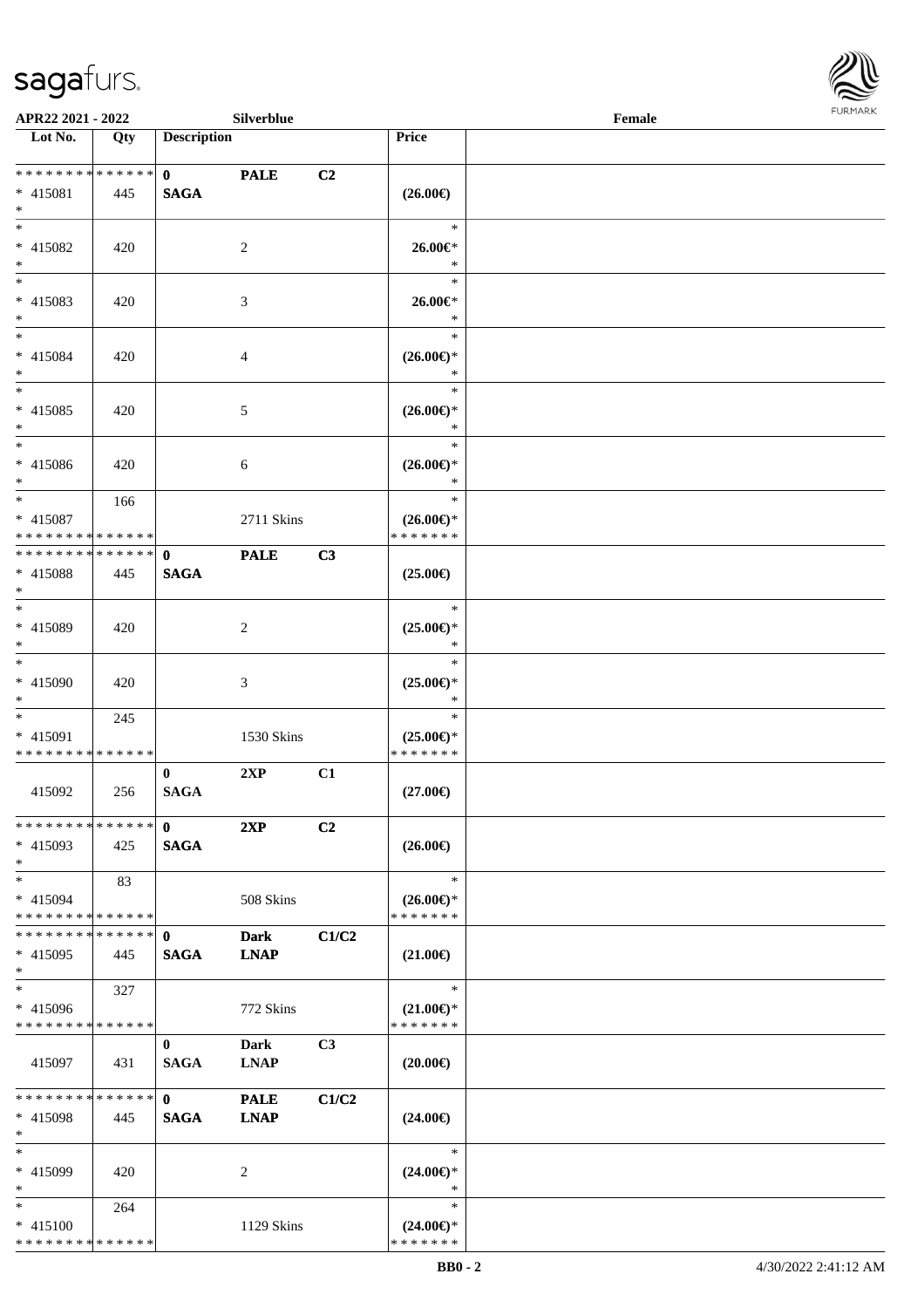

| APR22 2021 - 2022             |        |                    | Silverblue     |                |                     | Female |  |
|-------------------------------|--------|--------------------|----------------|----------------|---------------------|--------|--|
| Lot No.                       | Qty    | <b>Description</b> |                |                | Price               |        |  |
|                               |        |                    |                |                |                     |        |  |
| ******** <mark>******</mark>  |        | $\mathbf{0}$       | <b>PALE</b>    | C3             |                     |        |  |
| $* 415101$                    | 445    | <b>SAGA</b>        | <b>LNAP</b>    |                | $(22.50\epsilon)$   |        |  |
| $*$                           |        |                    |                |                |                     |        |  |
| $*$                           | 134    |                    |                |                | $\ast$              |        |  |
| $* 415102$                    |        |                    | 579 Skins      |                | $(22.50\epsilon)$ * |        |  |
| * * * * * * * * * * * * * *   |        |                    |                |                | * * * * * * *       |        |  |
|                               |        |                    |                | C <sub>2</sub> |                     |        |  |
|                               |        | $\bf{0}$           | XP/2XP         |                |                     |        |  |
| 415103                        | 189    | <b>SAGA</b>        | <b>LNAP</b>    |                | $(25.00\epsilon)$   |        |  |
|                               |        |                    |                |                |                     |        |  |
| * * * * * * * * * * * * * * * |        | $\mathbf{0}$       | <b>ALL</b>     | C2             |                     |        |  |
| $* 415104$                    | 445    | IA                 | <b>SPAR</b>    |                | 21.00€              |        |  |
| $*$                           |        |                    |                |                |                     |        |  |
| $*$                           | 420    |                    |                |                | $\ast$              |        |  |
| $* 415105$                    |        |                    | 865 Skins      |                | $21.00 \in$         |        |  |
| * * * * * * * * * * * * * *   |        |                    |                |                | * * * * * * *       |        |  |
| * * * * * * * * * * * * * *   |        | $\mathbf 0$        | XP/2XP         | C2             |                     |        |  |
| $* 415106$                    | 445    | IA                 | <b>CHIP</b>    |                | $(24.50\epsilon)$   |        |  |
| $*$                           |        |                    |                |                |                     |        |  |
| $*$                           |        |                    |                |                | $\ast$              |        |  |
| * 415107                      | 420    |                    | $\overline{2}$ |                | $(24.50\epsilon)$ * |        |  |
| $*$                           |        |                    |                |                | $\ast$              |        |  |
| $*$                           |        |                    |                |                | $\ast$              |        |  |
| * 415108                      | 420    |                    | 3              |                | $(24.50\epsilon)$ * |        |  |
| $*$                           |        |                    |                |                | $\ast$              |        |  |
| $*$                           |        |                    |                |                | $\ast$              |        |  |
|                               |        |                    |                |                |                     |        |  |
| * 415109                      | 420    |                    | 4              |                | $(24.50\epsilon)$ * |        |  |
| $*$                           |        |                    |                |                | $\ast$              |        |  |
| $*$                           |        |                    |                |                | $\ast$              |        |  |
| $* 415110$                    | 420    |                    | 5              |                | $(24.50\epsilon)$ * |        |  |
| $*$                           |        |                    |                |                | $\ast$              |        |  |
| $*$                           |        |                    |                |                | $\ast$              |        |  |
| $* 415111$                    | 420    |                    | 6              |                | $(24.50\epsilon)$ * |        |  |
| $*$                           |        |                    |                |                | $\ast$              |        |  |
| $*$                           |        |                    |                |                | $\ast$              |        |  |
| $* 415112$                    | 420    |                    | $\overline{7}$ |                | $(24.50\epsilon)$ * |        |  |
| $*$                           |        |                    |                |                | $\ast$              |        |  |
| $*$                           | 330    |                    |                |                | $\ast$              |        |  |
| $* 415113$                    |        |                    | 3295 Skins     |                | $(24.50\epsilon)$ * |        |  |
| * * * * * * * * * * * * * *   |        |                    |                |                | * * * * * * *       |        |  |
|                               |        | $\bf{0}$           | Dark           | C1             |                     |        |  |
| 415114                        | 372    | <b>SROY</b>        |                |                | 25.00€              |        |  |
|                               |        |                    |                |                |                     |        |  |
| * * * * * * * *               | ****** |                    |                |                |                     |        |  |
|                               |        | $\mathbf{0}$       | <b>Dark</b>    | C2             |                     |        |  |
| $* 415115$                    | 425    | <b>SROY</b>        |                |                | 24.50€              |        |  |
| $*$                           |        |                    |                |                |                     |        |  |
|                               | 416    |                    |                |                | $\ast$              |        |  |
| $* 415116$                    |        |                    | 841 Skins      |                | $(24.50\epsilon)$ * |        |  |
| * * * * * * * * * * * * * *   |        |                    |                |                | * * * * * * *       |        |  |
|                               |        | $\mathbf{0}$       | Dark           | C3             |                     |        |  |
| 415117                        | 213    | <b>SROY</b>        |                |                | $(23.50\epsilon)$   |        |  |
|                               |        |                    |                |                |                     |        |  |
| * * * * * * * * * * * * * * * |        | $\mathbf{0}$       | <b>PALE</b>    | C1             |                     |        |  |
| $* 415118$                    | 425    | <b>SROY</b>        |                |                | $(28.00\epsilon)$   |        |  |
| $*$                           |        |                    |                |                |                     |        |  |
| $*$                           |        |                    |                |                | $\ast$              |        |  |
| * 415119                      | 400    |                    | 2              |                | $(28.00\epsilon)$ * |        |  |
| $*$                           |        |                    |                |                | $\ast$              |        |  |
| $*$                           |        |                    |                |                | $\ast$              |        |  |
| * 415120                      | 400    |                    | 3              |                | $(28.00\epsilon)$ * |        |  |
| $*$                           |        |                    |                |                | $\ast$              |        |  |
|                               |        |                    |                |                |                     |        |  |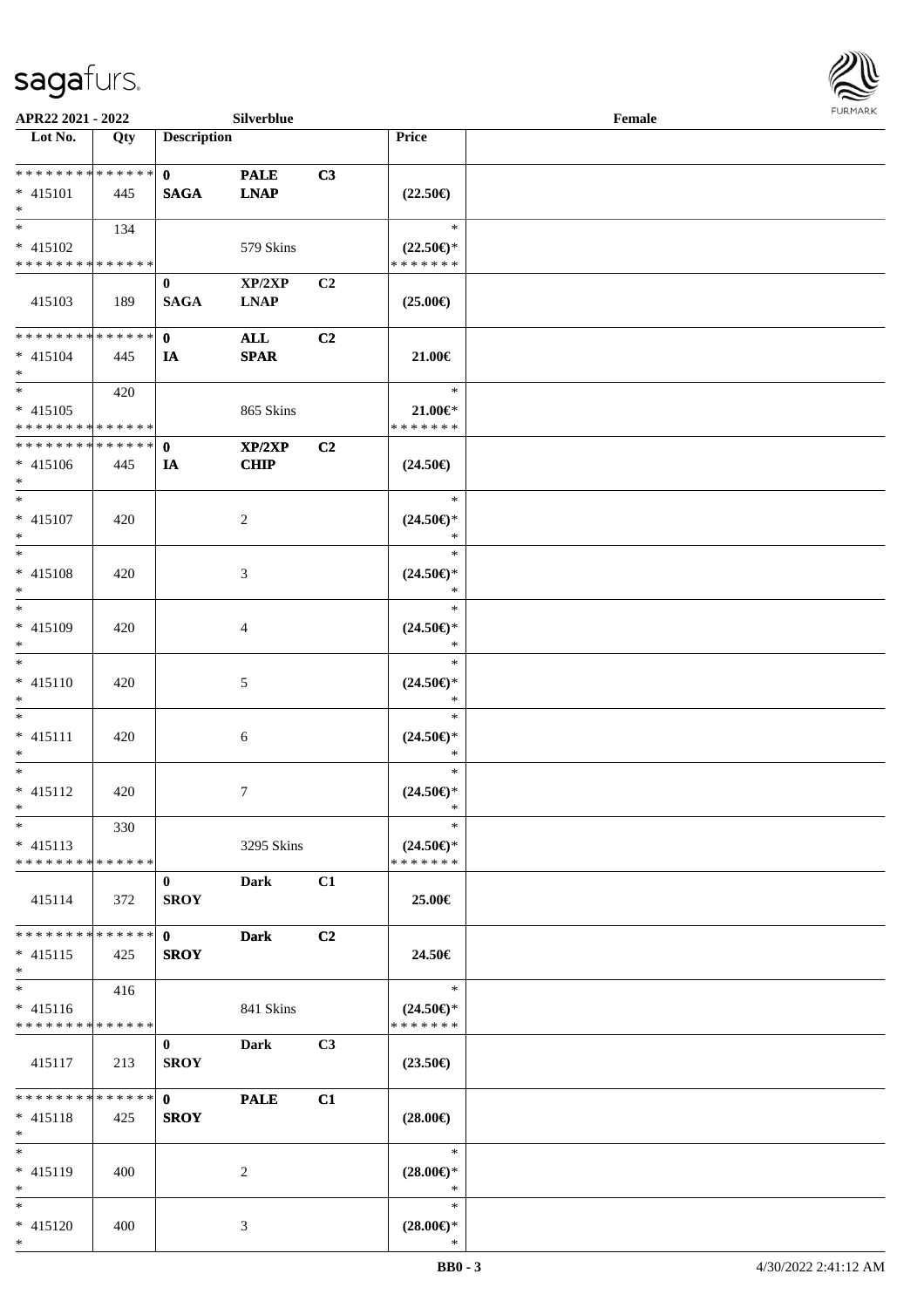

| APR22 2021 - 2022                                  |     |                             | Silverblue     |                |                                                | <b>FURMARK</b><br>Female |  |  |
|----------------------------------------------------|-----|-----------------------------|----------------|----------------|------------------------------------------------|--------------------------|--|--|
| Lot No.                                            | Qty | <b>Description</b>          |                |                | Price                                          |                          |  |  |
| $* 415121$<br>* * * * * * * * * * * * * *          | 403 | $\mathbf{0}$<br><b>SROY</b> | <b>PALE</b>    | C1             | $\ast$<br>$(28.00\epsilon)$ *<br>* * * * * * * |                          |  |  |
| ******** <mark>******</mark><br>* 415122<br>$*$    | 400 | $\mathbf{0}$<br><b>SROY</b> | <b>PALE</b>    | C2             | $(27.00\epsilon)$                              |                          |  |  |
| $*$<br>$* 415123$<br>$*$                           | 400 |                             | 2              |                | $\ast$<br>$(27.00\epsilon)$ *<br>$\ast$        |                          |  |  |
| $*$<br>$* 415124$<br>$\ast$                        | 400 |                             | 3              |                | $\ast$<br>$(27.00\epsilon)$ *<br>$*$           |                          |  |  |
| $*$<br>$* 415125$<br>$*$                           | 400 |                             | $\overline{4}$ |                | *<br>$(27.00\epsilon)$ *<br>$\ast$             |                          |  |  |
| $*$<br>* 415126<br>* * * * * * * * * * * * * *     | 400 |                             | 2000 Skins     |                | $\ast$<br>$(27.00\epsilon)$ *<br>* * * * * * * |                          |  |  |
| * * * * * * * * * * * * * * *<br>$* 415127$<br>$*$ | 425 | $\mathbf{0}$<br><b>SROY</b> | <b>PALE</b>    | C3             | 26.00€                                         |                          |  |  |
| $*$<br>* 415128<br>* * * * * * * * * * * * * *     | 325 |                             | 750 Skins      |                | $\ast$<br>26.00€*<br>* * * * * * *             |                          |  |  |
| 415129                                             | 145 | $\mathbf{0}$<br><b>SROY</b> | 2XP            | C1             | $(28.00\epsilon)$                              |                          |  |  |
| 415130                                             | 273 | $\bf{0}$<br><b>SROY</b>     | 2XP            | C <sub>2</sub> | 27.00€                                         |                          |  |  |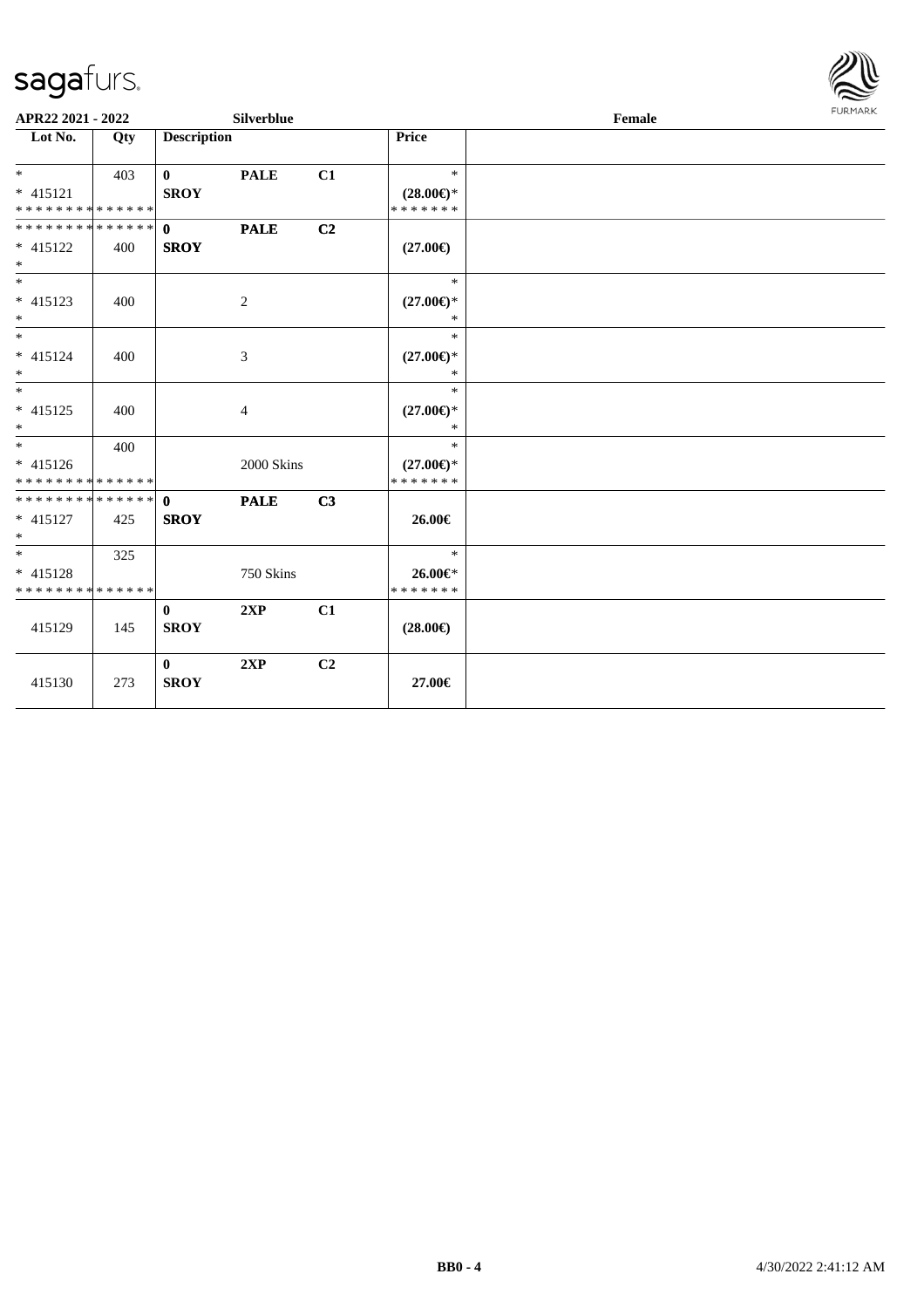\*



| APR22 2021 - 2022                                      |     |                                      | Silverblue                                                |       |                                                | Female |  |
|--------------------------------------------------------|-----|--------------------------------------|-----------------------------------------------------------|-------|------------------------------------------------|--------|--|
| Lot No.                                                | Qty | <b>Description</b>                   |                                                           |       | Price                                          |        |  |
| 415181                                                 | 359 | $\mathbf{1}$<br>${\bf S}{\bf I}$     | $\mathbf{X}\mathbf{D}$                                    | C1/C2 | 14.00€                                         |        |  |
| 415182                                                 | 178 | $\mathbf{1}$<br>SI                   | <b>Dark</b>                                               | C1    | 18.00€                                         |        |  |
| * * * * * * * * * * * * * * *<br>$* 415183$<br>$\ast$  | 505 | $\mathbf{1}$<br>${\bf SI}$           | <b>Dark</b>                                               | C2    | 18.00€                                         |        |  |
| $*$<br>* 415184<br>* * * * * * * * * * * * * *         | 322 |                                      | 827 Skins                                                 |       | $\ast$<br>18.00€*<br>* * * * * * *             |        |  |
| 415185                                                 | 487 | $\mathbf{1}$<br>SI                   | <b>Dark</b>                                               | C3    | 18.00€                                         |        |  |
| 415186                                                 | 341 | $\mathbf{1}$<br>SI                   | <b>MED</b>                                                | C1/C2 | $(19.50\epsilon)$                              |        |  |
| 415187                                                 | 424 | $\mathbf{1}$<br>SI                   | <b>PALE</b>                                               | C1    | $(20.50\epsilon)$                              |        |  |
| 415188                                                 | 287 | $\mathbf{1}$<br>SI                   | <b>PALE</b>                                               | C1/C2 | $(20.50\epsilon)$                              |        |  |
| * * * * * * * * * * * * * * *<br>* 415189<br>$\ast$    | 505 | $\mathbf{1}$<br>SI                   | <b>PALE</b>                                               | C2    | $(20.00\epsilon)$                              |        |  |
| $\ast$<br>* 415190<br>$*$                              | 480 |                                      | $\overline{c}$                                            |       | $\ast$<br>$(20.00\epsilon)$ *<br>$\ast$        |        |  |
| $*$<br>* 415191<br>* * * * * * * * * * * * * *         | 491 |                                      | 1476 Skins                                                |       | $\ast$<br>$(20.00\epsilon)$ *<br>* * * * * * * |        |  |
| 415192                                                 | 229 | $\mathbf{1}$<br>SI                   | <b>PALE</b>                                               | C3    | $(19.00\epsilon)$                              |        |  |
| 415193                                                 | 124 | $\mathbf{1}$<br>${\bf S}{\bf I}$     | $2{\bf XP}$                                               | C1/C2 | $(20.50\epsilon)$                              |        |  |
| 415194                                                 | 443 | $\mathbf{1}$<br>${\bf S}{\bf I}$     | <b>Dark</b><br><b>LNAP</b>                                | C1/C2 | $(16.00\epsilon)$                              |        |  |
| 415195                                                 | 230 | $\mathbf{1}$<br>SI                   | <b>Dark</b><br><b>LNAP</b>                                | C3    | $(14.50\epsilon)$                              |        |  |
| 415196                                                 | 376 | $\mathbf{1}$<br>${\bf S}{\bf I}$     | <b>MED</b><br><b>LNAP</b>                                 | C1/C2 | $(17.50\epsilon)$                              |        |  |
| 415197                                                 | 276 | $\mathbf{1}$<br>SI                   | <b>PALE</b><br><b>LNAP</b>                                | C1/C2 | $(18.50\epsilon)$                              |        |  |
| 415198                                                 | 297 | $\mathbf{1}$<br>${\bf SI}$           | <b>PALE</b><br>$\mathbf{L}\mathbf{N}\mathbf{A}\mathbf{P}$ | C3    | $(17.00\epsilon)$                              |        |  |
| 415199                                                 | 167 | $\mathbf{1}$<br>${\bf SI}$           | XP/2XP<br><b>LNAP</b>                                     | C2    | $(19.50\epsilon)$                              |        |  |
| * * * * * * * * <mark>* * * * * * *</mark><br>* 415200 | 480 | $\mathbf{1}$<br>$\mathbf I\mathbf B$ | ALL<br><b>SPAR</b>                                        | C2    | $(15.00\epsilon)$                              |        |  |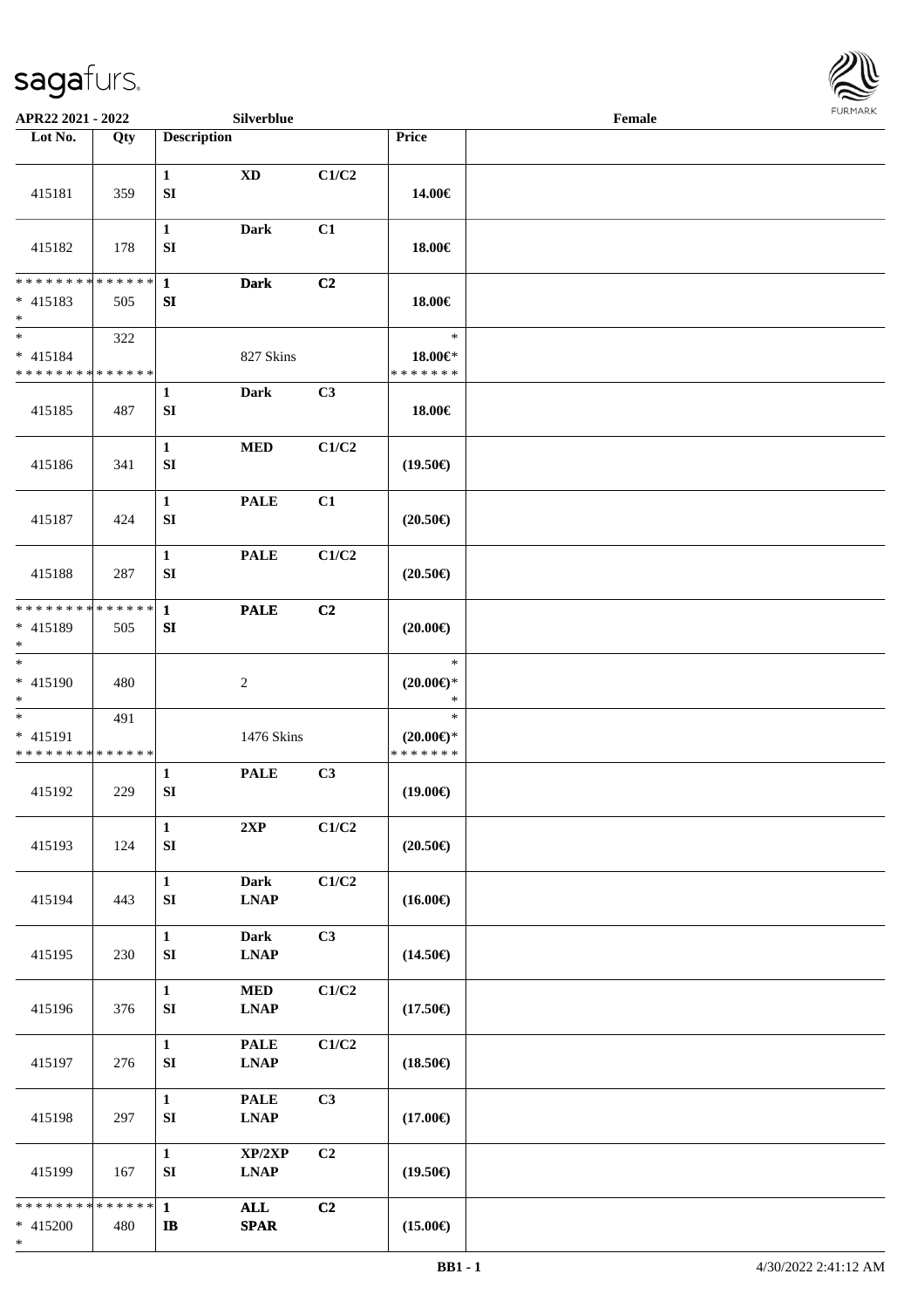

| APR22 2021 - 2022                  |     |                    | Silverblue     |                |                     | Female |  |
|------------------------------------|-----|--------------------|----------------|----------------|---------------------|--------|--|
| Lot No.                            | Qty | <b>Description</b> |                |                | Price               |        |  |
|                                    |     |                    |                |                |                     |        |  |
| $*$                                | 86  | $\mathbf{1}$       | ALL            | C <sub>2</sub> | $\ast$              |        |  |
| $* 415201$                         |     | IB                 | <b>SPAR</b>    |                | $(15.00\epsilon)$ * |        |  |
| * * * * * * * * * * * * * *        |     |                    |                |                | * * * * * * *       |        |  |
| * * * * * * * * * * * * * * *      |     | $\mathbf{1}$       | XD/DK          | C2             |                     |        |  |
|                                    |     |                    |                |                |                     |        |  |
| $* 415202$                         | 505 | $\mathbf{I}$       | <b>CHIP</b>    |                | $(14.50\epsilon)$   |        |  |
| $\ast$<br>$\overline{\phantom{0}}$ |     |                    |                |                |                     |        |  |
|                                    | 118 |                    |                |                | $\ast$              |        |  |
| $* 415203$                         |     |                    | 623 Skins      |                | $(14.50\epsilon)$ * |        |  |
| * * * * * * * * * * * * * *        |     |                    |                |                | * * * * * * *       |        |  |
|                                    |     | $\mathbf{1}$       | XP/2XP         | C <sub>2</sub> |                     |        |  |
| 415204                             | 327 | IB                 | <b>CHIP</b>    |                | $(19.00\epsilon)$   |        |  |
|                                    |     |                    |                |                |                     |        |  |
| * * * * * * * * * * * * * *        |     | $\mathbf{1}$       | <b>Dark</b>    | C <sub>2</sub> |                     |        |  |
| $* 415205$                         | 485 | <b>SAGA</b>        |                |                | 20.00€              |        |  |
| $\ast$                             |     |                    |                |                |                     |        |  |
| $\overline{\phantom{a}^*}$         |     |                    |                |                | $\ast$              |        |  |
|                                    |     |                    |                |                |                     |        |  |
| $* 415206$                         | 460 |                    | $\overline{2}$ |                | 20.00€*             |        |  |
| $\ast$                             |     |                    |                |                | $\ast$              |        |  |
| $\ast$                             |     |                    |                |                | $\ast$              |        |  |
| $* 415207$                         | 460 |                    | 3              |                | 20.00€*             |        |  |
| $\ast$                             |     |                    |                |                | $\ast$              |        |  |
| $*$                                |     |                    |                |                | $\ast$              |        |  |
| * 415208                           | 460 |                    | 4              |                | $20.00 \in$ *       |        |  |
| $\ast$                             |     |                    |                |                | $\ast$              |        |  |
| $\ast$                             |     |                    |                |                | $\ast$              |        |  |
| * 415209                           | 460 |                    | 5              |                | $20.00 \in$ *       |        |  |
| $\ast$                             |     |                    |                |                | $\ast$              |        |  |
| $\overline{\phantom{0}}$           |     |                    |                |                | $\ast$              |        |  |
|                                    |     |                    |                |                |                     |        |  |
| $* 415210$                         | 460 |                    | 6              |                | $20.00 \in$ *       |        |  |
| $*$                                |     |                    |                |                | $\ast$              |        |  |
| $\ast$                             | 163 |                    |                |                | $\ast$              |        |  |
| $* 415211$                         |     |                    | 2948 Skins     |                | $20.00 \in$         |        |  |
| ******** <mark>******</mark>       |     |                    |                |                | * * * * * * *       |        |  |
| **************                     |     | $\mathbf{1}$       | <b>Dark</b>    | C3             |                     |        |  |
| $* 415212$                         | 485 | <b>SAGA</b>        |                |                | $(19.00\epsilon)$   |        |  |
| $*$                                |     |                    |                |                |                     |        |  |
| $*$                                |     |                    |                |                | $\ast$              |        |  |
| $* 415213$                         | 460 |                    | 2              |                | $(19.00\epsilon)$ * |        |  |
| $*$                                |     |                    |                |                | $\ast$              |        |  |
| $*$                                | 128 |                    |                |                | $\ast$              |        |  |
|                                    |     |                    |                |                |                     |        |  |
| $* 415214$                         |     |                    | 1073 Skins     |                | $(19.00\epsilon)$ * |        |  |
| * * * * * * * * * * * * * *        |     |                    |                |                | * * * * * * *       |        |  |
| * * * * * * * * * * * * * * *      |     | $\mathbf 1$        | <b>PALE</b>    | C1             |                     |        |  |
| $* 415215$                         | 460 | <b>SAGA</b>        |                |                | $(23.50\epsilon)$   |        |  |
| $*$                                |     |                    |                |                |                     |        |  |
| $\ast$                             |     |                    |                |                | $\ast$              |        |  |
| $* 415216$                         | 460 |                    | 2              |                | $(23.50\epsilon)$ * |        |  |
| $*$                                |     |                    |                |                | $\ast$              |        |  |
| $*$ and $*$                        | 300 |                    |                |                | $\ast$              |        |  |
| $* 415217$                         |     |                    | 1220 Skins     |                | $(23.50\epsilon)$ * |        |  |
| * * * * * * * * * * * * * *        |     |                    |                |                | * * * * * * *       |        |  |
| **************                     |     | $\mathbf{1}$       |                | C <sub>2</sub> |                     |        |  |
|                                    |     |                    | <b>PALE</b>    |                |                     |        |  |
| $* 415218$                         | 460 | <b>SAGA</b>        |                |                | 22.50€              |        |  |
| $*$                                |     |                    |                |                |                     |        |  |
| $*$                                | 183 |                    |                |                | $\ast$              |        |  |
| $* 415219$                         |     |                    | 643 Skins      |                | $22.50 \in$ *       |        |  |
| * * * * * * * * * * * * * *        |     |                    |                |                | * * * * * * *       |        |  |
| * * * * * * * * * * * * * * *      |     | $\mathbf{1}$       | <b>PALE</b>    | C3             |                     |        |  |
| $* 415220$                         | 485 | <b>SAGA</b>        |                |                | 21.50€              |        |  |
| $*$                                |     |                    |                |                |                     |        |  |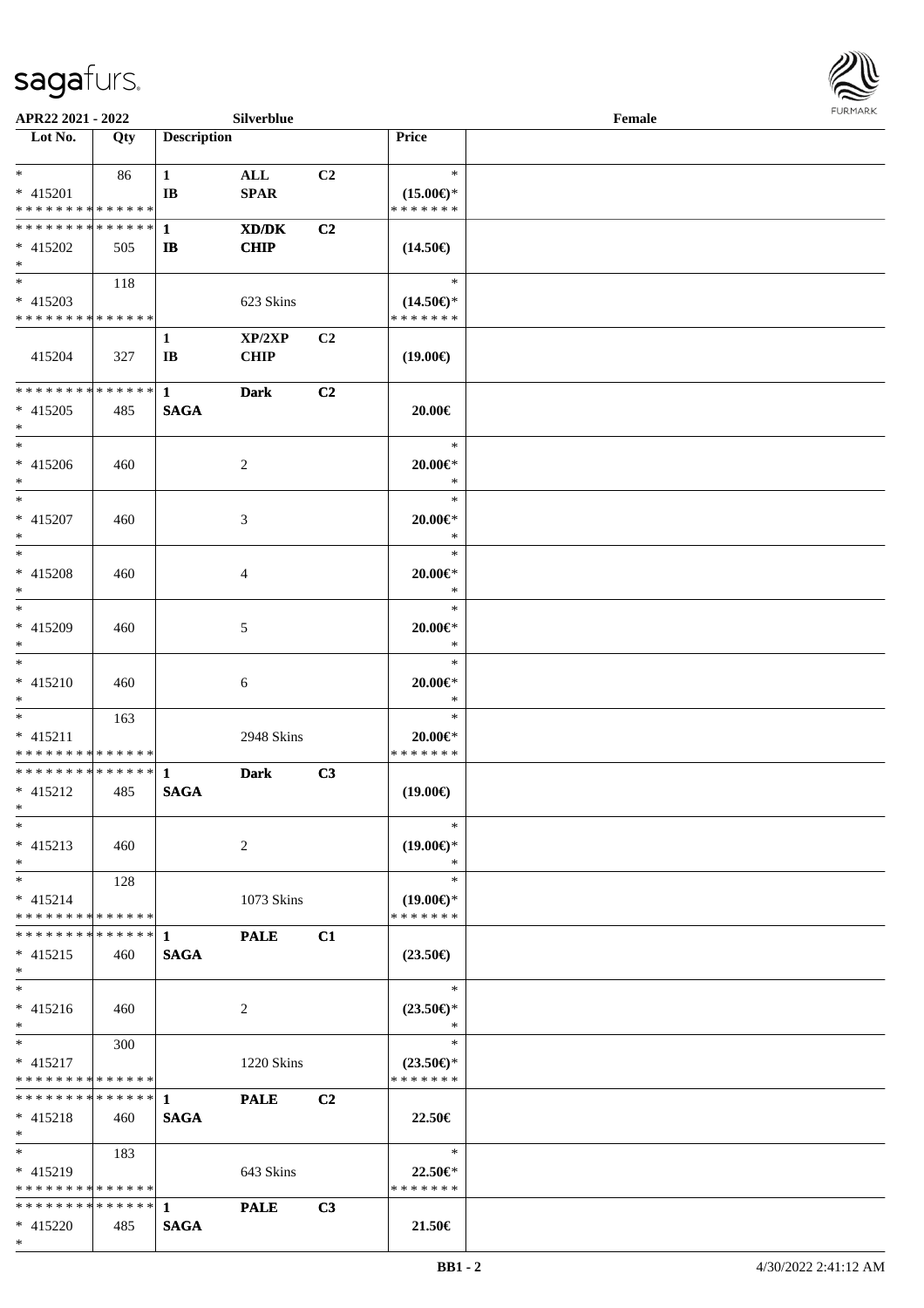\*



| APR22 2021 - 2022                          |             |                    | Silverblue             |       |                     | Female |  |
|--------------------------------------------|-------------|--------------------|------------------------|-------|---------------------|--------|--|
| Lot No.                                    | Qty         | <b>Description</b> |                        |       | Price               |        |  |
|                                            |             |                    |                        |       |                     |        |  |
| $*$                                        |             | $\mathbf{1}$       | <b>PALE</b>            | C3    | $\ast$              |        |  |
| * 415221                                   | 460         | <b>SAGA</b>        |                        |       | $21.50 \in$         |        |  |
| $*$                                        |             |                    |                        |       | $\ast$              |        |  |
| $*$                                        |             |                    |                        |       | $\ast$              |        |  |
| * 415222                                   | 460         |                    | 3                      |       | $21.50 \in$         |        |  |
| $\ast$                                     |             |                    |                        |       | $\ast$              |        |  |
|                                            |             |                    |                        |       | $\ast$              |        |  |
| $* 415223$                                 | 460         |                    | $\overline{4}$         |       | $(21.50\epsilon)$ * |        |  |
| $\ast$                                     |             |                    |                        |       | $\ast$              |        |  |
| $\ast$                                     |             |                    |                        |       | $\ast$              |        |  |
| * 415224                                   | 460         |                    | 5                      |       | $(21.50\epsilon)$ * |        |  |
| $\ast$                                     |             |                    |                        |       | $\ast$              |        |  |
| $\ast$                                     | 151         |                    |                        |       | $\ast$              |        |  |
| $* 415225$                                 |             |                    | 2476 Skins             |       | $(21.50\epsilon)$ * |        |  |
| * * * * * * * * <mark>* * * * * *</mark>   |             |                    |                        |       | * * * * * * *       |        |  |
|                                            |             | $\mathbf{1}$       | $\mathbf{X}\mathbf{P}$ | C1/C2 |                     |        |  |
| 415226                                     | 259         | <b>SAGA</b>        |                        |       | $(24.00\epsilon)$   |        |  |
|                                            |             |                    |                        |       |                     |        |  |
|                                            |             | $\mathbf{1}$       | 2XP                    | C1/C2 |                     |        |  |
| 415227                                     | 482         | <b>SAGA</b>        |                        |       | $(23.00\epsilon)$   |        |  |
|                                            |             |                    |                        |       |                     |        |  |
|                                            |             | $\mathbf{1}$       | 2XP                    | C3    |                     |        |  |
| 415228                                     | 156         | <b>SAGA</b>        |                        |       | $(21.50\epsilon)$   |        |  |
|                                            |             |                    |                        |       |                     |        |  |
| * * * * * * * * <mark>* * * * * * *</mark> |             | $\mathbf{1}$       | <b>Dark</b>            | C1/C2 |                     |        |  |
| * 415229                                   | 485         | <b>SAGA</b>        | <b>LNAP</b>            |       | $(18.00\epsilon)$   |        |  |
| $\ast$                                     |             |                    |                        |       |                     |        |  |
| $\overline{\ast}$                          | 314         |                    |                        |       | $\ast$              |        |  |
| $* 415230$                                 |             |                    | 799 Skins              |       | $(18.00\epsilon)$ * |        |  |
| * * * * * * * * <mark>* * * * * * *</mark> |             |                    |                        |       | * * * * * * *       |        |  |
|                                            |             | $\mathbf{1}$       | <b>Dark</b>            | C3    |                     |        |  |
| 415231                                     | 402         | <b>SAGA</b>        | <b>LNAP</b>            |       | $(17.00\epsilon)$   |        |  |
|                                            |             |                    |                        |       |                     |        |  |
|                                            |             |                    | <b>PALE</b>            | C3    |                     |        |  |
| * 415232                                   | 465         | <b>SAGA</b>        | <b>LNAP</b>            |       | $(20.00\epsilon)$   |        |  |
| $*$ $-$                                    |             |                    |                        |       |                     |        |  |
| $\ast$                                     | 167         |                    |                        |       | $\ast$              |        |  |
| $* 415233$                                 |             |                    | 632 Skins              |       | $(20.00\epsilon)$ * |        |  |
| * * * * * * * * <mark>* * * * * * *</mark> |             |                    |                        |       | * * * * * * *       |        |  |
|                                            |             | $\mathbf{1}$       | XP/2XP                 | C1/C2 |                     |        |  |
| 415234                                     | 114         | <b>SAGA</b>        | <b>LNAP</b>            |       | $(21.50\epsilon)$   |        |  |
|                                            |             |                    |                        |       |                     |        |  |
| * * * * * * * *                            | * * * * * * | $\mathbf{1}$       | ALL                    | C2    |                     |        |  |
| $* 415235$                                 | 485         | IA                 | <b>SPAR</b>            |       | $(17.50\epsilon)$   |        |  |
| $\ast$                                     |             |                    |                        |       |                     |        |  |
| $*$                                        |             |                    |                        |       | $\ast$              |        |  |
| * 415236                                   | 460         |                    | 2                      |       | $(17.50\epsilon)$ * |        |  |
| $*$                                        |             |                    |                        |       | $\ast$              |        |  |
| $*$                                        |             |                    |                        |       | $\ast$              |        |  |
| $* 415237$                                 | 460         |                    | 3                      |       | $(17.50\epsilon)$ * |        |  |
| $*$                                        |             |                    |                        |       | $\ast$              |        |  |
| $\ddot{x}$                                 |             |                    |                        |       | $\ast$              |        |  |
| * 415238                                   | 460         |                    | 4                      |       | $(17.50\epsilon)$ * |        |  |
| $*$                                        |             |                    |                        |       | $\ast$              |        |  |
| $\overline{\mathbf{r}}$                    | 286         |                    |                        |       | $\ast$              |        |  |
| * 415239                                   |             |                    | 2151 Skins             |       | $(17.50\epsilon)$ * |        |  |
| * * * * * * * * <mark>* * * * * * *</mark> |             |                    |                        |       | * * * * * * *       |        |  |
|                                            |             |                    | XP/2XP                 | C2    |                     |        |  |
| $* 415240$                                 | 485         | IA                 | <b>CHIP</b>            |       | $(21.00\epsilon)$   |        |  |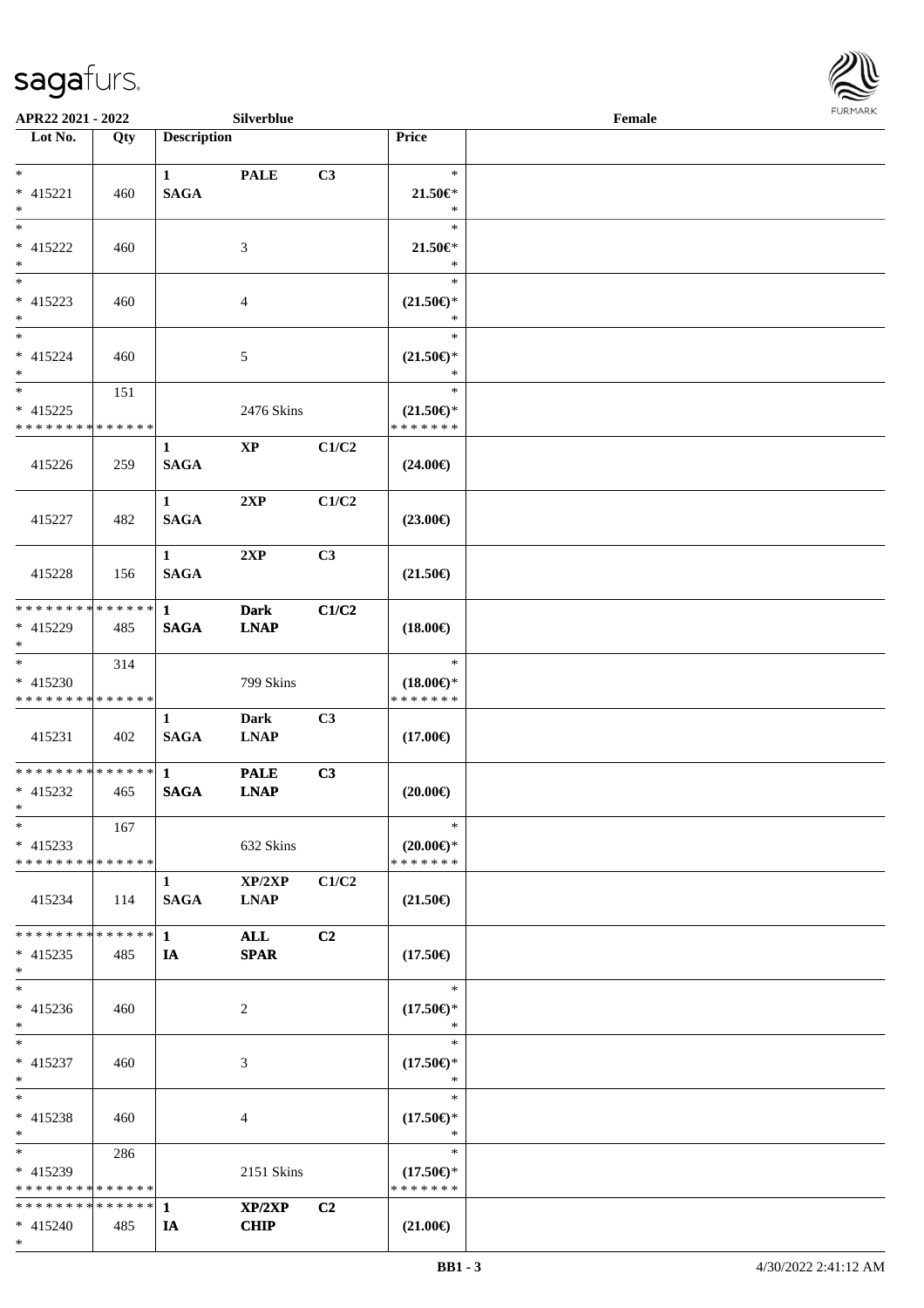

| APR22 2021 - 2022            |     |                    | <b>Silverblue</b> |                |                                | Female |  |  |
|------------------------------|-----|--------------------|-------------------|----------------|--------------------------------|--------|--|--|
| Lot No.                      | Qty | <b>Description</b> |                   |                | <b>Price</b>                   |        |  |  |
| $\ast$                       |     | $\mathbf{1}$       | XP/2XP            | C <sub>2</sub> | $\ast$                         |        |  |  |
| $* 415241$<br>$\ast$         | 460 | IA                 | <b>CHIP</b>       |                | $(21.00\epsilon)$ *<br>∗       |        |  |  |
| $*$                          |     |                    |                   |                | $\ast$                         |        |  |  |
| $* 415242$<br>$\ast$         | 460 |                    | $\mathfrak{Z}$    |                | $(21.00\epsilon)$ *<br>$\ast$  |        |  |  |
| $\ast$                       |     |                    |                   |                | $\ast$                         |        |  |  |
| $* 415243$<br>$\ast$         | 460 |                    | $\overline{4}$    |                | $(21.00\epsilon)$ *<br>$\ast$  |        |  |  |
| $*$                          | 72  |                    |                   |                | $\ast$                         |        |  |  |
| $* 415244$<br>************** |     |                    | 1937 Skins        |                | $(21.00\epsilon)$ *<br>******* |        |  |  |
| 415245                       | 162 | 1<br><b>SROY</b>   | Dark              | C3             | $(20.00\epsilon)$              |        |  |  |
| 415246                       | 195 | 1<br><b>SROY</b>   | 2XP               | C1/C2          | $(24.00\epsilon)$              |        |  |  |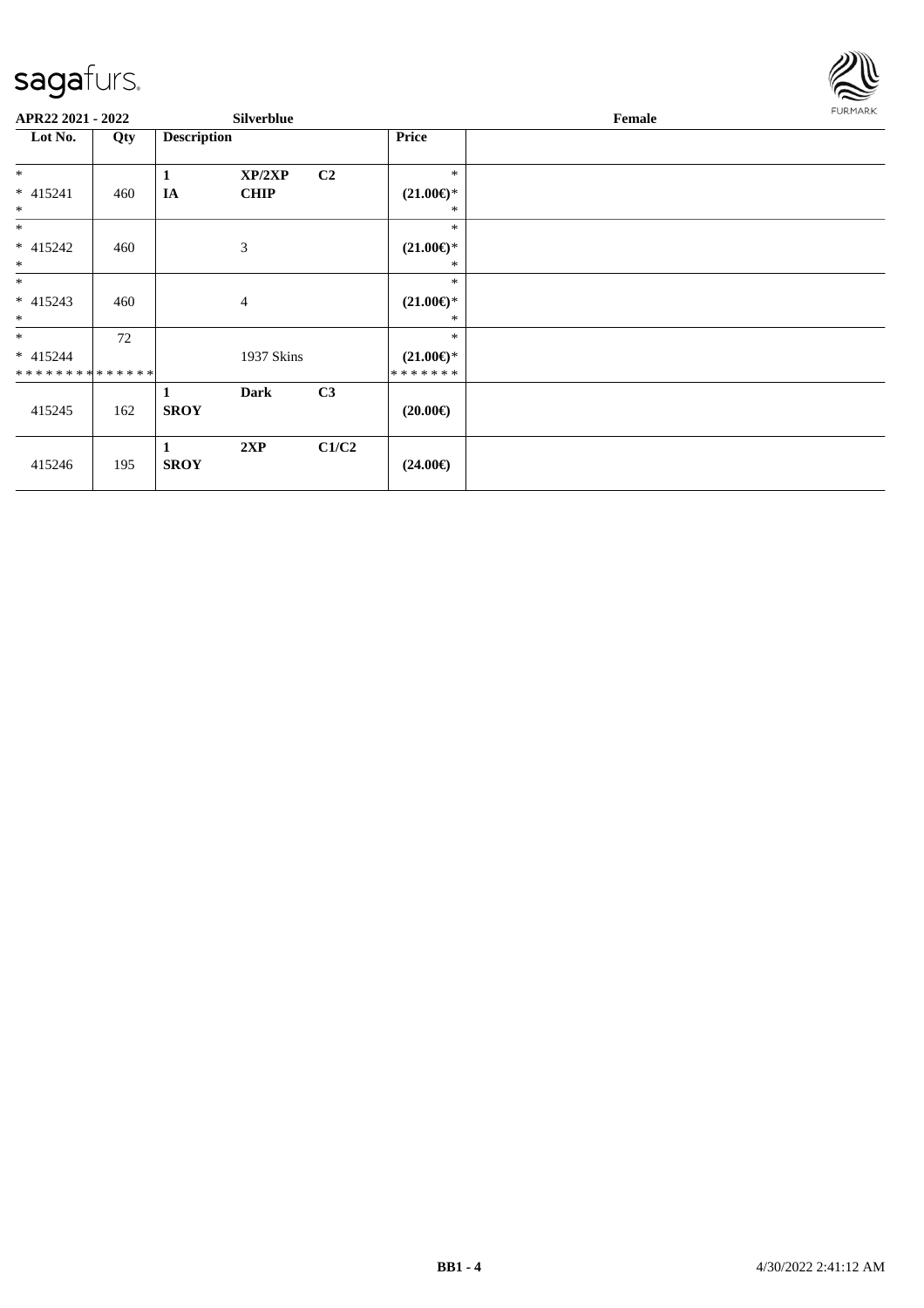

| APR22 2021 - 2022 |     |                               | <b>Silverblue</b>            |                |                   | Female | <b>FURMARK</b> |
|-------------------|-----|-------------------------------|------------------------------|----------------|-------------------|--------|----------------|
| Lot No.           | Qty | <b>Description</b>            |                              |                | <b>Price</b>      |        |                |
| 415301            | 197 | $\overline{2}$<br><b>SI</b>   | XP/2XP                       | C3             | $(15.00\epsilon)$ |        |                |
| 415302            | 215 | $\overline{2}$<br><b>SI</b>   | <b>PAL/XP</b><br><b>LNAP</b> | C1/C2          | $(14.50\epsilon)$ |        |                |
| 415303            | 171 | $\overline{2}$<br><b>SI</b>   | <b>PAL/XP</b><br><b>LNAP</b> | C <sub>3</sub> | $(13.00\epsilon)$ |        |                |
| 415304            | 220 | $\overline{2}$<br><b>SAGA</b> | <b>PAL/XP</b><br><b>LNAP</b> | C <sub>2</sub> | $(17.00\epsilon)$ |        |                |
| 415305            | 207 | $\overline{2}$<br><b>SROY</b> | <b>PALE</b>                  | C1/C2          | $(19.50\epsilon)$ |        |                |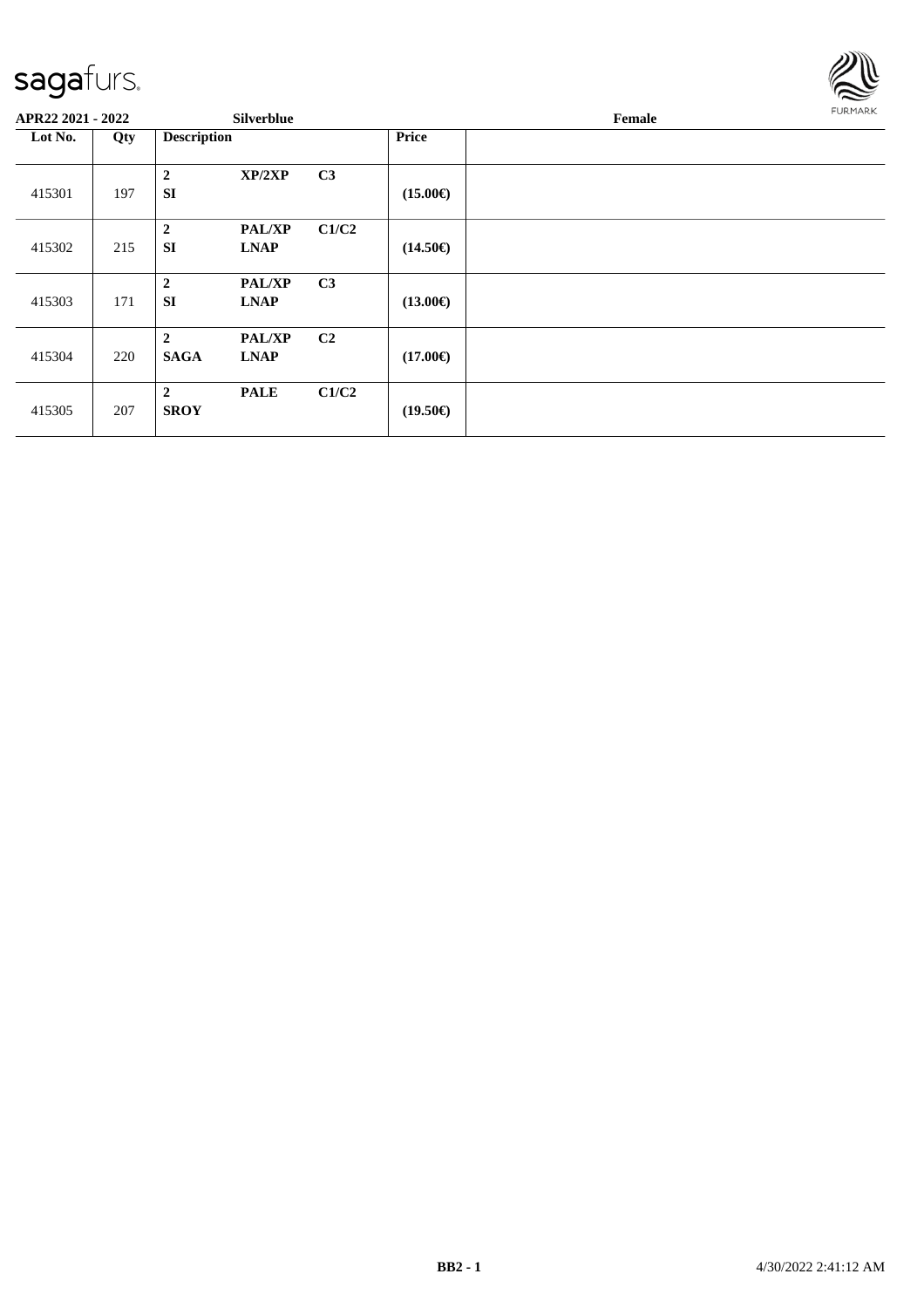

| APR22 2021 - 2022                                          |     |                    | <b>Silverblue Velvet</b>    |                |                                          | Female |  |
|------------------------------------------------------------|-----|--------------------|-----------------------------|----------------|------------------------------------------|--------|--|
| Lot No.                                                    | Qty | <b>Description</b> |                             |                | Price                                    |        |  |
|                                                            |     |                    |                             |                |                                          |        |  |
| * * * * * * * * * * * * * *                                |     | 20                 | <b>PALE</b>                 | C1/C2          |                                          |        |  |
| $* 415361$                                                 | 465 | SI                 | <b>VELV1</b>                |                | $(29.50\epsilon)$                        |        |  |
| $\ast$                                                     |     |                    |                             |                |                                          |        |  |
| $*$                                                        | 148 |                    |                             |                | $\ast$                                   |        |  |
| $* 415362$                                                 |     |                    | 613 Skins                   |                | $(29.50\epsilon)$ *                      |        |  |
| * * * * * * * * * * * * * *                                |     |                    |                             |                | * * * * * * *                            |        |  |
|                                                            |     | 20                 | <b>PALE</b>                 | C3             |                                          |        |  |
| 415363                                                     | 233 | SI                 | VELV1                       |                | $(28.00\epsilon)$                        |        |  |
|                                                            |     |                    |                             |                |                                          |        |  |
|                                                            |     | 20                 | 2XP                         | C1/C2          |                                          |        |  |
| 415364                                                     | 167 | ${\bf SI}$         | VELV1                       |                | $(29.50\epsilon)$                        |        |  |
|                                                            |     | 20                 | <b>PALE</b>                 | C1/C2          |                                          |        |  |
| 415365                                                     | 187 | SI                 | VELV2                       |                | (30.00)                                  |        |  |
|                                                            |     |                    |                             |                |                                          |        |  |
|                                                            |     | 20                 | 2XP                         | C1/C2          |                                          |        |  |
| 415366                                                     | 163 | ${\bf SI}$         | VELV2                       |                | (30.00)                                  |        |  |
|                                                            |     |                    |                             |                |                                          |        |  |
| * * * * * * * * * * * * * *                                |     | 20                 | XP/2XP                      | C <sub>2</sub> |                                          |        |  |
| $* 415367$                                                 | 465 | $\mathbf{I}$       | <b>VELV1</b>                | <b>CHIP</b>    | $(25.50\epsilon)$                        |        |  |
| $*$                                                        |     |                    |                             |                |                                          |        |  |
| $*$                                                        | 141 |                    |                             |                | $\ast$                                   |        |  |
| $* 415368$                                                 |     |                    | 606 Skins                   |                | $(25.50\epsilon)$ *                      |        |  |
| * * * * * * * * * * * * * *                                |     |                    |                             |                | * * * * * * *                            |        |  |
|                                                            |     | 20                 | <b>Dark</b>                 | C1/C2          |                                          |        |  |
| 415369                                                     | 225 | <b>SAGA</b>        | VELV1                       |                | $(27.50\epsilon)$                        |        |  |
|                                                            |     |                    |                             |                |                                          |        |  |
| * * * * * * * * * * * * * *                                |     | <b>20</b>          | <b>PALE</b>                 | C1             |                                          |        |  |
| * 415370                                                   | 445 | <b>SAGA</b>        | <b>VELV1</b>                |                | $(32.00\epsilon)$                        |        |  |
| $*$                                                        |     |                    |                             |                |                                          |        |  |
| $*$                                                        | 374 |                    |                             |                | $\ast$                                   |        |  |
| * 415371                                                   |     |                    | 819 Skins                   |                | $(32.00\epsilon)$ *<br>* * * * * * *     |        |  |
| * * * * * * * * * * * * * *<br>* * * * * * * * * * * * * * |     |                    |                             |                |                                          |        |  |
|                                                            | 445 | 20<br><b>SAGA</b>  | <b>PALE</b><br><b>VELV1</b> | C2             | $(31.00\epsilon)$                        |        |  |
| $* 415372$<br>$*$                                          |     |                    |                             |                |                                          |        |  |
| $\ast$                                                     |     |                    |                             |                | $\ast$                                   |        |  |
| $* 415373$                                                 | 420 |                    | 2                           |                | $(31.00\epsilon)$ *                      |        |  |
| $\ast$                                                     |     |                    |                             |                | ∗                                        |        |  |
| $*$                                                        |     |                    |                             |                | $\ast$                                   |        |  |
| * 415374                                                   | 420 |                    | 3                           |                | $(31.00\epsilon)$ *                      |        |  |
| $*$                                                        |     |                    |                             |                | ∗                                        |        |  |
| $*$                                                        |     |                    |                             |                | $\ast$                                   |        |  |
| $* 415375$                                                 | 420 |                    | 4                           |                | $(31.00\epsilon)$ *                      |        |  |
| $\ast$                                                     |     |                    |                             |                | *                                        |        |  |
| $*$                                                        |     |                    |                             |                | $\ast$                                   |        |  |
| * 415376                                                   | 420 |                    | 5                           |                | $(31.00\epsilon)$ *                      |        |  |
| $*$                                                        |     |                    |                             |                | $\ast$                                   |        |  |
| $*$ $-$                                                    | 187 |                    |                             |                | $\ast$                                   |        |  |
| $* 415377$                                                 |     |                    | 2312 Skins                  |                | $(31.00\epsilon)$ *                      |        |  |
| * * * * * * * * * * * * * *                                |     |                    |                             |                | * * * * * * *                            |        |  |
| * * * * * * * * * * * * * * *                              |     | <b>20</b>          | <b>PALE</b>                 | C <sub>3</sub> |                                          |        |  |
| $* 415378$<br>$*$                                          | 445 | <b>SAGA</b>        | <b>VELV1</b>                |                | $(30.00\epsilon)$                        |        |  |
| $*$ $*$                                                    |     |                    |                             |                | $\ast$                                   |        |  |
| $* 415379$                                                 | 366 |                    |                             |                |                                          |        |  |
| * * * * * * * * * * * * * *                                |     |                    | 811 Skins                   |                | $(30.00€)$ <sup>*</sup><br>* * * * * * * |        |  |
|                                                            |     | 20                 | 2XP                         | C1             |                                          |        |  |
| 415380                                                     | 220 | <b>SAGA</b>        | <b>VELV1</b>                |                | $(32.00\epsilon)$                        |        |  |
|                                                            |     |                    |                             |                |                                          |        |  |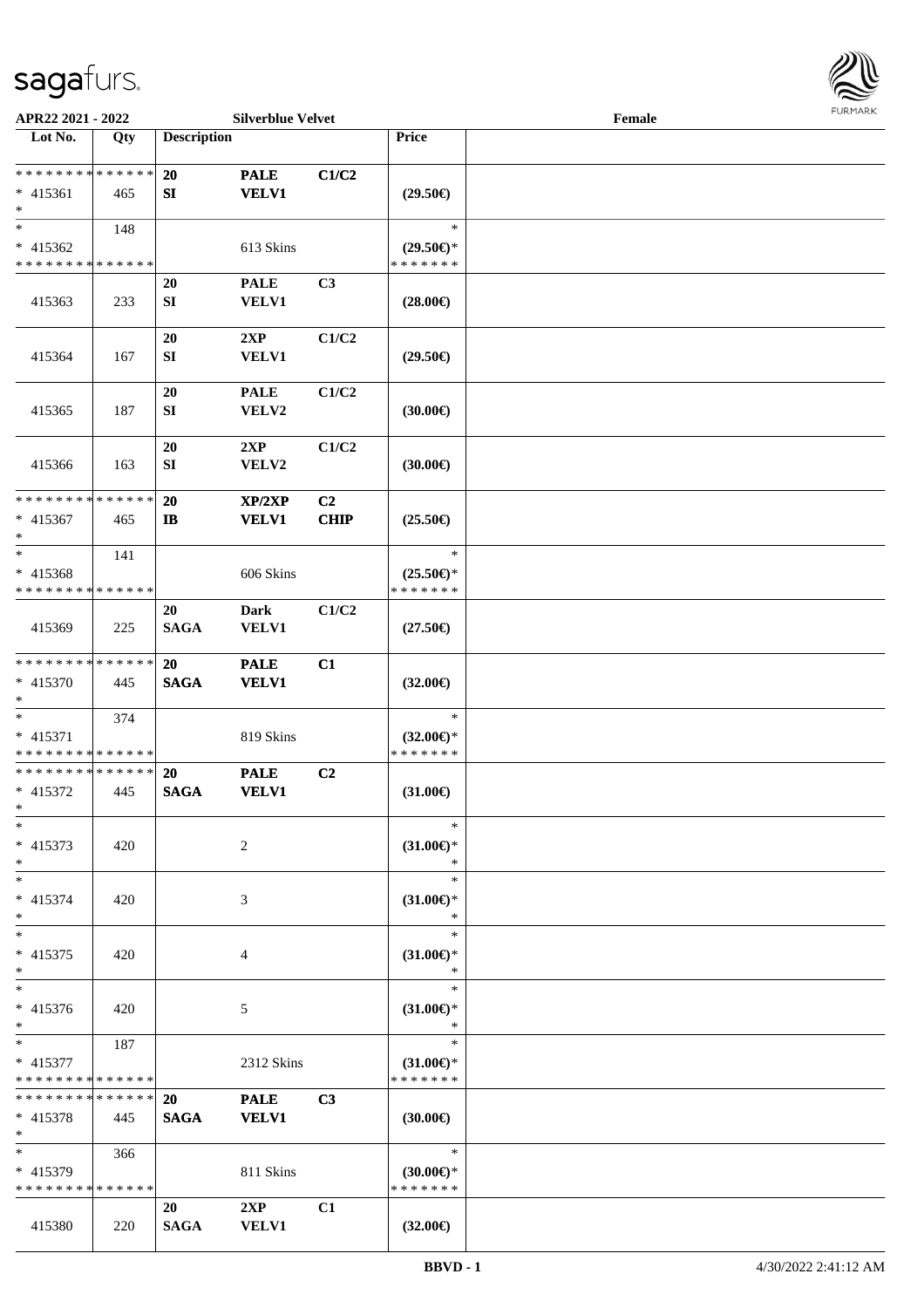

| APR22 2021 - 2022                       |             |                    | <b>Silverblue Velvet</b>    |                |                                      | Female |  |
|-----------------------------------------|-------------|--------------------|-----------------------------|----------------|--------------------------------------|--------|--|
| Lot No.                                 | Qty         | <b>Description</b> |                             |                | Price                                |        |  |
|                                         |             |                    |                             |                |                                      |        |  |
| * * * * * * * * * * * * * *             |             | 20                 | 2XP                         | C <sub>2</sub> |                                      |        |  |
| * 415381                                | 445         | <b>SAGA</b>        | <b>VELV1</b>                |                | $(31.00\epsilon)$                    |        |  |
| $*$<br>$*$                              |             |                    |                             |                | $\ast$                               |        |  |
|                                         | 242         |                    |                             |                |                                      |        |  |
| * 415382<br>* * * * * * * * * * * * * * |             |                    | 687 Skins                   |                | $(31.00\epsilon)$ *<br>* * * * * * * |        |  |
|                                         |             | 20                 | 2XP                         | C3             |                                      |        |  |
| 415383                                  | 312         | <b>SAGA</b>        | VELV1                       |                | $(30.00\epsilon)$                    |        |  |
|                                         |             |                    |                             |                |                                      |        |  |
| * * * * * * * * * * * * * *             |             | 20                 | <b>PALE</b>                 | C2             |                                      |        |  |
| * 415384                                | 445         | <b>SAGA</b>        | <b>VELV2</b>                |                | $(32.00\epsilon)$                    |        |  |
| $*$                                     |             |                    |                             |                |                                      |        |  |
| $*$                                     | 305         |                    |                             |                | $\ast$                               |        |  |
| $* 415385$                              |             |                    | 750 Skins                   |                | $(32.00\epsilon)$ *                  |        |  |
| * * * * * * * * * * * * * *             |             |                    |                             |                | * * * * * * *                        |        |  |
| * * * * * * * * * * * * * *             |             | <b>20</b>          | 2XP                         | C2             |                                      |        |  |
| $* 415386$                              | 445         | <b>SAGA</b>        | VELV2                       |                | $(32.00\epsilon)$                    |        |  |
| $*$                                     |             |                    |                             |                |                                      |        |  |
| $*$                                     | 125         |                    |                             |                | $\ast$                               |        |  |
| $* 415387$                              |             |                    | 570 Skins                   |                | $(32.00\epsilon)$ *                  |        |  |
| * * * * * * * * * * * * * *             |             |                    |                             |                | * * * * * * *                        |        |  |
| * * * * * * * * * * * * * *             |             | 20                 | XP/2XP                      | C <sub>2</sub> |                                      |        |  |
| * 415388                                | 445         | IA                 | <b>VELV1</b>                | <b>CHIP</b>    | $(28.00\epsilon)$                    |        |  |
| $*$                                     |             |                    |                             |                |                                      |        |  |
| $*$                                     |             |                    |                             |                | $\ast$                               |        |  |
| $* 415389$                              | 420         |                    | 2                           |                | $(28.00\epsilon)$ *                  |        |  |
| $*$                                     |             |                    |                             |                | *                                    |        |  |
| $*$                                     |             |                    |                             |                | $\ast$                               |        |  |
| $* 415390$                              | 420         |                    | $\ensuremath{\mathfrak{Z}}$ |                | $(28.00\epsilon)$ *                  |        |  |
| $*$                                     |             |                    |                             |                | $\ast$                               |        |  |
| $*$                                     |             |                    |                             |                | $\ast$                               |        |  |
| * 415391                                | 420         |                    | 4                           |                | $(28.00\epsilon)$ *                  |        |  |
| $*$                                     |             |                    |                             |                | $\ast$                               |        |  |
| $*$                                     |             |                    |                             |                | $\ast$                               |        |  |
| * 415392                                | 420         |                    | 5                           |                | $(28.00\epsilon)$ *                  |        |  |
| $*$                                     |             |                    |                             |                | $\ast$                               |        |  |
| $\ast$                                  |             |                    |                             |                | $\ast$                               |        |  |
| * 415393                                | 420         |                    | 6                           |                | $(28.00\epsilon)$ *                  |        |  |
| $*$                                     |             |                    |                             |                | ∗                                    |        |  |
| $*$                                     |             |                    |                             |                | $\ast$                               |        |  |
| * 415394<br>$*$                         | 420         |                    | 7                           |                | $(28.00\epsilon)$ *<br>$\ast$        |        |  |
| $*$                                     |             |                    |                             |                | $\ast$                               |        |  |
|                                         |             |                    |                             |                |                                      |        |  |
| * 415395<br>$*$                         | 420         |                    | 8                           |                | $(28.00\epsilon)$ *<br>$\ast$        |        |  |
| $*$                                     |             |                    |                             |                | $\ast$                               |        |  |
| * 415396                                | 420         |                    | 9                           |                | $(28.00\epsilon)$ *                  |        |  |
| $*$                                     |             |                    |                             |                | $\ast$                               |        |  |
| $*$                                     | 305         |                    |                             |                | $\ast$                               |        |  |
| * 415397                                |             |                    | 4110 Skins                  |                | $(28.00\epsilon)$ *                  |        |  |
| * * * * * * * * * * * * * *             |             |                    |                             |                | * * * * * * *                        |        |  |
| * * * * * * * *                         | * * * * * * | 20                 | XP/2XP                      | C <sub>2</sub> |                                      |        |  |
| * 415398                                | 420         | IA                 | <b>VELV2</b>                | <b>CHIP</b>    | $(29.50\epsilon)$                    |        |  |
| $*$                                     |             |                    |                             |                |                                      |        |  |
| $*$                                     |             |                    |                             |                | $\ast$                               |        |  |
| * 415399                                | 420         |                    | 2                           |                | $(29.50\epsilon)$ *                  |        |  |
| $*$                                     |             |                    |                             |                | $\ast$                               |        |  |
| $*$                                     |             |                    |                             |                | $\ast$                               |        |  |
| * 415400                                | 420         |                    | 3                           |                | $(29.50\epsilon)$ *                  |        |  |
| $*$                                     |             |                    |                             |                | ∗                                    |        |  |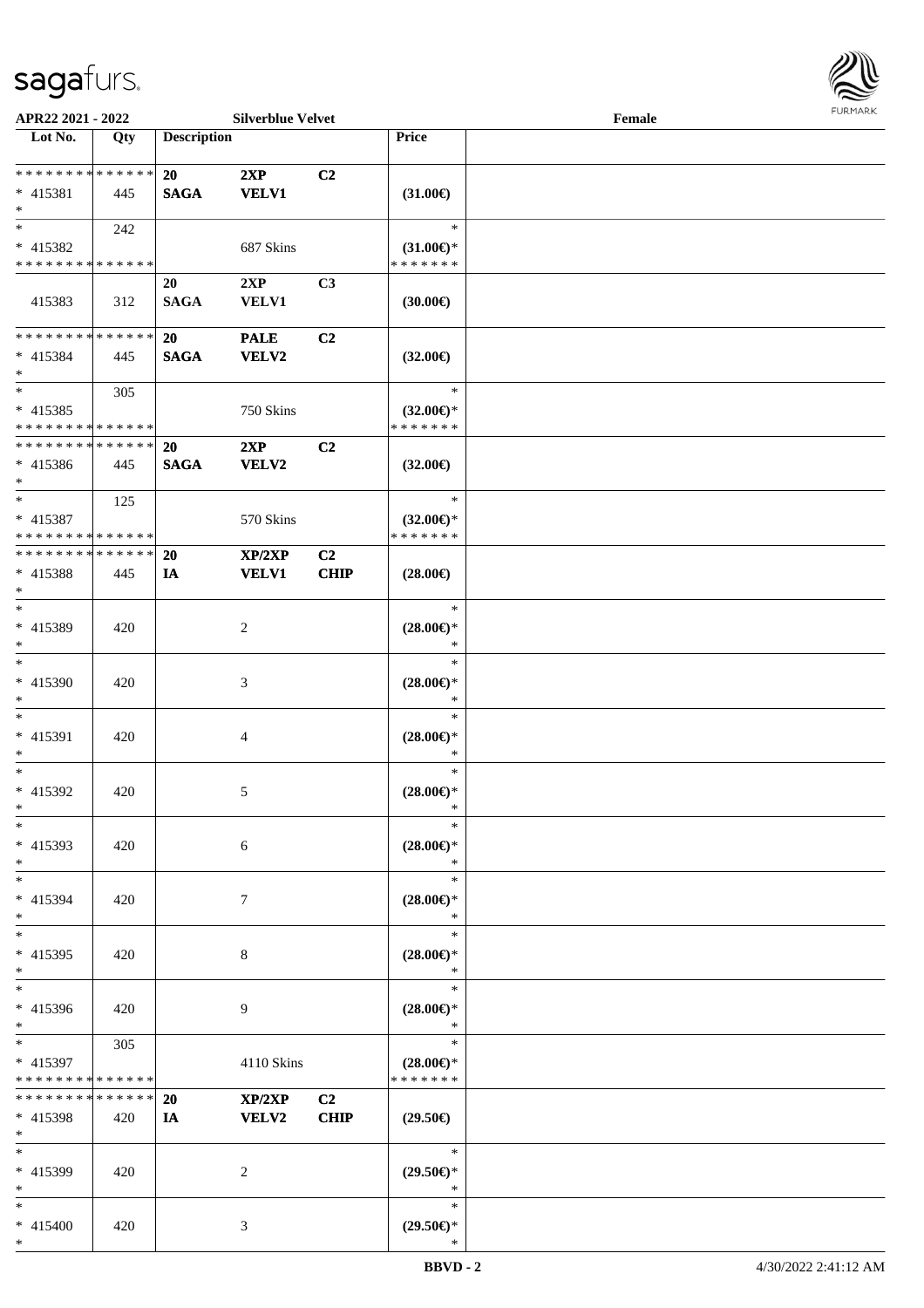

| APR22 2021 - 2022                                   |     |                          | <b>Silverblue Velvet</b>    |                               |                                                | Female |  |  |
|-----------------------------------------------------|-----|--------------------------|-----------------------------|-------------------------------|------------------------------------------------|--------|--|--|
| Lot No.                                             | Qty | <b>Description</b>       |                             |                               | Price                                          |        |  |  |
| $*$<br>$* 415401$<br>$\ast$                         | 420 | 20<br>IA                 | XP/2XP<br>VELV2             | C <sub>2</sub><br><b>CHIP</b> | $\ast$<br>$(29.50\epsilon)$ *<br>$\ast$        |        |  |  |
| $*$<br>* 415402<br>$\ast$                           | 420 |                          | 5                           |                               | $\ast$<br>$(29.50\epsilon)$ *<br>$\ast$        |        |  |  |
| $\ast$<br>$* 415403$<br>* * * * * * * * * * * * * * | 173 |                          | 2273 Skins                  |                               | $\ast$<br>$(29.50\epsilon)$ *<br>* * * * * * * |        |  |  |
| 415404                                              | 267 | <b>20</b><br><b>SROY</b> | <b>PALE</b><br><b>VELV1</b> | C1                            | $(33.00\epsilon)$                              |        |  |  |
| * * * * * * * * * * * * * *<br>$* 415405$<br>$*$    | 425 | 20<br><b>SROY</b>        | <b>PALE</b><br><b>VELV1</b> | C2                            | $(32.00\epsilon)$                              |        |  |  |
| $*$<br>$* 415406$<br>* * * * * * * * * * * * * *    | 397 |                          | 822 Skins                   |                               | $\ast$<br>$(32.00\epsilon)$ *<br>*******       |        |  |  |
| 415407                                              | 166 | 20<br><b>SROY</b>        | <b>PALE</b><br>VELV1        | C <sub>3</sub>                | $(31.00\epsilon)$                              |        |  |  |
| 415408                                              | 396 | 20<br><b>SROY</b>        | <b>PALE</b><br>VELV2        | C <sub>2</sub>                | $(33.00\epsilon)$                              |        |  |  |
| 415409                                              | 147 | 20<br><b>SROY</b>        | 2XP<br>VELV2                | C1                            | $(34.00\epsilon)$                              |        |  |  |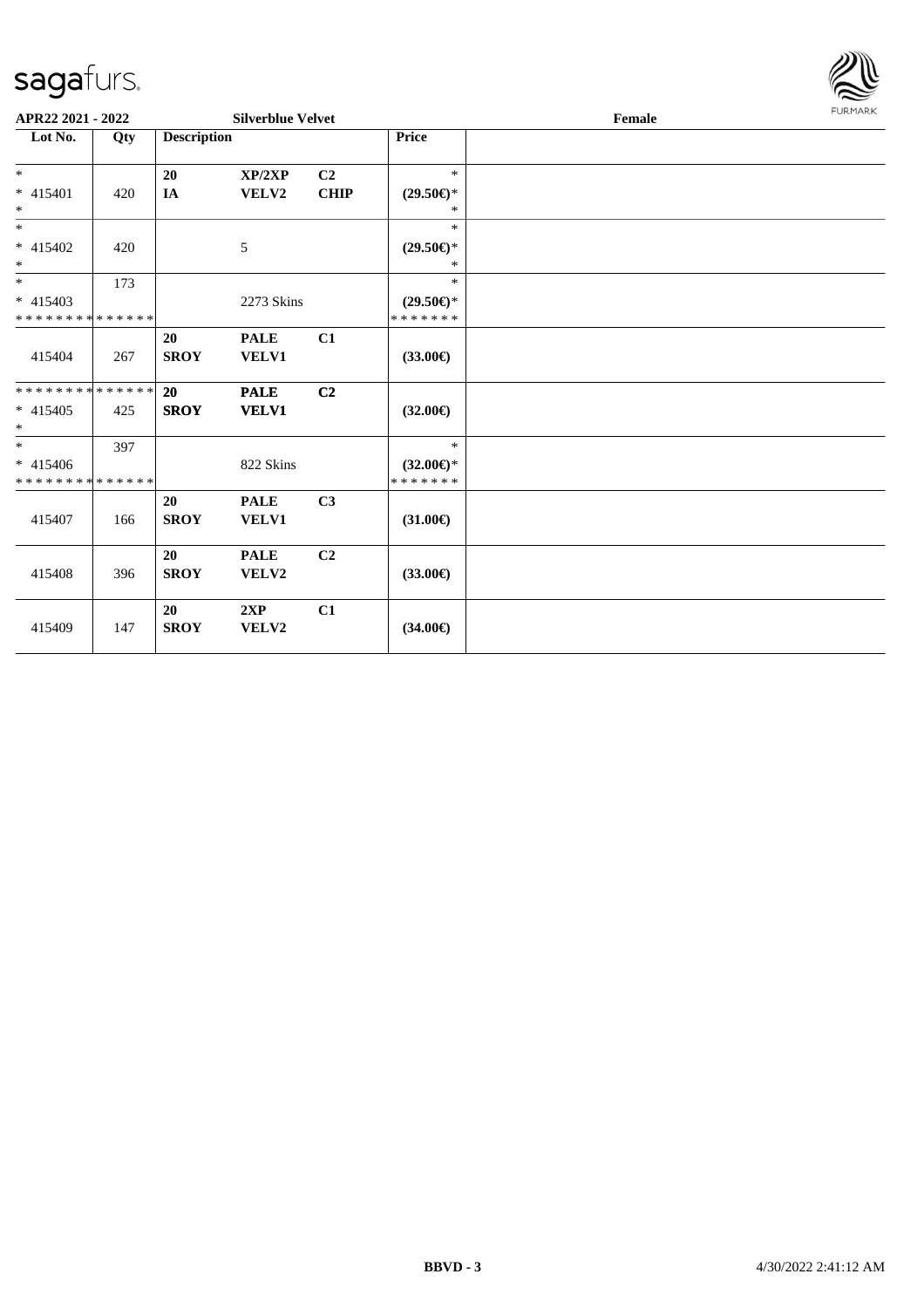\*



| APR22 2021 - 2022                                |                    |                                  | <b>Silverblue Velvet</b>               |                   |                                                | Female |  |
|--------------------------------------------------|--------------------|----------------------------------|----------------------------------------|-------------------|------------------------------------------------|--------|--|
| Lot No.                                          | Qty                | <b>Description</b>               |                                        |                   | Price                                          |        |  |
| 415461                                           | 175                | $\bf{0}$<br>${\bf S}{\bf I}$     | <b>Dark</b><br><b>VELV1</b>            | C1/C2             | $(23.00\epsilon)$                              |        |  |
| 415462                                           | 351                | $\bf{0}$<br>SI                   | <b>PALE</b><br>VELV1                   | C1                | $(27.50\epsilon)$                              |        |  |
| * * * * * * * *<br>$* 415463$<br>$*$             | ******<br>465      | $\mathbf{0}$<br>${\bf S}{\bf I}$ | <b>PALE</b><br><b>VELV1</b>            | C2                | $(26.50\epsilon)$                              |        |  |
| $*$<br>$* 415464$<br>$\ast$                      | 440                |                                  | $\sqrt{2}$                             |                   | $\ast$<br>$(26.50\epsilon)$ *<br>$\ast$        |        |  |
| $*$<br>$* 415465$<br>$\ast$                      | 440                |                                  | $\mathfrak{Z}$                         |                   | $\ast$<br>$(26.50\epsilon)$ *<br>$\ast$        |        |  |
| $*$<br>$* 415466$<br>* * * * * * * * * * * * * * | 92                 |                                  | 1437 Skins                             |                   | $\ast$<br>$(26.50\epsilon)$ *<br>* * * * * * * |        |  |
| * * * * * * * * * * * * * *<br>$* 415467$<br>$*$ | 465                | $\mathbf 0$<br>SI                | <b>PALE</b><br><b>VELV1</b>            | C3                | $(25.50\epsilon)$                              |        |  |
| $*$<br>$* 415468$<br>* * * * * * * * * * * * * * | 286                |                                  | 751 Skins                              |                   | $\ast$<br>$(25.50\epsilon)$ *<br>* * * * * * * |        |  |
| 415469                                           | 126                | $\bf{0}$<br>SI                   | 2XP<br>VELV1                           | C1                | $(27.50\epsilon)$                              |        |  |
| 415470                                           | 398                | $\bf{0}$<br>${\bf SI}$           | 2XP<br>VELV1                           | C <sub>2</sub>    | $(26.50\epsilon)$                              |        |  |
| 415471                                           | 141                | $\bf{0}$<br>SI                   | 2XP<br>VELV1                           | C3                | $(25.50\epsilon)$                              |        |  |
| 415472                                           | 408                | $\bf{0}$<br>${\bf SI}$           | <b>PALE</b><br>VELV2                   | C1/C2             | $(27.50\epsilon)$                              |        |  |
| 415473                                           | 244                | $\bf{0}$<br>SI                   | 2XP<br>VELV2                           | C1/C2             | $(27.50\epsilon)$                              |        |  |
| * * * * * * * *<br>$* 415474$<br>$*$             | * * * * * *<br>465 | $\mathbf{0}$<br>$\mathbf{I}$     | XP/2XP<br><b>VELV1</b>                 | C2<br><b>CHIP</b> | $(24.00\epsilon)$                              |        |  |
| $*$<br>$* 415475$<br>$*$                         | 440                |                                  | 2                                      |                   | $\ast$<br>$(24.00\epsilon)$ *<br>$\ast$        |        |  |
| $\ast$<br>$* 415476$<br>$*$                      | 440                |                                  | 3                                      |                   | $\ast$<br>$(24.00\epsilon)$ *<br>$\ast$        |        |  |
| $*$<br>* 415477<br>* * * * * * * * * * * * * *   | 134                |                                  | 1479 Skins                             |                   | $\ast$<br>$(24.00\epsilon)$ *<br>* * * * * * * |        |  |
| 415478                                           | 168                | $\bf{0}$<br><b>SAGA</b>          | $\mathbf{X}\mathbf{D}$<br><b>VELV1</b> | C1/C2             | $(22.00\epsilon)$                              |        |  |
| 415479                                           | 247                | $\mathbf{0}$<br><b>SAGA</b>      | <b>Dark</b><br><b>VELV1</b>            | C1                | $(25.50\epsilon)$                              |        |  |
| * * * * * * * * * * * * * * *<br>* 415480        | 445                | $\mathbf{0}$<br><b>SAGA</b>      | <b>Dark</b><br><b>VELV1</b>            | C2                | $(24.50\epsilon)$                              |        |  |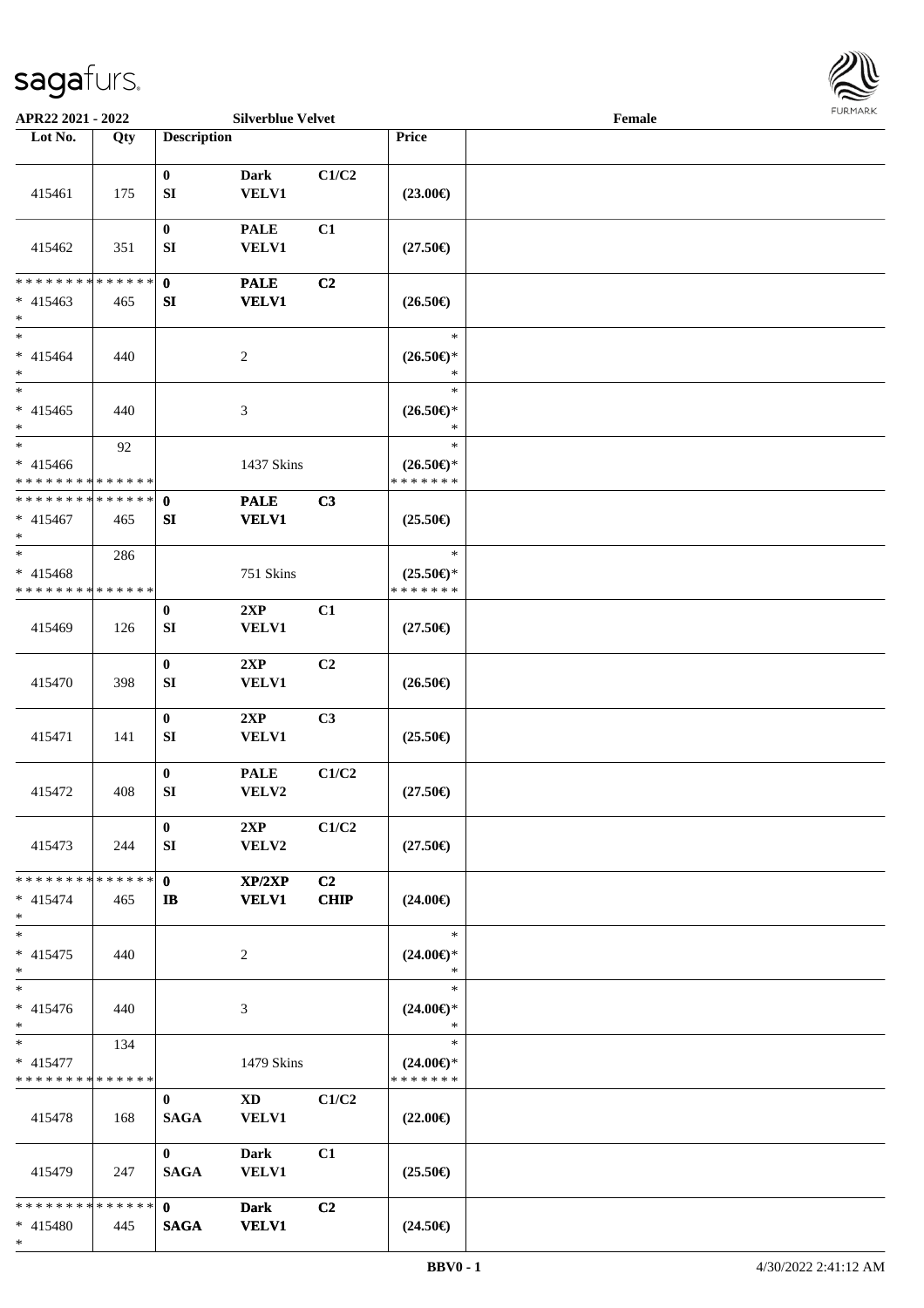

| APR22 2021 - 2022                                        |     |                             | <b>Silverblue Velvet</b>    |                |                                                | Female |  |
|----------------------------------------------------------|-----|-----------------------------|-----------------------------|----------------|------------------------------------------------|--------|--|
| Lot No.                                                  | Qty | <b>Description</b>          |                             |                | Price                                          |        |  |
| $*$ and $*$<br>$* 415481$<br>* * * * * * * * * * * * * * | 283 | $\mathbf{0}$<br><b>SAGA</b> | <b>Dark</b><br><b>VELV1</b> | C <sub>2</sub> | $\ast$<br>$(24.50\epsilon)$ *<br>* * * * * * * |        |  |
| 415482                                                   | 299 | $\bf{0}$<br><b>SAGA</b>     | <b>Dark</b><br><b>VELV1</b> | C3             | $(24.00\epsilon)$                              |        |  |
| ******** <mark>******</mark><br>* 415483<br>$*$          | 445 | $\mathbf{0}$<br><b>SAGA</b> | <b>PALE</b><br><b>VELV1</b> | C1             | 30.00€                                         |        |  |
| $*$<br>$* 415484$<br>$*$                                 | 420 |                             | 2                           |                | $\ast$<br>$30.00 \in$ *<br>$\ast$              |        |  |
| $*$<br>$* 415485$<br>$*$                                 | 420 |                             | 3                           |                | $\ast$<br>$30.00 \in$ *<br>$\ast$              |        |  |
| $*$<br>$* 415486$<br>$*$                                 | 420 |                             | 4                           |                | $\ast$<br>30.00€*<br>$\ast$                    |        |  |
| $*$<br>$* 415487$<br>$*$<br>$*$                          | 420 |                             | 5                           |                | $\ast$<br>30.00 $\in$ *<br>$\ast$              |        |  |
| * 415488<br>* * * * * * * * * * * * * * *                | 99  |                             | 2224 Skins                  |                | $\ast$<br>$30.00 \in$ *<br>* * * * * * *       |        |  |
| * * * * * * * * * * * * * * *<br>* 415489<br>$*$         | 445 | $\mathbf 0$<br><b>SAGA</b>  | <b>PALE</b><br><b>VELV1</b> | C2             | 29.50€                                         |        |  |
| $*$<br>$* 415490$<br>$*$                                 | 420 |                             | 2                           |                | $\ast$<br>29.50€*<br>$\ast$                    |        |  |
| $*$<br>* 415491<br>$*$                                   | 420 |                             | 3                           |                | $\ast$<br>29.50€*<br>$\ast$                    |        |  |
| $*$<br>* 415492<br>$*$                                   | 420 |                             | 4                           |                | $\ast$<br>29.50€*<br>$\ast$                    |        |  |
| $*$<br>* 415493<br>$*$                                   | 420 |                             | 5                           |                | $\ast$<br>29.50€*<br>$\ast$                    |        |  |
| $*$<br>* 415494<br>$*$                                   | 420 |                             | 6                           |                | $\ast$<br>$(29.50\epsilon)$ *<br>$\ast$        |        |  |
| $*$<br>$* 415495$<br>$*$                                 | 420 |                             | 7                           |                | $\ast$<br>$(29.50\epsilon)$ *<br>$\ast$        |        |  |
| $*$<br>* 415496<br>$*$                                   | 420 |                             | 8                           |                | $\ast$<br>$(29.50\epsilon)$ *<br>$\ast$        |        |  |
| $*$<br>* 415497<br>* * * * * * * * * * * * * *           | 182 |                             | 3567 Skins                  |                | $\ast$<br>$(29.50\epsilon)$ *<br>* * * * * * * |        |  |
| * * * * * * * * * * * * * * *<br>* 415498<br>$*$         | 445 | $\mathbf{0}$<br><b>SAGA</b> | <b>PALE</b><br><b>VELV1</b> | C3             | $(28.00\epsilon)$                              |        |  |
| $*$<br>* 415499<br>$*$                                   | 420 |                             | 2                           |                | $\ast$<br>$(28.00\epsilon)$ *<br>$\ast$        |        |  |
| $*$<br>* 415500<br>$*$                                   | 420 |                             | 3                           |                | $\ast$<br>$(28.00\epsilon)$ *<br>$\ast$        |        |  |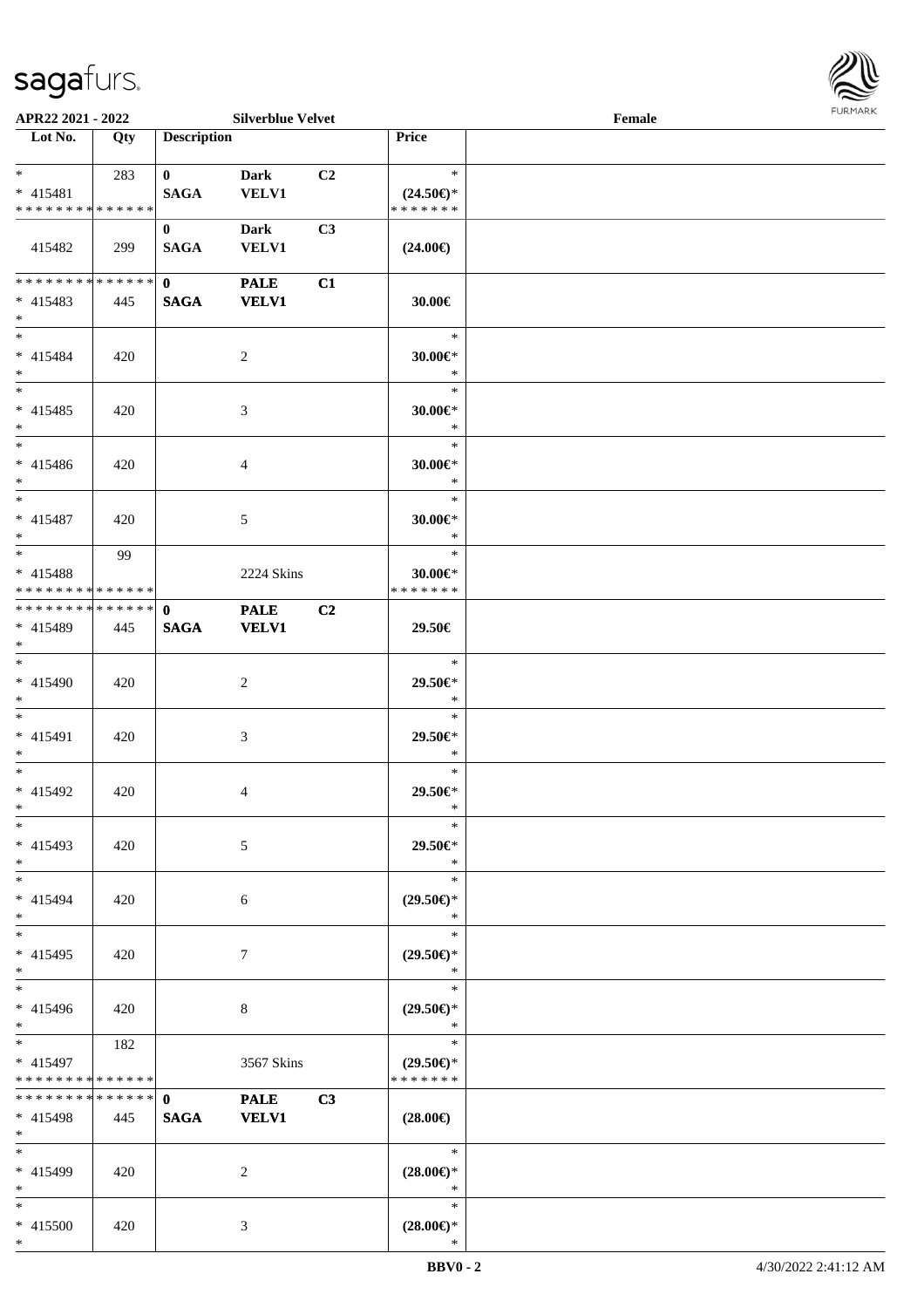

| APR22 2021 - 2022                    |     |                    | <b>Silverblue Velvet</b> |    |                      | Female |  |
|--------------------------------------|-----|--------------------|--------------------------|----|----------------------|--------|--|
| Lot No.                              | Qty | <b>Description</b> |                          |    | Price                |        |  |
|                                      |     |                    |                          |    |                      |        |  |
| $*$                                  |     | $\mathbf{0}$       | <b>PALE</b>              | C3 | $\ast$               |        |  |
| * 415501                             | 420 | <b>SAGA</b>        | <b>VELV1</b>             |    | $(28.00\epsilon)$ *  |        |  |
| $\ast$                               |     |                    |                          |    | $\ast$               |        |  |
| $\overline{\ast}$                    |     |                    |                          |    | $\ast$               |        |  |
|                                      |     |                    |                          |    |                      |        |  |
| * 415502                             | 420 |                    | 5                        |    | $(28.00\epsilon)$ *  |        |  |
| $\ast$<br>$\overline{\phantom{a}^*}$ |     |                    |                          |    | $\ast$               |        |  |
|                                      |     |                    |                          |    | $\ast$               |        |  |
| $* 415503$                           | 420 |                    | $\sqrt{6}$               |    | $(28.00\in)\!\!^*$   |        |  |
| $*$                                  |     |                    |                          |    | $\ast$               |        |  |
| $\overline{\phantom{0}}$             |     |                    |                          |    | $\ast$               |        |  |
| $* 415504$                           | 420 |                    | $\boldsymbol{7}$         |    | $(28.00\epsilon)$ *  |        |  |
| $*$                                  |     |                    |                          |    | $\ast$               |        |  |
| $\ast$                               | 215 |                    |                          |    | $\ast$               |        |  |
| $* 415505$                           |     |                    | 3180 Skins               |    | $(28.00\epsilon)$ *  |        |  |
| * * * * * * * * * * * * * *          |     |                    |                          |    | * * * * * * *        |        |  |
| * * * * * * * * * * * * * *          |     | $\mathbf{0}$       | $\mathbf{X}\mathbf{P}$   | C2 |                      |        |  |
|                                      |     |                    |                          |    |                      |        |  |
| $* 415506$                           | 445 | <b>SAGA</b>        | <b>VELV1</b>             |    | 30.00€               |        |  |
| $*$                                  |     |                    |                          |    |                      |        |  |
| $\ast$                               |     |                    |                          |    | $\ast$               |        |  |
| $* 415507$                           | 420 |                    | $\overline{c}$           |    | $30.00 \in$ *        |        |  |
| $\ast$                               |     |                    |                          |    | $\ast$               |        |  |
| $\ast$                               |     |                    |                          |    | $\ast$               |        |  |
| $* 415508$                           | 420 |                    | $\mathfrak{Z}$           |    | $30.00 \in$ *        |        |  |
| $\ast$                               |     |                    |                          |    | $\ast$               |        |  |
| $*$                                  |     |                    |                          |    | $\ast$               |        |  |
| * 415509                             | 420 |                    | $\overline{4}$           |    | $30.00 \textrm{E}^*$ |        |  |
| $*$                                  |     |                    |                          |    | $\ast$               |        |  |
| $\overline{\ast}$                    |     |                    |                          |    | $\ast$               |        |  |
| $* 415510$                           | 420 |                    | $5\,$                    |    | (30.00)              |        |  |
| $*$                                  |     |                    |                          |    | $\ast$               |        |  |
| $*$                                  |     |                    |                          |    | $\ast$               |        |  |
|                                      |     |                    |                          |    |                      |        |  |
| $* 415511$                           | 420 |                    | 6                        |    | (30.00)              |        |  |
| $*$                                  |     |                    |                          |    | $\ast$               |        |  |
| $*$                                  |     |                    |                          |    | $\ast$               |        |  |
| $* 415512$                           | 420 |                    | $7\phantom{.0}$          |    | (30.00)              |        |  |
| $*$                                  |     |                    |                          |    | $\ast$               |        |  |
| $*$                                  | 75  |                    |                          |    | $\ast$               |        |  |
| $* 415513$                           |     |                    | 3040 Skins               |    | $(30.00\epsilon)$ *  |        |  |
| * * * * * * * * * * * * * *          |     |                    |                          |    | * * * * * * *        |        |  |
| * * * * * * * * * * * * * * *        |     | $\mathbf{0}$       | 2XP                      | C1 |                      |        |  |
| $* 415514$                           | 465 | <b>SAGA</b>        | <b>VELV1</b>             |    | $(30.00\epsilon)$    |        |  |
| $*$                                  |     |                    |                          |    |                      |        |  |
| $\overline{\ast}$                    | 189 |                    |                          |    | $\ast$               |        |  |
| $* 415515$                           |     |                    | 654 Skins                |    | $(30.00\epsilon)$ *  |        |  |
| * * * * * * * * * * * * * *          |     |                    |                          |    | * * * * * * *        |        |  |
| * * * * * * * * * * * * * *          |     |                    |                          |    |                      |        |  |
|                                      |     | $\mathbf{0}$       | 2XP                      | C2 |                      |        |  |
| $* 415516$                           | 445 | <b>SAGA</b>        | <b>VELV1</b>             |    | $(29.50\epsilon)$    |        |  |
| $*$                                  |     |                    |                          |    |                      |        |  |
| $*$                                  |     |                    |                          |    | $\ast$               |        |  |
| $* 415517$                           | 420 |                    | 2                        |    | $(29.50\epsilon)$ *  |        |  |
| $*$                                  |     |                    |                          |    | $\ast$               |        |  |
| $*$                                  |     |                    |                          |    | $\ast$               |        |  |
| $* 415518$                           | 420 |                    | 3                        |    | $(29.50\epsilon)$ *  |        |  |
| $*$                                  |     |                    |                          |    | $\ast$               |        |  |
| $\ast$                               |     |                    |                          |    | $\ast$               |        |  |
| $* 415519$                           | 420 |                    | 4                        |    | $(29.50\epsilon)$ *  |        |  |
| $\ast$                               |     |                    |                          |    | $\ast$               |        |  |
| $*$                                  | 176 |                    |                          |    | $\ast$               |        |  |
| $* 415520$                           |     |                    | 1881 Skins               |    | $(29.50\epsilon)$ *  |        |  |
| * * * * * * * * * * * * * *          |     |                    |                          |    | * * * * * * *        |        |  |
|                                      |     |                    |                          |    |                      |        |  |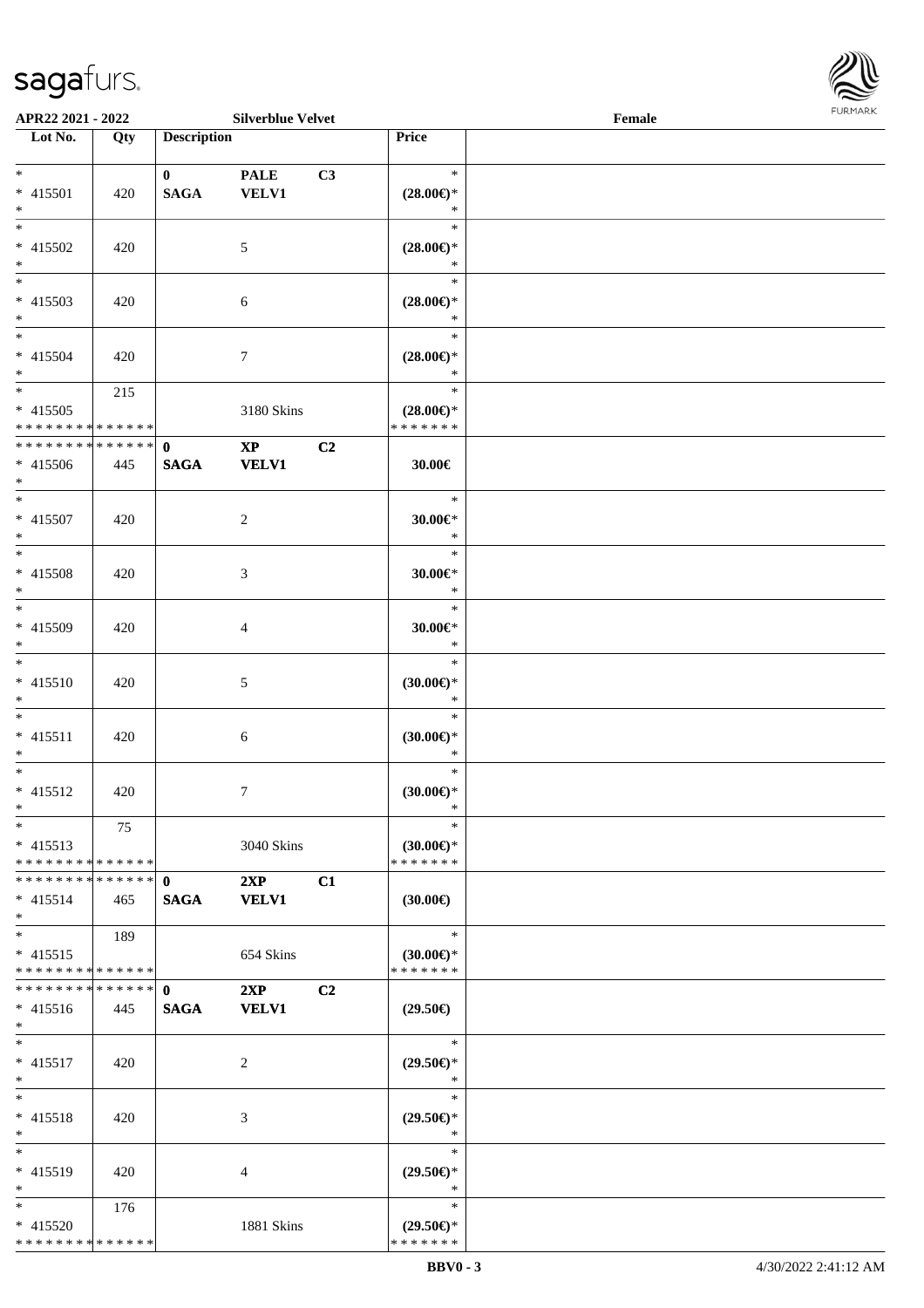

| APR22 2021 - 2022                                            |     |                             | <b>Silverblue Velvet</b>    |                        |                                                | Female |  |
|--------------------------------------------------------------|-----|-----------------------------|-----------------------------|------------------------|------------------------------------------------|--------|--|
| Lot No.                                                      | Qty | <b>Description</b>          |                             |                        | Price                                          |        |  |
| ******** <mark>******</mark><br>$* 415521$<br>$*$            | 445 | $\mathbf{0}$<br><b>SAGA</b> | 2XP<br><b>VELV1</b>         | C3                     | $(28.00\epsilon)$                              |        |  |
| $*$<br>* 415522<br>* * * * * * * * * * * * * *               | 354 |                             | 799 Skins                   |                        | $\ast$<br>$(28.00\epsilon)$ *<br>* * * * * * * |        |  |
| 415523                                                       | 132 | $\bf{0}$<br><b>SAGA</b>     | Dark<br>VELV2               | C1/C2                  | $(25.50\epsilon)$                              |        |  |
| * * * * * * * * * * * * * *<br>$* 415524$<br>$*$             | 445 | $\mathbf{0}$<br><b>SAGA</b> | <b>PALE</b><br><b>VELV2</b> | C2                     | (30.00)                                        |        |  |
| $*$<br>$* 415525$<br>$*$                                     | 420 |                             | $\overline{c}$              |                        | $\ast$<br>$(30.00\epsilon)$ *<br>$\ast$        |        |  |
| $*$<br>$* 415526$<br>$*$                                     | 420 |                             | 3                           |                        | $\ast$<br>$(30.00\epsilon)$ *<br>$\ast$        |        |  |
| $*$<br>* 415527<br>$*$                                       | 420 |                             | 4                           |                        | $\ast$<br>$(30.00\epsilon)$ *<br>$\ast$        |        |  |
| $\overline{\ast}$<br>* 415528<br>* * * * * * * * * * * * * * | 459 |                             | 2164 Skins                  |                        | $\ast$<br>$(30.00\epsilon)$ *<br>* * * * * * * |        |  |
| * * * * * * * * * * * * * * *<br>* 415529<br>$*$             | 445 | $\mathbf 0$<br><b>SAGA</b>  | 2XP<br>VELV2                | C2                     | $(30.00\epsilon)$                              |        |  |
| $*$<br>$* 415530$<br>$*$                                     | 420 |                             | $\overline{2}$              |                        | $\ast$<br>$(30.00\varepsilon)$ *<br>$\ast$     |        |  |
| $*$<br>$* 415531$<br>$*$                                     | 420 |                             | $\mathfrak{Z}$              |                        | $\ast$<br>$(30.00\epsilon)$ *<br>$\ast$        |        |  |
| $*$<br>$* 415532$<br>* * * * * * * * * * * * * *             | 228 |                             | 1513 Skins                  |                        | $\ast$<br>$(30.00\epsilon)$ *<br>* * * * * * * |        |  |
| * * * * * * * * * * * * * * *<br>$* 415533$<br>$*$ $*$       | 445 | $\mathbf{0}$<br><b>IA</b>   | XD/DK<br><b>VELV1</b>       | C <sub>2</sub><br>CHIP | $(21.00\epsilon)$                              |        |  |
| $*$<br>$* 415534$<br>$*$                                     | 420 |                             | $\overline{2}$              |                        | $\ast$<br>$(21.00\epsilon)$ *<br>$\ast$        |        |  |
| $*$<br>$* 415535$<br>$*$                                     | 420 |                             | 3                           |                        | $\ast$<br>$(21.00\in)\!\!^*$<br>$\ast$         |        |  |
| $*$<br>* 415536<br>$*$ $*$                                   | 420 |                             | 4                           |                        | $\ast$<br>$(21.00\epsilon)$ *<br>$\ast$        |        |  |
| $*$ and $*$<br>$* 415537$<br>$*$ $-$                         | 420 |                             | 5                           |                        | $\ast$<br>$(21.00\epsilon)$ *<br>$\ast$        |        |  |
| $*$<br>* 415538<br>$*$ $*$                                   | 420 |                             | 6                           |                        | $\ast$<br>$(21.00\epsilon)$ *<br>$\ast$        |        |  |
| $*$<br>* 415539<br>$*$                                       | 420 |                             | 7                           |                        | $\ast$<br>$(21.00\epsilon)$ *<br>$\ast$        |        |  |
| $*$<br>* 415540<br>$*$                                       | 420 |                             | 8                           |                        | $\ast$<br>$(21.00\epsilon)$ *<br>$\ast$        |        |  |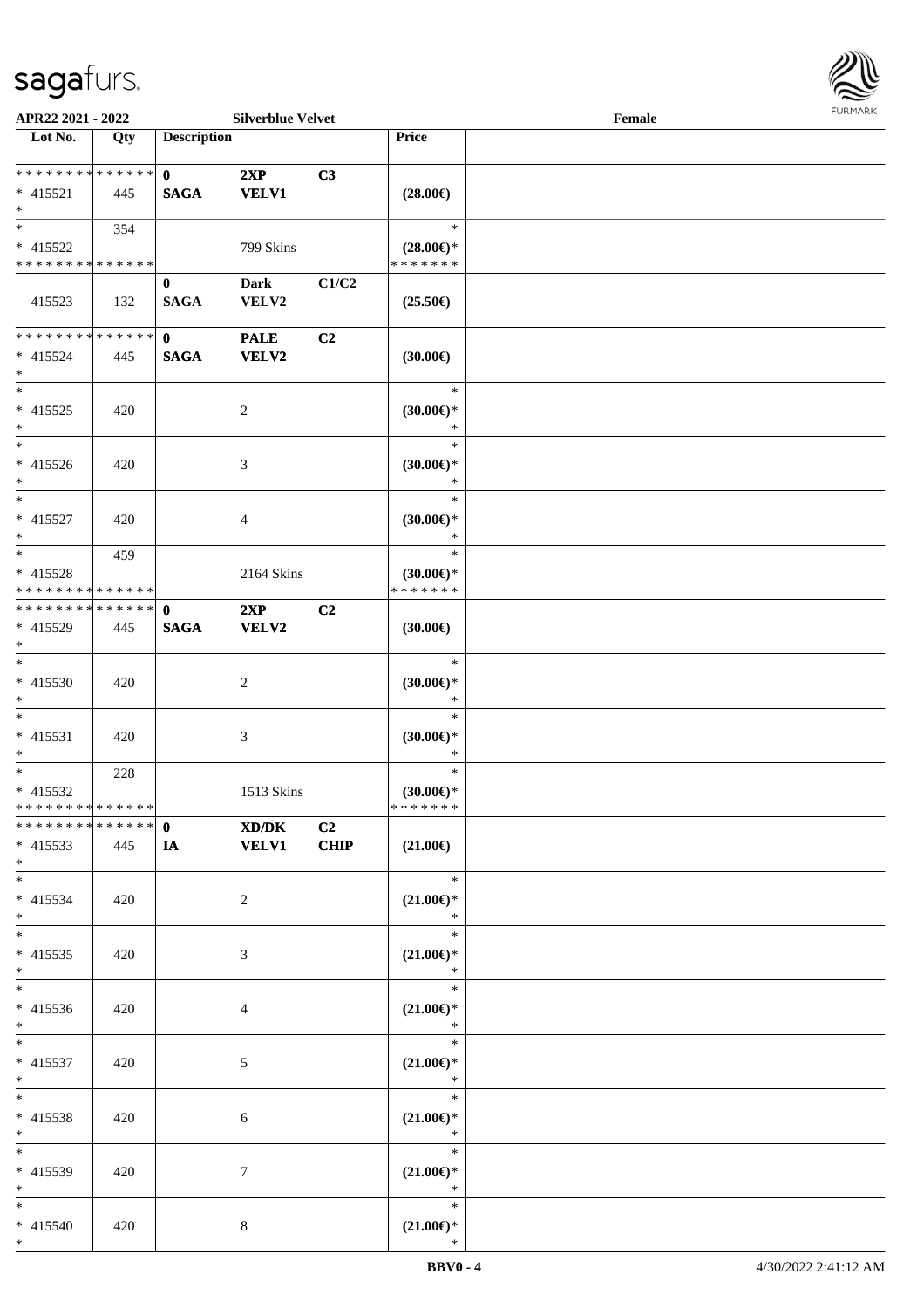\*



| APR22 2021 - 2022                          |     |                    | <b>Silverblue Velvet</b> |             |                               | Female |  |
|--------------------------------------------|-----|--------------------|--------------------------|-------------|-------------------------------|--------|--|
| Lot No.                                    | Qty | <b>Description</b> |                          |             | Price                         |        |  |
|                                            |     |                    |                          |             |                               |        |  |
| $*$                                        |     | $\mathbf{0}$       | XD/DK                    | C2          | $\ast$                        |        |  |
| $* 415541$                                 | 420 | IA                 | <b>VELV1</b>             | <b>CHIP</b> | $(21.00\epsilon)$ *           |        |  |
| $*$                                        |     |                    |                          |             | $\ast$                        |        |  |
|                                            |     |                    |                          |             | $\ast$                        |        |  |
| * 415542                                   | 420 |                    | 10                       |             | $(21.00\epsilon)$ *           |        |  |
| $*$                                        |     |                    |                          |             | $\ast$                        |        |  |
|                                            |     |                    |                          |             | $\ast$                        |        |  |
| $* 415543$                                 | 420 |                    | 11                       |             | $(21.00\epsilon)$ *           |        |  |
| $*$                                        |     |                    |                          |             | $\ast$                        |        |  |
| $*$                                        |     |                    |                          |             | $\ast$                        |        |  |
| * 415544                                   | 420 |                    | 12                       |             | $(21.00\epsilon)$ *           |        |  |
| $*$                                        |     |                    |                          |             | $\ast$                        |        |  |
| $*$                                        | 211 |                    |                          |             | $\ast$                        |        |  |
| $* 415545$                                 |     |                    | 5276 Skins               |             | $(21.00\epsilon)$ *           |        |  |
| * * * * * * * * * * * * * *                |     |                    |                          |             | * * * * * * *                 |        |  |
| * * * * * * * * * * * * * * *              |     | $\mathbf{0}$       | MED/PAL C2               |             |                               |        |  |
| $* 415546$                                 | 445 | IA                 | <b>VELV1</b>             | CHIP        | $(25.50\epsilon)$             |        |  |
| $*$                                        |     |                    |                          |             |                               |        |  |
| $*$                                        |     |                    |                          |             | $\ast$                        |        |  |
| $* 415547$                                 |     |                    |                          |             |                               |        |  |
| $*$                                        | 420 |                    | $\overline{2}$           |             | $(25.50\epsilon)$ *<br>$\ast$ |        |  |
|                                            |     |                    |                          |             | $\ast$                        |        |  |
|                                            |     |                    |                          |             |                               |        |  |
| * 415548                                   | 420 |                    | 3                        |             | $(25.50\epsilon)$ *           |        |  |
| $\ast$                                     |     |                    |                          |             | $\ast$                        |        |  |
| $*$                                        |     |                    |                          |             | $\ast$                        |        |  |
| * 415549                                   | 420 |                    | 4                        |             | $(25.50\mathbb{E})^*$         |        |  |
| $*$                                        |     |                    |                          |             | *                             |        |  |
| $*$                                        |     |                    |                          |             | $\ast$                        |        |  |
| $* 415550$                                 | 420 |                    | 5                        |             | $(25.50\epsilon)$ *           |        |  |
| $*$                                        |     |                    |                          |             | $\ast$                        |        |  |
| $*$                                        |     |                    |                          |             | $\ast$                        |        |  |
| $* 415551$                                 | 420 |                    | $\sqrt{6}$               |             | $(25.50\epsilon)$ *           |        |  |
| $*$                                        |     |                    |                          |             | $\ast$                        |        |  |
| $*$                                        |     |                    |                          |             | $\ast$                        |        |  |
| * 415552                                   | 420 |                    | $\boldsymbol{7}$         |             | $(25.50\epsilon)$ *           |        |  |
| $*$                                        |     |                    |                          |             | $\ast$                        |        |  |
| $*$                                        |     |                    |                          |             | $\ast$                        |        |  |
| $* 415553$                                 | 420 |                    | 8                        |             | $(25.50 \in )^*$              |        |  |
| $*$                                        |     |                    |                          |             | $\ast$                        |        |  |
| $*$                                        |     |                    |                          |             | $\ast$                        |        |  |
| * 415554                                   | 420 |                    | 9                        |             | $(25.50\epsilon)$ *           |        |  |
| $*$                                        |     |                    |                          |             | $\ast$                        |        |  |
| $*$                                        |     |                    |                          |             | $\ast$                        |        |  |
| $* 415555$                                 | 420 |                    | 10                       |             | $(25.50\epsilon)$ *           |        |  |
| $*$                                        |     |                    |                          |             | $\ast$                        |        |  |
| $*$                                        |     |                    |                          |             | $\ast$                        |        |  |
| * 415556                                   | 420 |                    | 11                       |             | $(25.50\epsilon)$ *           |        |  |
| $*$                                        |     |                    |                          |             | $\ast$                        |        |  |
| $*$                                        | 86  |                    |                          |             | $\ast$                        |        |  |
| * 415557                                   |     |                    | 4731 Skins               |             | $(25.50\epsilon)$ *           |        |  |
| * * * * * * * * <mark>* * * * * * *</mark> |     |                    |                          |             | * * * * * * *                 |        |  |
| * * * * * * * * * * * * * * *              |     | $\mathbf{0}$       | XP/2XP                   | C2          |                               |        |  |
| $* 415558$                                 | 445 | IA                 | <b>VELV1</b>             | <b>CHIP</b> | $(26.50\epsilon)$             |        |  |
| $*$                                        |     |                    |                          |             |                               |        |  |
| $*$                                        |     |                    |                          |             | $\ast$                        |        |  |
| * 415559                                   | 420 |                    | 2                        |             | $(26.50\epsilon)$ *           |        |  |
| $*$                                        |     |                    |                          |             | $\ast$                        |        |  |
| $*$                                        |     |                    |                          |             | $\ast$                        |        |  |
| * 415560                                   | 420 |                    | 3                        |             | $(26.50\epsilon)$ *           |        |  |
| $\ast$                                     |     |                    |                          |             | $\ast$                        |        |  |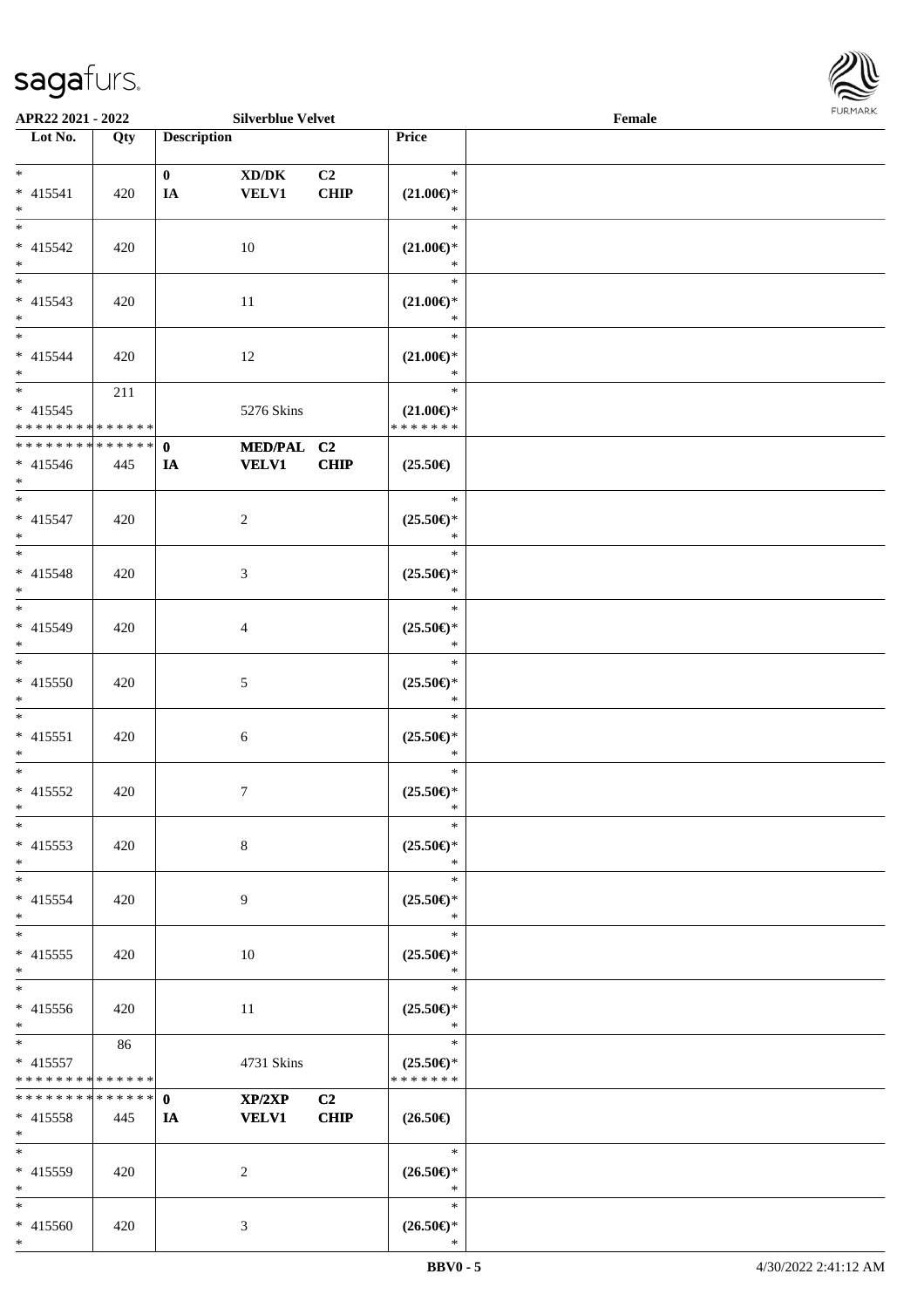

| APR22 2021 - 2022           |     |                    | <b>Silverblue Velvet</b>            |                |                                | Female |  |
|-----------------------------|-----|--------------------|-------------------------------------|----------------|--------------------------------|--------|--|
| Lot No.                     | Qty | <b>Description</b> |                                     |                | Price                          |        |  |
|                             |     |                    |                                     |                |                                |        |  |
| $\ast$                      |     | $\bf{0}$           | XP/2XP                              | C <sub>2</sub> | $\ast$                         |        |  |
| $* 415561$                  |     |                    | <b>VELV1</b>                        | <b>CHIP</b>    |                                |        |  |
|                             | 420 | IA                 |                                     |                | $(26.50\epsilon)$ *            |        |  |
| $\ast$                      |     |                    |                                     |                | $\ast$                         |        |  |
| $\overline{\ast}$           |     |                    |                                     |                | $\ast$                         |        |  |
| $* 415562$                  | 420 |                    | 5                                   |                | $(26.50\epsilon)$ *            |        |  |
| $\ast$                      |     |                    |                                     |                | $\ast$                         |        |  |
| $\overline{\ast}$           |     |                    |                                     |                | $\ast$                         |        |  |
|                             | 86  |                    |                                     |                |                                |        |  |
| $* 415563$                  |     |                    | 2211 Skins                          |                | $(26.50\epsilon)$ *            |        |  |
| * * * * * * * * * * * * * * |     |                    |                                     |                | * * * * * * *                  |        |  |
|                             |     | $\bf{0}$           | $\bold{X}\bold{D}/\bold{D}\bold{K}$ | C2             |                                |        |  |
| 415564                      | 198 | IA                 | VELV2                               | CHIP           | $(22.00\epsilon)$              |        |  |
|                             |     |                    |                                     |                |                                |        |  |
|                             |     |                    |                                     |                |                                |        |  |
| * * * * * * * * * * * * * * |     | $\mathbf 0$        | XP/2XP                              | C2             |                                |        |  |
| $* 415565$                  | 445 | IA                 | <b>VELV2</b>                        | CHIP           | $(27.50\epsilon)$              |        |  |
| $\ast$                      |     |                    |                                     |                |                                |        |  |
| $\overline{\phantom{a}^*}$  |     |                    |                                     |                | $\ast$                         |        |  |
|                             |     |                    |                                     |                |                                |        |  |
| $* 415566$                  | 420 |                    | $\sqrt{2}$                          |                | $(27.50\epsilon)$ *            |        |  |
| $\ast$                      |     |                    |                                     |                | $\ast$                         |        |  |
| $\ast$                      |     |                    |                                     |                | $\ast$                         |        |  |
| $* 415567$                  | 420 |                    | 3                                   |                | $(27.50\epsilon)$ *            |        |  |
| $\ast$                      |     |                    |                                     |                | $\ast$                         |        |  |
|                             |     |                    |                                     |                |                                |        |  |
| $\ast$                      |     |                    |                                     |                | $\ast$                         |        |  |
| $* 415568$                  | 420 |                    | 4                                   |                | $(27.50\epsilon)$ *            |        |  |
| $\ast$                      |     |                    |                                     |                | $\ast$                         |        |  |
| $\ast$                      |     |                    |                                     |                | $\ast$                         |        |  |
|                             |     |                    |                                     |                |                                |        |  |
| * 415569                    | 420 |                    | 5                                   |                | $(27.50\epsilon)$ *            |        |  |
| $\ast$                      |     |                    |                                     |                | $\ast$                         |        |  |
| $\ast$                      |     |                    |                                     |                | $\ast$                         |        |  |
| $* 415570$                  | 420 |                    | $\sqrt{6}$                          |                | $(27.50\epsilon)$ *            |        |  |
| $\ast$                      |     |                    |                                     |                | $\ast$                         |        |  |
|                             |     |                    |                                     |                |                                |        |  |
| $\ast$                      |     |                    |                                     |                | $\ast$                         |        |  |
| $* 415571$                  | 420 |                    | $\boldsymbol{7}$                    |                | $(27.50\epsilon)$ *            |        |  |
| $\ast$                      |     |                    |                                     |                | $\ast$                         |        |  |
| $\ast$                      |     |                    |                                     |                | $\ast$                         |        |  |
|                             |     |                    |                                     |                |                                |        |  |
| $* 415572$                  | 420 |                    | 8                                   |                | $(27.50\mathnormal{\infty})^*$ |        |  |
| $*$                         |     |                    |                                     |                | $\ast$                         |        |  |
| $*$                         | 341 |                    |                                     |                | $\ast$                         |        |  |
| $* 415573$                  |     |                    | 3726 Skins                          |                | $(27.50\epsilon)$ *            |        |  |
| * * * * * * * * * * * * * * |     |                    |                                     |                | * * * * * * *                  |        |  |
|                             |     |                    |                                     |                |                                |        |  |
|                             |     | $\bf{0}$           | Dark                                | C1/C2          |                                |        |  |
| 415574                      | 345 | <b>SROY</b>        | <b>VELV1</b>                        |                | $(25.50\epsilon)$              |        |  |
|                             |     |                    |                                     |                |                                |        |  |
| * * * * * * * * * * * * * * |     | $\mathbf{0}$       | <b>PALE</b>                         | C3             |                                |        |  |
|                             |     | <b>SROY</b>        | <b>VELV1</b>                        |                | $(29.50\epsilon)$              |        |  |
| $* 415575$                  | 425 |                    |                                     |                |                                |        |  |
| $*$                         |     |                    |                                     |                |                                |        |  |
| $\ast$                      |     |                    |                                     |                | $\ast$                         |        |  |
| * 415576                    | 400 |                    | 2                                   |                | $(29.50\epsilon)$ *            |        |  |
| $*$                         |     |                    |                                     |                | $\ast$                         |        |  |
| $*$                         |     |                    |                                     |                | $\ast$                         |        |  |
|                             | 375 |                    |                                     |                |                                |        |  |
| $* 415577$                  |     |                    | 1200 Skins                          |                | $(29.50\epsilon)$ *            |        |  |
| * * * * * * * * * * * * * * |     |                    |                                     |                | * * * * * * *                  |        |  |
| * * * * * * * * * * * * * * |     | $\mathbf{0}$       | 2XP                                 | C <sub>2</sub> |                                |        |  |
| $* 415578$                  | 425 | <b>SROY</b>        | <b>VELV1</b>                        |                | 30.00€                         |        |  |
|                             |     |                    |                                     |                |                                |        |  |
| $*$                         |     |                    |                                     |                |                                |        |  |
| $*$                         |     |                    |                                     |                | $\ast$                         |        |  |
| * 415579                    | 400 |                    | 2                                   |                | $30.00 \in$ *                  |        |  |
| $*$                         |     |                    |                                     |                | $\ast$                         |        |  |
|                             |     |                    |                                     |                | $\ast$                         |        |  |
| $*$                         | 115 |                    |                                     |                |                                |        |  |
| * 415580                    |     |                    | 940 Skins                           |                | 30.00€*                        |        |  |
| * * * * * * * * * * * * * * |     |                    |                                     |                | * * * * * * *                  |        |  |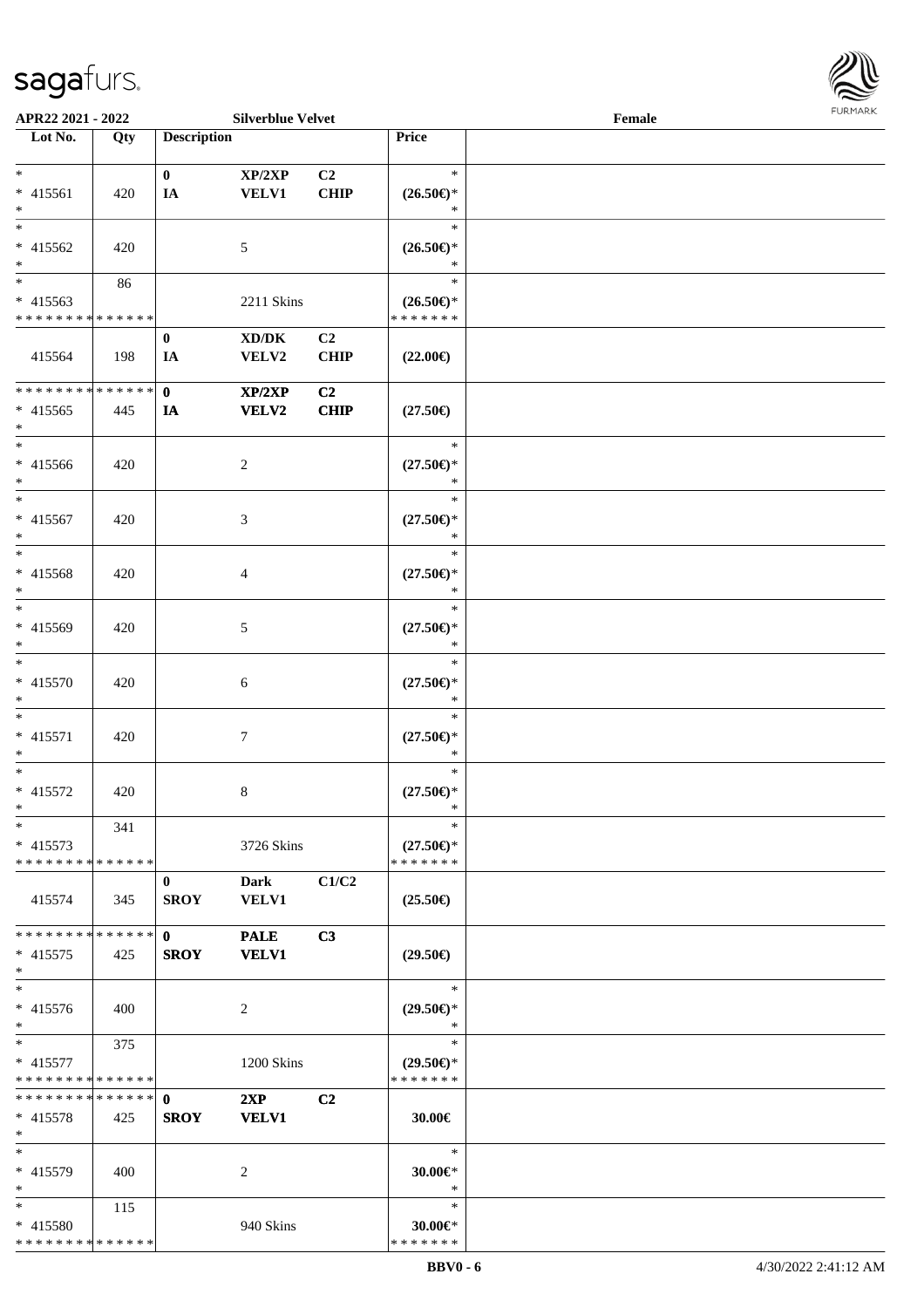

| APR22 2021 - 2022                                     |     |                             | <b>Silverblue Velvet</b> |                |                                                | FURMARK<br>Female |  |  |
|-------------------------------------------------------|-----|-----------------------------|--------------------------|----------------|------------------------------------------------|-------------------|--|--|
| Lot No.<br>Qty                                        |     | <b>Description</b>          |                          |                | <b>Price</b>                                   |                   |  |  |
| 415581                                                | 285 | $\mathbf{0}$<br><b>SROY</b> | 2XP<br>VELV1             | C <sub>3</sub> | $(29.50\epsilon)$                              |                   |  |  |
| * * * * * * * * * * * * * * *<br>* 415582<br>$*$      | 425 | $\mathbf{0}$<br><b>SROY</b> | <b>PALE</b><br>VELV2     | C1             | $(31.00\epsilon)$                              |                   |  |  |
| $*$<br>* 415583<br>* * * * * * * * * * * * * * *      | 198 |                             | 623 Skins                |                | $\ast$<br>$(31.00\epsilon)$ *<br>* * * * * * * |                   |  |  |
| * * * * * * * * * * * * * * *<br>$* 415584$<br>$\ast$ | 424 | $\mathbf{0}$<br><b>SROY</b> | <b>PALE</b><br>VELV2     | C <sub>2</sub> | $(30.00\epsilon)$                              |                   |  |  |
| $*$<br>* 415585<br>$\ast$                             | 400 |                             | 2                        |                | $\ast$<br>$(30.00\epsilon)$ *<br>$\ast$        |                   |  |  |
| $_{*}$<br>$* 415586$<br>* * * * * * * * * * * * * *   | 398 |                             | 1222 Skins               |                | $\ast$<br>$(30.00\epsilon)$ *<br>* * * * * * * |                   |  |  |
| 415587                                                | 360 | $\mathbf{0}$<br><b>SROY</b> | 2XP<br>VELV2             | C1             | $(31.00\epsilon)$                              |                   |  |  |
| * * * * * * * * * * * * * * *<br>* 415588<br>$*$      | 425 | $\mathbf{0}$<br><b>SROY</b> | 2XP<br>VELV2             | C <sub>2</sub> | $(30.00\epsilon)$                              |                   |  |  |
| $*$<br>* 415589<br>$*$                                | 400 |                             | $\overline{c}$           |                | $\ast$<br>$(30.00 \in )^*$<br>$*$              |                   |  |  |
| $*$<br>* 415590<br>* * * * * * * * * * * * * *        | 72  |                             | 897 Skins                |                | $\ast$<br>$(30.00\epsilon)$ *<br>* * * * * * * |                   |  |  |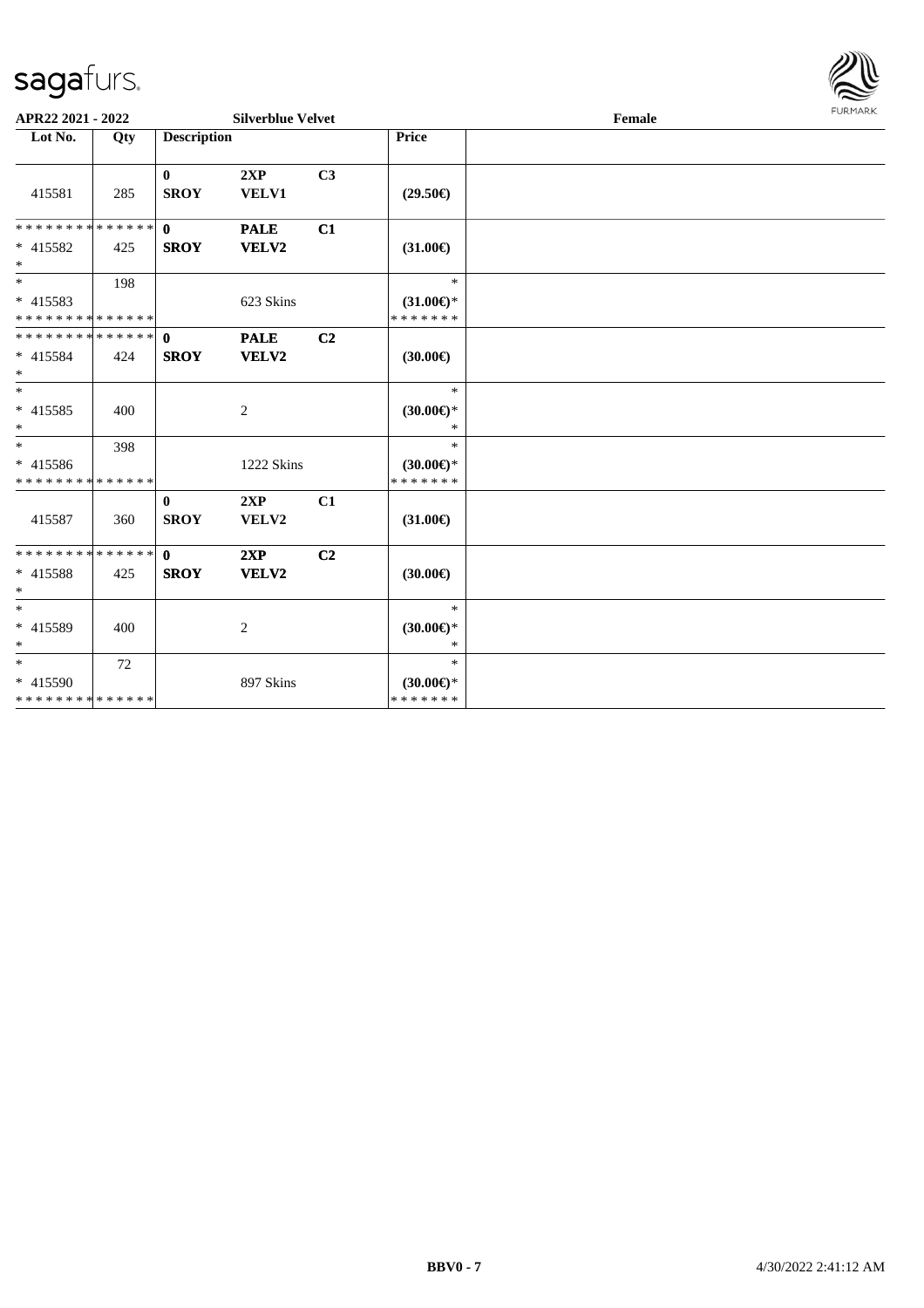

| APR22 2021 - 2022                                              |     |                    | <b>Silverblue Velvet</b>      |                |                                                                         | Female |  |
|----------------------------------------------------------------|-----|--------------------|-------------------------------|----------------|-------------------------------------------------------------------------|--------|--|
| Lot No.                                                        | Qty | <b>Description</b> |                               |                | Price                                                                   |        |  |
| 415641                                                         | 197 | $\mathbf{1}$<br>SI | <b>Dark</b><br><b>VELV1</b>   | C1             | 18.00€                                                                  |        |  |
| ******** <mark>******</mark><br>$* 415642$<br>$\ast$           | 505 | $\mathbf{1}$<br>SI | <b>Dark</b><br><b>VELV1</b>   | C <sub>2</sub> | 17.00€                                                                  |        |  |
| $\overline{\ast}$<br>$* 415643$<br>* * * * * * * * * * * * * * | 131 |                    | 636 Skins                     |                | $\ast$<br>17.00€*<br>* * * * * * *                                      |        |  |
| 415644                                                         | 435 | $\mathbf{1}$<br>SI | <b>Dark</b><br><b>VELV1</b>   | C3             | 16.00€                                                                  |        |  |
| **************<br>$* 415645$<br>$\ast$                         | 505 | $\mathbf{1}$<br>SI | <b>PALE</b><br><b>VELV1</b>   | C1             | 22.50€                                                                  |        |  |
| $\ast$<br>$* 415646$<br>* * * * * * * * * * * * * *            | 103 |                    | 608 Skins                     |                | $\ast$<br>22.50€*<br>* * * * * * *                                      |        |  |
| 415647                                                         | 447 | $\mathbf{1}$<br>SI | <b>PALE</b><br><b>VELV1</b>   | C1/C2          | $(22.00\epsilon)$                                                       |        |  |
| **************<br>$* 415648$<br>$\ast$                         | 505 | $\mathbf{1}$<br>SI | <b>PALE</b><br><b>VELV1</b>   | C2             | $(21.50\epsilon)$                                                       |        |  |
| $\ast$<br>$* 415649$<br>$\ast$                                 | 480 |                    | $\overline{c}$                |                | $\ast$<br>$(21.50\epsilon)$ *<br>$\ast$                                 |        |  |
| $\overline{\ast}$<br>$* 415650$<br>$\ast$                      | 480 |                    | 3                             |                | $\ast$<br>$(21.50\epsilon)$ *<br>$\ast$                                 |        |  |
| $\ast$<br>$* 415651$<br>$\ast$                                 | 480 |                    | $\overline{4}$                |                | $\ast$<br>$(21.50\mathnormal{\in }\mathcal{)^{\! \! \times}}$<br>$\ast$ |        |  |
| $\ast$<br>$* 415652$<br>**************                         | 239 |                    | 2184 Skins                    |                | $\ast$<br>$(21.50\epsilon)$ *<br>*******                                |        |  |
| * * * * * * * * * * * * * * *<br>$* 415653$<br>$*$             | 505 | 1<br>SI            | <b>PALE</b><br><b>VELV1</b>   | C3             | $(20.50\epsilon)$                                                       |        |  |
| $\ast$<br>$* 415654$<br>$*$                                    | 480 |                    | $\overline{c}$                |                | $\ast$<br>$(20.50 \in )^*$<br>$\ast$                                    |        |  |
| $\ast$<br>$* 415655$<br>* * * * * * * * * * * * * *            | 235 |                    | 1220 Skins                    |                | $\ast$<br>$(20.50 \in )^*$<br>* * * * * * *                             |        |  |
| 415656                                                         | 285 | 1<br>SI            | $\mathbf{XP}$<br><b>VELV1</b> | C1/C2          | $(23.00\epsilon)$                                                       |        |  |
| 415657                                                         | 332 | $\mathbf{1}$<br>SI | 2XP<br><b>VELV1</b>           | C1/C2          | $(22.00\epsilon)$                                                       |        |  |
| 415658                                                         | 203 | $\mathbf{1}$<br>SI | <b>Dark</b><br>VELV2          | C1/C2          | $(18.50\epsilon)$                                                       |        |  |
| * * * * * * * * * * * * * *<br>$* 415659$<br>$\ast$            | 505 | $\mathbf{1}$<br>SI | <b>PALE</b><br><b>VELV2</b>   | C2             | $(22.50\epsilon)$                                                       |        |  |
| $\ast$<br>$* 415660$<br>* * * * * * * * * * * * * *            | 171 |                    | 676 Skins                     |                | $\ast$<br>$(22.50\epsilon)$ *<br>* * * * * * *                          |        |  |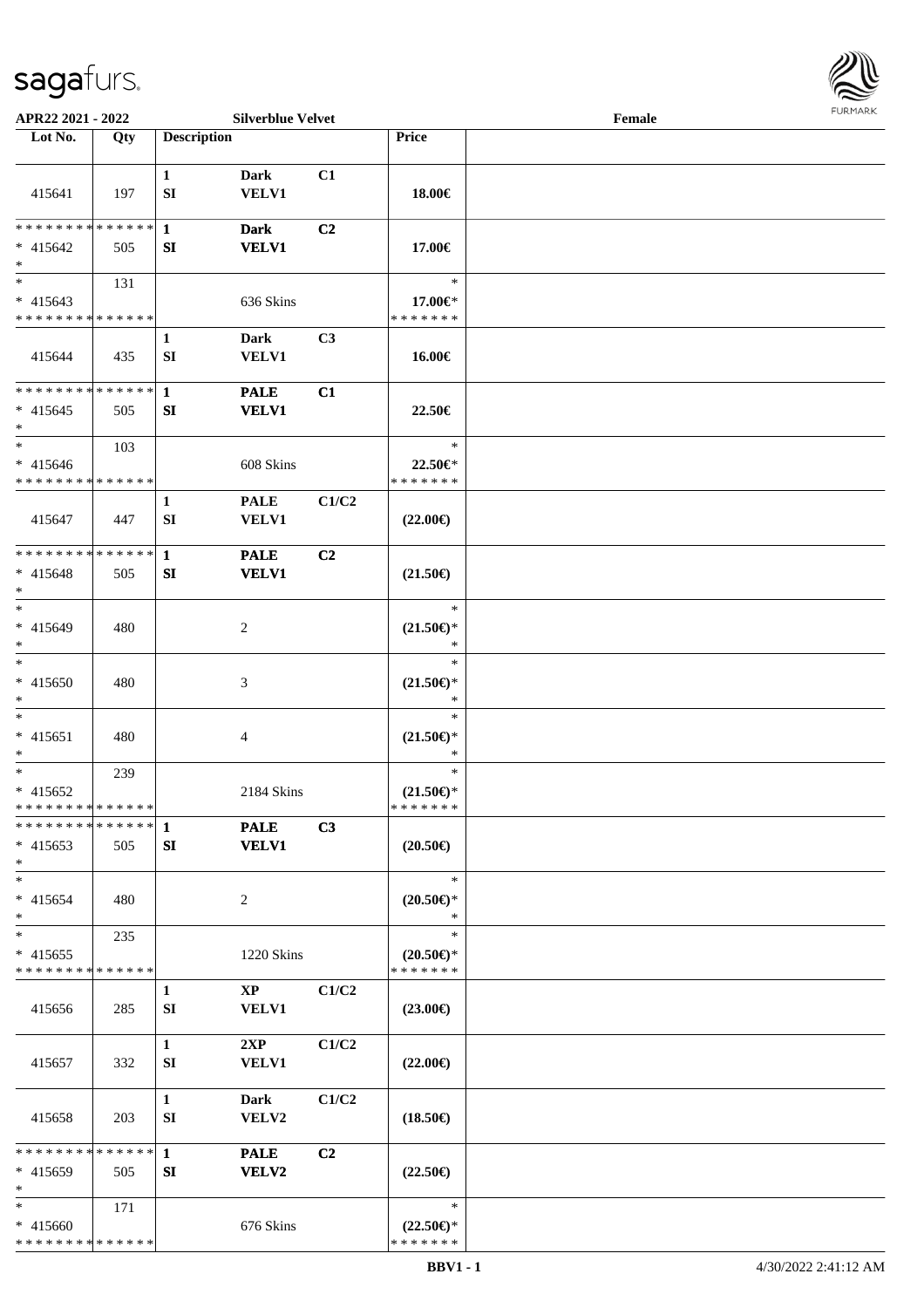

| APR22 2021 - 2022                                                     |     |                              | <b>Silverblue Velvet</b>               |                   |                                                | Female | <b>FURPIARR</b> |
|-----------------------------------------------------------------------|-----|------------------------------|----------------------------------------|-------------------|------------------------------------------------|--------|-----------------|
| Lot No.                                                               | Qty | <b>Description</b>           |                                        |                   | Price                                          |        |                 |
| 415661                                                                | 237 | $\mathbf{1}$<br>SI           | 2XP<br>VELV2                           | C1/C2             | $(23.00\epsilon)$                              |        |                 |
| * * * * * * * * * * * * * * *<br>* 415662<br>$*$                      | 506 | $\mathbf{1}$<br>$\mathbf{I}$ | XP/2XP<br><b>VELV1</b>                 | C2<br><b>CHIP</b> | $(19.50\epsilon)$                              |        |                 |
| $*$<br>$* 415663$<br>$*$                                              | 480 |                              | 2                                      |                   | $\ast$<br>$(19.50\epsilon)$ *<br>∗             |        |                 |
| $*$<br>* 415664<br>$\ast$                                             | 480 |                              | 3                                      |                   | $\ast$<br>$(19.50\epsilon)$ *<br>∗             |        |                 |
| $\overline{\phantom{0}}$<br>$* 415665$<br>* * * * * * * * * * * * * * | 282 |                              | 1748 Skins                             |                   | $\ast$<br>$(19.50\epsilon)$ *<br>* * * * * * * |        |                 |
| 415666                                                                | 486 | 1<br><b>SAGA</b>             | <b>XD</b><br><b>VELV1</b>              | C <sub>2</sub>    | $(16.00\epsilon)$                              |        |                 |
| 415667                                                                | 217 | $\mathbf{1}$<br><b>SAGA</b>  | $\mathbf{X}\mathbf{D}$<br><b>VELV1</b> | C3                | $(15.00\epsilon)$                              |        |                 |
| 415668                                                                | 460 | $\mathbf{1}$<br><b>SAGA</b>  | <b>Dark</b><br><b>VELV1</b>            | C2                | 18.50€                                         |        |                 |
| ******** <mark>******</mark><br>* 415669<br>$*$                       | 485 | $\mathbf{1}$<br><b>SAGA</b>  | <b>Dark</b><br><b>VELV1</b>            | C3                | 19.00€                                         |        |                 |
| $*$<br>* 415670<br>* * * * * * * * * * * * * *                        | 290 |                              | 775 Skins                              |                   | $\ast$<br>19.00€*<br>* * * * * * *             |        |                 |
| * * * * * * * * * * * * * * *<br>* 415671<br>$*$                      | 485 | -1<br><b>SAGA</b>            | <b>MED</b><br><b>VELV1</b>             | C1/C2             | 23.00€                                         |        |                 |
| $\overline{\phantom{0}}$<br>$* 415672$<br>* * * * * * * * * * * * * * | 136 |                              | 621 Skins                              |                   | $\ast$<br>23.00€*<br>* * * * * * *             |        |                 |
| ************** 1<br>$* 415673$<br>$*$                                 | 485 | <b>SAGA</b>                  | <b>PALE</b><br><b>VELV1</b>            | C1                | $(24.50\epsilon)$                              |        |                 |
| $*$<br>$* 415674$<br>$*$                                              | 460 |                              | 2                                      |                   | $\ast$<br>24.50€*<br>$\ast$                    |        |                 |
| $*$<br>$* 415675$<br>$*$                                              | 460 |                              | 3                                      |                   | $\ast$<br>$(24.50\epsilon)$ *<br>$\ast$        |        |                 |
| $*$<br>* 415676<br>$*$                                                | 460 |                              | 4                                      |                   | $\ast$<br>$(24.50\epsilon)$ *<br>$\ast$        |        |                 |
| $*$ $*$<br>$* 415677$<br>* * * * * * * * * * * * * *                  | 349 |                              | 2214 Skins                             |                   | $\ast$<br>$(24.50\epsilon)$ *<br>* * * * * * * |        |                 |
| * * * * * * * * * * * * * * *<br>$* 415678$<br>$*$                    | 485 | 1<br><b>SAGA</b>             | <b>PALE</b><br><b>VELV1</b>            | C <sub>2</sub>    | $(24.00\epsilon)$                              |        |                 |
| $*$<br>* 415679<br>$*$                                                | 460 |                              | $\overline{2}$                         |                   | $\ast$<br>$(24.00\epsilon)$ *<br>$\ast$        |        |                 |
| $*$<br>* 415680<br>$*$                                                | 460 |                              | 3                                      |                   | $\ast$<br>$(24.00\epsilon)$ *<br>$\ast$        |        |                 |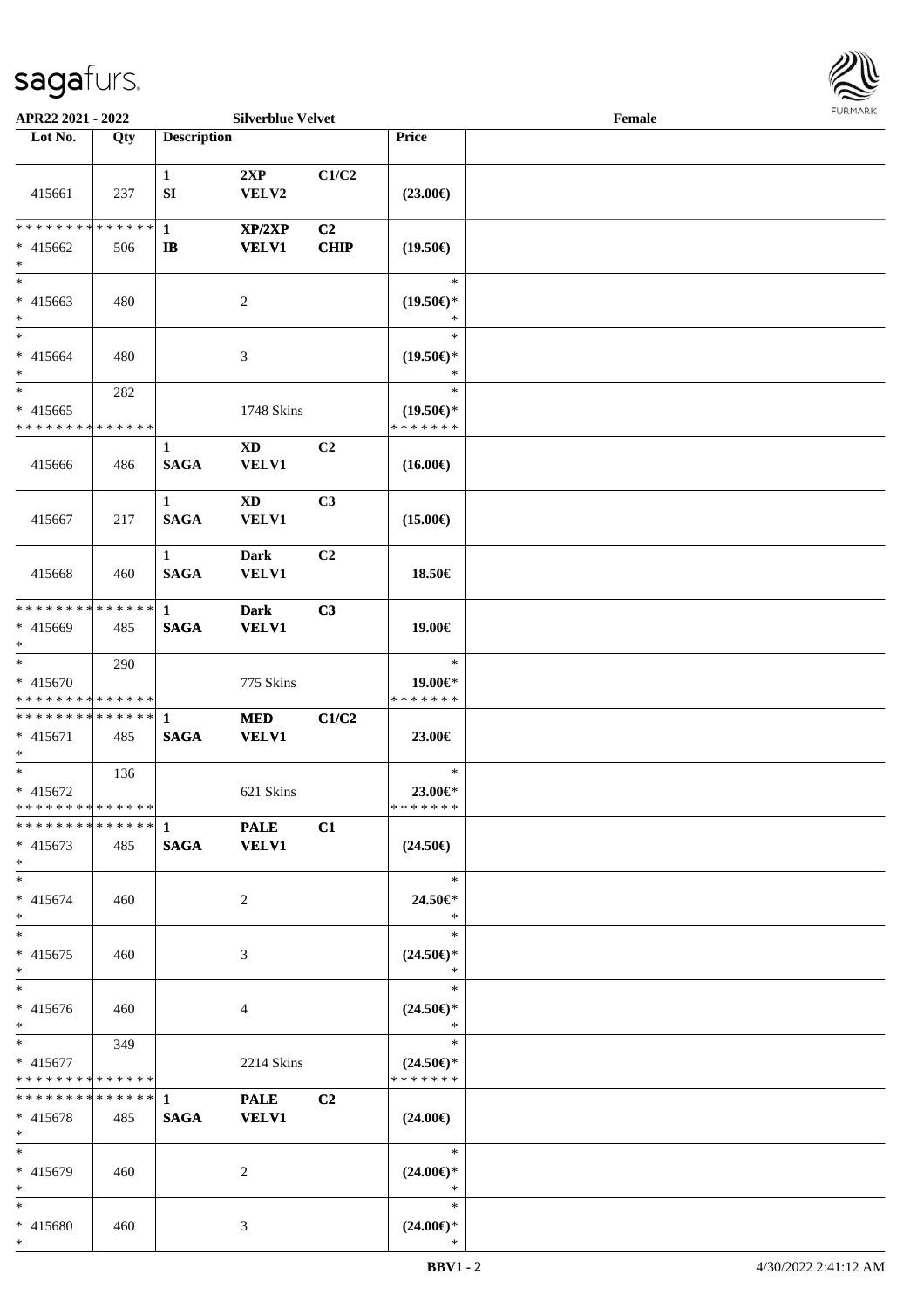\*



| APR22 2021 - 2022             |     |                        | <b>Silverblue Velvet</b>   |                |                          | Female |  |
|-------------------------------|-----|------------------------|----------------------------|----------------|--------------------------|--------|--|
| Lot No.                       | Qty | <b>Description</b>     |                            |                | <b>Price</b>             |        |  |
|                               |     |                        |                            |                |                          |        |  |
| $*$                           |     | $\mathbf{1}$           | <b>PALE</b>                | C <sub>2</sub> | $\ast$                   |        |  |
| * 415681                      | 460 | <b>SAGA</b>            | <b>VELV1</b>               |                | $(24.00\epsilon)$ *      |        |  |
| $*$                           |     |                        |                            |                | ∗                        |        |  |
| $*$                           |     |                        |                            |                | $\ast$                   |        |  |
| * 415682                      | 460 |                        | 5                          |                | $(24.00\epsilon)$ *      |        |  |
| $*$                           |     |                        |                            |                | ∗                        |        |  |
|                               | 429 |                        |                            |                | $\ast$                   |        |  |
| * 415683                      |     |                        | 2754 Skins                 |                | $(24.00\epsilon)$ *      |        |  |
| * * * * * * * * * * * * * *   |     |                        |                            |                | * * * * * * *            |        |  |
| * * * * * * * * * * * * * * * |     | $\mathbf{1}$           | <b>PALE</b>                | C3             |                          |        |  |
| * 415684                      | 485 | <b>SAGA</b>            | <b>VELV1</b>               |                | $(23.50\epsilon)$        |        |  |
| $*$                           |     |                        |                            |                |                          |        |  |
| $*$                           |     |                        |                            |                | $\ast$                   |        |  |
| $* 415685$                    | 460 |                        | 2                          |                | $(23.50\epsilon)$ *      |        |  |
| $*$                           |     |                        |                            |                | $\ast$                   |        |  |
| $\ast$                        |     |                        |                            |                | $\ast$                   |        |  |
| * 415686                      | 460 |                        | 3                          |                | $(23.50\epsilon)$ *      |        |  |
| $*$                           |     |                        |                            |                | $\ast$                   |        |  |
| $*$                           |     |                        |                            |                | $\ast$                   |        |  |
| * 415687                      | 460 |                        | 4                          |                | $(23.50\epsilon)$ *      |        |  |
| $*$                           |     |                        |                            |                | ∗                        |        |  |
| $*$                           |     |                        |                            |                | $\ast$                   |        |  |
| * 415688                      |     |                        |                            |                | $(23.50\epsilon)$ *      |        |  |
| $*$                           | 460 |                        | 5                          |                | ∗                        |        |  |
| $*$                           |     |                        |                            |                | $\ast$                   |        |  |
|                               |     |                        |                            |                |                          |        |  |
| * 415689<br>$*$               | 460 |                        | 6                          |                | $(23.50\epsilon)$ *<br>* |        |  |
| $*$                           |     |                        |                            |                | $\ast$                   |        |  |
|                               |     |                        |                            |                |                          |        |  |
| * 415690                      | 460 |                        | 7                          |                | $(23.50\epsilon)$ *      |        |  |
| $*$                           |     |                        |                            |                | $\ast$                   |        |  |
| $*$                           | 325 |                        |                            |                | $\ast$                   |        |  |
| * 415691                      |     |                        | 3570 Skins                 |                | $(23.50\epsilon)$ *      |        |  |
| * * * * * * * * * * * * * *   |     |                        |                            |                | * * * * * * *            |        |  |
|                               |     | $\mathbf{1}$           | $\mathbf{XP}$              | C1             |                          |        |  |
| 415692                        | 249 | <b>SAGA</b>            | VELV1                      |                | $(25.50\epsilon)$        |        |  |
|                               |     |                        |                            |                |                          |        |  |
|                               |     |                        | $\boldsymbol{\mathrm{XP}}$ | C <sub>2</sub> |                          |        |  |
| $* 415693$                    | 505 | <b>SAGA</b>            | <b>VELV1</b>               |                | $(24.50\epsilon)$        |        |  |
| $*$                           |     |                        |                            |                |                          |        |  |
| $*$                           | 180 |                        |                            |                | $\ast$                   |        |  |
| * 415694                      |     |                        | 685 Skins                  |                | $(24.50\epsilon)$ *      |        |  |
| * * * * * * * * * * * * * * * |     |                        |                            |                | * * * * * * *            |        |  |
|                               |     | 1                      | $\mathbf{X}\mathbf{P}$     | C <sub>3</sub> |                          |        |  |
| 415695                        | 357 | <b>SAGA</b>            | <b>VELV1</b>               |                | $(24.00\epsilon)$        |        |  |
|                               |     |                        |                            |                |                          |        |  |
|                               |     | $1 \quad \blacksquare$ | 2XP                        | C1             |                          |        |  |
| 415696                        | 240 | <b>SAGA</b>            | <b>VELV1</b>               |                | $(24.50\epsilon)$        |        |  |
|                               |     |                        |                            |                |                          |        |  |
|                               |     | $1 \quad \blacksquare$ | 2XP                        | C1/C2          |                          |        |  |
| 415697                        | 333 | <b>SAGA</b>            | <b>VELV1</b>               |                | $(24.00\epsilon)$        |        |  |
|                               |     |                        |                            |                |                          |        |  |
|                               |     |                        | 2XP                        | C <sub>2</sub> |                          |        |  |
| $* 415698$                    | 485 | <b>SAGA</b>            | <b>VELV1</b>               |                | $(24.00\epsilon)$        |        |  |
| $*$                           |     |                        |                            |                |                          |        |  |
| $*$ $*$                       | 460 |                        |                            |                | $\ast$                   |        |  |
| * 415699                      |     |                        | 945 Skins                  |                | $(24.00\epsilon)$ *      |        |  |
| * * * * * * * * * * * * * * * |     |                        |                            |                | * * * * * * *            |        |  |
|                               |     |                        | 2XP                        | C3             |                          |        |  |
| * 415700                      | 465 | <b>SAGA</b>            | <b>VELV1</b>               |                | $(23.50\epsilon)$        |        |  |
|                               |     |                        |                            |                |                          |        |  |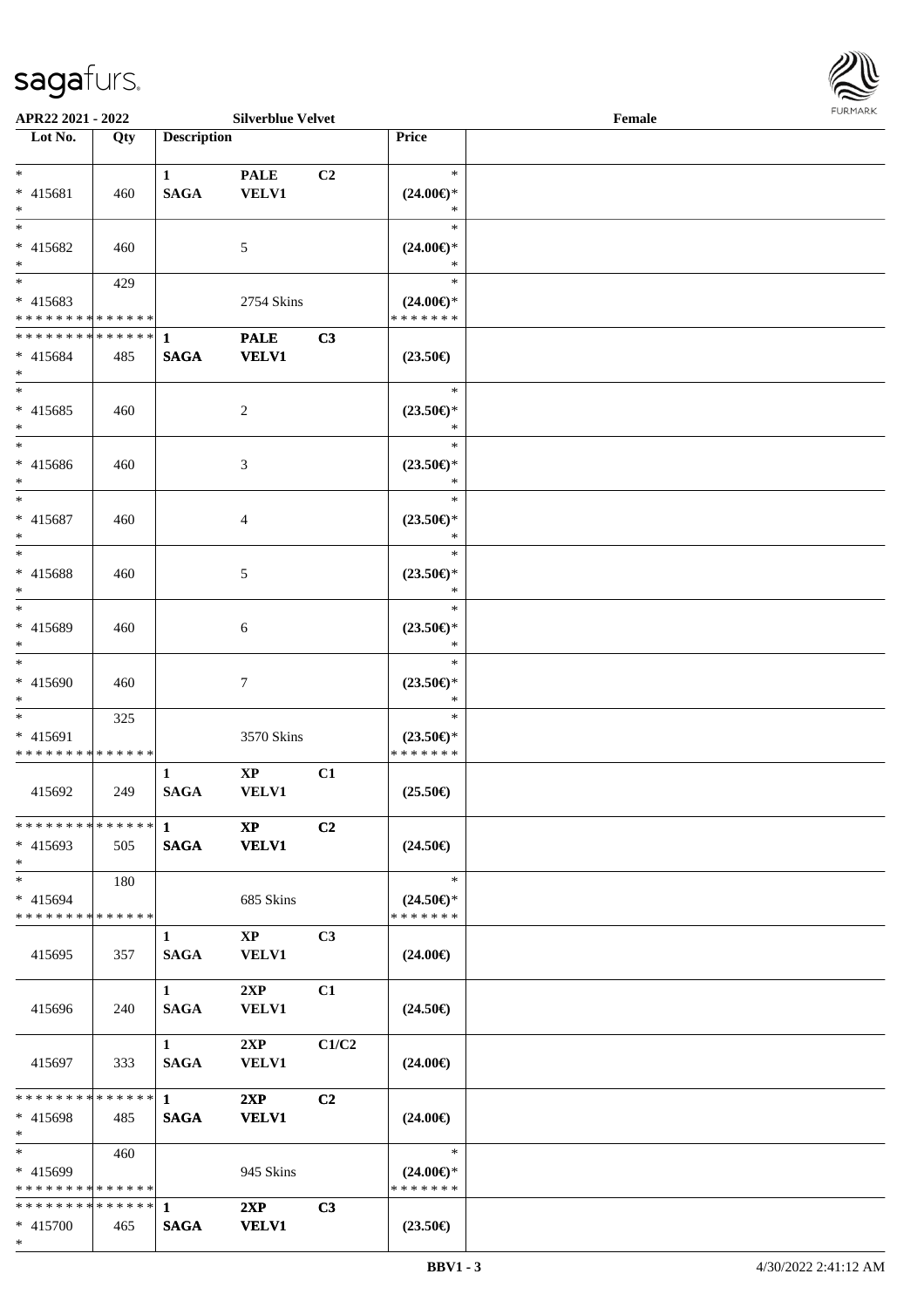

| APR22 2021 - 2022                                          |     |                    | <b>Silverblue Velvet</b> |                |                                      | Female |  |
|------------------------------------------------------------|-----|--------------------|--------------------------|----------------|--------------------------------------|--------|--|
| Lot No.                                                    | Qty | <b>Description</b> |                          |                | Price                                |        |  |
|                                                            |     |                    |                          |                |                                      |        |  |
| $*$                                                        | 79  | $\mathbf{1}$       | 2XP                      | C3             | $\ast$                               |        |  |
| * 415701                                                   |     | <b>SAGA</b>        | <b>VELV1</b>             |                | $(23.50\epsilon)$ *                  |        |  |
| * * * * * * * * * * * * * *                                |     |                    |                          |                | * * * * * * *                        |        |  |
|                                                            |     | $\mathbf{1}$       | <b>Dark</b>              | C2             |                                      |        |  |
| 415702                                                     | 383 | <b>SAGA</b>        | VELV2                    |                | $(20.50\epsilon)$                    |        |  |
|                                                            |     |                    |                          |                |                                      |        |  |
|                                                            |     | $\mathbf{1}$       | <b>PALE</b>              | C1/C2          |                                      |        |  |
| 415703                                                     | 465 | <b>SAGA</b>        | VELV2                    |                | $(24.50\epsilon)$                    |        |  |
|                                                            |     |                    |                          |                |                                      |        |  |
| * * * * * * * * * * * * * *                                |     | $\mathbf{1}$       | <b>PALE</b>              | C2             |                                      |        |  |
| * 415704<br>$*$                                            | 485 | <b>SAGA</b>        | <b>VELV2</b>             |                | $(24.50\epsilon)$                    |        |  |
| $*$                                                        |     |                    |                          |                | $\ast$                               |        |  |
| $* 415705$                                                 | 460 |                    | $\overline{c}$           |                | $(24.50\epsilon)$ *                  |        |  |
| $\ast$                                                     |     |                    |                          |                | $\ast$                               |        |  |
| $*$                                                        |     |                    |                          |                | $\ast$                               |        |  |
| $* 415706$                                                 | 460 |                    | 3                        |                | $(24.50\epsilon)$ *                  |        |  |
| $*$                                                        |     |                    |                          |                | $\ast$                               |        |  |
| $*$                                                        |     |                    |                          |                | $\ast$                               |        |  |
| * 415707                                                   | 460 |                    | 4                        |                | $(24.50\epsilon)$ *                  |        |  |
| $*$                                                        |     |                    |                          |                | $\ast$                               |        |  |
| $*$                                                        |     |                    |                          |                | $\ast$                               |        |  |
| * 415708                                                   | 460 |                    | 5                        |                | $(24.50\epsilon)$ *                  |        |  |
| $*$                                                        |     |                    |                          |                | $\ast$                               |        |  |
| $*$                                                        | 265 |                    |                          |                | $\ast$                               |        |  |
| * 415709                                                   |     |                    | 2590 Skins               |                | $(24.50\epsilon)$ *                  |        |  |
| * * * * * * * * * * * * * *                                |     |                    |                          |                | * * * * * * *                        |        |  |
| * * * * * * * * * * * * * *                                |     | 1                  | $\mathbf{X}\mathbf{P}$   | C1/C2          |                                      |        |  |
| * 415710                                                   | 505 | <b>SAGA</b>        | VELV2                    |                | $(25.50\epsilon)$                    |        |  |
| $*$                                                        |     |                    |                          |                |                                      |        |  |
| $*$                                                        | 82  |                    |                          |                | $\ast$                               |        |  |
| $* 415711$<br>* * * * * * * * * * * * * *                  |     |                    | 587 Skins                |                | $(25.50\epsilon)$ *<br>* * * * * * * |        |  |
| * * * * * * * * * * * * * * *                              |     | $\mathbf{1}$       |                          | C2             |                                      |        |  |
| $* 415712$                                                 | 485 | <b>SAGA</b>        | 2XP<br><b>VELV2</b>      |                | $(24.50\epsilon)$                    |        |  |
| $*$ $*$                                                    |     |                    |                          |                |                                      |        |  |
| $*$                                                        | 367 |                    |                          |                | $\ast$                               |        |  |
| $* 415713$                                                 |     |                    | 852 Skins                |                | $(24.50\epsilon)$ *                  |        |  |
| * * * * * * * * * * * * * *                                |     |                    |                          |                | * * * * * * *                        |        |  |
| * * * * * * * * * * * * * * *                              |     | 1                  | XD/DK                    | C <sub>2</sub> |                                      |        |  |
| $* 415714$                                                 | 485 | IA                 | <b>VELV1</b>             | <b>CHIP</b>    | 15.50€                               |        |  |
| $*$                                                        |     |                    |                          |                |                                      |        |  |
| $*$                                                        |     |                    |                          |                | $\ast$                               |        |  |
| $* 415715$                                                 | 460 |                    | 2                        |                | $(15.50\epsilon)$ *                  |        |  |
| $*$                                                        |     |                    |                          |                | $\ast$                               |        |  |
| $*$                                                        |     |                    |                          |                | $\ast$                               |        |  |
| * 415716                                                   | 460 |                    | 3                        |                | $(15.50\epsilon)$ *                  |        |  |
| $*$                                                        |     |                    |                          |                | $\ast$                               |        |  |
| $*$                                                        |     |                    |                          |                | $\ast$                               |        |  |
| * 415717                                                   | 460 |                    | 4                        |                | $(15.50\epsilon)$ *                  |        |  |
| $*$                                                        |     |                    |                          |                | $\ast$                               |        |  |
| $*$                                                        | 65  |                    |                          |                | $\ast$                               |        |  |
| * 415718                                                   |     |                    | 1930 Skins               |                | $(15.50\epsilon)$ *                  |        |  |
| * * * * * * * * * * * * * *<br>* * * * * * * * * * * * * * |     |                    |                          |                | * * * * * * *                        |        |  |
|                                                            |     | $\mathbf{1}$       | MED/PAL C2               |                |                                      |        |  |
| * 415719<br>$*$                                            | 485 | IA                 | <b>VELV1</b>             | <b>CHIP</b>    | $(21.00\epsilon)$                    |        |  |
| $*$                                                        |     |                    |                          |                | $\ast$                               |        |  |
| * 415720                                                   | 460 |                    | 2                        |                | $(21.00\epsilon)$ *                  |        |  |
| $*$                                                        |     |                    |                          |                | $\ast$                               |        |  |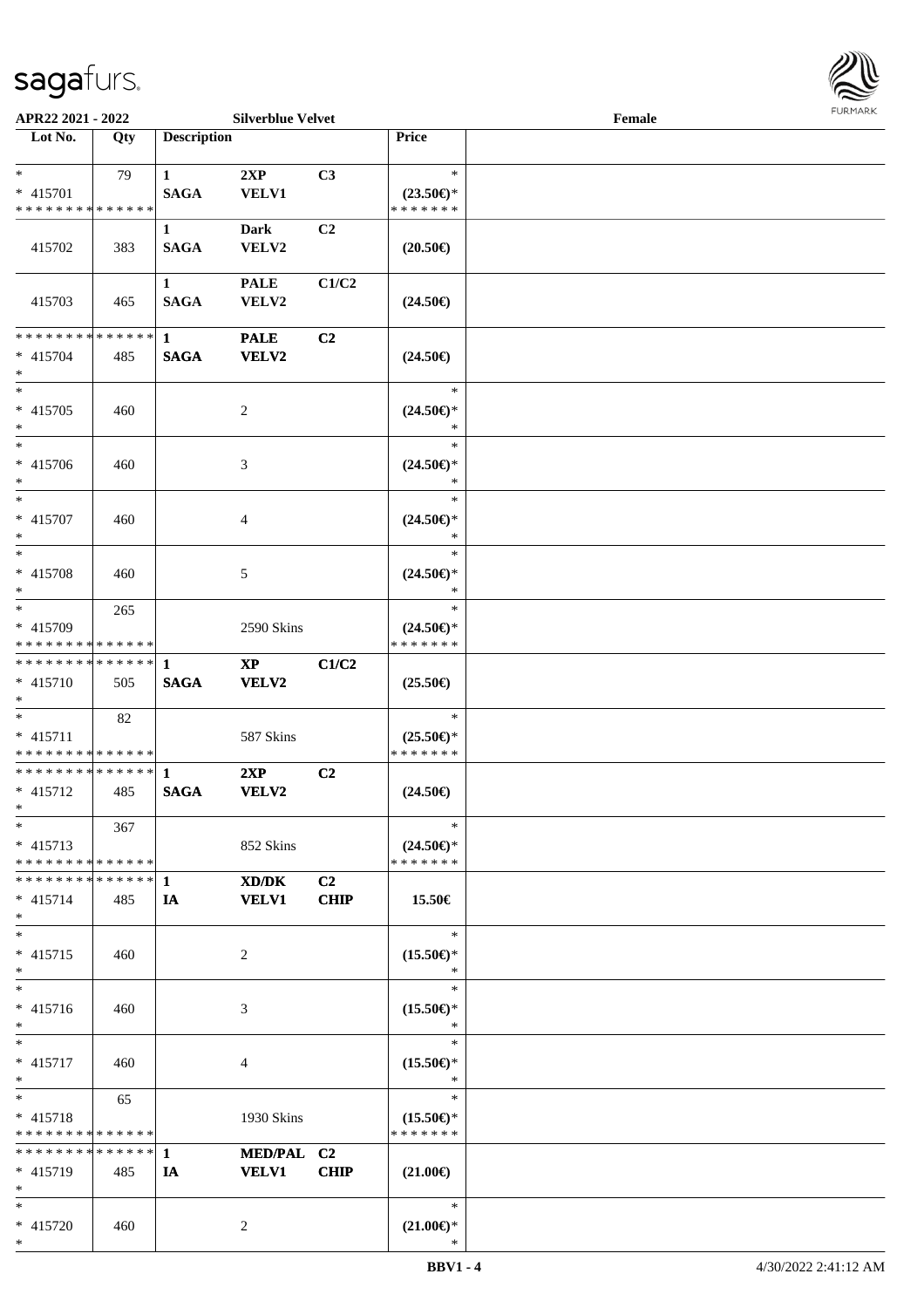

| APR22 2021 - 2022                                                        |            |                    | <b>Silverblue Velvet</b>   |             |                                                   | Female |  |
|--------------------------------------------------------------------------|------------|--------------------|----------------------------|-------------|---------------------------------------------------|--------|--|
| Lot No.                                                                  | Qty        | <b>Description</b> |                            |             | Price                                             |        |  |
| $*$<br>* 415721<br>$*$                                                   | 460        | $\mathbf{1}$<br>IA | MED/PAL C2<br><b>VELV1</b> | <b>CHIP</b> | $\ast$<br>$(21.00\epsilon)$ *<br>$\ast$           |        |  |
| $*$<br>* 415722<br>$*$                                                   | 460        |                    | 4                          |             | $\ast$<br>$(21.00\epsilon)$ *<br>$\ast$           |        |  |
| $* 415723$<br>$*$                                                        | 460        |                    | $\mathfrak{S}$             |             | $\ast$<br>$(21.00\epsilon)$ *<br>$\ast$           |        |  |
| $*$<br>$* 415724$<br>$*$<br>$*$                                          | 460        |                    | 6                          |             | $\ast$<br>$(21.00\epsilon)$ *<br>$\ast$<br>$\ast$ |        |  |
| $* 415725$<br>$*$                                                        | 460        |                    | $\tau$                     |             | $(21.00\epsilon)$ *<br>$\ast$<br>$\ast$           |        |  |
| $* 415726$<br>$*$<br>$*$                                                 | 460        |                    | $8\,$                      |             | $(21.00\epsilon)$ *<br>$\ast$<br>$\ast$           |        |  |
| $* 415727$<br>$*$                                                        | 460        |                    | 9                          |             | $(21.00\epsilon)$ *<br>$\ast$<br>$\ast$           |        |  |
| * 415728<br>$*$                                                          | 460<br>475 |                    | 10                         |             | $(21.00\epsilon)$ *<br>$\ast$<br>$\ast$           |        |  |
| * 415729<br>* * * * * * * * * * * * * *<br>* * * * * * * * * * * * * * * |            | $\mathbf{1}$       | 5100 Skins<br>XP/2XP       | C2          | $(21.00\epsilon)$ *<br>* * * * * * *              |        |  |
| * 415730<br>$*$<br>$*$                                                   | 485        | IA                 | <b>VELV1</b>               | <b>CHIP</b> | $(22.00\epsilon)$<br>$\ast$                       |        |  |
| $* 415731$<br>$*$<br>$*$                                                 | 460        |                    | $\boldsymbol{2}$           |             | $(22.00\epsilon)$ *<br>$\ast$<br>$\ast$           |        |  |
| * 415732<br>$*$<br>$*$                                                   | 460        |                    | 3                          |             | $(22.00\epsilon)$ *<br>$\ast$<br>$\ast$           |        |  |
| $* 415733$<br>$*$<br>$*$                                                 | 460        |                    | $\overline{4}$             |             | $(22.00\epsilon)$ *<br>$\ast$<br>$\ast$           |        |  |
| $* 415734$<br>$*$<br>$*$                                                 | 460        |                    | 5                          |             | $(22.00\epsilon)$ *<br>$\ast$<br>$\ast$           |        |  |
| $* 415735$<br>$*$                                                        | 460        |                    | 6                          |             | $(22.00\epsilon)$ *<br>$\ast$<br>$\ast$           |        |  |
| $* 415736$<br>$*$<br>$*$                                                 | 460        |                    | 7                          |             | $(22.00\epsilon)$ *<br>$\ast$<br>$\ast$           |        |  |
| * 415737<br>$*$<br>$*$                                                   | 460        |                    | $8\,$                      |             | $(22.00\epsilon)$ *<br>$\ast$<br>$\ast$           |        |  |
| * 415738<br>$*$<br>$\ast$                                                | 460        |                    | 9                          |             | $(22.00\epsilon)$ *<br>$\ast$<br>$\ast$           |        |  |
| * 415739<br>$*$<br>$*$                                                   | 460        |                    | 10                         |             | $(22.00\epsilon)$ *<br>$\ast$<br>$\ast$           |        |  |
| $* 415740$<br>$*$                                                        | 460        |                    | 11                         |             | $(22.00\epsilon)$ *<br>$\ast$                     |        |  |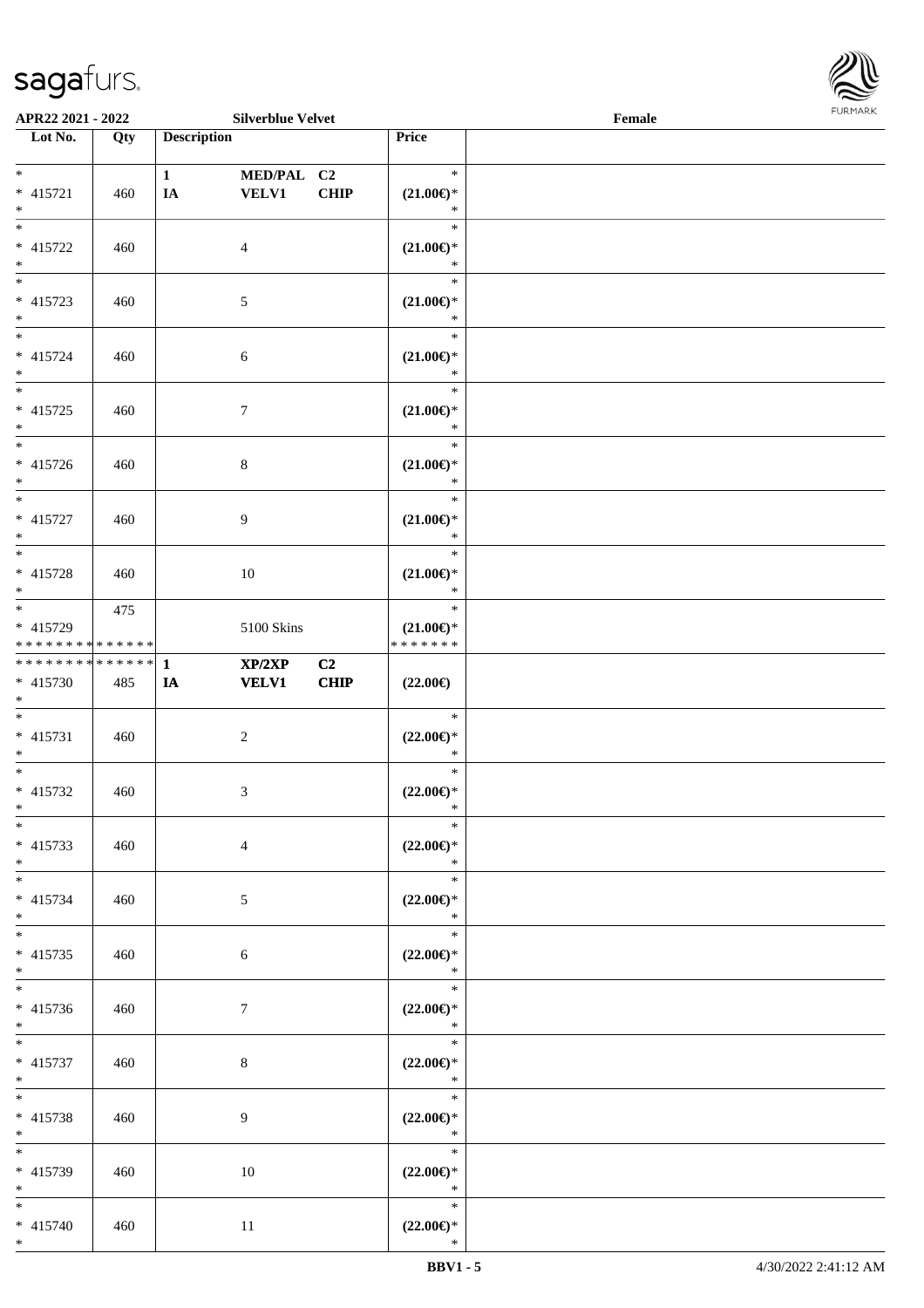

| APR22 2021 - 2022             |     |                        | <b>Silverblue Velvet</b>     |                |                               | Female |  |
|-------------------------------|-----|------------------------|------------------------------|----------------|-------------------------------|--------|--|
| Lot No.                       | Qty | <b>Description</b>     |                              |                | Price                         |        |  |
|                               |     |                        |                              |                |                               |        |  |
| $*$                           |     | $\mathbf{1}$           | XP/2XP                       | C <sub>2</sub> | $\ast$                        |        |  |
| $* 415741$                    | 460 | <b>IA</b>              | <b>VELV1</b>                 | <b>CHIP</b>    | $(22.00\epsilon)$ *           |        |  |
| $*$                           |     |                        |                              |                | ∗                             |        |  |
| $*$                           | 243 |                        |                              |                | $\ast$                        |        |  |
| $* 415742$                    |     |                        | 5788 Skins                   |                | $(22.00\epsilon)$ *           |        |  |
| * * * * * * * * * * * * * *   |     |                        |                              |                | * * * * * * *                 |        |  |
|                               |     | $\mathbf{1}$           | XD/DK                        | C <sub>2</sub> |                               |        |  |
| 415743                        | 341 | IA                     | VELV2                        | <b>CHIP</b>    | $(16.50\epsilon)$             |        |  |
|                               |     |                        |                              |                |                               |        |  |
| * * * * * * * * * * * * * * * |     | $\mathbf{1}$           | XP/2XP                       | C2             |                               |        |  |
| $* 415744$                    | 485 | IA                     | <b>VELV2</b>                 | <b>CHIP</b>    | $(23.00\epsilon)$             |        |  |
| $*$                           |     |                        |                              |                |                               |        |  |
| $*$                           |     |                        |                              |                | $\ast$                        |        |  |
| $* 415745$                    | 460 |                        | $\overline{c}$               |                | $(23.00\epsilon)$ *           |        |  |
| $*$                           |     |                        |                              |                | $\ast$                        |        |  |
| $*$                           |     |                        |                              |                | $\ast$                        |        |  |
| $* 415746$                    | 460 |                        | 3                            |                | $(23.00\epsilon)$ *           |        |  |
| $*$                           |     |                        |                              |                | $\ast$                        |        |  |
| $*$                           |     |                        |                              |                | $\ast$                        |        |  |
| * 415747                      | 460 |                        | 4                            |                | $(23.00\epsilon)$ *           |        |  |
| $*$                           |     |                        |                              |                | $\ast$                        |        |  |
| $*$                           |     |                        |                              |                | $\ast$                        |        |  |
| * 415748                      |     |                        |                              |                | $(23.00\epsilon)$ *           |        |  |
| $*$                           | 460 |                        | 5                            |                | $\ast$                        |        |  |
| $*$                           |     |                        |                              |                | $\ast$                        |        |  |
| * 415749                      |     |                        |                              |                |                               |        |  |
| $*$                           | 460 |                        | 6                            |                | $(23.00\epsilon)$ *<br>$\ast$ |        |  |
| $*$                           |     |                        |                              |                | $\ast$                        |        |  |
| $* 415750$                    |     |                        |                              |                |                               |        |  |
| $*$                           | 460 |                        | 7                            |                | $(23.00\epsilon)$ *<br>$\ast$ |        |  |
| $*$                           |     |                        |                              |                | $\ast$                        |        |  |
|                               |     |                        |                              |                |                               |        |  |
| $* 415751$<br>$*$             | 460 |                        | 8                            |                | $(23.00\epsilon)$ *<br>$\ast$ |        |  |
| $*$                           | 247 |                        |                              |                | $\ast$                        |        |  |
| $* 415752$                    |     |                        | 3952 Skins                   |                | $(23.00\epsilon)$ *           |        |  |
| * * * * * * * * * * * * * * * |     |                        |                              |                | * * * * * * *                 |        |  |
|                               |     | $\mathbf{1}$           |                              |                |                               |        |  |
|                               |     | <b>SROY</b>            | $XD$ $C1/C2$<br><b>VELV1</b> |                |                               |        |  |
| 415753                        | 221 |                        |                              |                | 17.50€                        |        |  |
|                               |     |                        |                              |                |                               |        |  |
|                               |     | $1 \quad \blacksquare$ | Dark                         | C1             |                               |        |  |
| 415754                        | 323 | <b>SROY</b>            | <b>VELV1</b>                 |                | 21.50€                        |        |  |
|                               |     | $1 \quad \blacksquare$ | Dark                         | C3             |                               |        |  |
|                               |     |                        |                              |                |                               |        |  |
| 415755                        | 172 | <b>SROY</b>            | <b>VELV1</b>                 |                | 19.50€                        |        |  |
|                               |     | $1 \quad \blacksquare$ | <b>PALE</b>                  | C1/C2          |                               |        |  |
|                               |     |                        |                              |                |                               |        |  |
| 415756                        | 253 | <b>SROY</b>            | <b>VELV1</b>                 |                | 25.00€                        |        |  |
|                               |     |                        | <b>PALE</b>                  | C3             |                               |        |  |
| $* 415757$                    | 465 | <b>SROY</b>            | <b>VELV1</b>                 |                | 25.00€                        |        |  |
| $*$ $*$                       |     |                        |                              |                |                               |        |  |
| $*$                           |     |                        |                              |                | $\ast$                        |        |  |
| $* 415758$                    |     |                        |                              |                | 24.00€*                       |        |  |
| $*$                           | 440 |                        | 2                            |                | $\ast$                        |        |  |
|                               | 324 |                        |                              |                | $\ast$                        |        |  |
| * 415759                      |     |                        | 1229 Skins                   |                | 24.00€*                       |        |  |
| * * * * * * * * * * * * * *   |     |                        |                              |                | * * * * * * *                 |        |  |
|                               |     | $\mathbf{1}$           | $\mathbf{X}\mathbf{P}$       | C1/C2          |                               |        |  |
| 415760                        | 211 | <b>SROY</b>            | <b>VELV1</b>                 |                | $(25.50\epsilon)$             |        |  |
|                               |     |                        |                              |                |                               |        |  |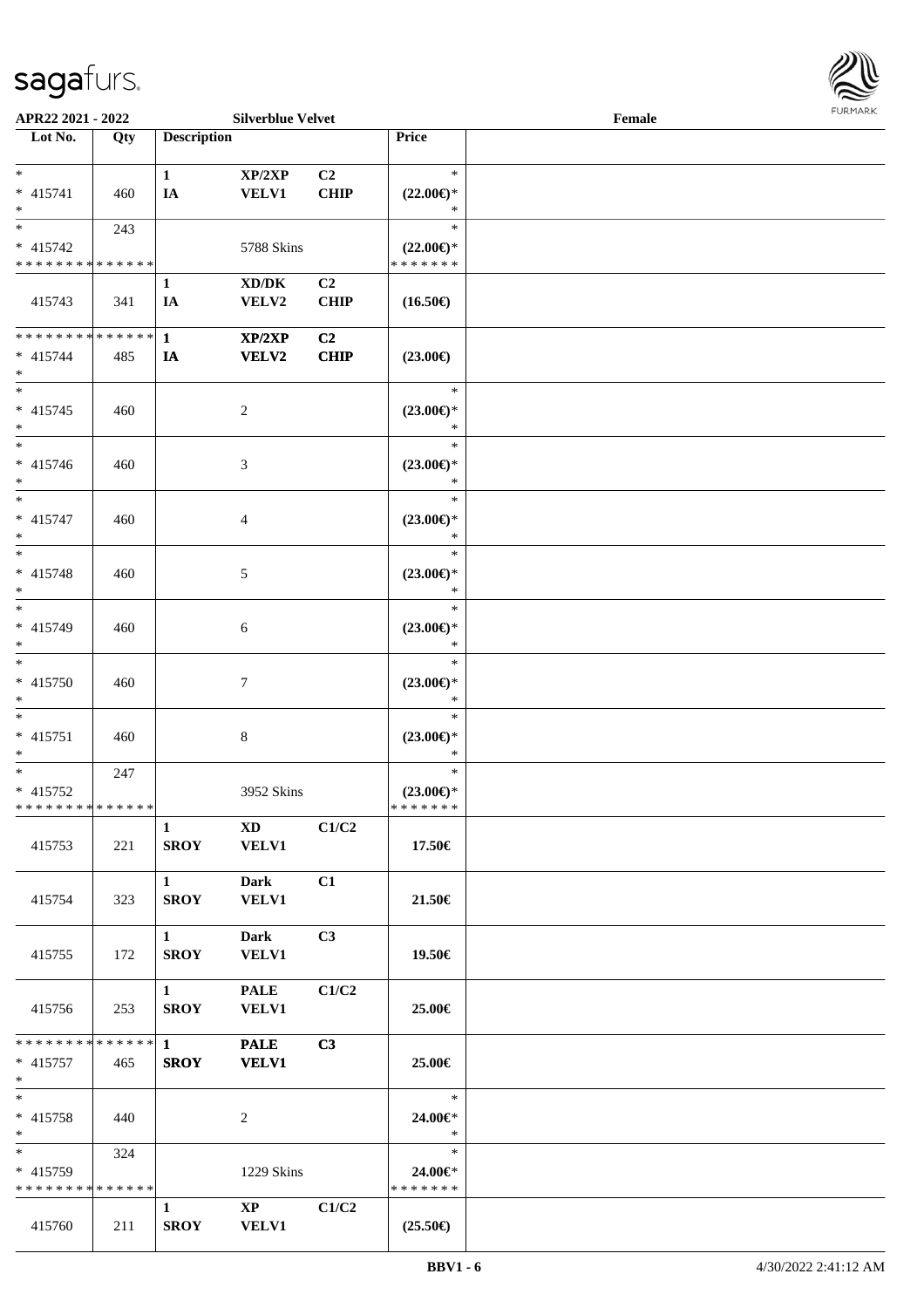

| Lot No.<br><b>Description</b><br>Price<br>Qty<br>2XP<br>C1<br>$\mathbf{1}$<br><b>SROY</b><br>VELV1<br>415761<br>152<br>$(25.50\epsilon)$<br>2XP<br>C3<br>$\mathbf{1}$<br><b>SROY</b><br>VELV1<br>415762<br>214<br>$(24.00\epsilon)$<br>C1/C2<br><b>Dark</b><br>$\mathbf{1}$<br><b>SROY</b><br>VELV2<br>$(22.00\epsilon)$<br>415763<br>237<br>C1/C2<br><b>PALE</b><br>$\mathbf{1}$<br><b>SROY</b><br>415764<br>345<br>VELV2<br>$(25.50\epsilon)$<br>* * * * * * * * * * * * * * *<br><b>PALE</b><br>C2<br>$\mathbf{1}$<br><b>SROY</b><br>VELV2<br>25.50€<br>$* 415765$<br>465<br>$*$<br>$\ast$<br>$\ast$<br>* 415766<br>25.50€*<br>440<br>$\mathbf{2}$<br>$*$<br>$\ast$<br>$*$<br>$\ast$<br>* 415767<br>$(25.50\epsilon)$ *<br>$\mathfrak{Z}$<br>440<br>$*$<br>$\ast$<br>$\ast$<br>$\ast$<br>234<br>* 415768<br>1579 Skins<br>$(25.50\epsilon)$ *<br>* * * * * * *<br>* * * * * * * * * * * * * *<br>C1/C2<br>$\mathbf{X}\mathbf{P}$<br>$\mathbf{1}$<br><b>SROY</b><br>415769<br>VELV2<br>$(26.50\epsilon)$<br>405<br>2XP<br>C2<br>$\mathbf{1}$<br><b>SROY</b><br>VELV2<br>415770<br>$(25.50\epsilon)$<br>454<br><b>PALE</b><br>C1<br>$\mathbf{1}$<br><b>SROY</b><br><b>TOP</b><br>$(220.00\epsilon)$<br>415771<br><b>VELV1</b><br>30 | APR22 2021 - 2022 |  | <b>Silverblue Velvet</b> |  | $\ensuremath{\textnormal{\textbf{Female}}}$ |  |  |  |  |
|--------------------------------------------------------------------------------------------------------------------------------------------------------------------------------------------------------------------------------------------------------------------------------------------------------------------------------------------------------------------------------------------------------------------------------------------------------------------------------------------------------------------------------------------------------------------------------------------------------------------------------------------------------------------------------------------------------------------------------------------------------------------------------------------------------------------------------------------------------------------------------------------------------------------------------------------------------------------------------------------------------------------------------------------------------------------------------------------------------------------------------------------------------------------------------------------------------------------------------------|-------------------|--|--------------------------|--|---------------------------------------------|--|--|--|--|
|                                                                                                                                                                                                                                                                                                                                                                                                                                                                                                                                                                                                                                                                                                                                                                                                                                                                                                                                                                                                                                                                                                                                                                                                                                      |                   |  |                          |  |                                             |  |  |  |  |
|                                                                                                                                                                                                                                                                                                                                                                                                                                                                                                                                                                                                                                                                                                                                                                                                                                                                                                                                                                                                                                                                                                                                                                                                                                      |                   |  |                          |  |                                             |  |  |  |  |
|                                                                                                                                                                                                                                                                                                                                                                                                                                                                                                                                                                                                                                                                                                                                                                                                                                                                                                                                                                                                                                                                                                                                                                                                                                      |                   |  |                          |  |                                             |  |  |  |  |
|                                                                                                                                                                                                                                                                                                                                                                                                                                                                                                                                                                                                                                                                                                                                                                                                                                                                                                                                                                                                                                                                                                                                                                                                                                      |                   |  |                          |  |                                             |  |  |  |  |
|                                                                                                                                                                                                                                                                                                                                                                                                                                                                                                                                                                                                                                                                                                                                                                                                                                                                                                                                                                                                                                                                                                                                                                                                                                      |                   |  |                          |  |                                             |  |  |  |  |
|                                                                                                                                                                                                                                                                                                                                                                                                                                                                                                                                                                                                                                                                                                                                                                                                                                                                                                                                                                                                                                                                                                                                                                                                                                      |                   |  |                          |  |                                             |  |  |  |  |
|                                                                                                                                                                                                                                                                                                                                                                                                                                                                                                                                                                                                                                                                                                                                                                                                                                                                                                                                                                                                                                                                                                                                                                                                                                      |                   |  |                          |  |                                             |  |  |  |  |
|                                                                                                                                                                                                                                                                                                                                                                                                                                                                                                                                                                                                                                                                                                                                                                                                                                                                                                                                                                                                                                                                                                                                                                                                                                      |                   |  |                          |  |                                             |  |  |  |  |
|                                                                                                                                                                                                                                                                                                                                                                                                                                                                                                                                                                                                                                                                                                                                                                                                                                                                                                                                                                                                                                                                                                                                                                                                                                      |                   |  |                          |  |                                             |  |  |  |  |
|                                                                                                                                                                                                                                                                                                                                                                                                                                                                                                                                                                                                                                                                                                                                                                                                                                                                                                                                                                                                                                                                                                                                                                                                                                      |                   |  |                          |  |                                             |  |  |  |  |
|                                                                                                                                                                                                                                                                                                                                                                                                                                                                                                                                                                                                                                                                                                                                                                                                                                                                                                                                                                                                                                                                                                                                                                                                                                      |                   |  |                          |  |                                             |  |  |  |  |
|                                                                                                                                                                                                                                                                                                                                                                                                                                                                                                                                                                                                                                                                                                                                                                                                                                                                                                                                                                                                                                                                                                                                                                                                                                      |                   |  |                          |  |                                             |  |  |  |  |